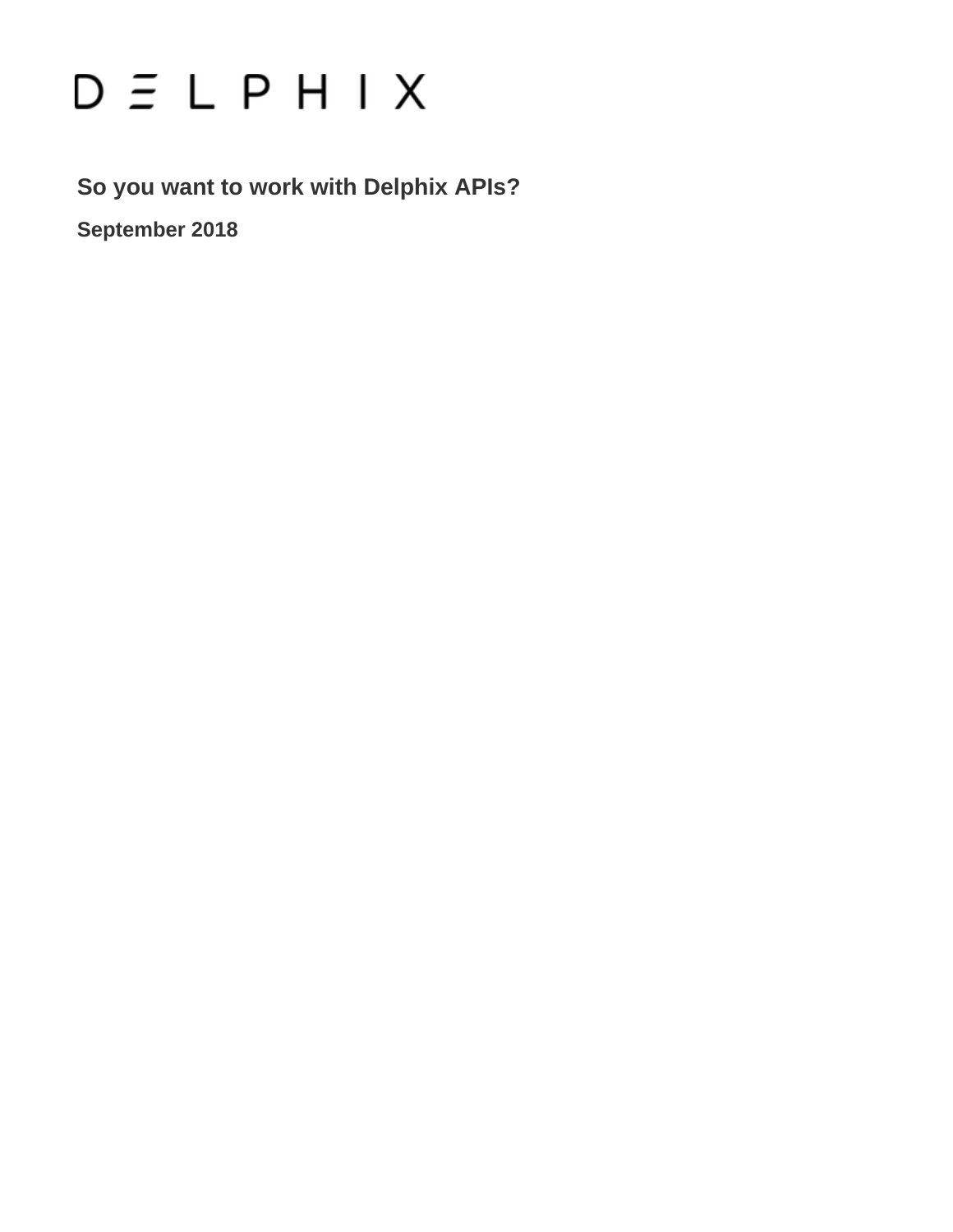So you want to work with Delphix APIs? You can find the most up-to-date technical documentation at: [docs.delphix.com](http://docs.delphix.com) The Delphix Web site also provides the latest product updates. If you have comments about this documentation, submit your feedback to: infodev@delphix.com

#### © 2018 Delphix Corp. All rights reserved.

Delphix and the Delphix logo and design are registered trademarks or trademarks of Delphix Corp. in the United States and/or other jurisdictions. All other marks and names mentioned herein may be trademarks of their respective companies.

Delphix Corp. 1400 Seaport Blvd, Suite 200 Redwood City, CA 94063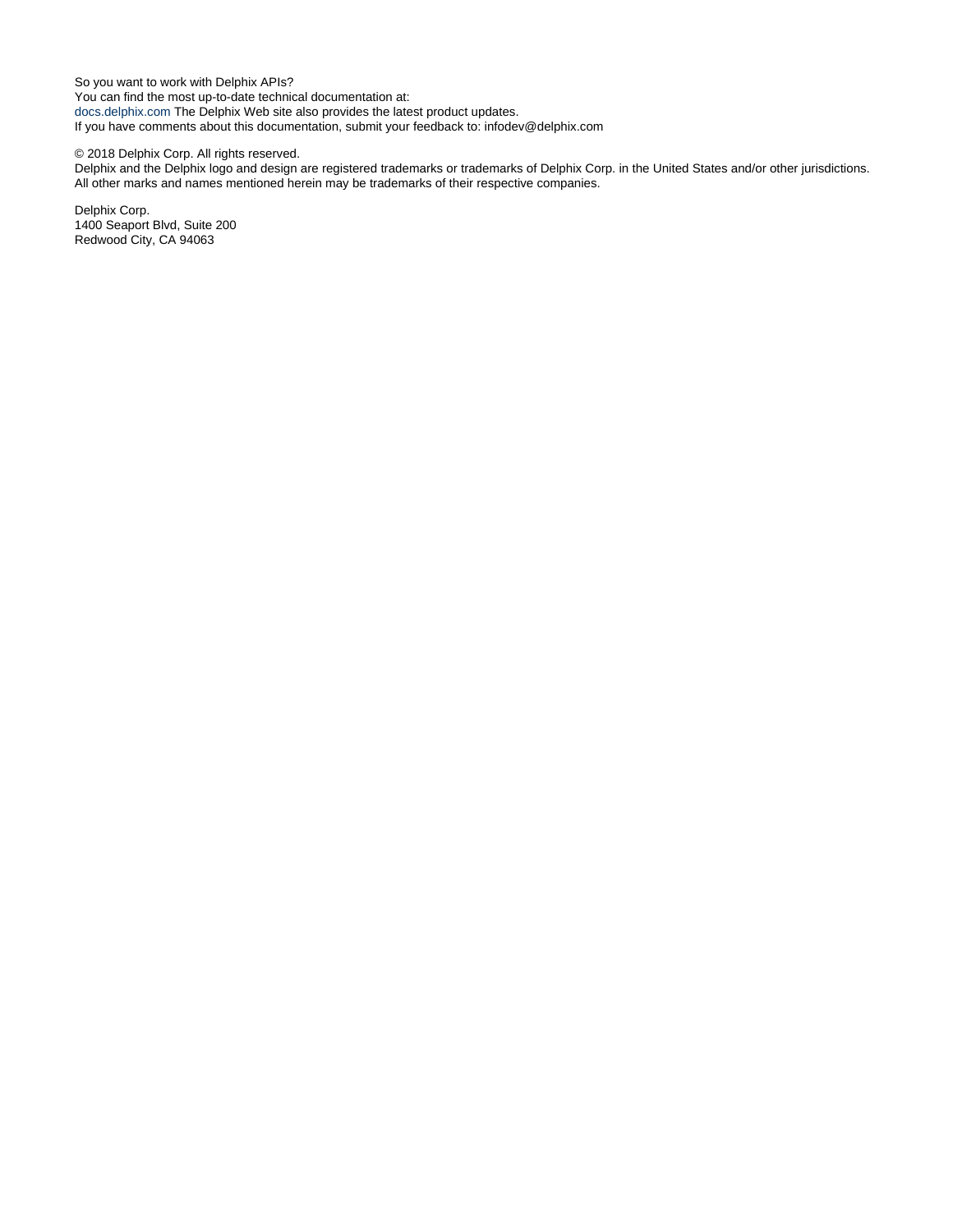| 1.3 API Prerequisite Knowledge entertainment contains the control of the control of the control of the control o                                                            |  |
|-----------------------------------------------------------------------------------------------------------------------------------------------------------------------------|--|
|                                                                                                                                                                             |  |
|                                                                                                                                                                             |  |
|                                                                                                                                                                             |  |
|                                                                                                                                                                             |  |
|                                                                                                                                                                             |  |
| 1.7.2 Delphix Self-Service Use Cases for APIs (all contracts) the contracts of the contracts of the Self-Service Use Cases for APIs (all contracts) the contracts of the S2 |  |
|                                                                                                                                                                             |  |
|                                                                                                                                                                             |  |
| 1.7.5 SQL Server API Use Cases (all contract in the contract in the case of the case of the cases of the cases                                                              |  |
| 1.8 API Programming Language Examples (all contained according to the contract of the contract of the contract o                                                            |  |
|                                                                                                                                                                             |  |
|                                                                                                                                                                             |  |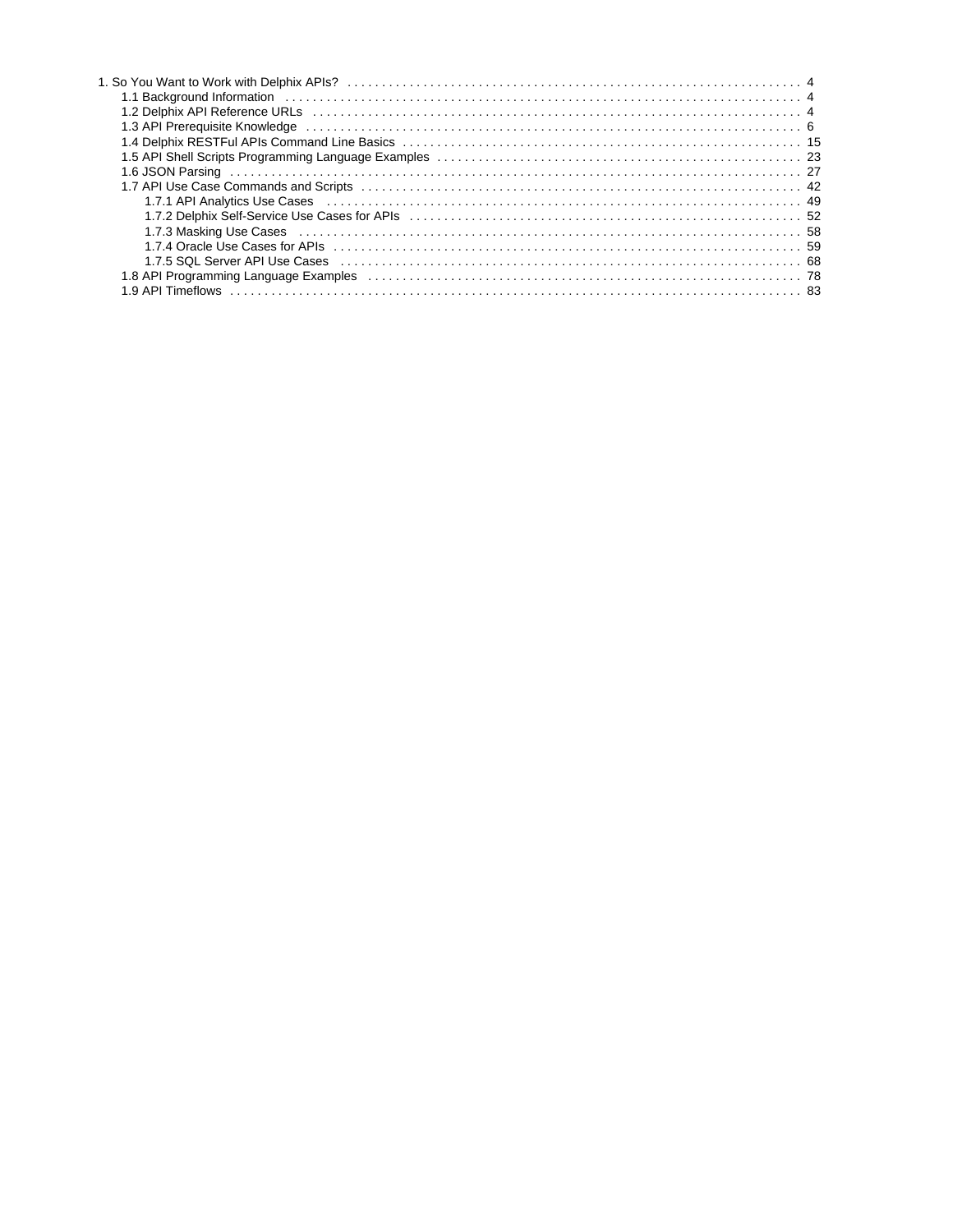## <span id="page-3-0"></span>So You Want to Work with Delphix APIs?

What is RESTFul? API? JSON? CLI? Object Reference? GET/POST? Cookies? HTTP/HTTPS? cURL? Where do I begin? Who can help me? Documentation? Tutorials? That's great for Linux, but I am on Windows? Parse? Don't have a clue about sed, awk, grep, cut, and other acronyms. What about Regular Expressions, like "Hello"?

Just a small sampling of questions that you may or may not know the answers to, let alone learning Delphix and a programming language. Delphix is a technical product, and being new to the Delphix family can be a bit overwhelming. The goal for this document is simple: to enable users to get up to speed quickly on how to use Delphix APIs.

## <span id="page-3-1"></span>Background Information

This document assumes that you have some basic Delphix product experience and entry-level programming knowledge. The first two sections of this document, [Delphix API Reference URLs](#page-3-2) and [API Prerequisite Knowledge,](#page-5-0) are focused on providing the required information and reference material/URLs.

This document is for informational and demonstration purposes only. The examples are for demonstration purposes only and must be used at your own risk. As always, test and verify on development systems prior to migrating code to production environments.

## **What is RESTFul Programming?**

<http://stackoverflow.com/questions/671118/what-exactly-is-restful-programming>

A great way to learn how to generate the Delphix RESTFul API calls and the required JSON content is to use the Delphix CLI (Command Line Interface) and turn on the trace option.

#### **Delphix5110HWv8> setopt trace=true**

All subsequent CLI commands will display the GET or POST API URL with the respective input or output JSON data string. This guide will walk you through an example later.

## <span id="page-3-2"></span>Delphix API Reference URLs

- [CLI \(Command Line Interface\)](#page-3-3)
- [RESTFul APIs](#page-3-4)
- [Masking APIs](#page-5-1)
- [Cookbook Examples](#page-5-2)

There are a number of sources available to provide details, examples, and techniques for working with Delphix APIs. This section contains a small list of URLs that are worth reviewing/reading as required.

## <span id="page-3-3"></span>**CLI (Command Line Interface)**

Delphix Documentation:

<https://docs.delphix.com/display/DOCS/Command+Line+Interface+Guide>

### <span id="page-3-4"></span>**RESTFul APIs**

Delphix Documentation:

<https://docs.delphix.com/display/DOCS/Web+Service+API+Guide>

API Documentation is also included within the Delphix Engine using the following formula:

http://<delphix\_engine>/api/

For Example: <http://172.16.160.195/api/>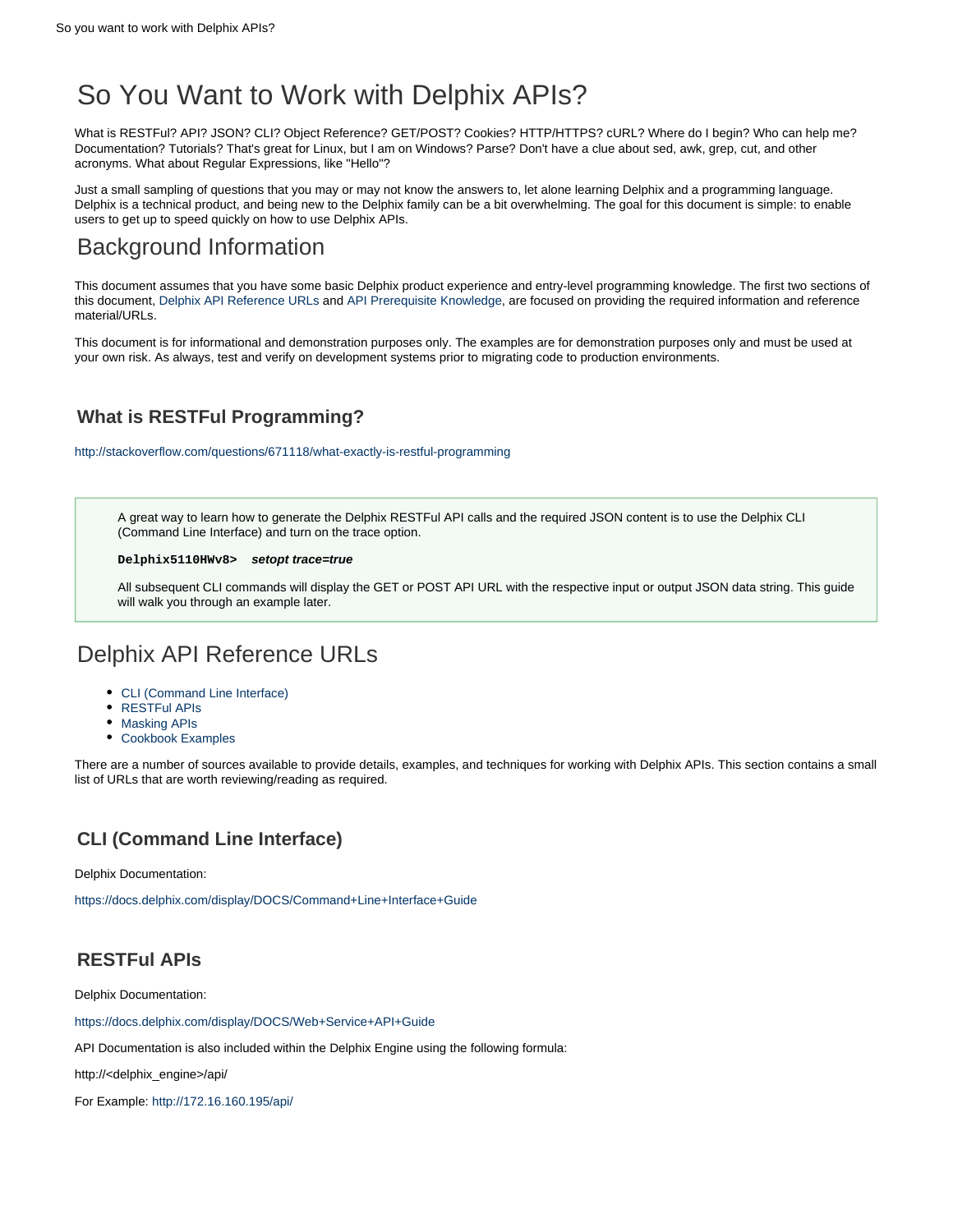

#### For a complete list of Delphix APIs - JSON schema format, use the following URL:

#### http://<delphix\_engine>/api/json/delphix.json

|   | $\Box$<br>$\sim$                      | 172.16.160.195/api/json/delphix.json                                                  | Ò | Å<br>ð |
|---|---------------------------------------|---------------------------------------------------------------------------------------|---|--------|
| € |                                       |                                                                                       |   |        |
|   | "/delphix-about.json": {              |                                                                                       |   |        |
|   | "cliVisibility": [                    |                                                                                       |   |        |
|   | "DOMAIN",                             |                                                                                       |   |        |
|   | "SYSTEM"                              |                                                                                       |   |        |
|   | 1,                                    | "description": "Retrieve static system-wide properties.",                             |   |        |
|   | "extends": {                          |                                                                                       |   |        |
|   |                                       | "\$ref": "/delphix-typed-object.json"                                                 |   |        |
|   | ١,                                    |                                                                                       |   |        |
|   | "name": "PublicSystemInfo",           |                                                                                       |   |        |
|   | "properties": {                       |                                                                                       |   |        |
|   | "apiVersion": {                       |                                                                                       |   |        |
|   |                                       | "\$ref": "/delphix-version.json",                                                     |   |        |
|   | "type": "object"                      | "description": "Maximum supported API version of the current system software.",       |   |        |
|   | λ,                                    |                                                                                       |   |        |
|   | "banner": $\{$                        |                                                                                       |   |        |
|   |                                       | "description": "Security banner to display prior to login.",                          |   |        |
|   | "type": "string"                      |                                                                                       |   |        |
|   | },                                    |                                                                                       |   |        |
|   | "buildTimestamp": {                   |                                                                                       |   |        |
|   |                                       | "description": "Time at which the current system software was built.",                |   |        |
|   | "format": "date",<br>"type": "string" |                                                                                       |   |        |
|   | λ,                                    |                                                                                       |   |        |
|   | "buildTitle": {                       |                                                                                       |   |        |
|   |                                       | "description": "Description of the current system software.",                         |   |        |
|   | "type": "string"                      |                                                                                       |   |        |
|   | λ,                                    |                                                                                       |   |        |
|   | "buildVersion": {                     |                                                                                       |   |        |
|   |                                       | "\$ref": "/delphix-version-info.json",                                                |   |        |
|   | "type": "object"                      | "description": "Delphix version of the current system software.",                     |   |        |
|   | },                                    |                                                                                       |   |        |
|   | "configured": {                       |                                                                                       |   |        |
|   |                                       | "description": "Indicates whether the server has gone through initial setup or not.", |   |        |
|   | "type": "boolean"                     |                                                                                       |   |        |
|   | λ,                                    |                                                                                       |   |        |
|   | "currentLocale": {                    |                                                                                       |   |        |
|   | "format": "locale",                   | "description": "The current system locale.",                                          |   |        |
|   | "type": "string"                      |                                                                                       |   |        |
|   | },                                    |                                                                                       |   |        |
|   | "enabledFeatures": {                  |                                                                                       |   |        |
|   |                                       | "description": "The list of enabled features on this Delphix Engine.",                |   |        |
|   | "items": $\{$                         |                                                                                       |   |        |
|   | "type": "string"                      |                                                                                       |   |        |
|   | λ,<br>"type": "array"                 |                                                                                       |   |        |
|   | ι.                                    |                                                                                       |   |        |

So, looking at the first JSON key/name: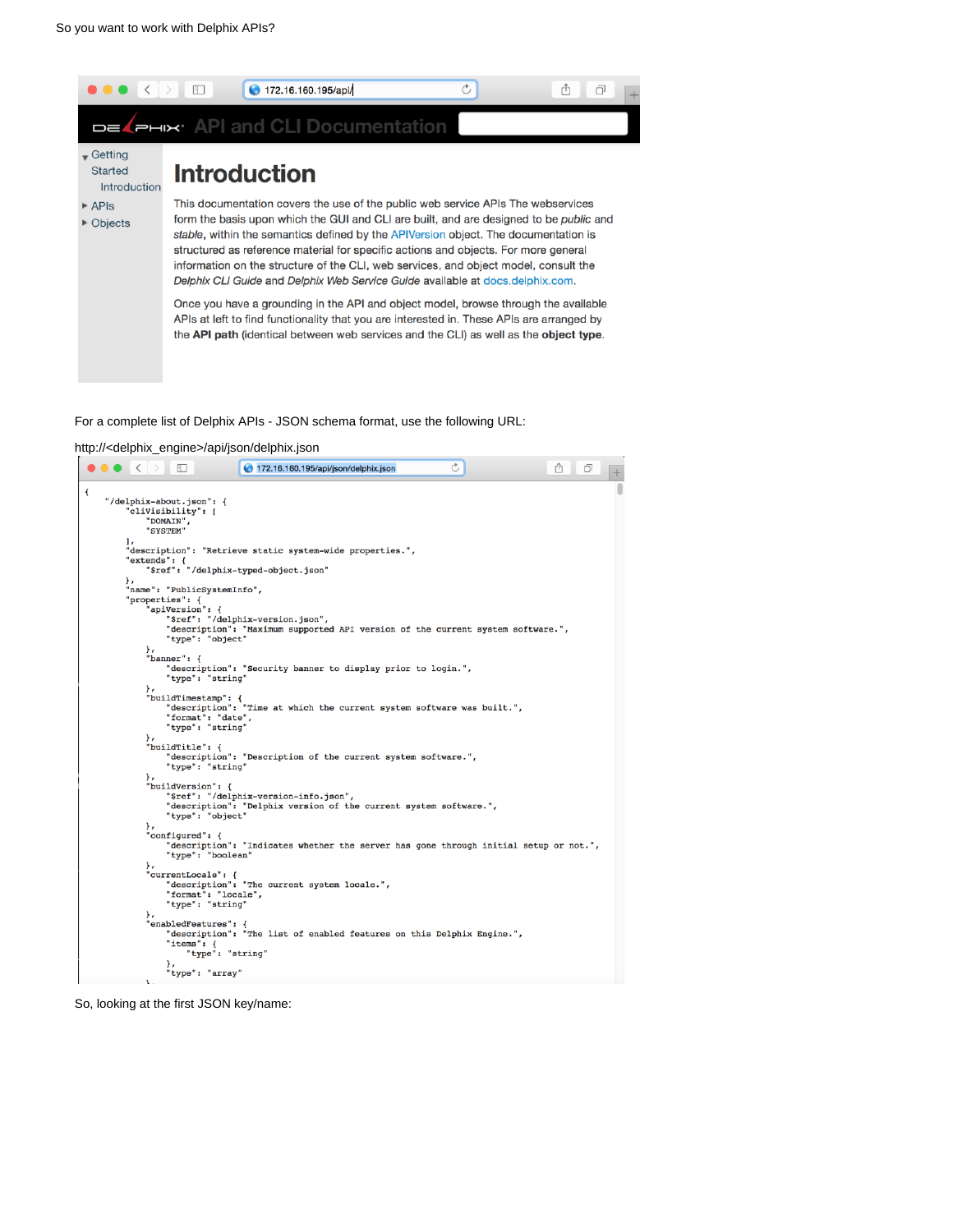```
"/delphix-about.json": {
     "cliVisibility": [
         "DOMAIN", 
         "SYSTEM"
     ], 
     "description": "Retrieve static system-wide properties.", 
 . . .
```
And after logging into the Delphix Engine, translating this into the URL API for about;

[\\_http://172.16.160.195/resources/json/delphix/about\\_](http://172.16.160.195/resources/json/delphix/about_) will respond with the returned JSON data string.

```
{"type":"OKResult","status":"OK","result":{"type":"PublicSystemInfo","prod
uctType":"standard","productName":"Delphix Engine","buildTitle":"Delphix
Engine
5.1.2.0","buildTimestamp":"2016-09-02T22:28:43.000Z","buildVersion":{"type
":"VersionInfo","major":5,"minor":1,"micro":2,"patch":0},"configured":true
,"enabledFeatures":["XPP","JETSTREAM"],"apiVersion":{"type":"APIVersion","
major":1,"minor":8,"micro":0},"banner":null,"locales":["en-US"],"currentLo
cale":"en-US"},"job":null,"action":null} 
For now, just remember that the Delphix Engine contains the API
Documentation and Delphix JSON schema.
```
#### <span id="page-5-1"></span>**Masking APIs**

#### **Please note:**

The Masking APIs are currently being overhauled to provide a complete and robust set of APIs. If you do not see the APIs you need in order to perform a certain function, contact Delphix support personnel; there may already be some internal solution that has not yet been certified for general acceptance releases.

<https://docs.delphix.com/display/DOCS/Masking+API+Calls+to+Run+a+Masking+Job>

#### <span id="page-5-2"></span>**Cookbook Examples**

Delphix documentation also includes a number of cookbook examples that will not be duplicated in this document, but may be referenced.

<https://docs.delphix.com/display/DOCS/API+Cookbook%3A+Common+Tasks%2C+Workflows%2C+and+Examples>

<span id="page-5-0"></span>There are also working examples provided within this document and available for download as well. See Appendix for a complete list.

## API Prerequisite Knowledge

- [JSON](#page-6-0)
	- [Keys and Values](#page-6-1)
	- [Types of Values](#page-6-2)
	- [Numbers, Booleans, and Strings.](#page-6-3)
	- [Null values](#page-6-4)
	- [Arrays](#page-7-0)
	- [Objects](#page-7-1)
	- [Summary](#page-7-2)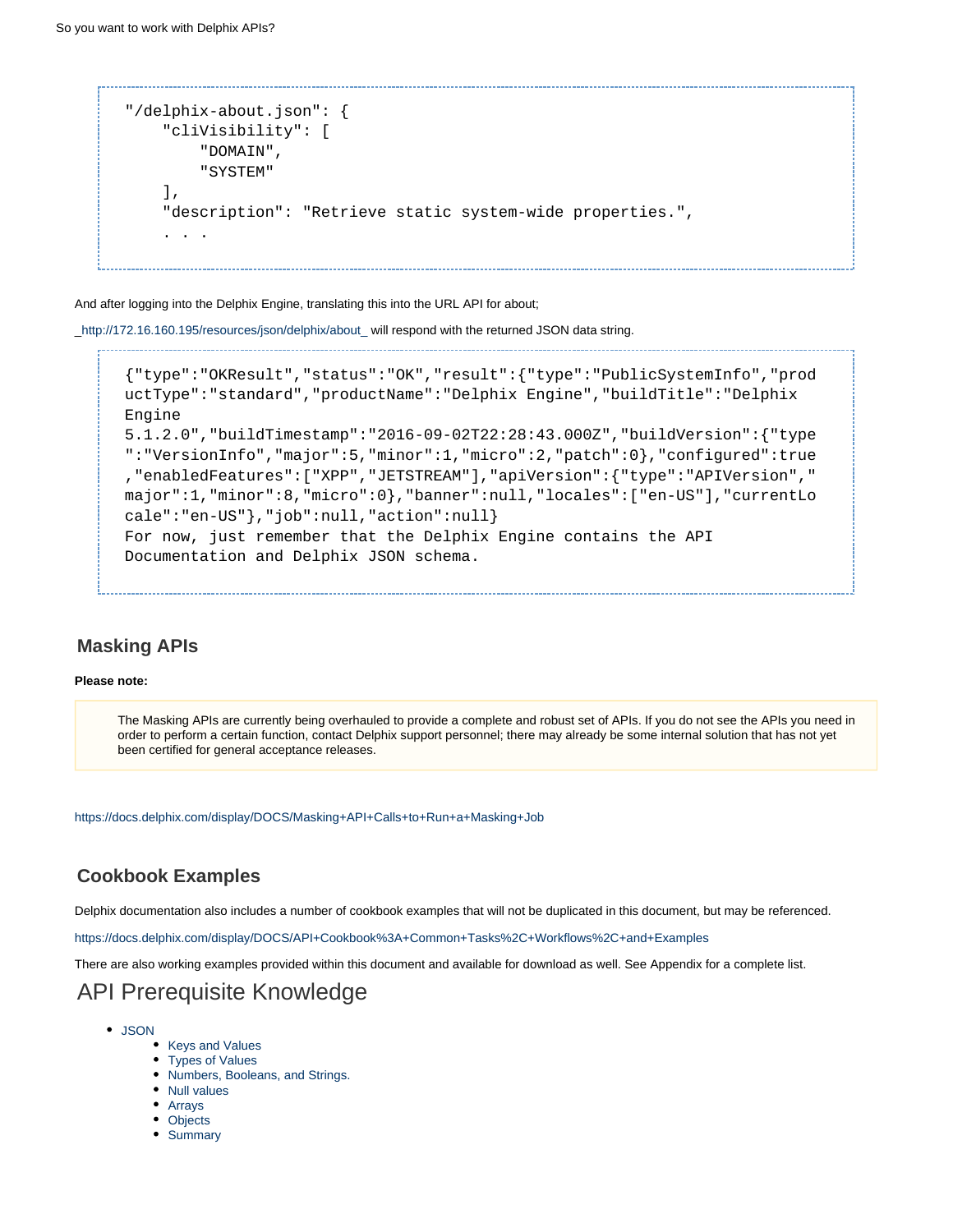- [Delphix CLI](#page-8-0)
	- [Connecting to the Delphix Engine CLI](#page-8-1)
		- [How to use the CLI to learn the APIs](#page-8-2)
- [HTTP](#page-13-0)
- $\bullet$  [cURL](#page-13-1)
	- [What is cURL?](#page-13-2)
	- [Is cURL installed?](#page-14-1)
- [Wget](#page-14-2)
- [dxtoolkit2](#page-14-3)

#### <span id="page-6-0"></span>**JSON**

JSON (JavaScript Object Notation) is a minimal, readable format for structuring data. It is a simple format for transmitting data between applications, as an alternative to XML. The Delphix API uses JSON data structure in the format of strings to send and receive data from the API calls, as you will see later in the examples. First, let's look at the JSON fundamentals.

#### <span id="page-6-1"></span>**Keys and Values**

The two primary parts that make up JSON are keys and values. Together they make key/value pairs, also called name/value pairs.

- **Key** Always a string enclosed in quotation marks.
- **Value** Can be a string, number, boolean expression, array, or object.
- $\bullet$ **Key/Value Pair** – Follows a specific syntax, with the key followed by a colon followed by the value. Key/value pairs are comma separated.

Let's take a JSON sample string and identify each part of the code.

```
{
     "foo" : "bar",
     "rows" : 100
}
```
The curly brackets start and end the string. The key is "foo" and the value is "bar". A colon ( : ) is the delimiter between them. A comma ( , ) is the delimiter for multiple key/value pairs. The second pair is "rows" and the value is a number of 100.

#### <span id="page-6-2"></span>**Types of Values**

| Number         | An integer or decimal number                |
|----------------|---------------------------------------------|
| <b>Boolean</b> | True or false                               |
| String         | plain text alphanumeric readable characters |
| Null           | Empty                                       |
| Array          | An associative array of values              |
| Object         | An associative array of key/value pairs     |

#### <span id="page-6-3"></span>**Numbers, Booleans, and Strings.**

It is very important to understand the APIs JSON object definitions. Quoted values are treated as strings!

- "x" : "1" is treated as a string, while
- "x" : 1 is treated as a number
- "y" : "true" is treated as a string, while
- <span id="page-6-4"></span>"y" : true is treated as a boolean true (false)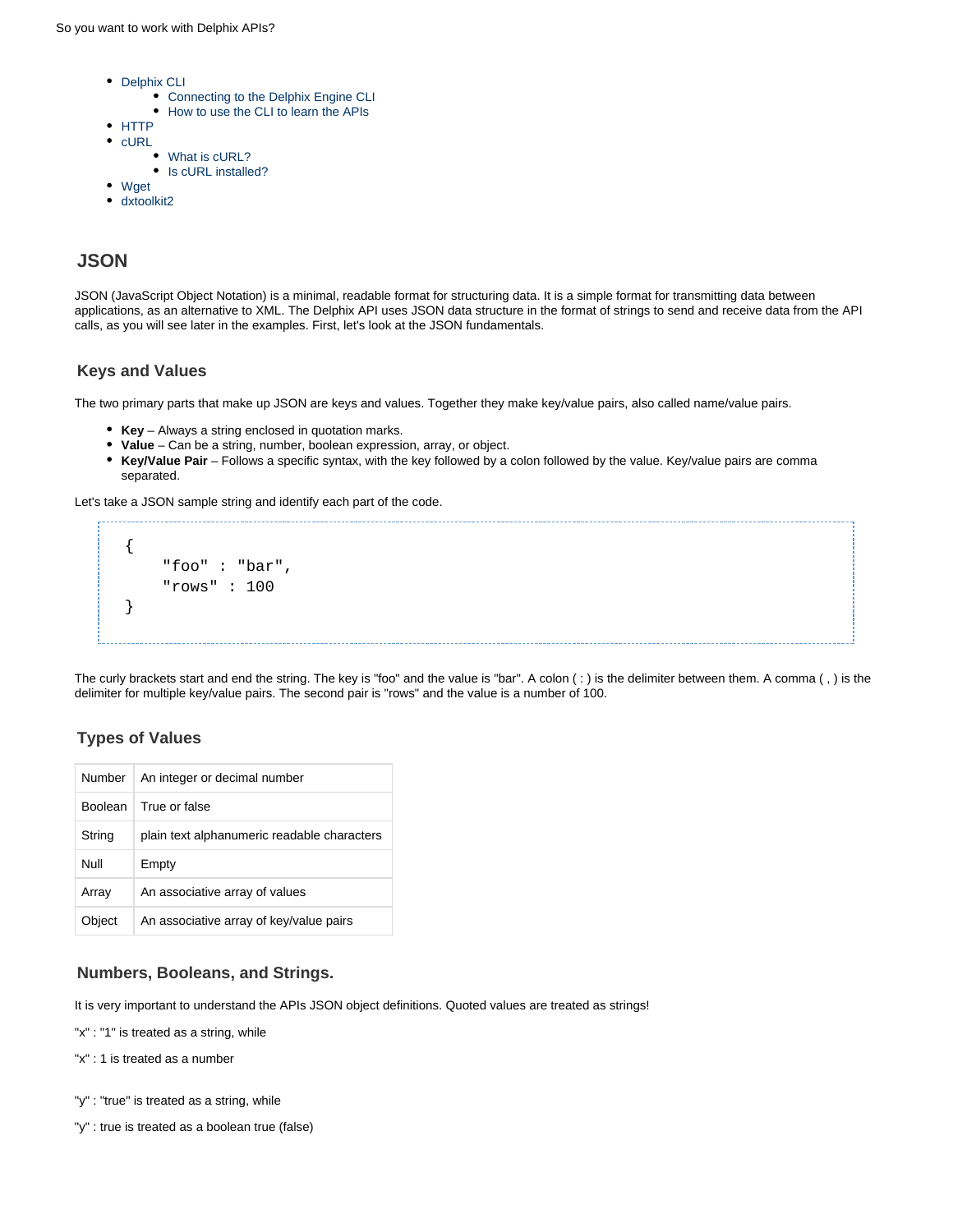#### **Null values**

```
{
     "z" :
     , "b" : "World"
}
```
Nulls are empty values, but sometimes programmers code "" as a null value.



**So always verify how the null values are defined and handled by the application.**

#### <span id="page-7-0"></span>**Arrays**

An array is indicated with the square brackets: [ value1, value2, etc. ]. In this example, we have added a categories key with an array of values.

```
...
"foo" : {
   "bar" : "Hello",
   "category" : [ "greetings", "morals" ]
}
...
```
#### <span id="page-7-1"></span>**Objects**

An object is indicated by curly brackets: {"key", "value"}. Everything inside of the curly brackets is part of the object. We already learned that a value could be an object. Therefore, "foo" and the corresponding object are a key/value pair.

```
...
"foo" : { "bar" : "Hello" }
...
```
The key/value pair "bar" : "Hello" is nested inside the key/value pair "foo" : { ... }. That is an example of a hierarchy (or nested data) within JSON data.

Arrays and Objects can be nested or contained within the same level.

#### <span id="page-7-2"></span>**Summary**

```
JSON arrays are [ , , ]
JSON nested objects are , , "x": { "a": "1", "b": "2" }, ,
```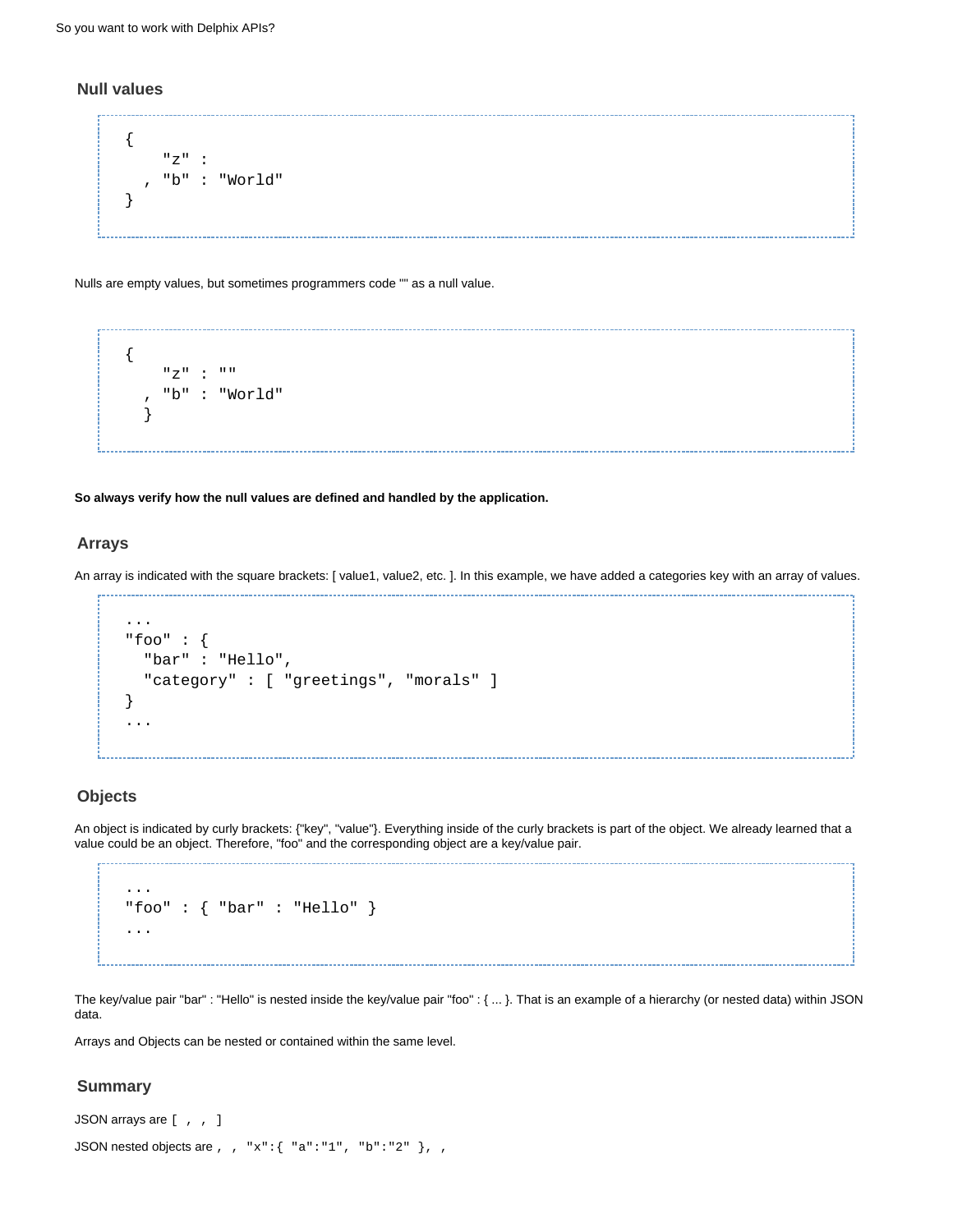JSON data can be passed within the HTTP URL (file or argument), the header, or other handlers.

From within Shell Scripts or Programming Languages, JSON data is typically processed though a "JSON parser." This topic is covered later.

#### <span id="page-8-0"></span>**Delphix CLI**

#### <span id="page-8-1"></span>**Connecting to the Delphix Engine CLI**

Reference:<https://docs.delphix.com/display/DOCS/Connecting+to+the+CLI>

There are two user roles accessible, the **sysadmin** and the **delphix\_admin**.

From a shell environment, you can connect using the ssh command. The IP Address (or Hostname) represents the Delphix Engine (case sensitive):

ssh sysadmin127.16.160.195

ssh delphix\_admin127.16.160.195

From a putty session, open an ssh connection to the Delphix Engine IP Address or Hostname (case sensitive):

open 127.16.160.195

Login User: sysadmin@SYSTEM

 $\# \ldots$  or  $\ldots$ 

Login User: delphix\_admin@DOMAIN

After entering the correct password for the respective user, the menus for that user's role will be different. For example, the **sysadmin@SYSTEM** user has engine storage, whereas the **delphix\_admin@DOMAIN** user has database provisioning.

You can use the CLI for scripting and configure the connection for ssh passwordless connections.

<https://docs.delphix.com/display/DOCS/CLI+Cookbook%3A+Configuring+Key-Based+SSH+Authentication+for+Automation>

#### <span id="page-8-2"></span>**How to use the CLI to learn the APIs**

As stated earlier, a great way to learn how to generate the Delphix RESTFul API calls and the required JSON content is to use the Delphix CLI (Command Line Interface) and turn on the CLI> setopt trace=true option.

Below is an example of how to get the JSON-required parameters for a database refresh per the type of refresh performed.

Other types or options may require other JSON parameters, so after changing any parameter, we recommend performing an "ls" command to see if there are any new parameters and/or required values.

The refresh database example below shows how to use the CLI to identify reference objects for other CLI commands and the respective RESTFul API structure when the **setopt trace=true** option is set.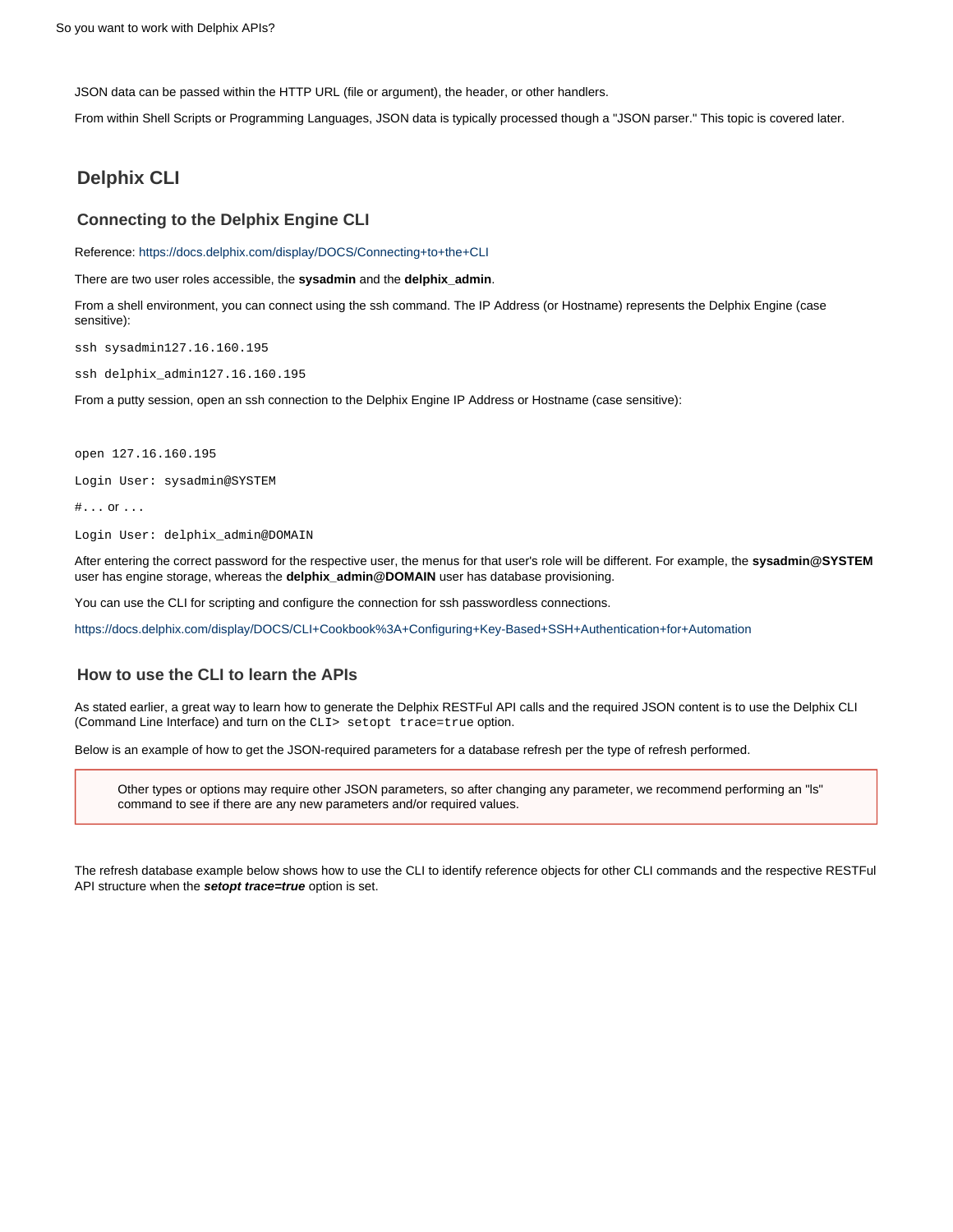```
$ ssh delphix_admin172.16.160.195 
Password: 
Delphix5030HWv8> ls 
Children
about
action
...
connectivity
database
environment
... 
toolkit
user 
Operations
version
Delphix5030HWv8> database 
Delphix5030HWv8 database> ls 
Objects
NAME PROVISIONCONTAINER DESCRIPTION
DPXDEV01 -
Vdelphix_demo delphix_demo -
delphix_demo - 
Scripts - 
V_2C1 Scripts -
Vvfiles - - 
Children
template 
Operations
createEmpty
createRestorationDataset
export
fileMapping
link
oracleSupportedCharacterSets
provision
validateXpp
xpp
```
First, we need to identify the target Delphix virtualized database object to refresh ...

Each Delphix object has a reference that is typically used for parameter values.

Delphix5030HWv8 database> select Vdelphix\_demo Delphix5030HWv8 database 'Vdelphix\_demo'> ls Properties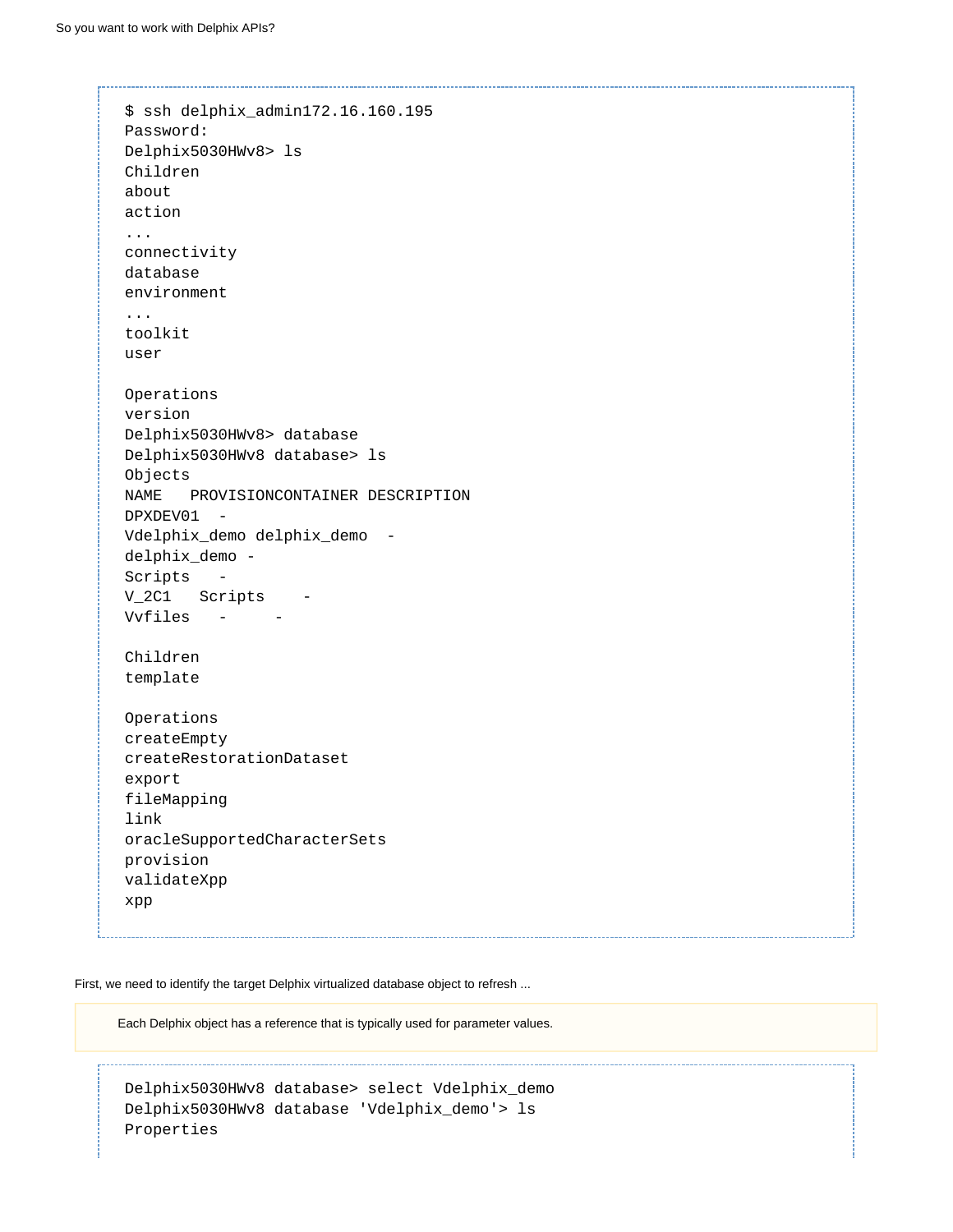```
 type: MSSqlDatabaseContainer
  name: Vdelphix_demo
  creationTime: 2016-06-16T14:30:03.033Z
  currentTimeflow: 'DB_PROVISION@2016-06-16T10:30:08'
  delphixManaged: true
  description: (unset)
  group: Windows
  masked: false
  os: Windows
  performanceMode: DISABLED
  processor: x86
  provisionContainer: delphix_demo
  reference: MSSQL_DB_CONTAINER-39 
  restoration: false
  runtime:
   type: MSSqlDBContainerRuntime
   logSyncActive: false
  sourcingPolicy:
   type: SourcingPolicy
   loadFromBackup: false
   logsyncEnabled: false
  transformation: false 
Operations
delete
...
purgeLogs
refresh
removeLiveSource
...
Delphix5030HWv8 database 'Vdelphix_demo'> refresh 
Delphix5030HWv8 database 'Vdelphix_demo' refresh *> ls 
Properties
  type: RefreshParameters
  timeflowPointParameters:
  type: TimeflowPointSemantic
   container: (required)
   location: LATEST_POINT
Delphix5030HWv8 database 'Vdelphix_demo' refresh *> set
timeflowPointParameters.container=delphix_demo 
Delphix5030HWv8 database 'Vdelphix_demo' refresh *> ls 
Properties
  type: RefreshParameters
  timeflowPointParameters:
   type: TimeflowPointSemantic
   container: delphix_demo (*) 
   location: LATEST_POINT
Delphix5030HWv8 database 'Vdelphix_demo' refresh > *commit 
  Dispatched job JOB-100
  DB_REFRESH job started for "Windows/Vdelphix_demo".
  Validating that this dataset is managed by Delphix.
  Stopping virtual database.
  Unmounting datasets.
```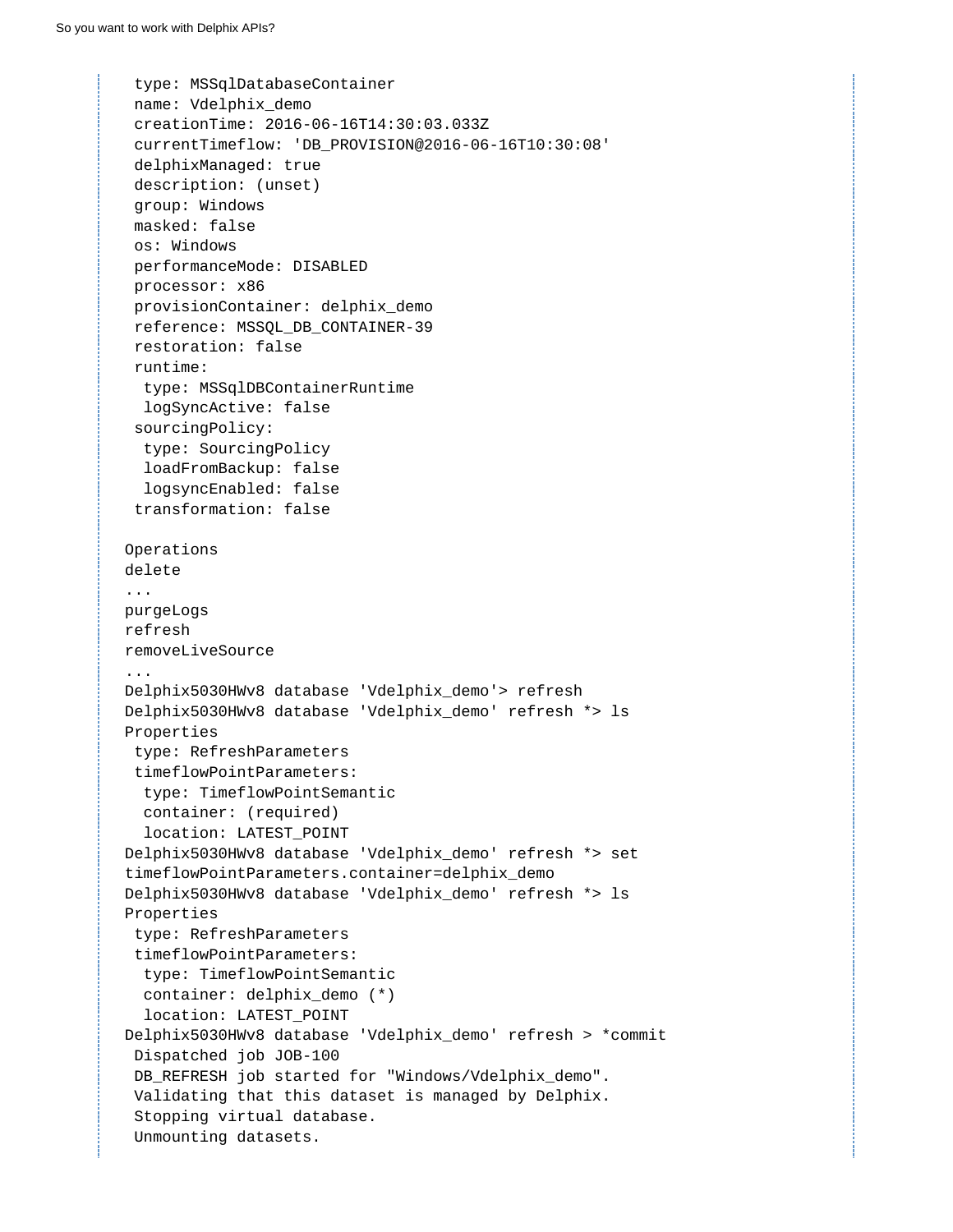Unexporting storage containers. Metadata for dSource "Vdelphix\_demo" successfully deleted. Starting provisioning of virtual database "Vdelphix\_demo". Creating new TimeFlow. Generating recovery scripts. Mounting datasets. Mounting read-only source logs dataset. Running user-specified pre-provisioning script. Recovering virtual database. The virtual database recovery was successful. Unmounting read-only source logs dataset.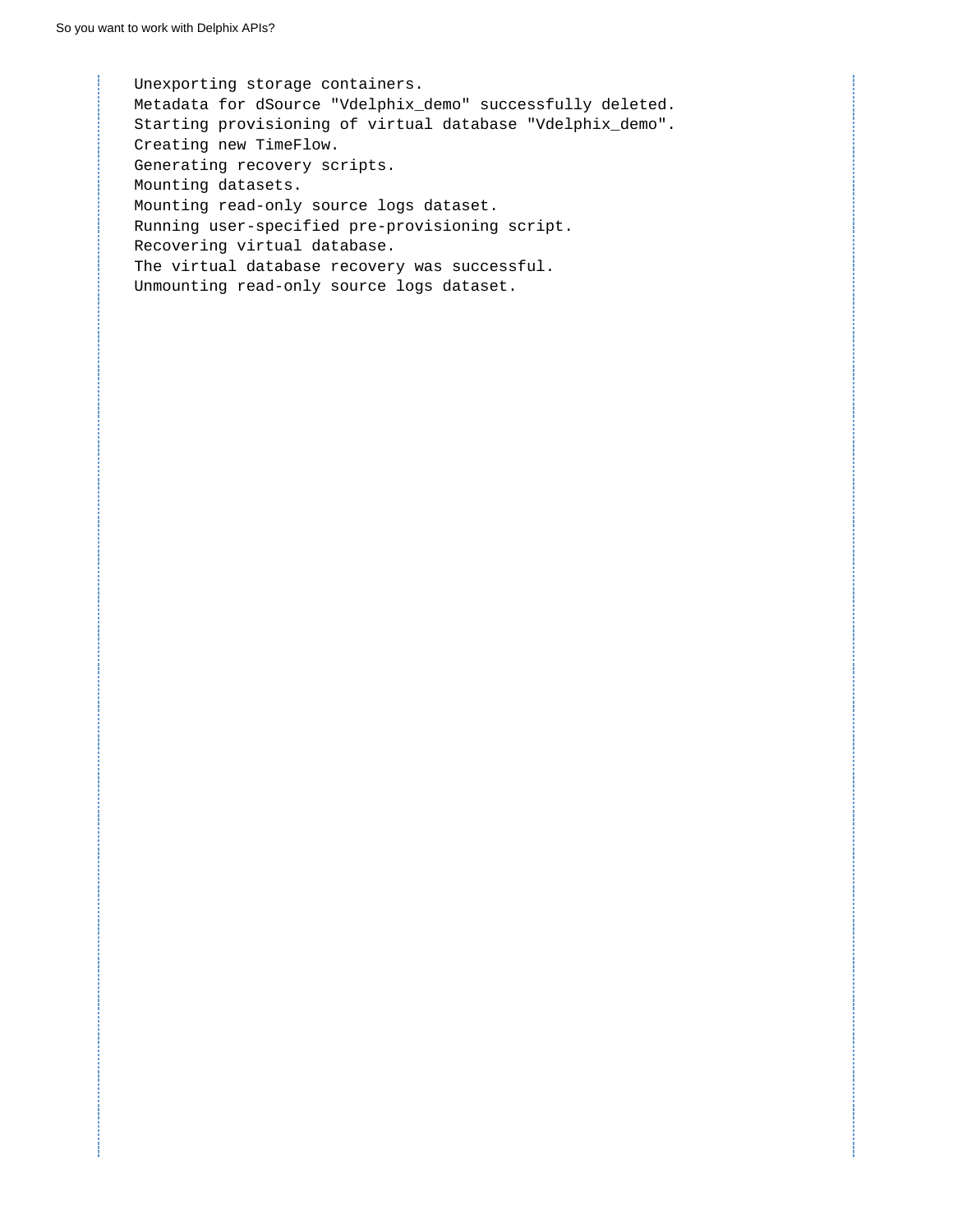```
 Running user-specified post-provisioning script.
 The virtual database "Vdelphix_demo" was successfully provisioned.
 DB_REFRESH job for "Windows/Vdelphix_demo" completed successfully.
```
Refresh again but this time turn on the **setopt trace=true** option.

```
Delphix5030HWv8 database 'Vdelphix_demo'> refresh
Delphix5030HWv8 database 'Vdelphix_demo' refresh *> ls
Properties
  type: RefreshParameters
  timeflowPointParameters:
   type: TimeflowPointSemantic
   container: (required)
   location: LATEST_POINT
Delphix5030HWv8 database 'Vdelphix_demo' refresh *> set
timeflowPointParameters.container=delphix_demo
Delphix5030HWv8 database 'Vdelphix_demo' refresh *> ls
Properties
  type: RefreshParameters
  timeflowPointParameters:
   type: TimeflowPointSemantic
   container: delphix_demo
   location: LATEST_POINT
Delphix5030HWv8 database 'Vdelphix_demo' refresh *> setopt trace=true
Delphix5030HWv8 database 'Vdelphix_demo' refresh *> commit
=== POST /resources/json/delphix/database/MSSQL_DB_CONTAINER-39/refresh ===
{
  "type": "RefreshParameters",
  "timeflowPointParameters": {
  "type": "TimeflowPointSemantic",
   "container": "MSSQL_DB_CONTAINER-38"
  }
}
...
```
The "container" value in the JSON output above is different from the target VDB reference, because we are refreshing from the source database container! In this example, the **set timeflowPointParameters.container=delphix\_demo** is represented in JSON output as **" container": "MSSQL\_DB\_CONTAINER-38"**

Using the CLI, you can identify the RESTFul API POST and GET commands along with the JSON input data requirements.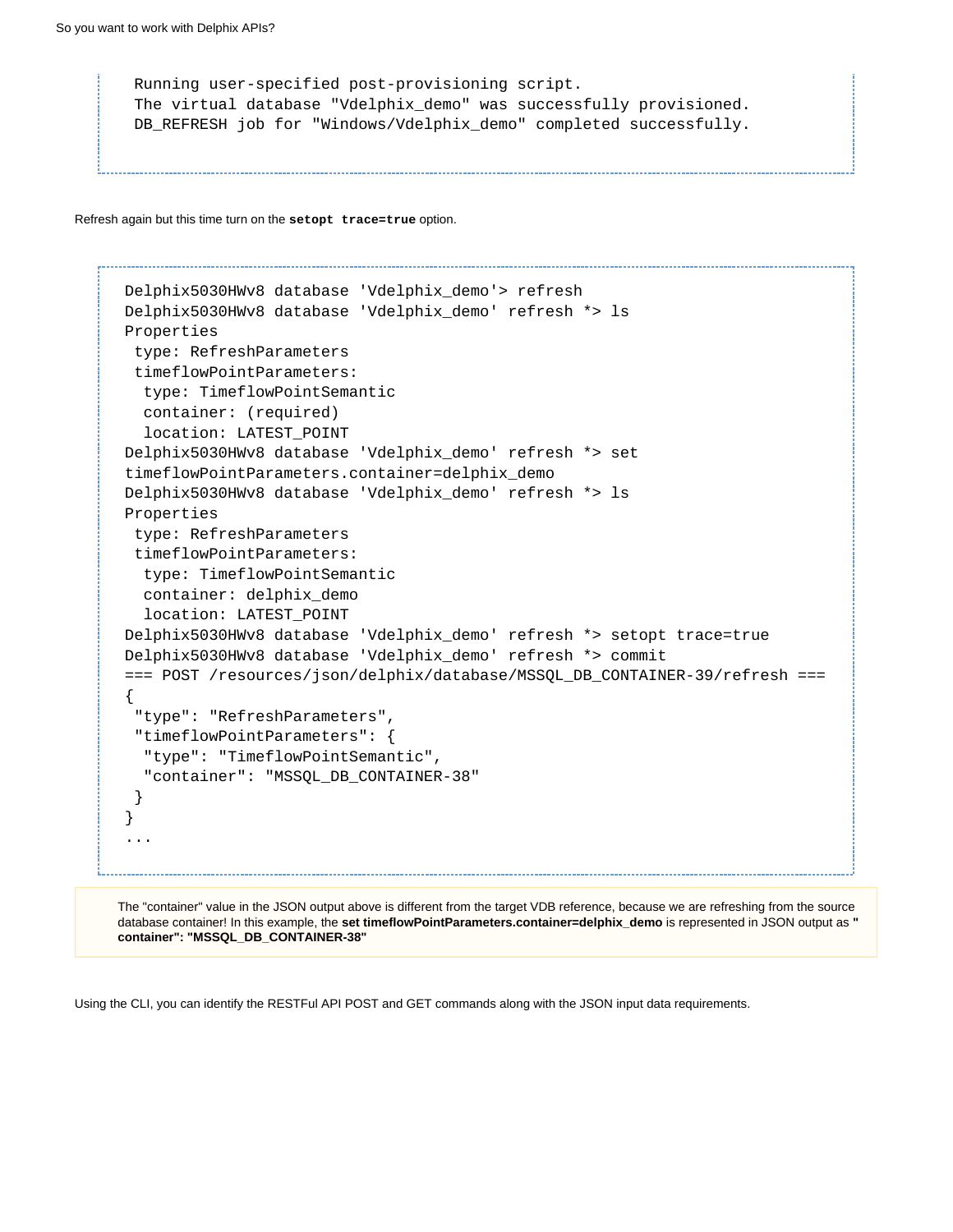```
=== POST /resources/json/delphix/database/MSSQL_DB_CONTAINER-39/refresh ===
{ 
  "type": "RefreshParameters", 
  "timeflowPointParameters": { 
   "type": "TimeflowPointSemantic", 
   "container": "MSSQL_DB_CONTAINER-38" 
  } 
}
```
So framing the RESTFul URL for a virtual database refresh, the URL will look like

#### **http://<delphix\_engine>/resources/json/delphix/database/ MSSQL\_DB\_CONTAINER-39 /refresh**

where the **MSSQL\_DB\_CONTAINER-39** represents the target virtualized database to refresh. We need to POST the JSON data to the URL for processing.

```
{
  "type": "RefreshParameters", 
 "timeflowPointParameters": { 
   "type": "TimeflowPointSemantic", 
   "container": "MSSQL_DB_CONTAINER-38" 
 }
}
```
The **"timeflowPointParameters"** key has 6 **"type": "..."** options, each of which has its own set of parameters. The type **"TimeflowPointSemant ic"** uses the default LATEST\_POINT within the source container, so for simplicity we will use this type. For more information on timeflowPointParameters 6 types, see the Advanced Section.

**If this is a little confusing at this point, do not worry, that's typical.** Complete examples will be shown later. The important items to remember are:

- Delphix often uses object reference names within the JSON data.
- Using the **setopt trace=true** option provides the construct for the RESTFul API URLs and the JSON data for POST / GET operations.

#### <span id="page-13-0"></span>**HTTP**

We use the HTTP protocol every day for web browsing and commercial business. From finding a new restaurant to buying a 1986 Ford Thunderbird Turbo Coupe!

Most people see the HTTP within the URL Address field within the Web Browser window – for example, <http://www.google.com>

But behind the scenes, HTTP is performing a wide range of functionality. For RESTFul APIs, they use HTTP's GET and POST form functionality to process data. In Delphix's case, the data is also represented as JSON structures.

HTTP GET operation is used to return data only, while HTTP POST operations is used to provide data input in the form of a structured JSON data string or file.

<span id="page-13-2"></span><span id="page-13-1"></span>**cURL**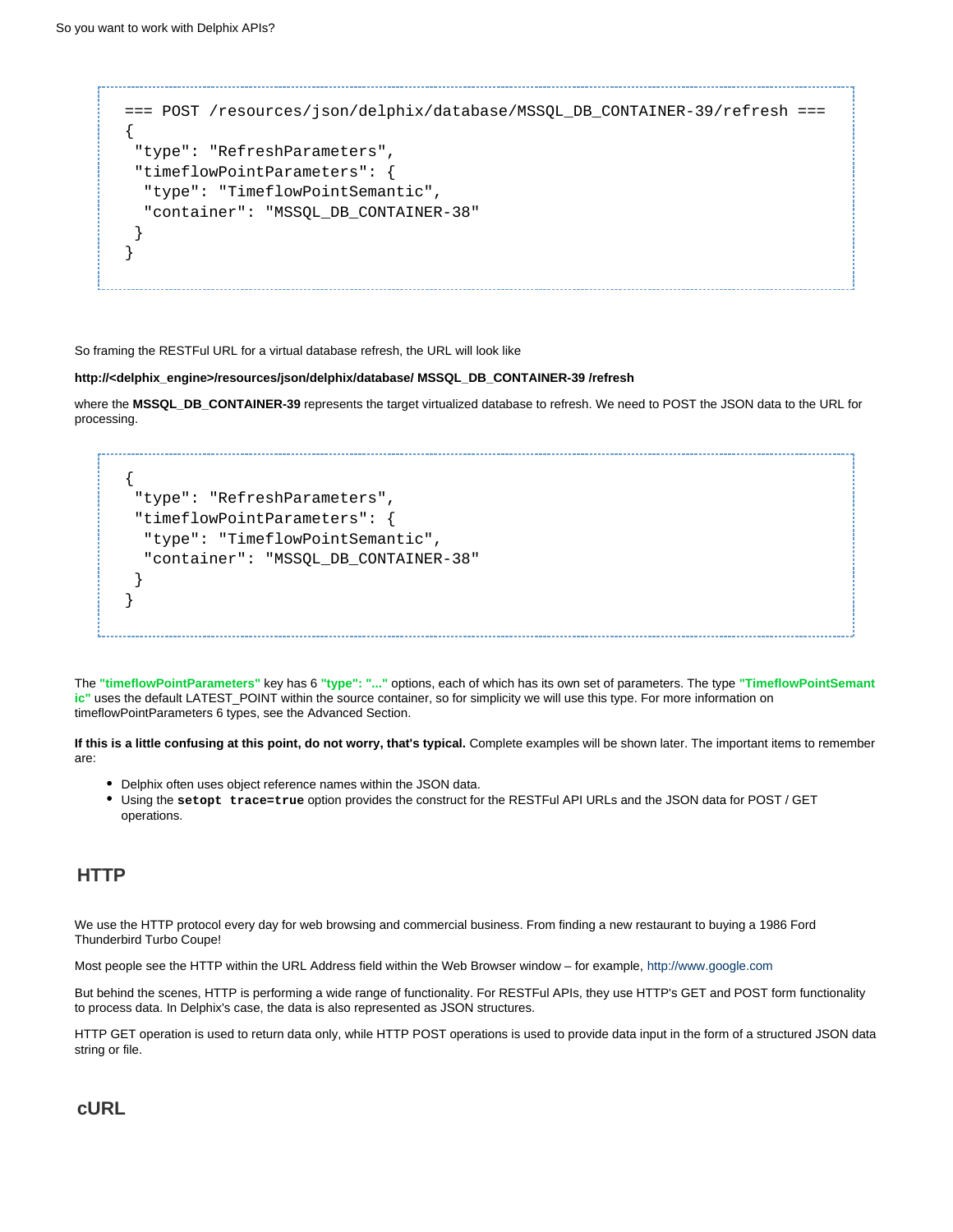#### **What is cURL?**

#### <https://en.wikipedia.org/wiki/CURL>

The cURL client command is based on a library supporting a number of web protocols, including HTTP. The "curl" command can be called from the command line, while the cURL library is commonly integrated with your favorite programming languages, such as Java, JSP, Python, Perl, PHP, .NET, and PowerShell.

Due to its widespread adoption, we will use cURL for making the Delphix RESTFul API calls within this document. Some operating systems or languages support their own HTTP commands / related libraries, and you can use these instead of cURL. One alternative is the "wget" command described later.

#### <span id="page-14-1"></span>**Is cURL installed?**

```
Operating System Prompt> curl --version
curl 7.19.7 (x86_64-redhat-linux-gnu) libcurl/7.19.7 NSS/3.19.1 Basic ECC
zlib/1.2.3 libidn/1.18 libssh2/1.4.2
Protocols: tftp ftp telnet dict ldap ldaps http file https ftps scp sftp 
Features: GSS-Negotiate IDN IPv6 Largefile NTLM SSL libz
```
#### Get the HTTP output from google.com

Operating System Prompt> curl www.google.com

#### <span id="page-14-2"></span>**Wget**

An alternative to cURL is Wget, which is typically a native command on all Linux environments. See the Appendix for a complete comparison between Wget and cURL.

#### <span id="page-14-3"></span>**dxtoolkit2**

Delphix has developed a very robust toolkit, dxtoolkit2, which utilizes the Delphix RESTFul APIs. This toolkit is cross-platform. Its commands are built with the Perl programming language.

We recommend that you review the dxtoolkit2 documentation; you may find a utility that already performs your desired function. For example, the utility **dx\_get\_analytics** is absolutely great for dumping analytic data from the Delphix Engine into a .csv (comma separated value) format, which you can then easily integrate into your enterprise monitoring tools. See the sample "Analytics" use case.

Contact Delphix personnel for the latest download.

For the dxtoolkit2 README file Table of Contents, see the Appendix.

## <span id="page-14-0"></span>Delphix RESTFul APIs Command Line Basics

- [Authentication](#page-14-4)
	- **[Session](#page-15-0)**
	- [Login](#page-16-0)
	- [Sample Delphix API call](#page-17-0)
	- [Windows PowerShell Authentication Example](#page-18-0)

#### <span id="page-14-4"></span>**Authentication**

RESTFul APIs require authentication. Just plugging the URL into a web browser or running an operating system cURL command will return an authentication/login required error message.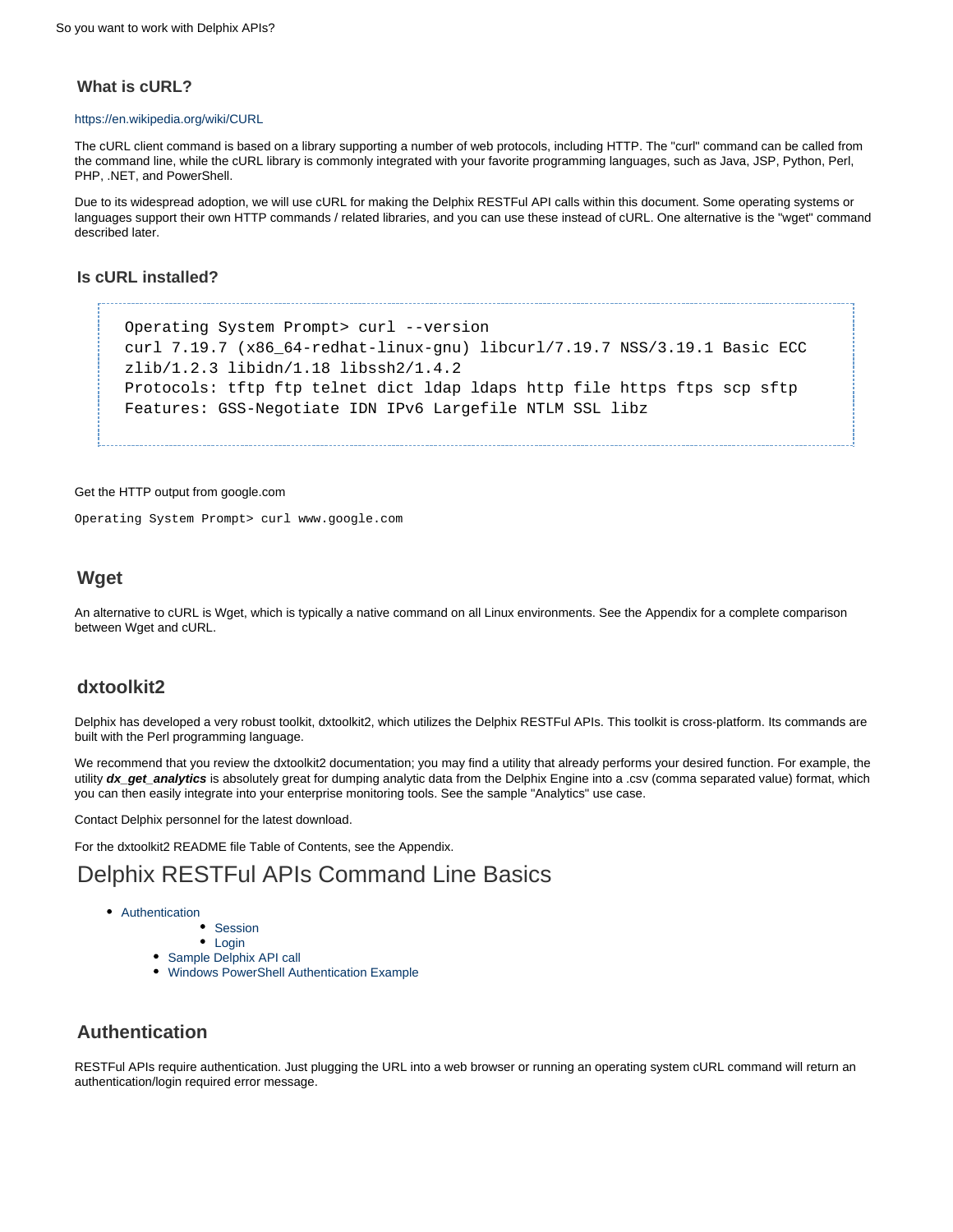

```
<!DOCTYPE html><html><head><title>Apache Tomcat/8.0.29 - Error
report</title><style type="text/css">H1
{font-family:Tahoma,Arial,sans-serif;color:white;background-color:#525D76;
font-size:22px;} H2
{font-family:Tahoma,Arial,sans-serif;color:white;background-color:#525D76;
font-size:16px;} H3
{font-family:Tahoma,Arial,sans-serif;color:white;background-color:#525D76;
font-size:14px;} BODY
{font-family:Tahoma,Arial,sans-serif;color:black;background-color:white;} B
{font-family:Tahoma,Arial,sans-serif;color:white;background-color:#525D76;}
P
{font-family:Tahoma,Arial,sans-serif;background:white;color:black;font-siz
e:12px;}A {color : black;}A.name {color : black;}.line {height: 1px;
background-color: #525D76; border: none; \langle \ranglestyle> </head><br/>body><hl>HTTP
Status 403 - Use /resources/json/delphix/login to log in first</h1><div
class="line"></div><p><b>type</b>Status report</p><p>>>>>b>message</b><u>Use
/resources/json/delphix/login to log in first</u></p>><p><br/>b>description</b>
ku>Access to the specified resource has been forbidden.</u>></p><hr
class="line"><h3>Apache Tomcat/8.0.29</h3></body></html>
```
The authentication process requires you to establish a session first.

The example within this section illustrates the session/login and subsequent API calls with cURL using cookies created when the session was established.

<span id="page-15-0"></span>**Session**

#### [API Version Information](https://docs.delphix.com/display/DOCS53/API+Version+Information)

When programming for compatibility, the API version number is very important. Please be aware of differences between versions for enterprise applications. For example, if you specify a 1.7.0 version, ONLY the available calls and functionality for that version will be used, and it will only be operational on Delphix Engine versions that support that version.

**Only the session uses the –c for the cookie creation. The other commands use the –b for using the existing cookie!!!**

From the Unix/Linux command line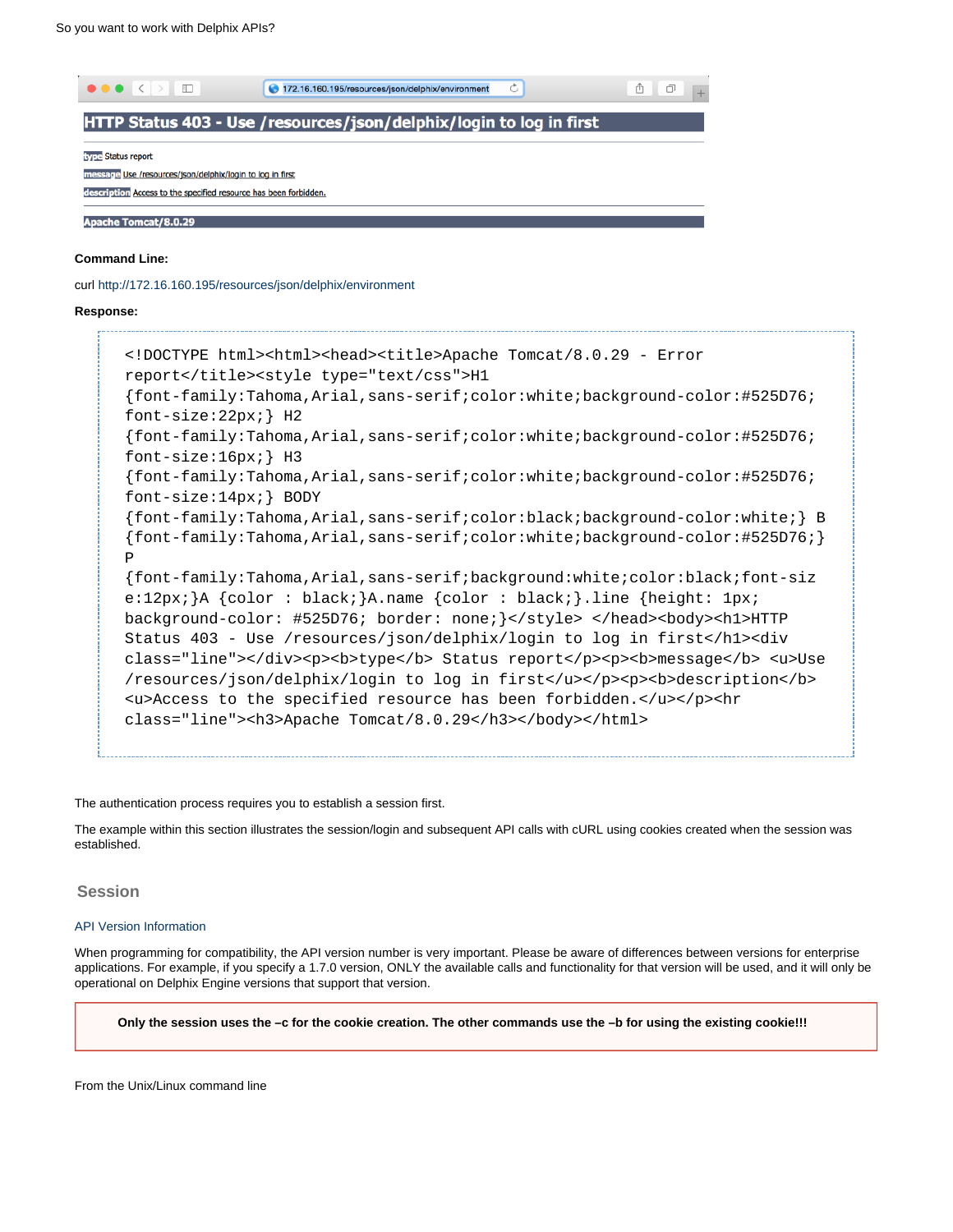```
curl -s -X POST -k --data @-
http://172.16.160.195/resources/json/delphix/session \
 -c ~/cookies.txt -H "Content-Type: application/json" <<EOF
{
  "type": "APISession",
  "version": {
   "type": "APIVersion",
   "major": 1,
   "minor": 7,
   "micro": 0
  }
}
EOF
```
Returned to the command line are the results (added linefeeds for readability)

```
{
"type":"OKResult",
"status":"OK",
"result":{
 "type":"APISession",
 "version":{
  "type":"APIVersion",
  "major":1,
  "minor":7,
  "micro":0
 },
 "locale":null
  ,"client":null
 }
,"job":null
,"action":null
}
```
#### <span id="page-16-0"></span>**Login**

Once you have established the session, the next step is to authenticate to the server by executing the Login Request API. Unauthenticated sessions are prohibited from making any API calls other than this login request. The username can be either a system user or domain user; the backend will authenticate using the appropriate method.

**Only the session uses the –c for the cookie creation. The login and other commands use the –b for using the existing cookie!!!**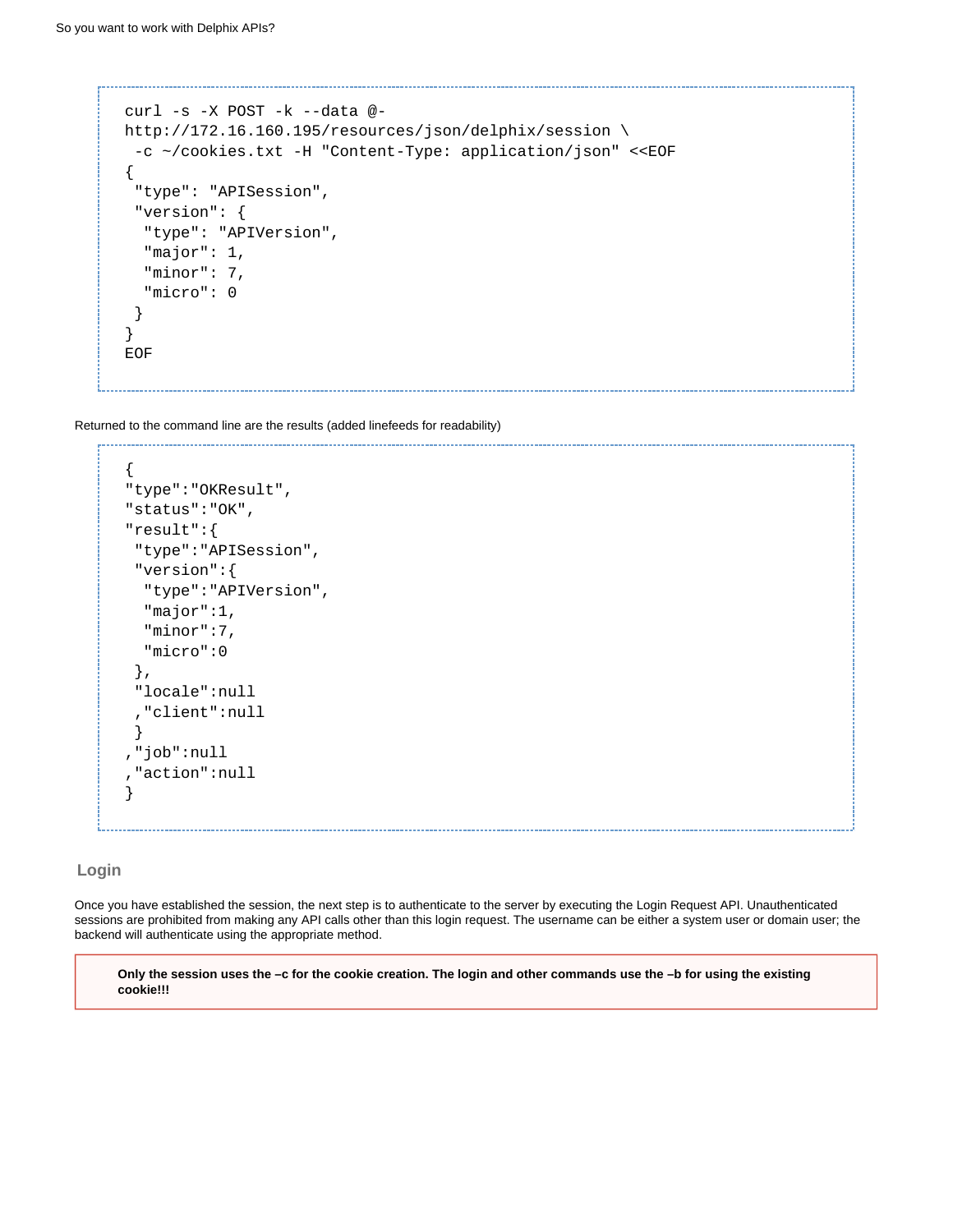```
curl -s -X POST -k --data @-
http://172.16.160.195/resources/json/delphix/login \
 -b ~/cookies.txt -H "Content-Type: application/json" <<EOF
{
  "type": "LoginRequest",
  "username": "delphix_admin",
  "password": "delphix"
}
EOF
```
Returned to the command line are the results (added linefeeds for readability)

```
{
"status":"OK",
"result":"USER-2",
"job":null,
"action":null
}
```
#### <span id="page-17-0"></span>**Sample Delphix API call**

With a successful authentication (session, login and saved cookie), calls to the Delphix Engine can now be made to perform the desired functionality.

**Only the session uses the –c for the cookie creation. The login and other commands use the –b for using the existing cookie!!!**

For starters, let's create a session, login, and get the existing environments defined within the Delphix Engine.

```
curl -s -X POST -k --data @-
http://172.16.160.195/resources/json/delphix/session \
-c ~/cookies.txt -H "Content-Type: application/json" <<EOF
{
  "type": "APISession",
  "version": {
   "type": "APIVersion",
   "major": 1,
   "minor": 7,
   "micro": 0
  }
}
EOF
```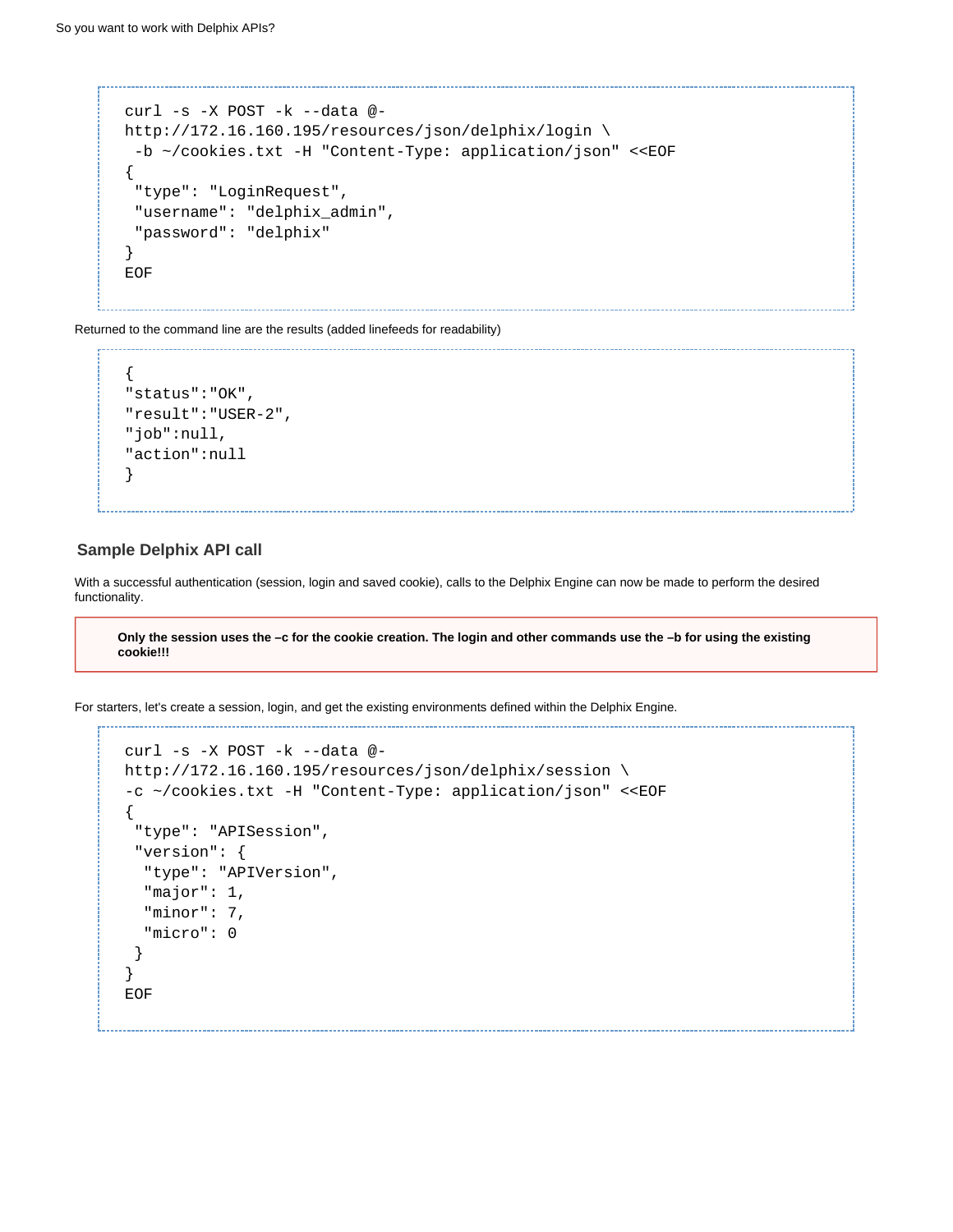```
curl -s -X POST -k --data @-
http://172.16.160.195/resources/json/delphix/login \
  -b ~/cookies.txt -H "Content-Type: application/json" <<EOF
{
  "type": "LoginRequest",
  "username": "delphix_admin",
  "password": "delphix"
}
EOF 
curl -X GET -k http://172.16.160.195/resources/json/delphix/environment \
  -b ~/cookies.txt -H "Content-Type: application/json"
```
Returned to the command line are the results (added linefeeds for readability)

```
{
"type":"ListResult",
"status":"OK",
"result":
\Gamma {"type":"WindowsHostEnvironment",
   "reference":"WINDOWS_HOST_ENVIRONMENT1",
   "namespace":null,
   "name":"Window Target",
   "description":"",
  "primaryUser":"HOST_USER-1",
   "enabled":false,
   "host":"WINDOWS_HOST1",
   "proxy":null
  },
 {
   "type":"UnixHostEnvironment",
   "reference":"UNIX_HOST_ENVIRONMENT-3",
   "namespace":null,
   "name":"Oracle Target",
   "description":"",
   "primaryUser":"HOST_USER-3",
   "enabled":true,
   "host":"UNIX_HOST-3","aseHostEnvironmentParameters":null
 }
],
"job":null,
"action":null,
"total":2,
"overflow":false
}
```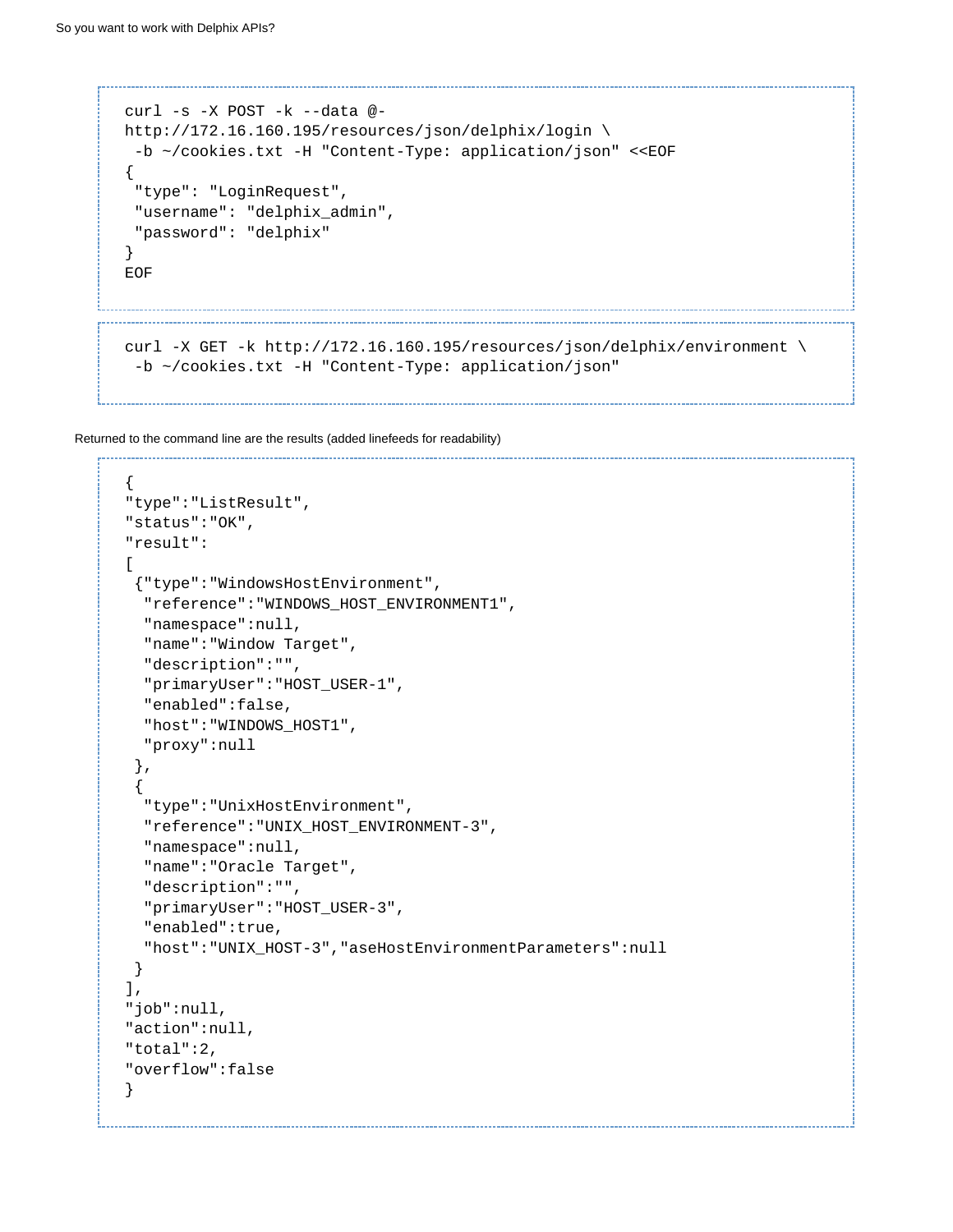#### **Windows PowerShell Authentication Example**

See the PowerShell section below if cURL is not yet available on your operating system.

These commands work on Windows Command Prompt with the respective JSON files:

- **•** session.json and login.json
- Filename: session.json

```
{
  "type": "APISession",
  "version": {
   "type": "APIVersion",
   "major": 1,
   "minor": 7,
   "micro": 0
  }
}
```
Filename: login.json

```
{
"type": "LoginRequest",
"username": "delphix_admin",
"password": "delphix"
}
```
(Powershell you use curl.exe or modify the default alias)...

```
curl.exe --insecure -c cookies.txt -sX POST -H "Content-Type:
application/json" -d "@session.json"
http://172.16.160.195/resources/json/delphix/session
curl.exe --insecure -b cookies.txt -sX POST -H "Content-Type:
application/json" -d "@login.json"
http://172.16.160.195/resources/json/delphix/login
curl.exe --insecure -b cookies.txt -sX GET -H "Content-Type:
application/json" -k http://172.16.160.195/resources/json/delphix/system
```
Putting the above commands within a Powershell script: **Filename: auth1.ps1**

```
Filename: auth.ps1
Description: Delphix Powershell Sample Authentication Script ...
Date: 2016-08-02
Author: Bitt...
```
Variables ...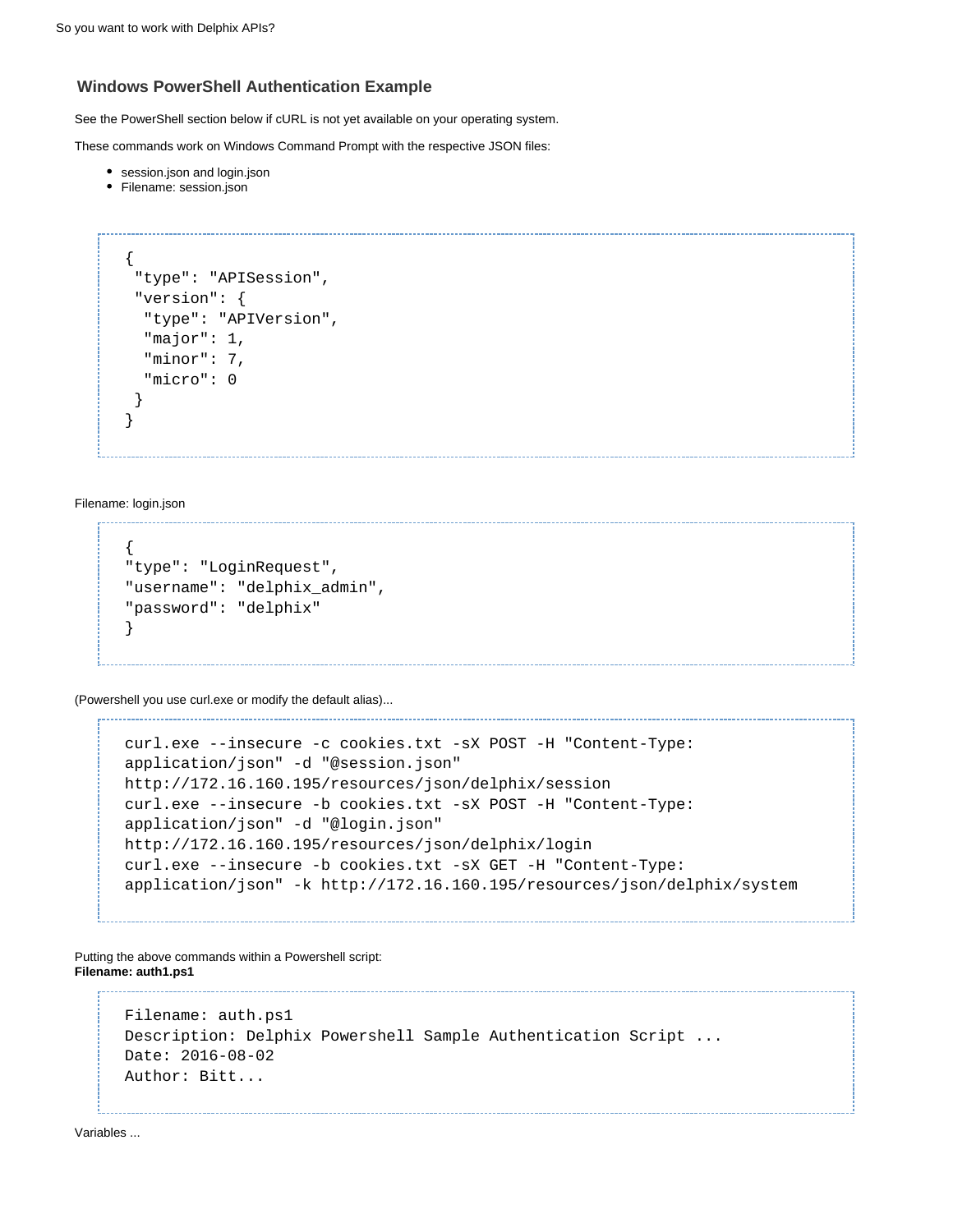```
$nl = [Environment]::NewLine
$BaseURL = "http://172.16.160.195/resources/json/delphix"
$cookie = "cookies.txt"
```
Session JSON Data ...

```
write-output "${nl}Creating session.json file ..."
$json = <math>@</math>"{
  "type": "APISession",
  "version": {
   "type": "APIVersion",
   "major": 1,
   "minor": 7,
   "micro": 0
  }
}
"@
```
Output File using UTF8 encoding ... --------------------------------------

```
write-output $json | Out-File "session.json" -encoding utf8
```
Delphix Curl Session API ...

```
write-output "${nl}Calling Session API ...${nl}"
$results = (curl --insecure -c "${cookie}" -sX POST -H "Content-Type:
application/json" -d "@session.json" -k ${BaseURL}/session)
write-output "Session API Results: ${results}"
```
Login JSON Data ...

```
write-output "${nl}Creating login.json file ..."
$user = "delphix_admin"
$pass = "delphix"
$json = @"
{
  "type": "LoginRequest",
 "username": "${user}",
  "password": "${pass}"
}
"@
```
Output File using UTF8 encoding ...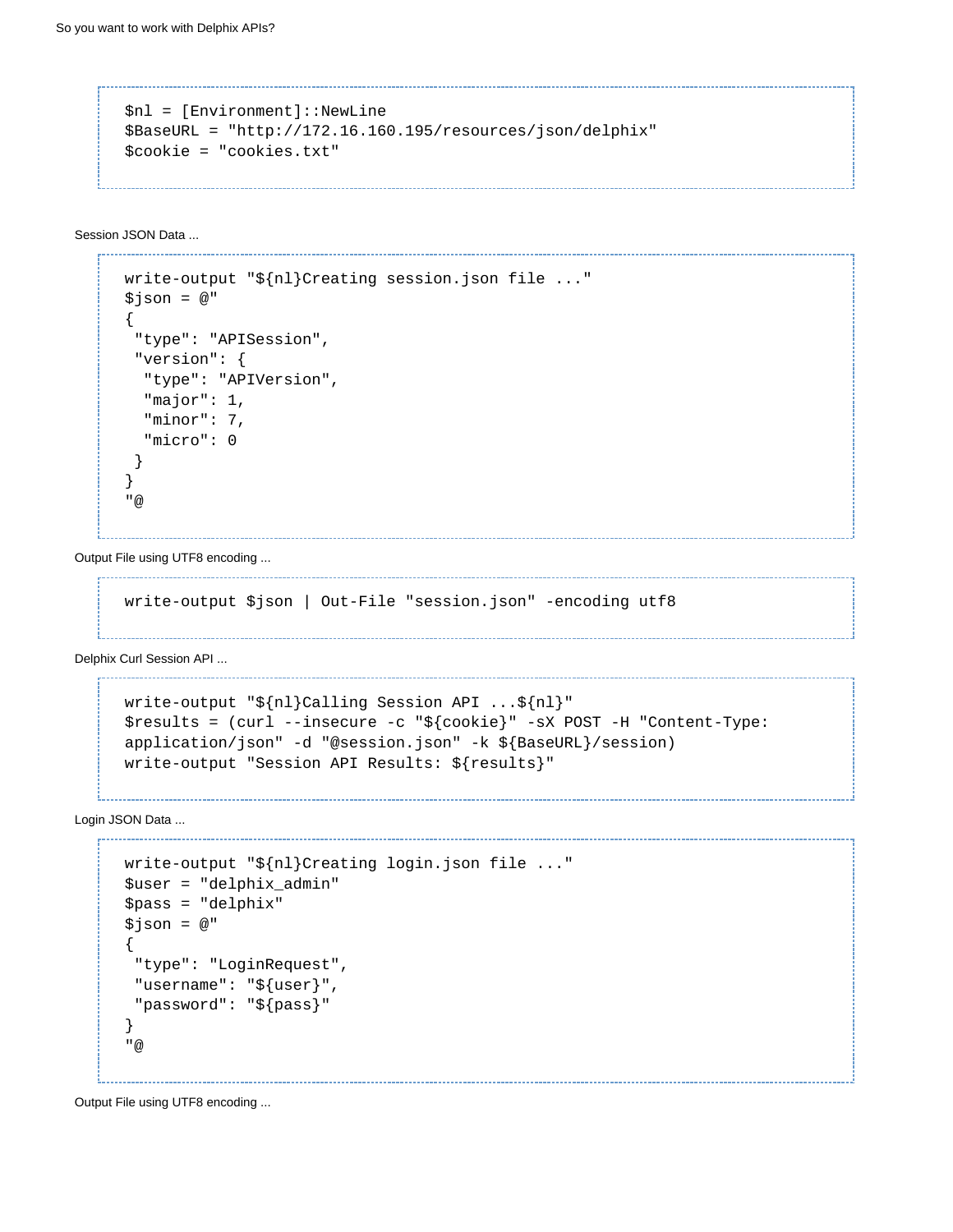write-output \$json | Out-File "login.json" -encoding utf8

Delphix Curl Login API ...

```
write-output "${nl}Calling Login API ...${nl}"
$results = (curl --insecure -b "${cookie}" -sX POST -H "Content-Type:
application/json" -d "@login.json" -k ${BaseURL}/login)
write-output "Login API Results: ${results}"
```
Delphix Curl system API ...

```
write-output "${nl}Calling System API ...${nl}"
$results = (curl --insecure -b "${cookie}" -sX GET -H "Content-Type:
application/json" -k ${BaseURL}/system)
write-output "System API Results: ${results}"
```
The end is near ...

```
echo "${nl}Done ...${nl}"
exit;
```
Sample Powershell Script Output: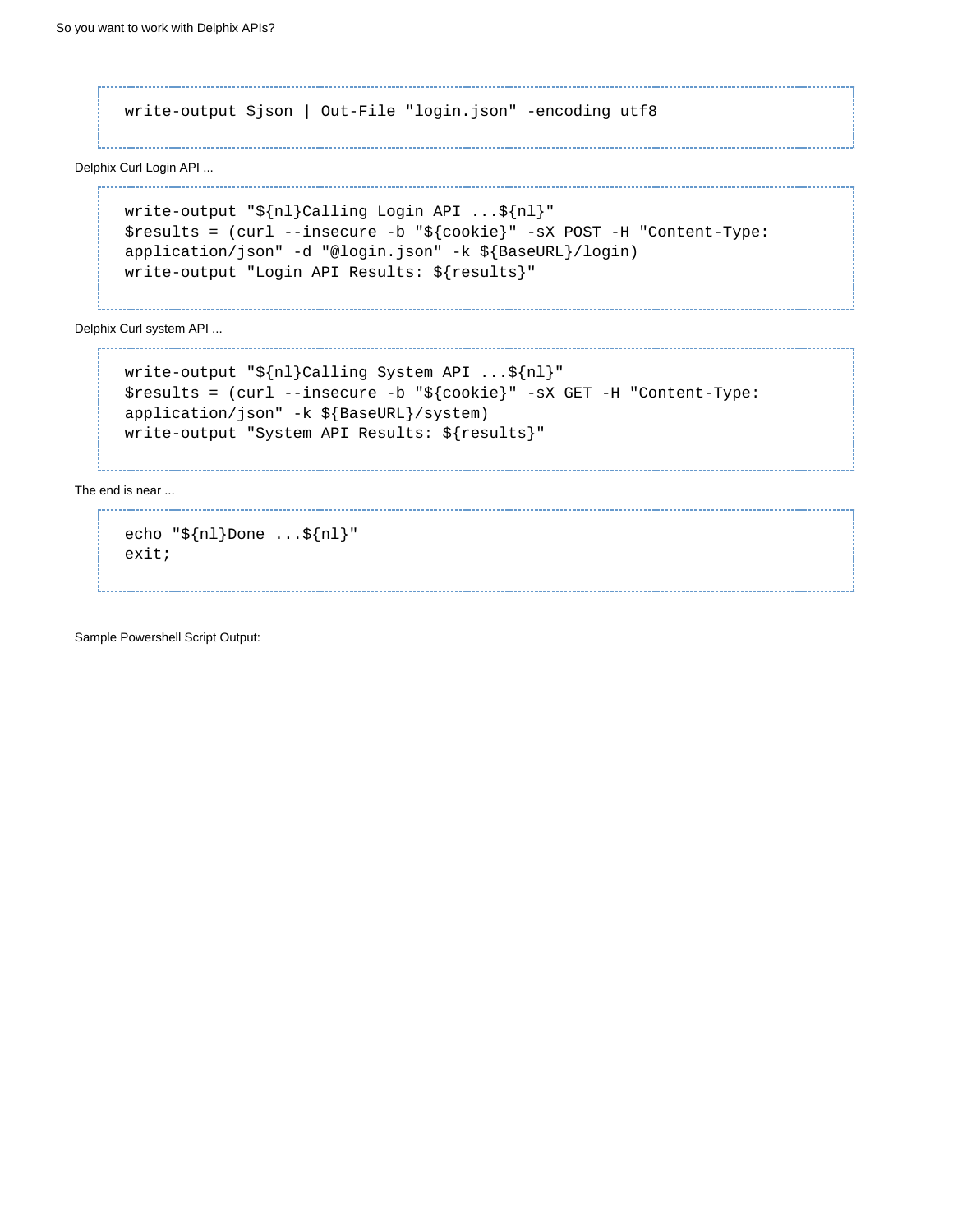```
PS> . . \auth.ps1
Creating session.json file ...
Calling Session API ...
Session API Results:
{"type":"OKResult","status":"OK","result":{"type":"APISession","version":{
"type":"APIVersion","major":1,"minor":7,"micro":0},"locale":null,"client":
null},"job":null,"action":null}
Creating login.json file ...
Calling Login API ...
Login API Results:
{"type":"OKResult","status":"OK","result":"USER2","job":null,"action":null}
Calling System API ... 
System API Results:
{"type":"OKResult","status":"OK","result":{"type":"SystemInfo","productTyp
e":"standard","productName":"Delphix Engine","buildTitle":"Delphix Engine
5.1.1.0","buildTimestamp":"20160721T07:23:41.000Z","buildVersion":{"type":
"VersionInfo","major":5,"minor":1,"micro":1,"patch":0},"configured":true,"
enabedFeatures":["XPP","MSSQLHOOKS"],"apiVersion":{"type":"APIVersion","ma
jor":1,"minor":8,"micro":0},"banner":null,"locals":["enUS"],"currentLocale
":"enUS","hostname":"Delphix5110HWv8","sshPublicKey":"ssh-rsa
AAAAB3NzaC1yc2EAAAADAQABAAABAQDOsrp7Aj6hFQh9yBq7273B+qtPKmCu1B18nPvr08yjt/
IZeM4qKk7caxExQS9rpfU8AWoT7e8ESV7NkBmUzOHrHnLsuJtxPqeYoqeMubVxYjJuxlH368sZ
uYsnB04KM0mi39e15lxVGvxQk9tyMpl7gs7cXRz1k6puncyiczU/axGq7ALHU2uyQoVmlPasuH
Jbq23d21VAYLuscbtgpZLAFlR8eQH5Xqaa0RT+aQJ6B1ihZ7S0ZN914M2gZHHNYcSGDWZHwUnB
Gttnxx1ofRcyN4/qwT5iHq5kjApjSaNgSAU0ExqDHiqgTq0wttf5nltCqGMTFR7XY38HiNq++a
tDroot@Delphix5110HWv8\n","memorySize":8.58107904E9,"platform":"VMware with
BIOS date
05/20/2014","uuid":"564d7e1df4cb-f91098fd348d74817683","processors":[{"typ
e":"CPUInfo","speed":2.5E9,"cores":1}],"storageUsed":2.158171648E9,"storag
eTotal":2.0673724416E10,"installationTime":"2016-07-27T13:28:46.000Z"},"jo
b":null,"action":null} 
Done ... 
PS>
```
## <span id="page-22-0"></span>API Shell Scripts Programming Language Examples

- [Why Use Shell Scripts?](#page-22-1)
- [Linux/Unix/\(and Mac too\) Shell Scripts](#page-23-0)
- [Windows PowerShell](#page-23-1)
	- [Requirements](#page-23-2)
		- [32bit or 64 bit](#page-23-3)
		- [Execution of Scripts Security Disabled](#page-24-0)
		- [curl.exe](#page-25-0)

## <span id="page-22-1"></span>**Why Use Shell Scripts?**

Shell scripts are great tools for rapid development and validation for simple (smaller) requirements. Most development is done iteratively, and shell scripts provide immediate feedback on logic and code.

**Company-supported programming languages are the preferred tools for enterprise applications.**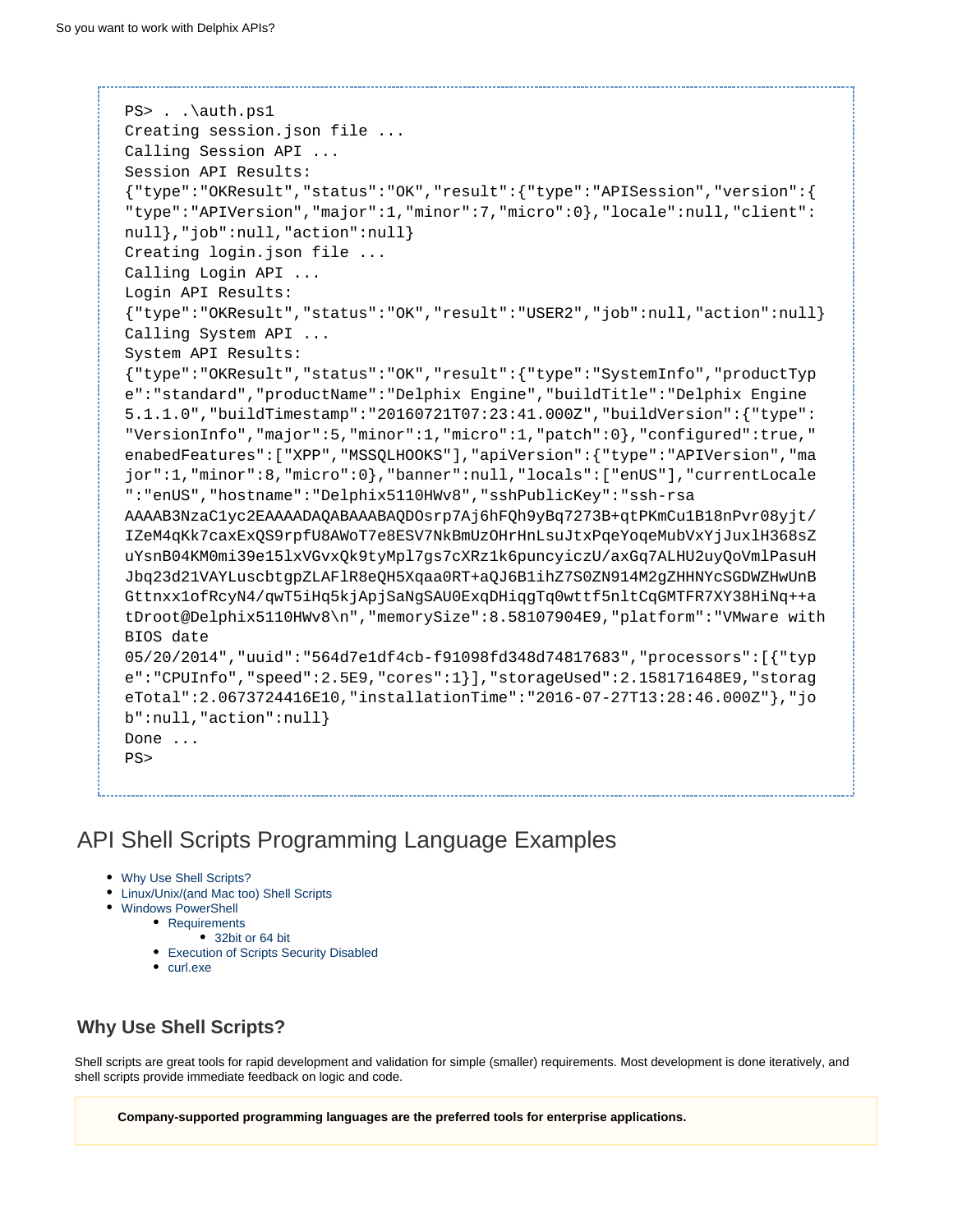Most likely, your company employs more Java and/or PHP programmers than Linux Shell script programmers.

The "use cases" will be programmed using either Unix/Linux Shell and/or Windows PowerShell scripts. You can easily port the logic from these scripts into your favorite programming language. Basic examples of connection with API will be provided for a number of major programming languages in a later section of this document.

#### <span id="page-23-0"></span>**Linux/Unix/(and Mac too) Shell Scripts**

There are numerous shell environments, including sh, bash, csh, ksh, and tsh. Identify the current shell environment using any of the commands below:

```
ps -p $$
ps -p $ $ -ocomm=
echo $0
ps -ef | grep $$ | grep -v grep
ps -ef | eqrep "\^\\s^+ \ddot{d}+\s+\$\
```
The examples provided have all been run from the bash shell environment and may or may not run the same as the other shells. We recommend that you start a bash shell by typing **bash** at the operating system prompt, like this:

```
Operating_System_Prompt> bash
```
The scripts included within this document have all been run on Linux and Mac environments within a bash shell and are NOT certified by any means. As always, test and verify in development for your environment.

For non-Linux platforms and non-bash shell environments, please re-validate for your configuration and search the web for any alternative methods/tools/utilities that may perform the same actions.

#### <span id="page-23-1"></span>**Windows PowerShell**

Powershell Open Source is now available for Linux and Mac OS.

<https://techcrunch.com/2016/08/18/microsoft-open-sources-powershell-brings-it-to-linux-and-os-x/>

#### <span id="page-23-2"></span>**Requirements**

Windows has a number of versions of Powershell. The minimum version for Delphix is 2.0 for SQL Server 2008 environments. There are numerous enhancements and features with subsequent Powershell versions. Additionally, you must be aware of the architecture of 32bit or 64bit Powershell versions you are running from within.

```
PS> $PSVersionTable.PSVersion
Major Minor Build Revision
----- ----- ----- --------
2 \t 0 \t -1 \t -1
```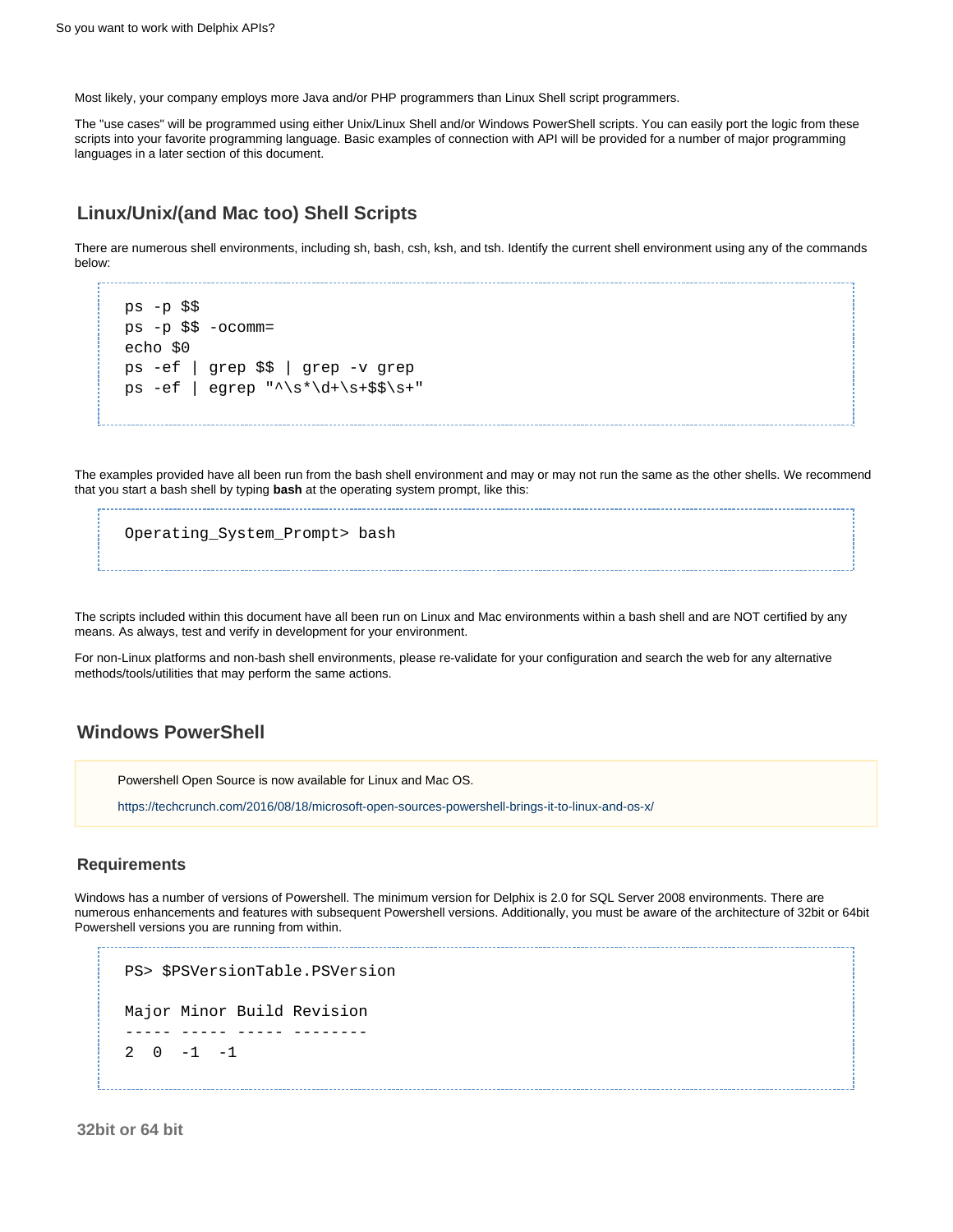If executing Powershell scripts from within Delphix Pre/Post Scripts commands or Delphix hooks, the default Powershell used is 32 bit, whereas the typical default Windows Powershell is 64 bit. However, Powershell allows you to execute 64 bit Powershell command from within the 32 bit environment. Shown below is a simple alias, ps64, to execute 64bit Powershell scripts. \

```
PS> set-alias ps64
"$env:windir\sysnative\WindowsPowerShell\v1.0\powershell.exe"
```
Sample call to execute 64bit Powershell script

```
PS> ps64 [path\to\any_64bit_powershell_script].ps1
```
Courtesy of this article: <http://www.gregorystrike.com/2011/01/27/how-to-tell-if-powershell-is-32-bit-or-64-bit/>

```
PS> if ($env:Processor Architecture -eq "x86") { write "running on 32bit" }
else {write "running on 64bit"}
running on 32bit
```
. . . or . . .

PS> if ([System.IntPtr]::Size -eq 4) { "32-bit" } else { "64-bit" } 32-bit

It is worth noting that the locations of the 32-bit and 64-bit versions of Powershell are somewhat misleading. The 32-bit PowerShell is found at C:\ Windows\SysWOW64\WindowsPowerShell\v1.0\powershell.exe

and the 64-bit PowerShell is at C:\Windows\System32\WindowsPowerShell\v1.0\powershell.exe

#### <span id="page-24-0"></span>**Execution of Scripts Security Disabled**

It is possible to disable Powershell environments on the system. If they are disabled, you will see the following error for any Powershell script that you try to execute.

```
PS> . .
[any_powershell_script].ps1
File [any_powershell_script].ps1 cannot be loaded because the execution of
scripts is disabled on this system. Please see "get-help about signing" for
more details.
At line:1 char:2
+ . <<<< .\ [any_powershell_script].ps1
  + CategoryInfo : NotSpecified: ( [], PSSecurityException
  + FullyQualifiedErrorId : RuntimeException
```
To enable Powershell scripts to be executed, set the execution policy to Yes.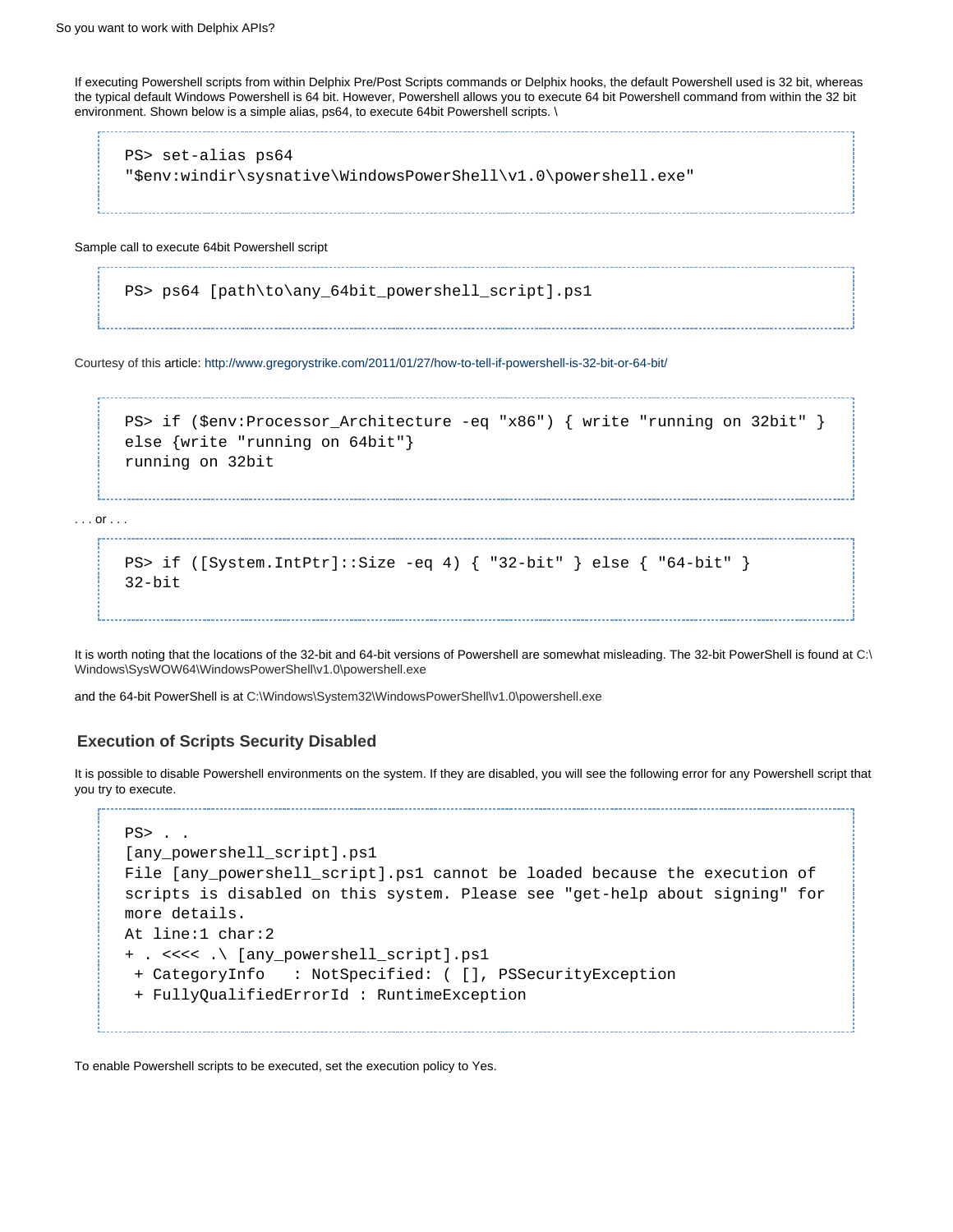PS> set-executionpolicy remotesigned Execution Policy Change The execution policy helps protect you from scripts that you do not trust. Changing the execution policy might expose you to the security risks described in the about\_Execution\_Policies help topic. Do you want to change the execution policy? [Y] Yes [N] No [S] Suspend [?] Help (default is "Y"): Y PS>

Now your shell scripts will be executed.

#### <span id="page-25-0"></span>**curl.exe**

Not all Windows platforms have the cURL executable installed. The easiest method I found was to install the git+ client for Windows. <https://git-for-windows.github.io/>

The Git install includes, among other things, curl.exe. After installing, the /mingw64/bin will be added to your PATH. Then you will be able to use the curl command from the Windows Command Prompt or PowerShell console.

```
PS> which curl.exe
/mingw64/bin/curl
PS> curl.exe --version
curl 7.49.1 (x86_64-w64-mingw32) libcurl/7.49.1 OpenSSL/1.0.2h zlib/1.2.8
libidn/1.32 libssh2/1.7.0 nghttp2/1.12.0 librtmp/2.3
Protocols: dict file ftp ftps gopher http https imap imaps ldap ldaps pop3
pop3s rtmp rtsp scp sftp smtp smtps telnet tftp
Features: IDN IPv6 Largefile SSPI Kerberos SPNEGO NTLM SSL libz TLS-SRP
HTTP2 Metalink
```
Invoking the curl or curl.exe from Powershell command line.

```
PS> Get-Command curl
CommandType Name ModuleName
----------- ---- ----------
Alias curl -> Invoke-WebRequest 
PS> Get-Command curl.exe
CommandType Name ModuleName
----------- ---- ----------
Application curl.exe
```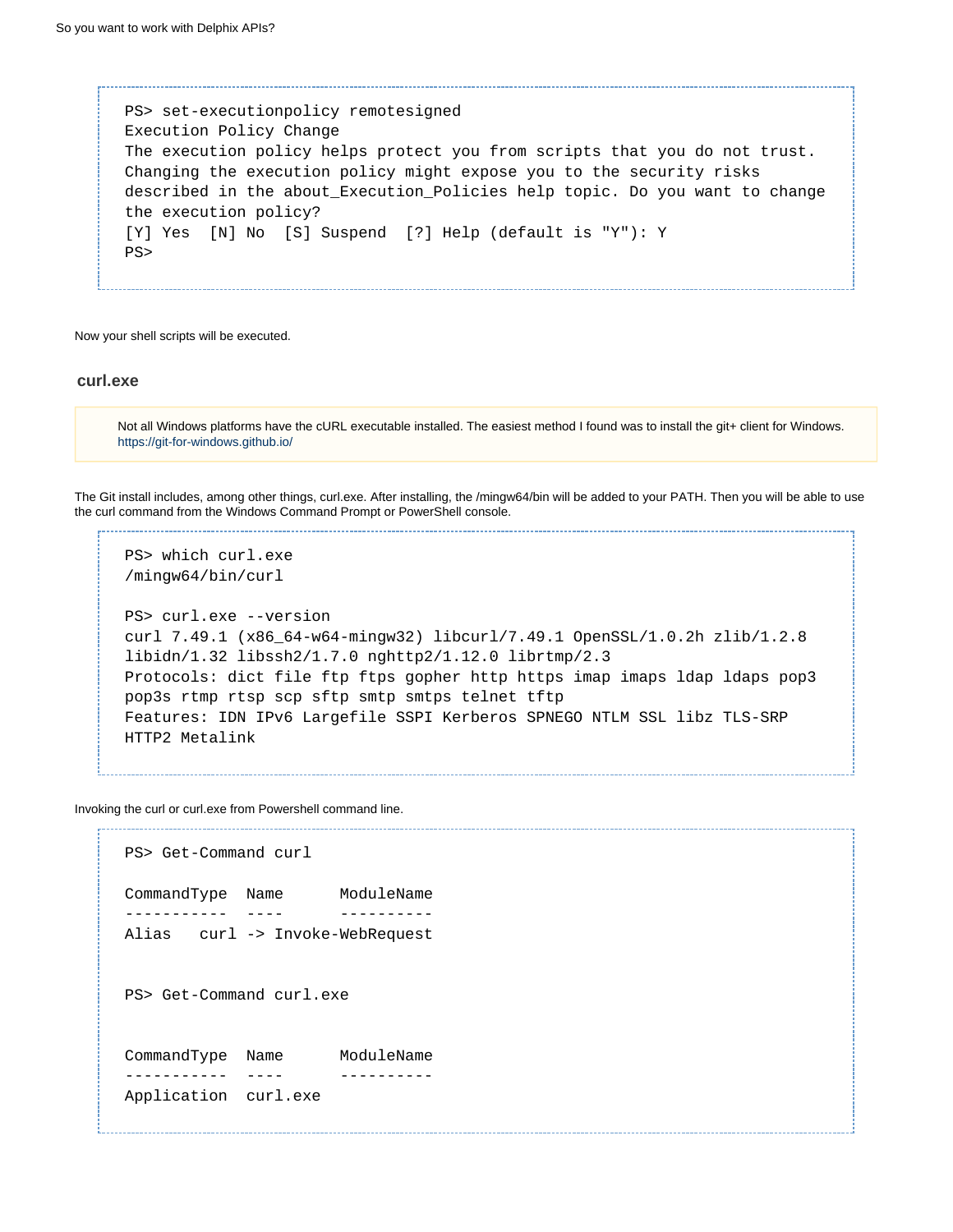If the alias curl name is to the Invoke-WebRequest, you will need to use the curl.exe command explicitly or remove the alias.

```
PS> Remove-item alias:curl
```
Verify that curl and/or curl.exe work from the respective Powershell environment:

```
PS> curl.exe --version
curl 7.49.1 (x86_64-w64-mingw32) ...
PS> curl --version
curl 7.49.1 (x86 64-w64-mingw32) ...
```
## <span id="page-26-0"></span>JSON Parsing

- [Unix/Linux/Mac Shell](#page-26-1)
	- [Basic awk and sed parsing](#page-26-2)
- [jq parser](#page-32-0)
- [PowerShell](#page-37-0)
	- [PowerShell 2 Example](#page-37-1)
	- [PowerShell 3 or greater Example](#page-41-1)
- [JSON Parsing from within Programming Languages](#page-41-2)

## <span id="page-26-1"></span>**Unix/Linux/Mac Shell**

<http://stackoverflow.com/questions/1955505/parsing-json-with-unix-tools>

#### <https://gist.github.com/cjus/1047794>

Unix/Linux tools come natively with a host of shell utilities that one can use for parsing out the desired name/value pairs. Tools include sed, awk, cut, tr, and grep, to name a few. System administrators use these utilities frequently and may be able to assist with the methods for parsing JSON strings.

<span id="page-26-2"></span>**Basic awk and sed parsing**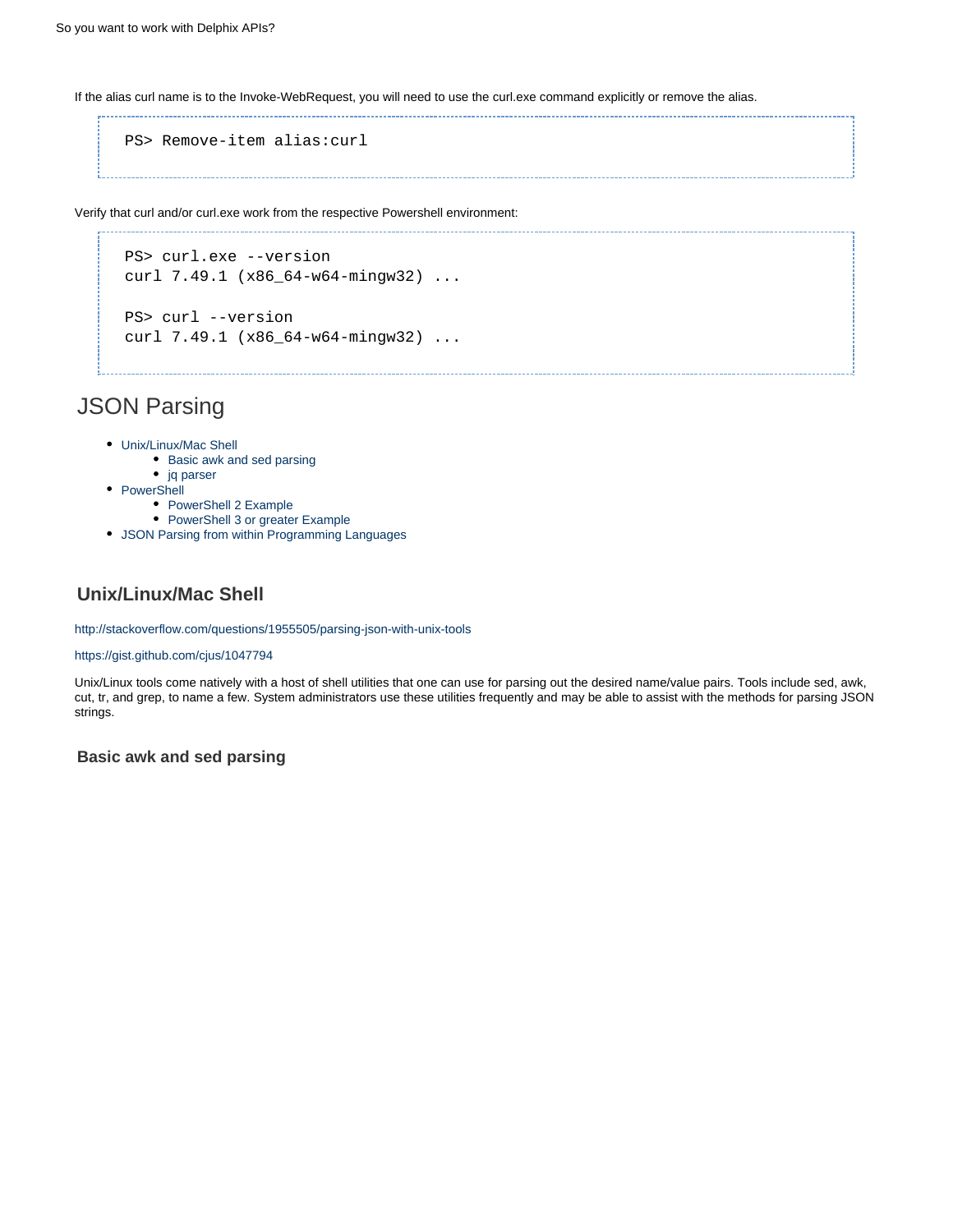```
json='{"type":"OKResult","status":"OK","result":{"type":"Job","reference":
"JOB-53","namespace":null,"name":null,"actionType":"DB_SYNC","target":"ORA
CLE_DB_CONTAINER-9","targetObjectType":"OracleDatabaseContainer","jobState
":"RUNNING","startTime":"2016-08-12T19:58:59.811Z","updateTime":"2016-08-1
2T19:58:59.828Z","suspendable":true,"cancelable":true,"queued":false,"user
":"USER-2","emailAddresses":null,"title":"Run SnapSync for database
\"VDPXDEV1\".","percentComplete":0.0,"targetName":"Oracle_Source/VDPXDEV1"
,"events":[{"type":"JobEvent","timestamp":"2016-08-12T19:58:59.840Z","stat
e":null,"percentComplete":0.0,"messageCode":"event.job.started","messageDe
tails":"DB_SYNC job started for
\"Oracle_Source/VDPXDEV1\".","messageAction":null,"messageCommandOutput":n
ull,"diagnoses":[],"eventType":"INFO"}],"parentActionState":"WAITING","par
entAction":"ACTION-238"},"job":null,"action":null}' 
echo \Sjson | sed -e 's/[{}]/''/g' | awk -v RS=',' -F: '{print \S1 \S2}'
"type""OKResult"
"status""OK"
"result""type"
"reference""JOB-53"
"namespace"null
"name"null
"actionType""DB_SYNC"
"target""ORACLE_DB_CONTAINER-9"
"targetObjectType""OracleDatabaseContainer"
"jobState""RUNNING"
"startTime""2016-08-12T19
"updateTime""2016-08-12T19
"suspendable"true
"cancelable"true
"queued"false
"user""USER-2"
"emailAddresses"null
"title""Run SnapSync for database \"VDPXDEV1\"."
"percentComplete"0.0
"targetName""Oracle_Source/VDPXDEV1"
"events"["type"
"timestamp""2016-08-12T19
"state"null
"percentComplete"0.0
"messageCode""event.job.started"
"messageDetails""DB_SYNC job started for \"Oracle_Source/VDPXDEV1\"."
"messageAction"null
"messageCommandOutput"null
"diagnoses"[]
"eventType""INFO"]
"parentActionState""WAITING"
"parentAction""ACTION-238"
"job"null
"action"null
```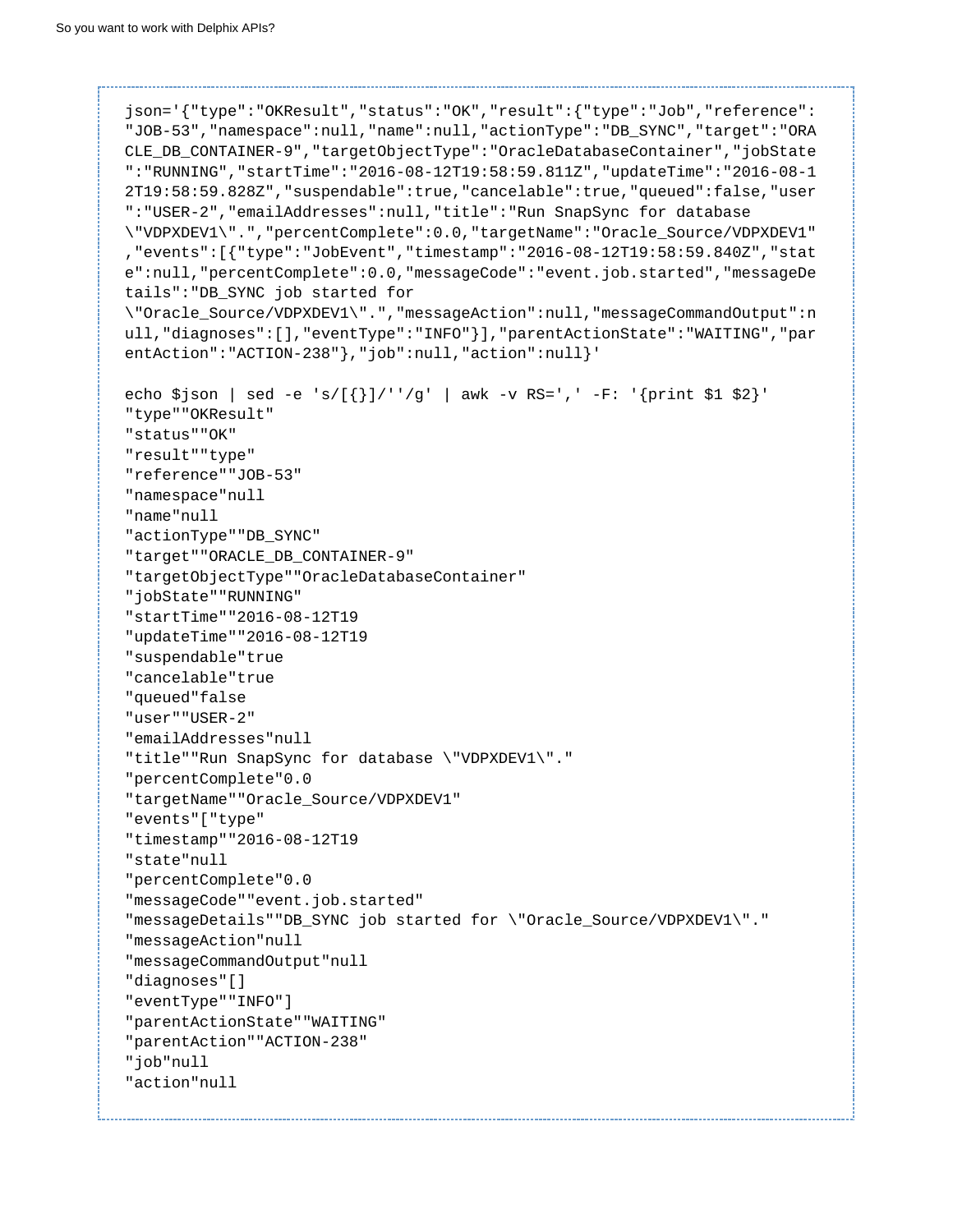Find jobState. Print the second argument, and remove the double quotes. 

```
echo $json | sed -e 's/[{}]/''/g' | sed s/\"//g | awk -v RS=',' -F:
'$1=="jobState"{print $2}' 
RUNNING
```
The first sed removed the brackets and braces. The second sed removes the double quotes. The awk command parses the line by comma delimiters and then parses the each line by the semi-colon delimiter and if the first variable \$1 is equal to the **jobState** value then print the second \$2 variable.

--------------------------

If the results contain an array of values, then you need to loop through each set and parse out the desired value. For example,

```
json='
{"type":"ListResult","status":"OK","result":[{"type":"WindowsHostEnvironme
nt","reference":"WINDOWS_HOST_ENVIRONMENT-1","namespace":null,"name":"Wind
ow
Target","description":"","primaryUser":"HOST_USER-1","enabled":false,"host
":"WINDOWS_HOST-1","proxy":null},{"type":"UnixHostEnvironment","reference"
:"UNIX_HOST_ENVIRONMENT-3","namespace":null,"name":"Oracle
Target","description":"","primaryUser":"HOST_USER-3","enabled":true,"host"
:"UNIX_HOST-3","aseHostEnvironmentParameters":null}],"job":null,"action":n
ull,"total":2,"overflow":false}'
```
Parse out array object into separate lines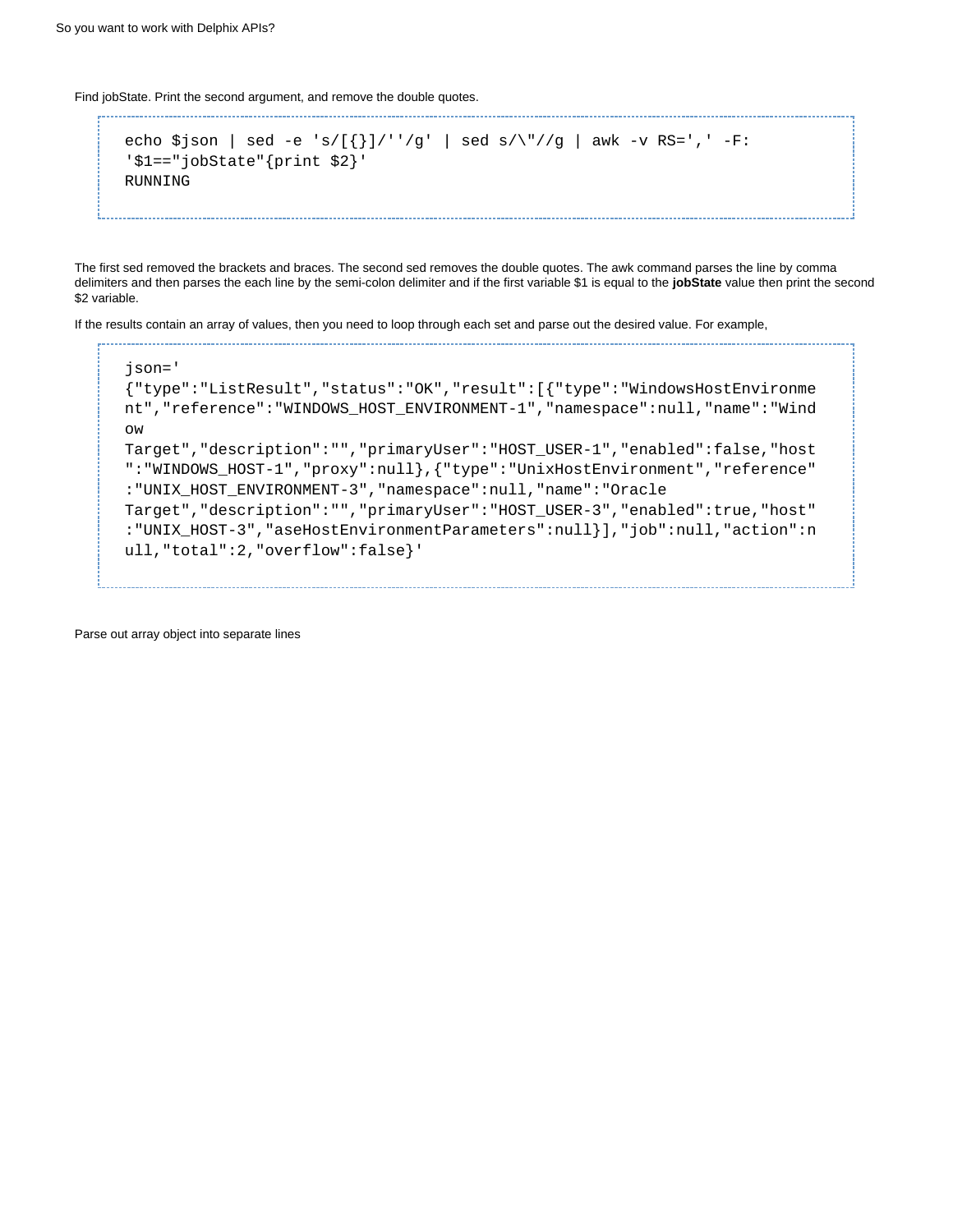```
SOURCE_ENV="Oracle Target"
lines=`echo ${json} | cut -d "[" -f2 | cut -d "]" -f1 | awk -v RS='}, {}'
-F: '{print $0}'while read -r line
do
  #echo "Processing $line"
 #echo $line | sed -e 's/[\{\}]/''/g' | sed s/\"//g | awk -v RS=',' -F:
'$1=="name"{print $2}'
 TMPNAME=`echo $line | sed -e 's/[\{\}\|''/g' | sed s/\"//g | awk -v RS=','
-F: '$1 == "name" {print $2}'' #echo "Name: |${TMPNAME}| |${SOURCE_ENV}|"
 if [ " \frac{1}{2} \frac{1}{2} \frac{1}{2} \frac{1}{2} \frac{1}{2} \frac{1}{2} \frac{1}{2} \frac{1}{2} \frac{1}{2} \frac{1}{2} \frac{1}{2} \frac{1}{2} \frac{1}{2} \frac{1}{2} \frac{1}{2} \frac{1}{2} \frac{1}{2} \frac{1}{2} \frac{1}{2} \frac{1}{2} \frac{1}{2} 
  then
  echo $line | sed -e 's/[{}]/''/g' | sed s/\"//g | awk -v RS=',' -F:
'$1=="primaryUser"{print $2}'
  PRI_USER=`echo $line | sed -e 's/[\{}]/''/g' | sed s/\"//g | awk -v RS=','
-F: '$1=="primaryUser"{print $2}' `
   break
  fi
done <<< "$(echo -e "$lines")" 
echo "primaryUser reference: ${PRI_USER}"
```
#### Output:

primaryUser reference: HOST\_USER-3

The above methods will be used within the sample scripts since they use the native Linux tools. They typically do not require you to load extra packages or libraries onto the system.

There are a number of open source utilities designed to simplify the parsing of JSON, such as jsawk and jq.

#### **jsawk**

Linux:

<https://github.com/micha/jsawk>

#### Mac:

- <http://brewformulas.org/jsawk>
- <http://macappstore.org/jsawk/>
- <http://johnattebury.com/blog/2011/06/spidermonkey-jsawk-resty-on-snow-leopard>

#### **jq**

<https://stedolan.github.io/jq/>

32-bit system:

wget<http://stedolan.github.io/jq/download/linux32/jq>

64-bit system:

- wget<http://stedolan.github.io/jq/download/linux64/jq>
- $\bullet$  chmod +x ./jq
- sudo cp jq /usr/local/bin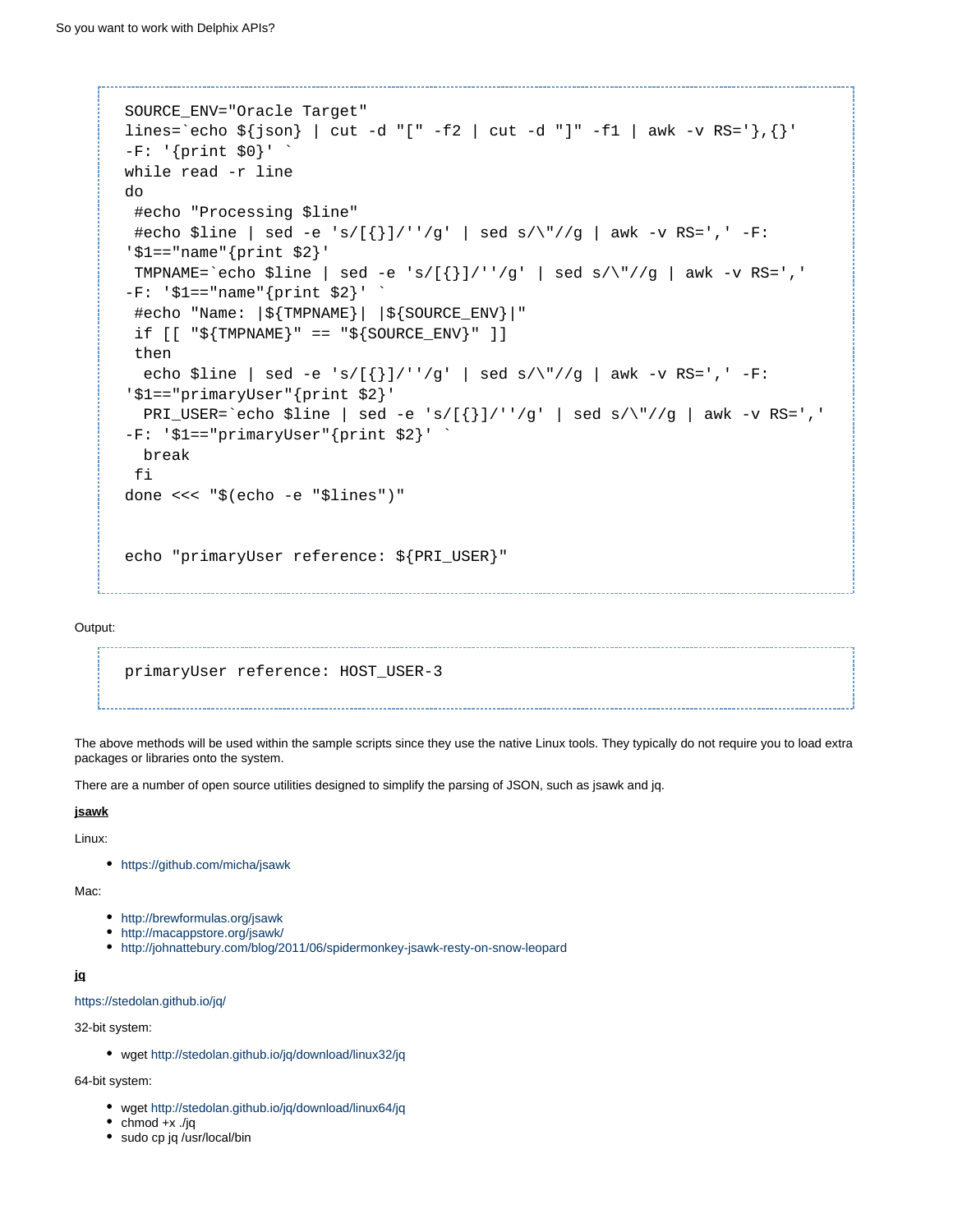Another method is to use an existing programming language typically available with your native operating system, such as Perl or Python.

```
$ which perl
/usr/bin/perl
$ which python
/usr/bin/python
```
Example: Use python to pretty format the JSON data string.

```
Pretty JSON using python ...
```

```
json='{"type":"OKResult","status":"OK","result":{"type":"SystemInfo","prod
uctType":"standard","productName":"Delphix Engine","buildTitle":"Delphix
Engine
5.1.1.0","buildTimestamp":"20160721T07:23:41.000Z","buildVersion":{"type":
"VersionInfo","major":5,"minor":1,"micro":1,"patch":0},"configured":true,"
enabedFeatures":["XPP","MSSQLHOOKS"],"apiVersion":{"type":"APIVersion","ma
jor":1,"minor":8,"micro":0},"banner":null,"locals":["enUS"],"currentLocale
":"enUS","hostname":"Delphix5110HWv8","sshPublicKey":"ssh-rsa
AAAAB3NzaC1yc2EAAAADAQABAAABAQDOsrp7Aj6hFQh9yBq7273B+qtPKmCu1B18nPvr08yjt/
IZeM4qKk7caxExQS9rpfU8AWoT7e8ESV7NkBmUzOHrHnLsuJtxPqeYoqeMubVxYjJuxlH368sZ
uYsnB04KM0mi39e15lxVGvxQk9tyMpl7gs7cXRz1k6puncyiczU/axGq7ALHU2uyQoVmlPasuH
Jbq23d21VAYLuscbtgpZLAFlR8eQH5Xqaa0RT+aQJ6B1ihZ7S0ZN914M2gZHHNYcSGDWZHwUnB
Gttnxx1ofRcyN4/qwT5iHq5kjApjSaNgSAU0ExqDHiqgTq0wttf5nltCqGMTFR7XY38HiNq++a
tDroot@Delphix5110HWv8\n","memorySize":8.58107904E9,"platform":"VMware with
BIOS date
05/20/2014","uuid":"564d7e1df4cb-f91098fd348d74817683","processors":[{"typ
e":"CPUInfo","speed":2.5E9,"cores":1}],"storageUsed":2.158171648E9,"storag
eTotal":2.0673724416E10,"installationTime":"2016-07-27T13:28:46.000Z"},"jo
b":null,"action":null}'
```
Pipe the JSON data to Python programming language to pretty up the format the output for the \$json string/data.

```
$ echo $json | python -mjson.tool
{
  "action": null, 
  "job": null, 
  "result": {
   "apiVersion": {
    "major": 1, 
    "micro": 0, 
    "minor": 8, 
    "type": "APIVersion"
   }, 
   "banner": null, 
   "buildTimestamp": "20160721T07:23:41.000Z",
```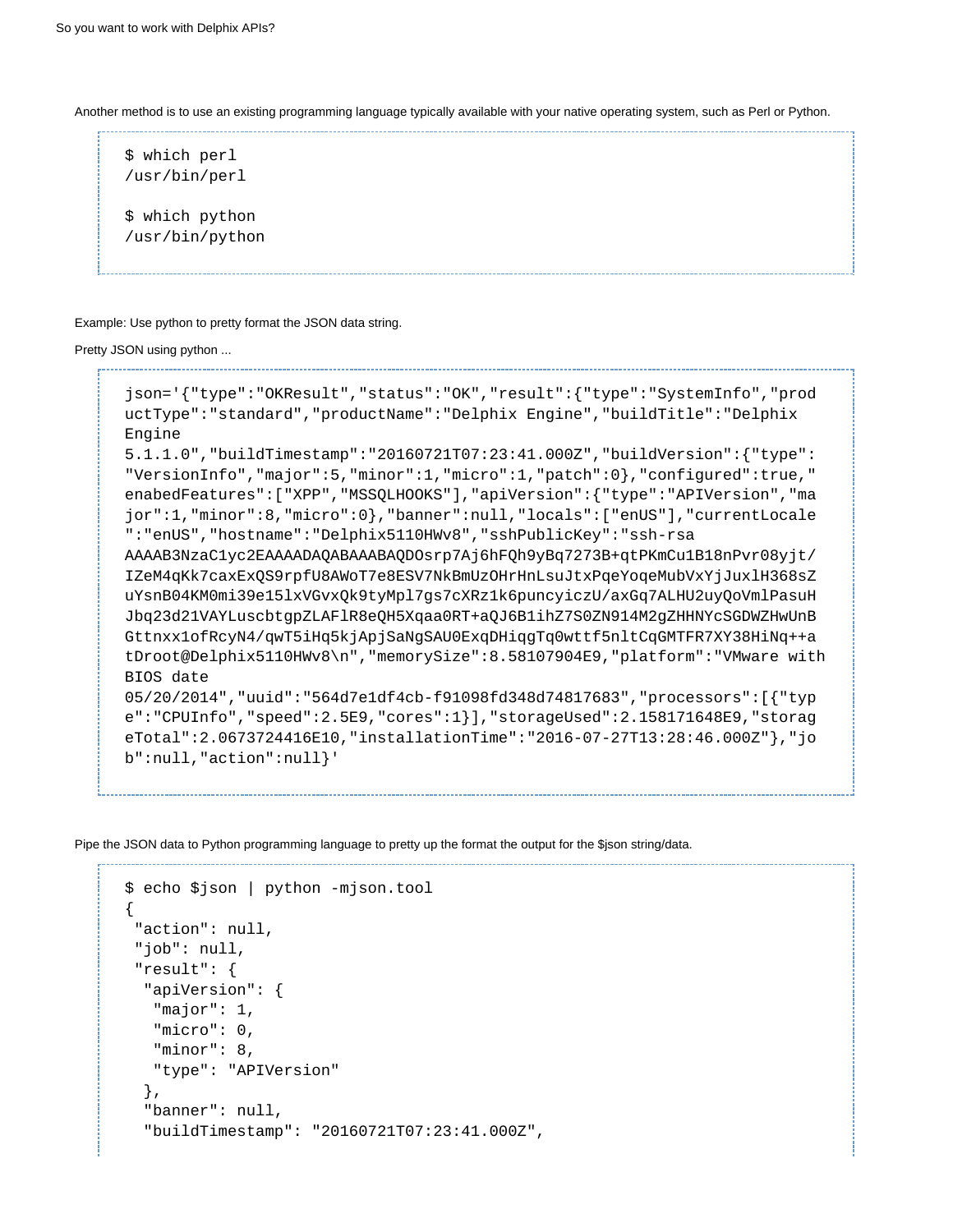```
 "buildTitle": "Delphix Engine 5.1.1.0", 
   "buildVersion": {
    "major": 5, 
    "micro": 1, 
    "minor": 1, 
    "patch": 0, 
    "type": "VersionInfo"
   }, 
   "configured": true, 
   "currentLocale": "enUS", 
   "enabedFeatures": [
   "XPP", 
    "MSSQLHOOKS"
 \cdot "hostname": "Delphix5110HWv8", 
  "installationTime": "2016-07-27T13:28:46.000Z", 
  "locals": [
   "enUS"
 \,], \, "memorySize": 8581079040.0, 
  "platform": "VMware with BIOS date 05/20/2014", 
  "processors": [
   {
    "cores": 1, 
   "speed": 2500000000.0, 
   "type": "CPUInfo"
  }
  ], 
  "productName": "Delphix Engine", 
  "productType": "standard", 
  "sshPublicKey": "ssh-rsa
AAAAB3NzaC1yc2EAAAADAQABAAABAQDOsrp7Aj6hFQh9yBq7273B+qtPKmCu1B18nPvr08yjt/
IZeM4qKk7caxExQS9rpfU8AWoT7e8ESV7NkBmUzOHrHnLsuJtxPqeYoqeMubVxYjJuxlH368sZ
uYsnB04KM0mi39e15lxVGvxQk9tyMpl7gs7cXRz1k6puncyiczU/axGq7ALHU2uyQoVmlPasuH
Jbq23d21VAYLuscbtgpZLAFlR8eQH5Xqaa0RT+aQJ6B1ihZ7S0ZN914M2gZHHNYcSGDWZHwUnB
Gttnxx1ofRcyN4/qwT5iHq5kjApjSaNgSAU0ExqDHiqgTq0wttf5nltCqGMTFR7XY38HiNq++a
tDroot@Delphix5110HWv8\n",
 "storageTotal": 20673724416.0, 
  "storageUsed": 2158171648.0, 
  "type": "SystemInfo", 
  "uuid": "564d7e1df4cb-f91098fd348d74817683"
  }, 
  "status": "OK",
```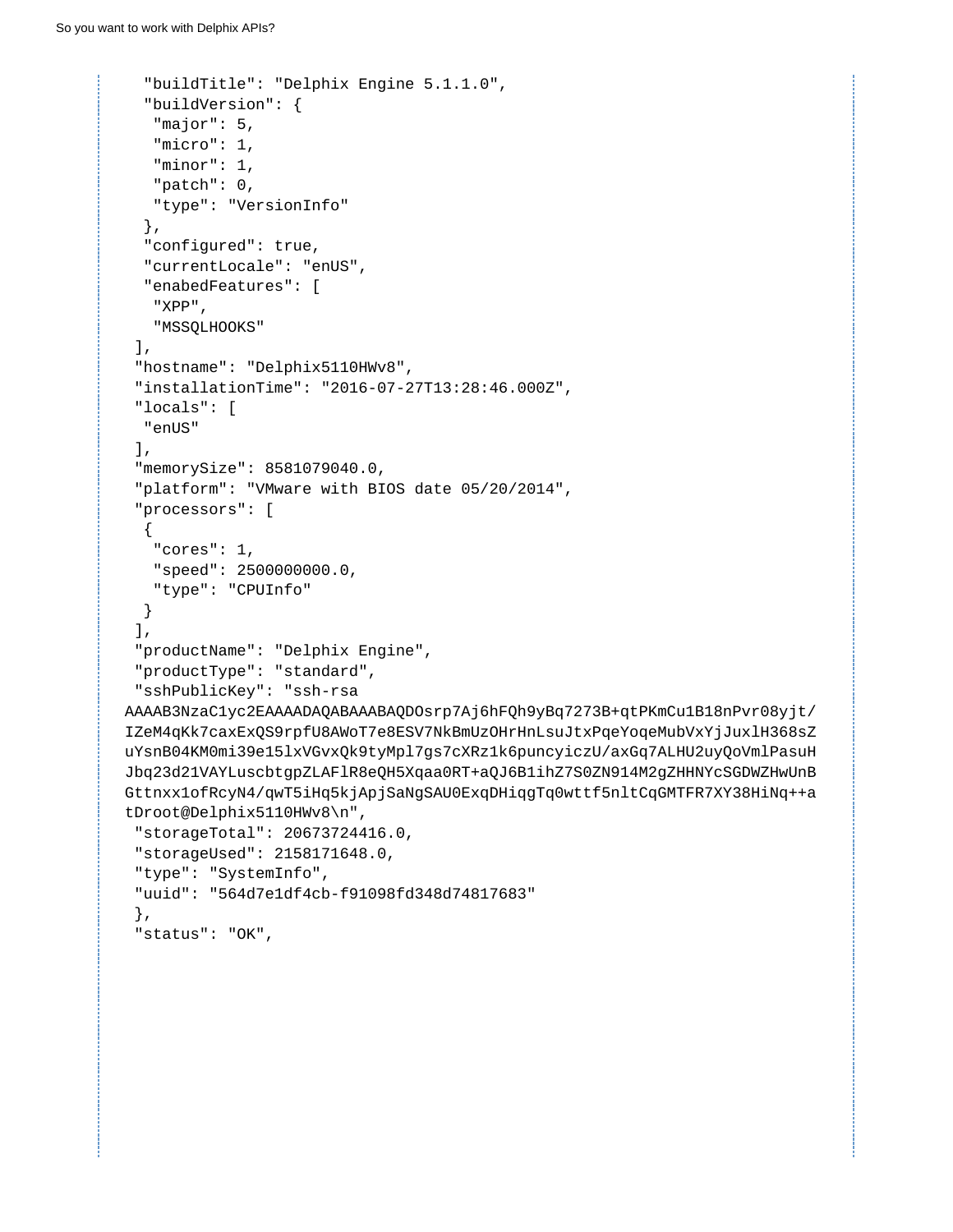```
 "type": "OKResult"
}
```
#### <span id="page-32-0"></span>**jq parser**

The jq command line parser is available on Unix, Linux, Mac, and Windows platforms. Typically, for Windows, the built-in ConvertFrom/To-Json object parser will be used. "jq" is being included in most native Linux distributions and is easy to install on the Mac OS.

References:

<http://www.compciv.org/recipes/cli/jq-for-parsing-json/>

<https://github.com/stedolan/jq/wiki/FAQ#installation>

Mac Installation: <http://macappstore.org/jq/>

#### Example:

json='{"type":"ListResult","status":"OK","result":[{"type":"OracleLinkedSo urce","reference":"ORACLE\_LINKED\_SOURCE-52","namespace":null,"name":"DPXDE V01","description":null,"virtual":false,"restoration":false,"staging":fals e,"container":"ORACLE\_DB\_CONTAINER-120","config":"ORACLE\_SINGLE\_CONFIG-40" ,"status":"DEFAULT","runtime":{"type":"OracleSourceRuntime","status":"RUNN ING","accessible":true,"databaseSize":2.409529344E9,"notAccessibleReason": null,"databaseMode":"READ\_WRITE","lastNonLoggedLocation":"0","activeInstan ces":[{"type":"OracleActiveInstance","instanceNumber":1,"instanceName":"DP XDEV01","hostName":"linuxtarget.delphix.local"}],"databaseStats":null,"bct Enabled":true,"racEnabled":null,"dnfsEnabled":false,"archivelogEnabled":nu ll},"backupLevelEnabled":false,"rmanChannels":2,"filesPerSet":5,"checkLogi cal":false,"externalFilePath":null,"encryptedLinkingEnabled":false,"compre ssedLinkingEnabled":true,"bandwidthLimit":0,"numberOfConnections":1,"enabl ed":true,"preScript":"","postScript":"","role":"PRIMARY"},{"type":"OracleV irtualSource","reference":"ORACLE\_VIRTUAL\_SOURCE-25","namespace":null,"nam e":"VBITT","description":null,"virtual":true,"restoration":false,"staging" :false,"container":"ORACLE\_DB\_CONTAINER-121","config":"ORACLE\_SINGLE\_CONFI G-47","status":"DEFAULT","runtime":{"type":"OracleSourceRuntime","status": "RUNNING","accessible":true,"databaseSize":2.410053632E9,"notAccessibleRea son":null,"databaseMode":"READ\_WRITE","lastNonLoggedLocation":"0","activeI nstances":[{"type":"OracleActiveInstance","instanceNumber":1,"instanceName ":"VBITT","hostName":"linuxtarget.delphix.local"}],"databaseStats":[{"type ":"OracleDatabaseStatsSection","sectionName":"Open Transactions","columnHeaders":["Transaction Count"],"rowValues":[{"type":"OracleDatabaseStatistic","statisticValues":[ "0"]}]},{"type":"OracleDatabaseStatsSection","sectionName":"Session Statistics","columnHeaders":["Current Session","Total Session","High Watermark"],"rowValues":[{"type":"OracleDatabaseStatistic","statisticValue s":["2","46","5"]}]},{"type":"OracleDatabaseStatsSection","sectionName":"T op Wait Events","columnHeaders":["Event","Wait Count","Total Wait Time (s)"],"rowValues":[{"type":"OracleDatabaseStatistic","statisticValues":["D isk file operations I/O","13","13"]},{"type":"OracleDatabaseStatistic","statisticValues":["log file sequential read","11","12"]},{"type":"OracleDatabaseStatistic","statisticValues":["co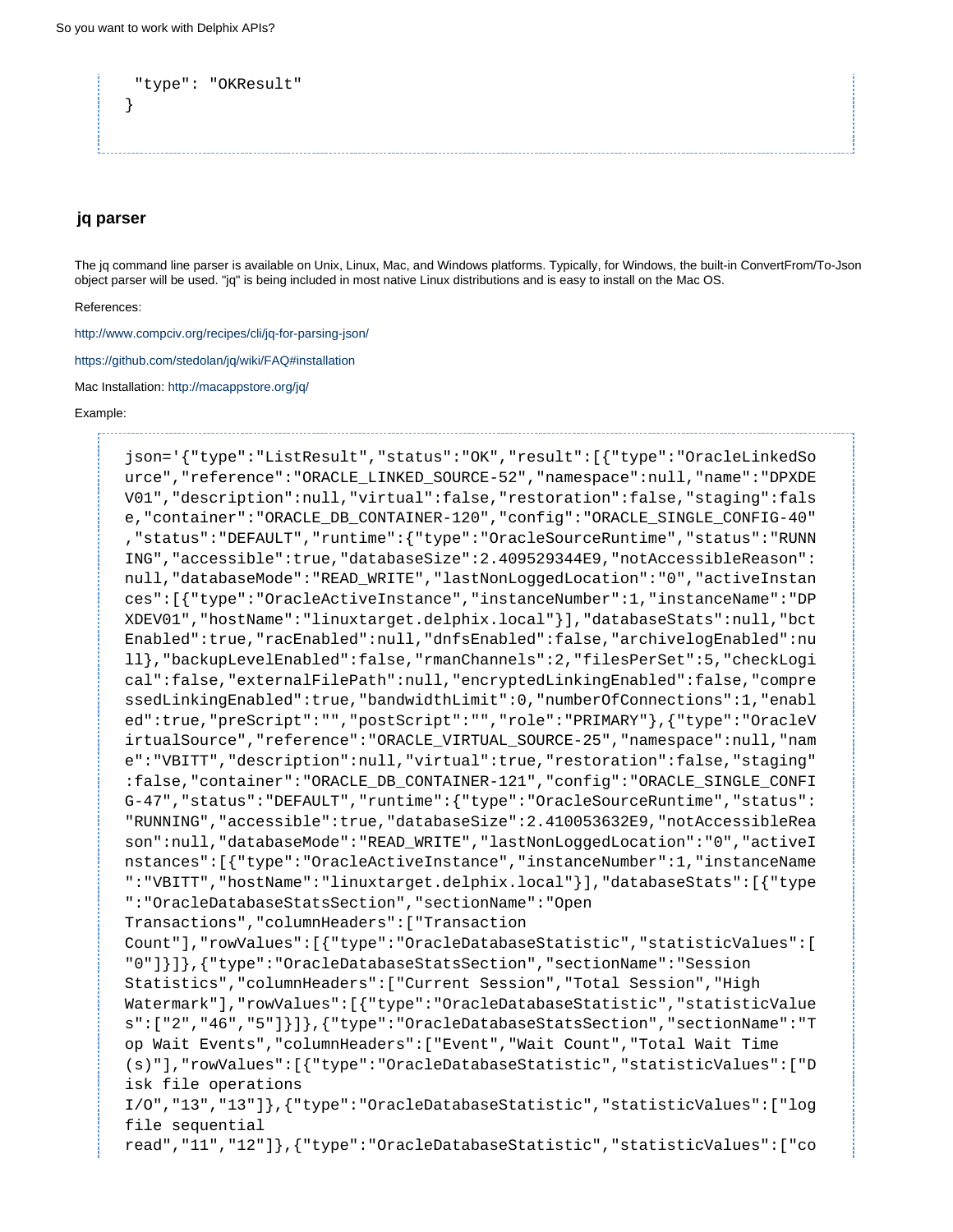ntrol file parallel write","8","8"]},{"type":"OracleDatabaseStatistic","statisticValues":["con trol file sequential read","6","3"]},{"type":"OracleDatabaseStatistic","statisticValues":["ARCH wait for process start 3","2","2"]},{"type":"OracleDatabaseStatistic","statisticValues":["db file sequential read","9","1"]},{"type":"OracleDatabaseStatistic","statisticValues":["rdbms ipc reply","1","1"]},{"type":"OracleDatabaseStatistic","statisticValues":["JS coord start wait","1","1"]},{"type":"OracleDatabaseStatistic","statisticValues":["os thread startup","2","0"]},{"type":"OracleDatabaseStatistic","statisticValues":["P arameter File I/O","1","0"]}]},{"type":"OracleDatabaseStatsSection","sectionName":"Top SQL by CPU","columnHeaders":["Percentage of Load","SQL Statement"],"rowValues":[]}],"bctEnabled":false,"racEnabled":null,"dnfsEna bled":false,"archivelogEnabled":null},"operations":{"type":"VirtualSourceO perations","configureClone":[],"preRefresh":[],"postRefresh":[]},"mountBas e":"/mnt/provision","fileMappingRules":null,"manualProvisioning":null,"con figParams":{"memory\_target":"1191182336","processes":"150","log\_archive\_de st\_1":"location=/mnt/provision/VBITT/archive/ MANDATORY"," omf":"ENABLED","filesystemio options":"setall","compatible":" 11.2.0.4.0","audit\_trail":"NONE","remote\_login\_passwordfile":"EXCLUSIVE","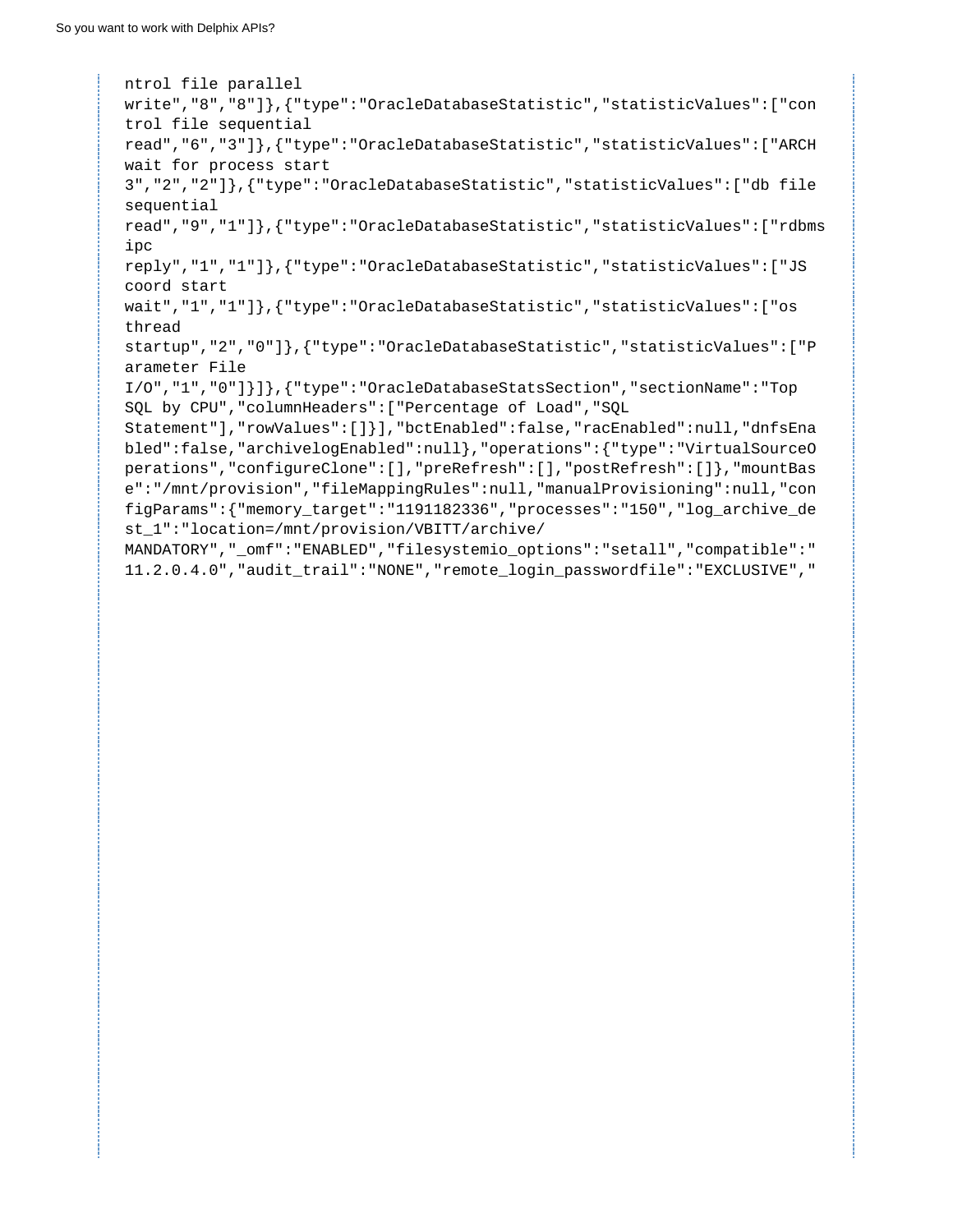```
open_cursors":"300","audit_sys_operations":"FALSE"},"configTemplate":null,
"nodeListenerList":[],"enabled":true,"role":"PRIMARY"}],"job":null,"action
":null,"total":2,"overflow":false}'
```
We have a very big JSON string above. Let's perform some basic jq parsing.

1. Pipe JSON string into jq command line parser. 

```
echo $json | jq '.'
```
2. Get the first-level status value ( . . . ,"status":"OK", . . . ) The output is pretty human-readable JSON formatted string.

```
echo $json | jq '.status'
"OK"
```
3. Get raw values (not quoted).

```
echo $json | jq --raw-output '.status'
OK
```
4. Get number of rows returned for the type equal to "ListResult" API returned request.

```
echo $json | jq --raw-output '.total'
2
```
5. Get first result set.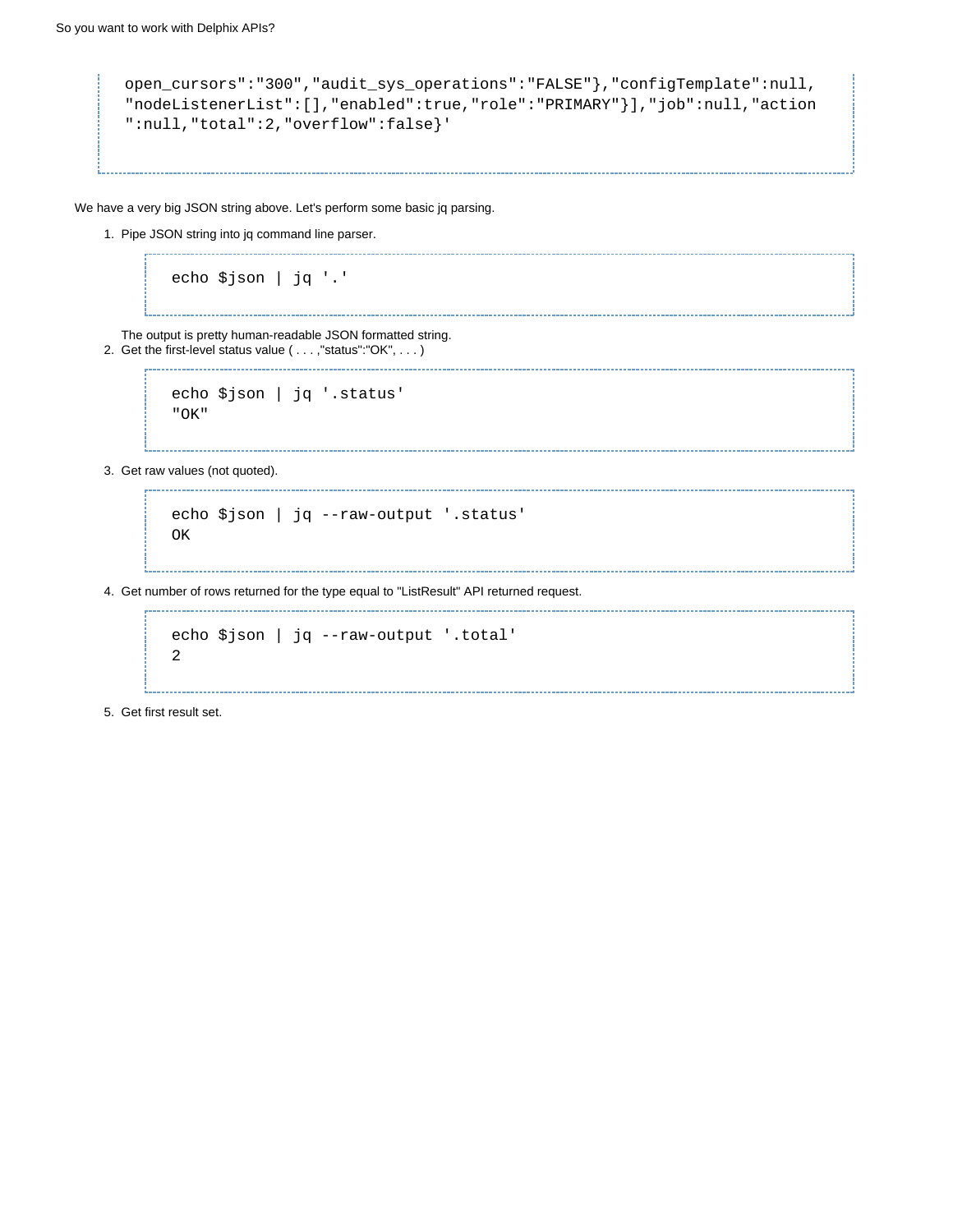```
echo $json | jq '.result[0] '
{
  "type": "OracleLinkedSource",
  "reference": "ORACLE_LINKED_SOURCE-52",
  "namespace": null,
  "name": "DPXDEV01",
  "description": null,
  "virtual": false,
  "restoration": false,
  "staging": false,
  "container": "ORACLE_DB_CONTAINER-120",
  "config": "ORACLE_SINGLE_CONFIG-40",
  "status": "DEFAULT",
  "runtime": {
   "type": "OracleSourceRuntime",
   "status": "RUNNING",
   "accessible": true,
   "databaseSize": 2409529344,
   "notAccessibleReason": null,
   "databaseMode": "READ_WRITE",
   "lastNonLoggedLocation": "0",
   "activeInstances": [
   \{ "type": "OracleActiveInstance",
     "instanceNumber": 1,
     "instanceName": "DPXDEV01",
     "hostName": "linuxtarget.delphix.local"
    }
   ],
   "databaseStats": null,
   "bctEnabled": true,
   "racEnabled": null,
   "dnfsEnabled": false,
   "archivelogEnabled": null
  },
  "backupLevelEnabled": false,
  "rmanChannels": 2,
  "filesPerSet": 5,
  "checkLogical": false,
  "externalFilePath": null,
  "encryptedLinkingEnabled": false,
  "compressedLinkingEnabled": true,
  "bandwidthLimit": 0,
  "numberOfConnections": 1,
  "enabled": true,
  "preScript": "",
  "postScript": "",
  "role": "PRIMARY"
}
```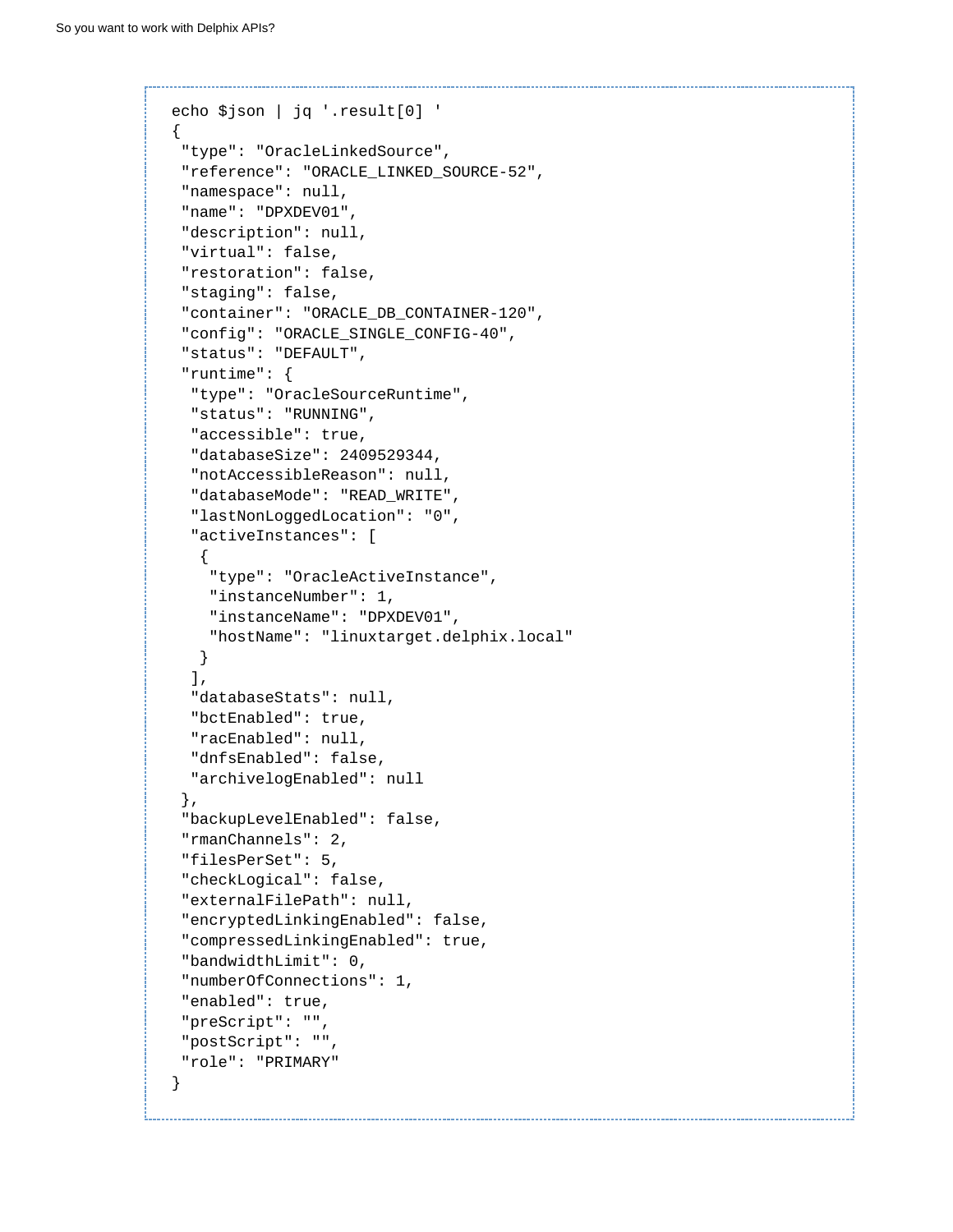6. Get first result set name value.

```
echo $json | jq --raw-output '.result[0].name'
DPXDEV01
```
7. Get first result set reference value.

```
echo $json | jq --raw-output '.result[0].reference'
```
8. Get first result set name=value pairs.

echo \$json | jq '.result[0]' | jq -r "to\_entries|map(\"(.key)=(.value|tostring)\")|.[]" | grep container

container=ORACLE\_DB\_CONTAINER-120

9. Get ALL result sets name values.

```
echo $json | jq '.result[].name'
"DPXDEV01"
"VBITT"
```
10. Get ALL result sets "reference" and "container" values.

```
echo $json | jq '.result[].reference,.result[].container'
"ORACLE_LINKED_SOURCE-52"
"ORACLE_VIRTUAL_SOURCE-25"
"ORACLE_DB_CONTAINER-120"
"ORACLE_DB_CONTAINER-121"
```
11. Now, let's scan ALL result sets for a conditional match and return a related value.

```
echo $json | jq --raw-output '.result[] | select(.name=="VBITT") |
.container' 
ORACLE_DB_CONTAINER-121
echo $json | jq --raw-output '.result[] | select(.name=="VBITT") |
.reference' 
ORACLE_VIRTUAL_SOURCE-25
echo $json | jq --raw-output '.result[] | select(.name=="VBITT") |
.container, .reference'
ORACLE_DB_CONTAINER-121
ORACLE_VIRTUAL_SOURCE-25
```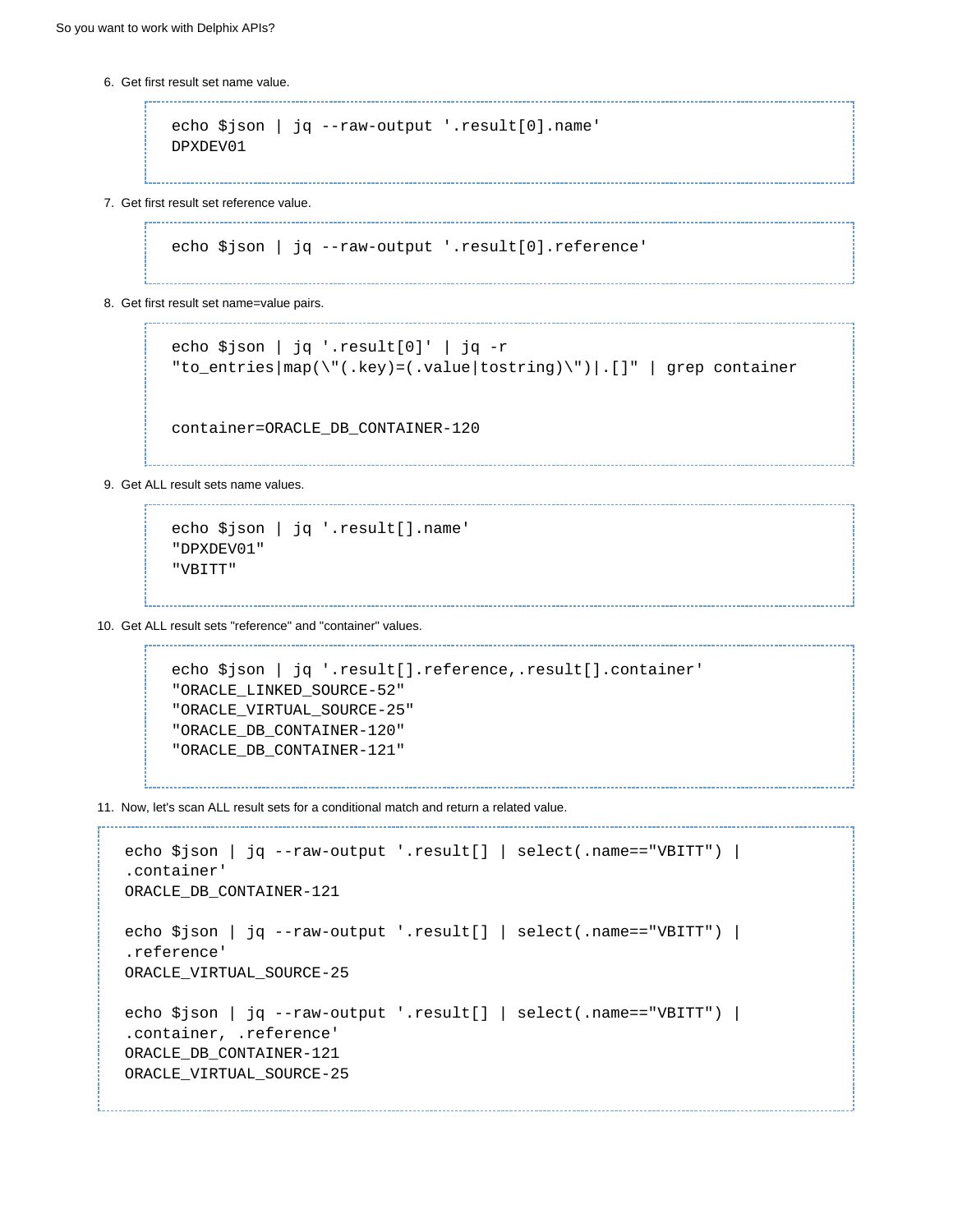This is a typical usage for Delphix, where the human readable name is provided and we need to look up the object reference, container, status, etc. for the respective name. Some object references are based on an expressions such as "and" or "or" conditions.

```
echo $json | jq --raw-output '.result[] |
select(.environment=="UNIX_HOST_ENVIRONMENT-9" and
.name=="/u02/ora/app/product/11.2.0/dbhome_1" ) | .reference '
```
In this case, the jq select command has an "and" condition in order to correctly identify the target result object index. This is important for getting the correct and single return value for | .reference, since there might be more than one instance within the environment.

For a working example of using the jq JSON parser, see the VDB Init using jq Command Line JSON Parser use case, **Filename: vdb\_init.sh**. A version of all the Unix/Linux/Mac shell scripts exists within the code provided. It contains the **\*\_jq.sh** within the filename.

# **PowerShell**

Starting with Powershell 3.0, there are ConvertFrom-Json and ConvertTo-Json modules/commands to parse the JSON string data to/from objects. If you are stuck with Powershell 2.x., the next section provides similar functions as a method of working with JSON strings.

These 2.x functions are not 100% the same as the Powershell 3.0 ConvertFrom-Json/ConvertTo-Json modules.

### **PowerShell 2 Example**

Filename: parse\_2.0\_ps1.txt (rename to parse\_2.0.ps1)

For Powershell 2.0, there are no JSON-provided functions or commands, so the following will serialize the JSON data to a serialized array.

```
function ConvertTo-Json20([object] $item){
  add-type -assembly system.web.extensions
  $ps_js=new-object system.web.script.serialization.javascriptSerializer
 return $ps_js.Serialize($item)
}
function ConvertFrom-Json20([object] $item){ 
  add-type -assembly system.web.extensions
  $ps_js=new-object system.web.script.serialization.javascriptSerializer
  #The comma operator is the array construction operator in PowerShell
return ,$ps_js.DeserializeObject($item)
}
```
Use the JSON from the system API Call.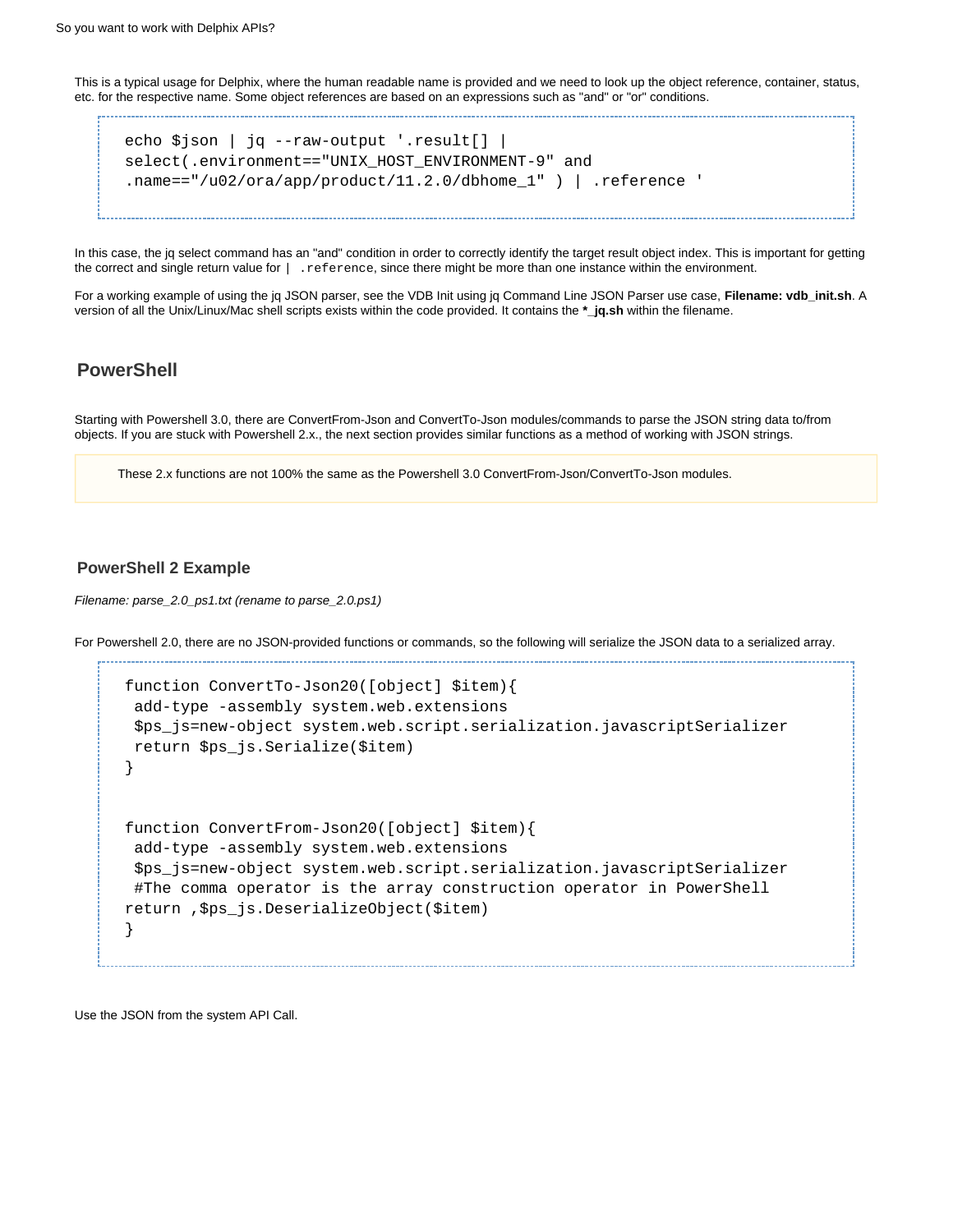```
$json='{"type":"OKResult","status":"OK","result":{"type":"SystemInfo","pro
ductType":"standard","productName":"Delphix Engine","buildTitle":"Delphix
Engine
5.1.1.0","buildTimestamp":"20160721T07:23:41.000Z","buildVersion":{"type":
"VersionInfo","major":5,"minor":1,"micro":1,"patch":0},"configured":true,"
enabedFeatures":["XPP","MSSQLHOOKS"],"apiVersion":{"type":"APIVersion","ma
jor":1,"minor":8,"micro":0},"banner":null,"locals":["enUS"],"currentLocale
":"enUS","hostname":"Delphix5110HWv8","sshPublicKey":"ssh-rsa
AAAAB3NzaC1yc2EAAAADAQABAAABAQDOsrp7Aj6hFQh9yBq7273B+qtPKmCu1B18nPvr08yjt/
IZeM4qKk7caxExQS9rpfU8AWoT7e8ESV7NkBmUzOHrHnLsuJtxPqeYoqeMubVxYjJuxlH368sZ
uYsnB04KM0mi39e15lxVGvxQk9tyMpl7gs7cXRz1k6puncyiczU/axGq7ALHU2uyQoVmlPasuH
Jbq23d21VAYLuscbtgpZLAFlR8eQH5Xqaa0RT+aQJ6B1ihZ7S0ZN914M2gZHHNYcSGDWZHwUnB
Gttnxx1ofRcyN4/qwT5iHq5kjApjSaNgSAU0ExqDHiqgTq0wttf5nltCqGMTFR7XY38HiNq++a
tDroot@Delphix5110HWv8\n","memorySize":8.58107904E9,"platform":"VMware with
BIOS date
05/20/2014","uuid":"564d7e1df4cb-f91098fd348d74817683","processors":[{"typ
e":"CPUInfo","speed":2.5E9,"cores":1}],"storageUsed":2.158171648E9,"storag
eTotal":2.0673724416E10,"installationTime":"2016-07-27T13:28:46.000Z"},"jo
b":null,"action":null}'
```
#### Convert the JSON string.

The job and action are null values.

```
PS> $o = ConvertFrom-Json20 $json
PS> $o
Key Value
--- -----
type OKResult
status OK
result {[type, SystemInfo], [productType, standard], [productNa...
job
action
```
Extract the result JSON string array.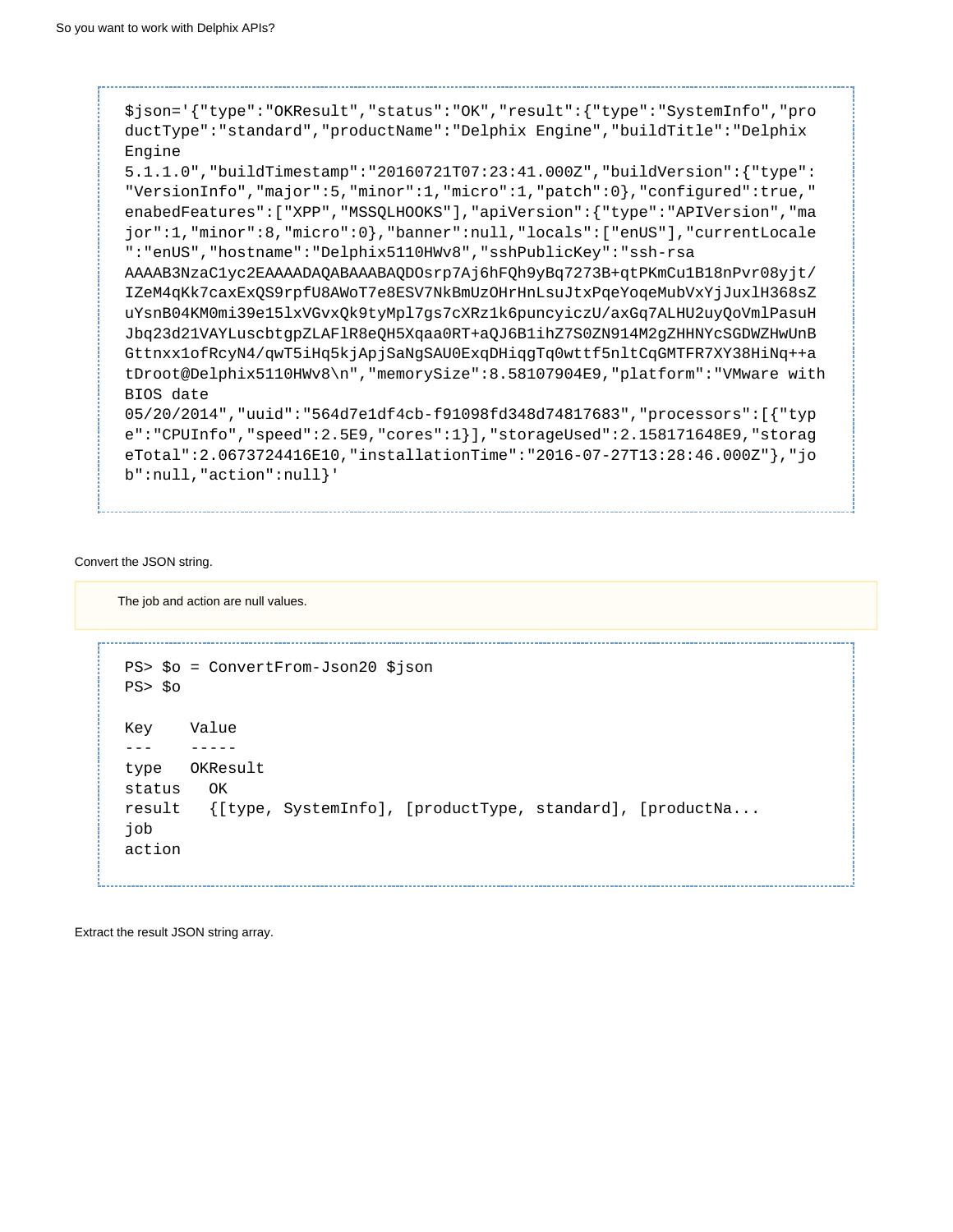```
PS> $a = $o.result
PS> $a
Key Value
--- -----
type SystemInfo
productType standard
productName Delphix Engine
buildTitle Delphix Engine 5.1.1.0
buildTimestamp 20160721T07:23:41.000Z
buildVersion {[type, VersionInfo], [major, 5], [minor, 1], [micro, 1]...
configured True
enabedFeatures {XPP, MSSQLHOOKS}
apiVersion {[type, APIVersion], [major, 1], [minor, 8], [micro, 0]}
banner
locals {enUS}
currentLocale enUS
hostname Delphix5110HWv8
sshPublicKey ssh-rsa AAAAB3NzaC1yc2EAAAADAQABAAABAQDOsrp7Aj6hFQh9yBq7...
memorySize 8581079040
platform VMware with BIOS date 05/20/2014
uuid 564d7e1df4cb-f91098fd348d74817683
processors {System.Collections.Generic.Dictionary`2[System.String,S...
storageUsed 2158171648
storageTotal 20673724416
installationTime 2016-07-27T13:28:46.000Z 
foreach ($element in $a) {$element}
```
same output as above

PS> \$a.type SystemInfo PS> \$a.buildTitle Delphix Engine 5.1.1.0 PS> \$a.hostname Delphix5110HWv8

Extract the result.buildVersion object.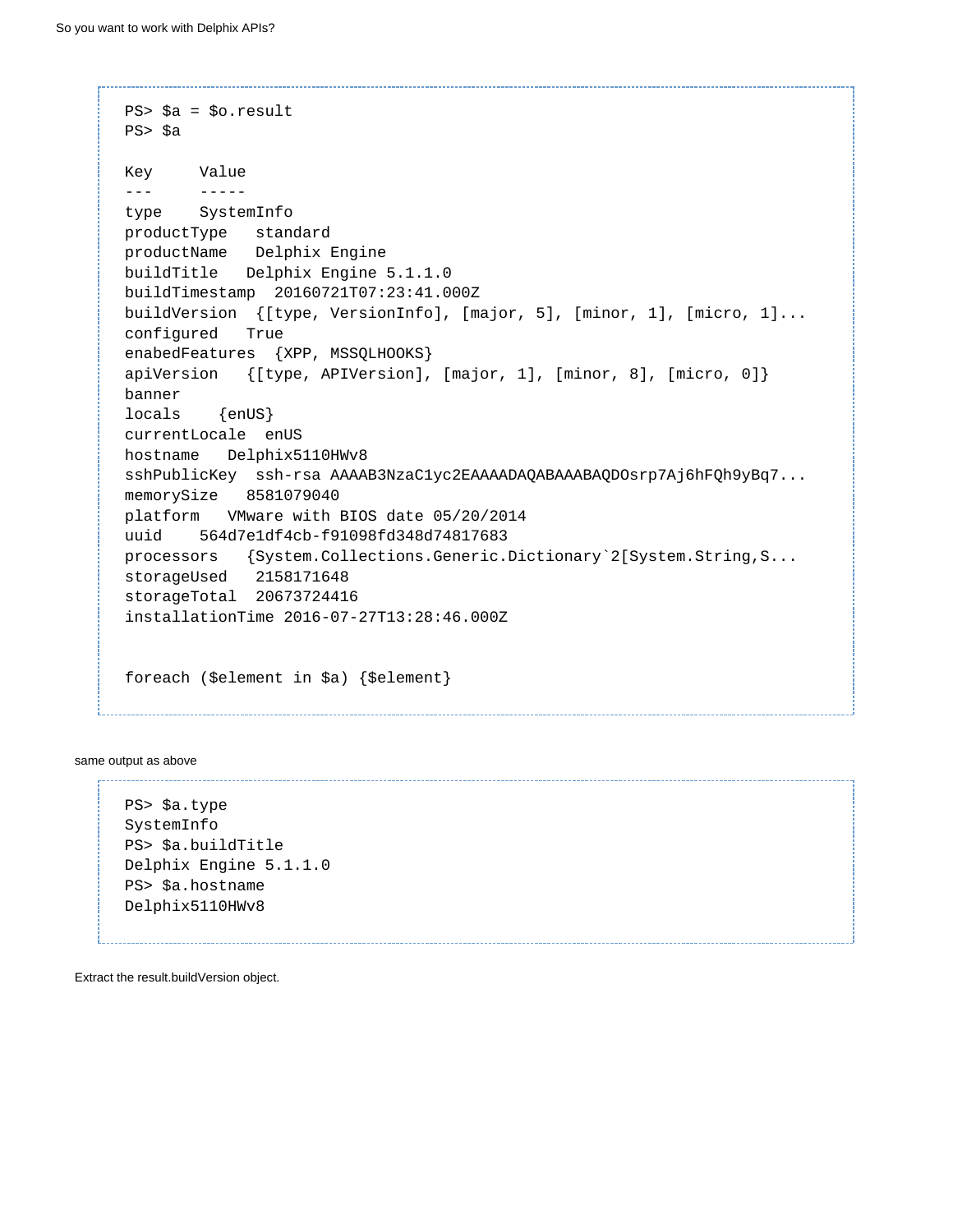```
PS> $a1 = $o.result.buildVersion
PS> $a1
Key Value
--- -----
type VersionInfo
major 5
minor 1
micro 1
patch 0
PS> $a1.major 
5
```
Extract the result.processors array collection.

```
PS> $b = $o.result.processors 
PS> $b 
Key Value
--- ----- 
type CPUInfo
speed 2500000000
cores 1
PS> $a -is [Array] 
False
PS> $a -is [Object] 
True
PS> $b -is [Array] 
True
```
Convert Array Collection to Object.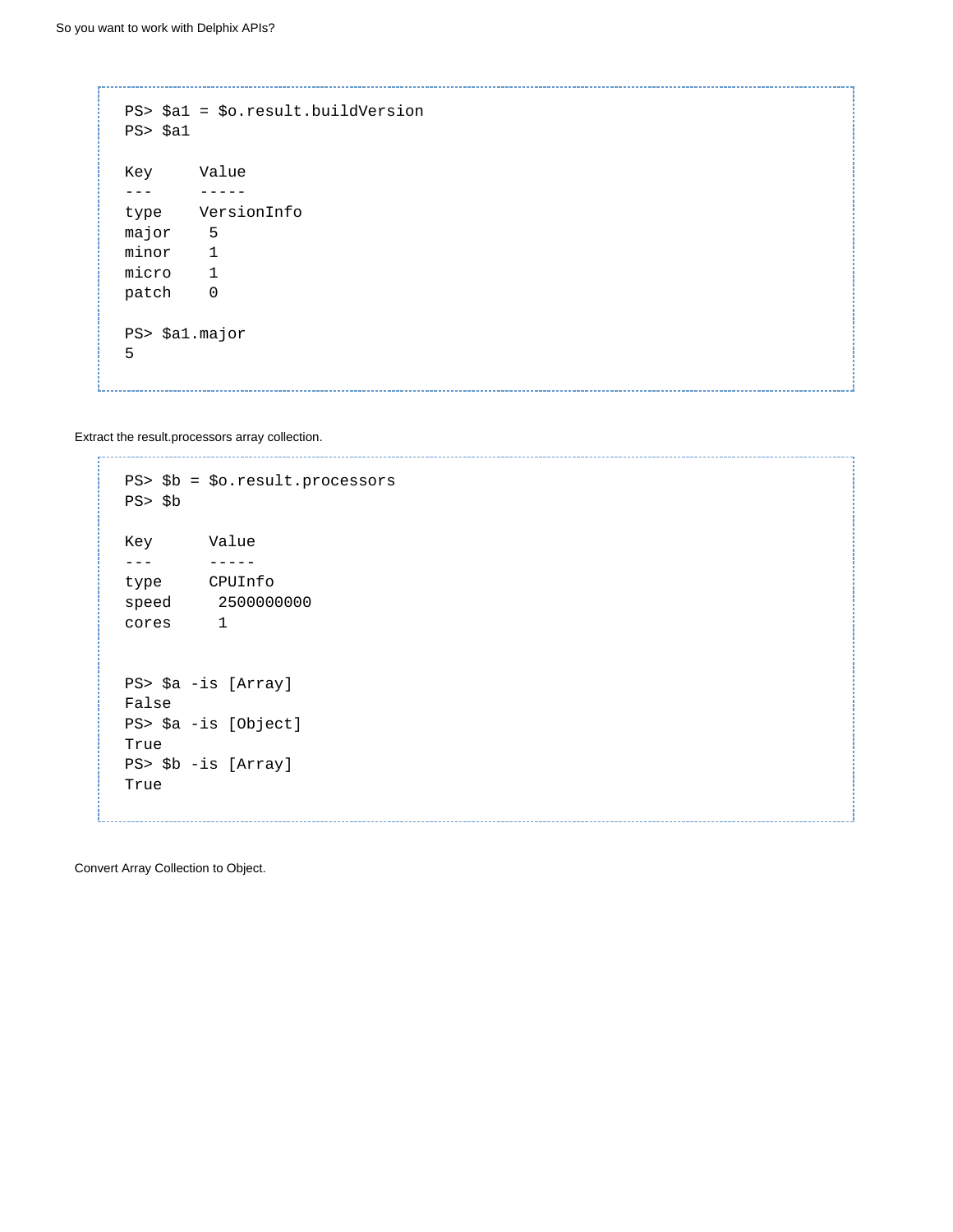```
PS> $b1 = $b | Select-Object 
PS> $b1 
Key Value
--- ------
type CPUInfo
speed 2500000000
cores 1
PS> $b1.type 
CPUInfo
PS> $b1.speed
2500000000
```
### **PowerShell 3 or greater Example**

Starting with Powershell 3.0, there is are ConvertFrom-Json and ConvertTo-Json commands to parse the JSON data to/from objects.

Reference: [https://technet.microsoft.com/en-us/library/hh849898\(v=wps.620\).aspx](https://technet.microsoft.com/en-us/library/hh849898(v=wps.620).aspx)

\$o = \$json | ConvertFrom-Json

There are a number of tutorials and functional examples on the web. Below is an excerpt from the Powershell introduction video for Linux / Mac Open Source announcement.

#### <https://youtu.be/2WZwv7TxqZ0>

Powershell JSON ConvertTo-Json and Python Example 15:55 through 21:16

The concept is straightforward:

- The ConvertFrom-Json JSON string is converted into a Powershell object that you can reference directly.
- The Convert To-Json takes the JSON object and converts it to a string.

## **JSON Parsing from within Programming Languages**

Most programming languages provide their own libraries, functions, and methods for parsing JSON data strings into objects/hashes/arrays/xml that the native programming language can easily process.

# API Use Case Commands and Scripts

- [Sample Script Parsers](#page-41-0)
- [Using the jq Parser](#page-42-0)
- [Delphix Engine Use Cases](#page-43-0)
	- [Delphix User Session Timeout](#page-43-1)
	- [VDB Init \(start | stop | enable | disable | status | delete\)](#page-44-0)
	- [VDB Operations \(sync, refresh, rollback\)](#page-45-0)

# <span id="page-41-0"></span>**Sample Script Parsers**

The Delphix Use Cases scripts provided use the native operating system "curl" command and then a JSON parser, depending on the engine on which you are runnning the scripts.

For Unix/Linux/Mac, the scripts provided use both native shell commands and/or the jq parser program commands. Subroutines have been provided for both methods: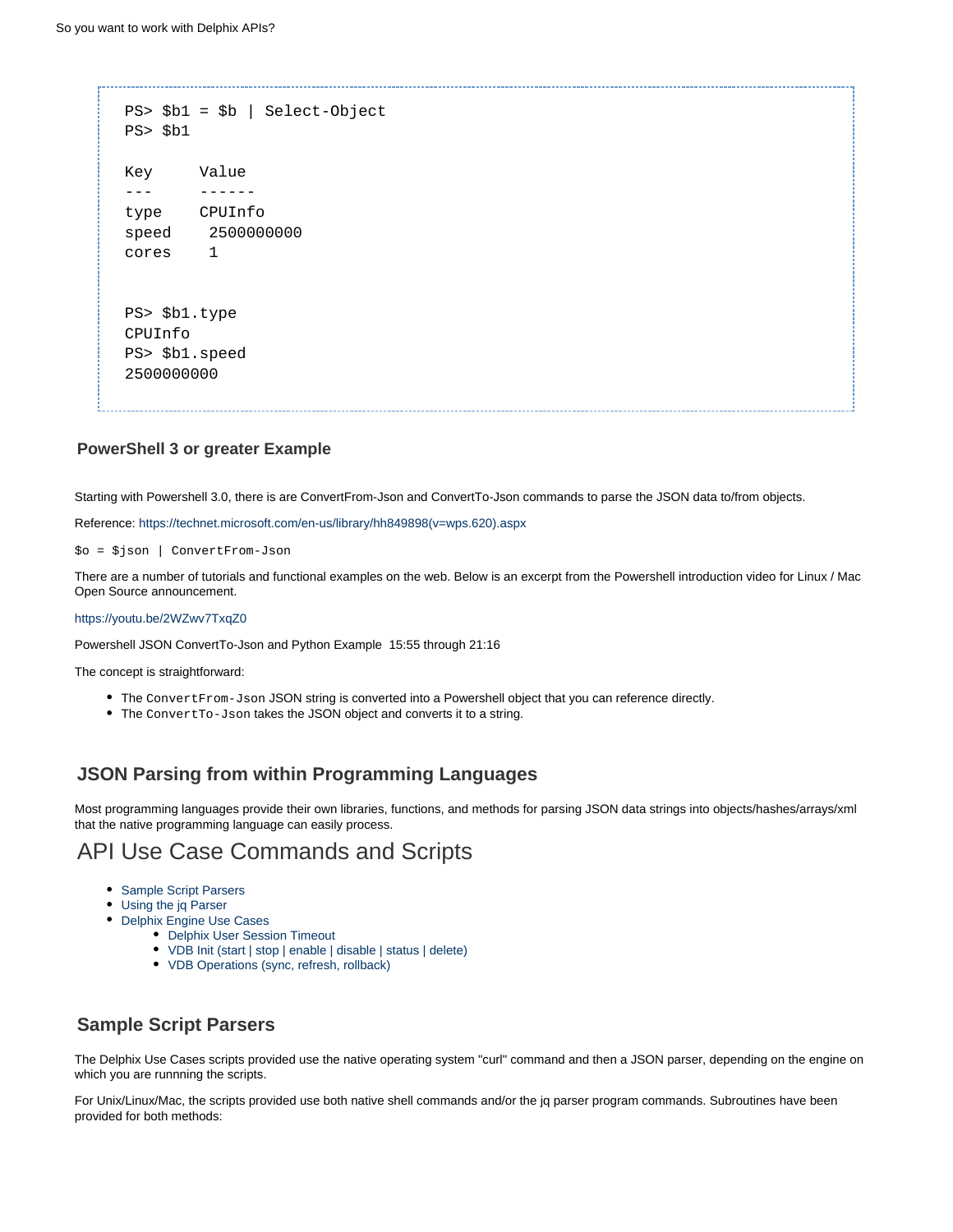Native Shell commands: parseJSON\_subroutines.sh jq Parser commands: jqJSON\_subroutines.sh

For Windows, the scripts are for Powershell 2.0 and utilitze the custom ConvertFrom-Json20 and ConvertTo-Json20 functions provided. As noted, with Powershell 3.0, there are ConvertFrom-Json and ConvertTo-Json command-lets provided by Powershell.

## <span id="page-42-0"></span>**Using the jq Parser**

These are some of the jq commands used within the scripts. The first is a shell script subroutine which is used for finding and returning a single item value.

#### **Filename: jqJSON\_subroutines.sh**

#### **Subroutines**

This code requires the jq Linux/Mac JSON parser program

```
jqParse() {
 STR=$1 # json string
 FND=$2 # name to find
 RESULTS="" # returned name value
 RESULTS=`echo $STR | jq --raw-output '.'"$FND"''`
 #echo "Results: ${RESULTS}"
 if [ "${FND}" == "status" ] && [ "${RESULTS}" != "OK" ]
 then
  echo "Error: Invalid Satus, please check code ... ${STR}"
  exit 1;
elif [ "${RESULTS}" == "" ]
 then
  echo "Error: No Results ${FND}, please check code ... ${STR}"
  exit 1;
 fi
 echo "${RESULTS}"
}
```
The subroutine is called from the shell script to return values based on the key (or name) value provided.

Usage – After every curl command, check that the returned status value is "OK".

```
RESULTS=$( jqParse "${STATUS}" "status" )
```
Call the jqParse subroutine, where

- \${STATUS} is the returned JSON string from the curl command, and
- the value we want returned is where the name/key is equal to "status"

Usage – Get a single value within the returned nested result object: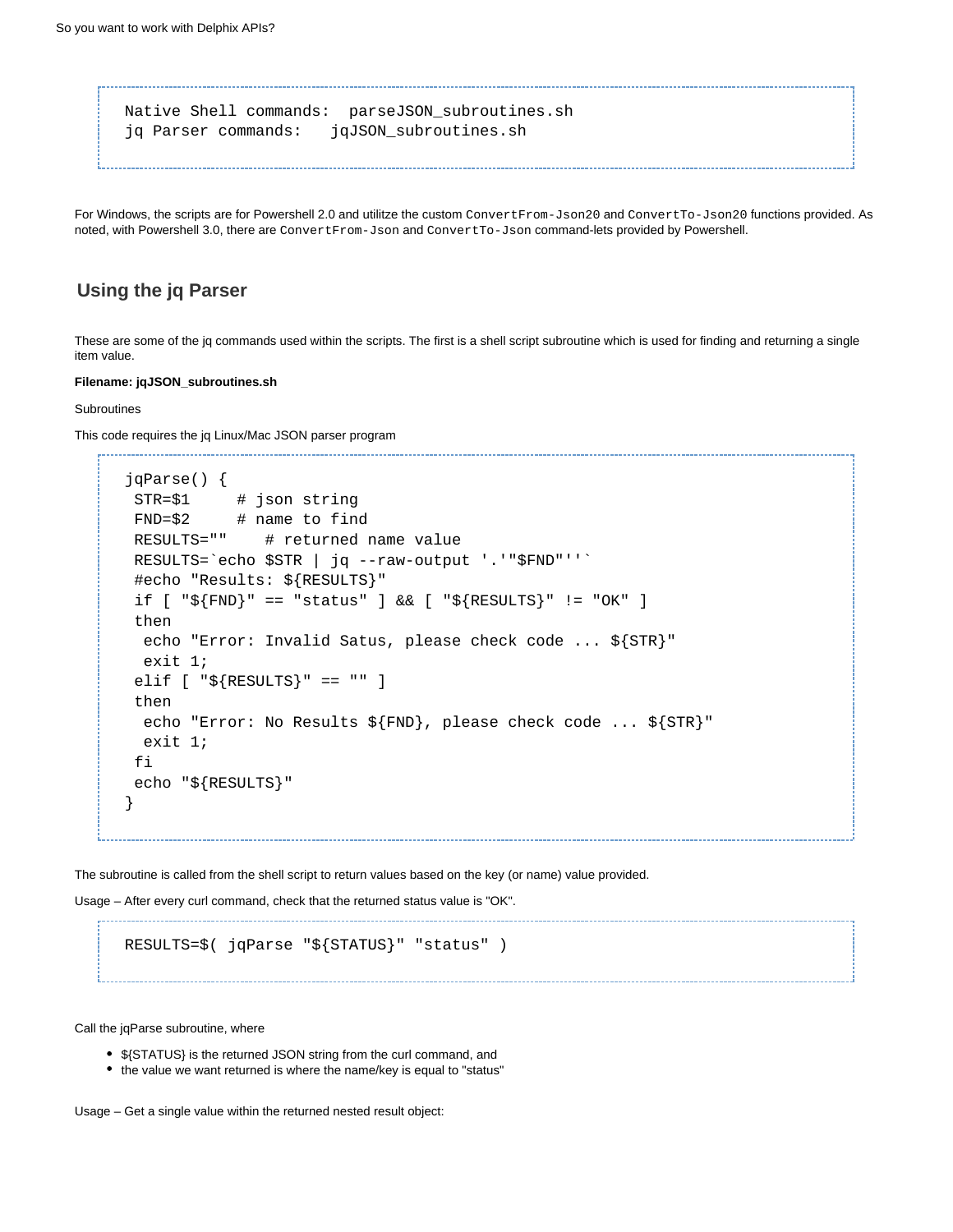JOBSTATE=\$( jqParse "\${JOB\_STATUS}" "result.jobState" )

Call the jqParse subroutine, where

- \${JOB\_STATUS} is the returned JSON string from the cURL command, and
- the value we want returned is where the name/key is equal to "jobState" with the nested ".result" object.

Usage – Find name/value result object and return another value within the select result object:

Use jq to parse out container reference for name of \$SOURCE\_SID ...

```
CONTAINER_REFERENCE=`echo ${STATUS} | jq --raw-output '.result[] |
select(.name=="'"${SOURCE_SID}"'") | .reference '`
```
where

- \${STATUS} is the returned JSON string from the cURL command, and
- the value we want returned is based on the selected nested result object where the .result[].name is equal to "\${SOURCE\_SID}" and return the .reference value for the selected result object.

# <span id="page-43-0"></span>**Delphix Engine Use Cases**

### <span id="page-43-1"></span>**Delphix User Session Timeout**

Some activities can take longer than the default 30 minute session timeout value. Therefore, the following script allows you to change the timeout value using the RESTFul API. As always, you can change it easily through the CLI.

This code is the first example showing how object references are used for input (either JSON or URL) into API calls. The name will be the **DE\_USER** variable value **delphix\_admin**. The object reference that the code identifies is **USER-2**, which in this case is passed into the API URL to update the user parameters passed via the JSON string.

#### **Filename: user\_timeout.sh**

Edit the file to update the parameters as required for your environment.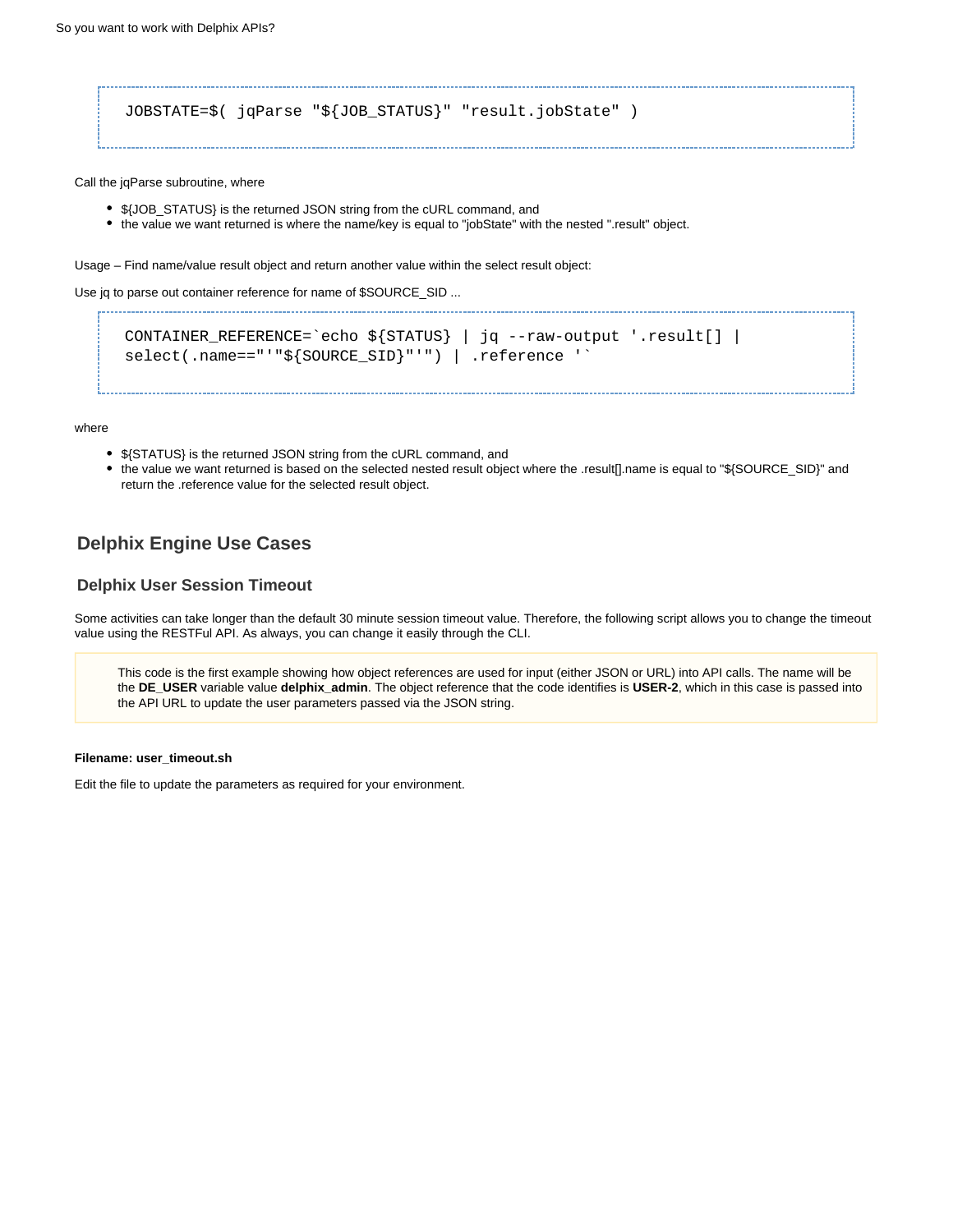```
#####################
# DELPHIX CORP #
#####################
#Parameter Initialization 
DMIP=172.16.160.195 
#DMPORT=8282
DMUSER=delphix_admin 
DMPASS=delphix 
COOKIE="~/cookies.txt"
COOKIE=`eval echo $COOKIE`
CONTENT_TYPE="Content-Type: application/json"
BaseURL="http://${DMIP}/resources/json/delphix"
#
Required for user timeout ...
#
DE_USER="delphix_admin" # Delphix Engine User
DE TIMEOUT=120 # Timeout integer in minutes
#############################################
# NO CHANGES REQUIRED BELOW THIS POINT #
#############################################
```
#### Sample Output

```
$ ./user_timeout.sh # or ./user_timeout_jq.sh
Authenticating on http://172.16.160.195/resources/json/delphix
Session and Login Successful ...
user reference: USER-2 
Update delphix_admin session timeout value to 120 minutes ...
Returned JSON:
{"type":"OKResult","status":"OK","result":"","job":null,"action":"ACTION-4
23"}
Results: OK 
Done ... 
$
```
## <span id="page-44-0"></span>**VDB Init (start | stop | enable | disable | status | delete)**

This script is used to start, stop, enable, disable, and delete a Delphix platform source object. Typically, this is done on a virtual databases (VDBs), but you can use it for dSources as well.

The vdb\_init.sh and vdb\_operations.sh require the "jq" command line json parser.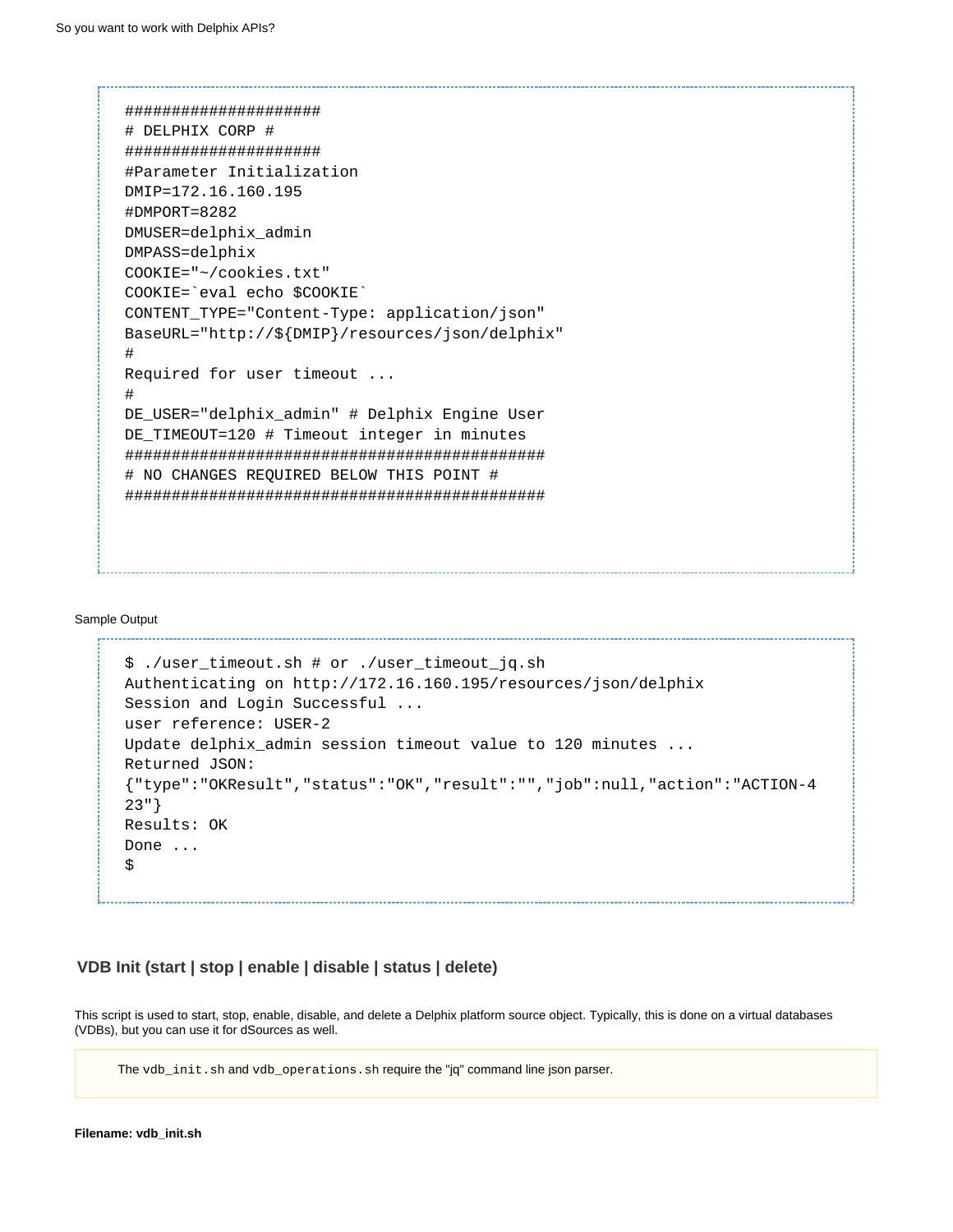The vdb\_init.sh supports the start, stop, enable, disable, status, and delete command line options.

```
$ ./vdb_init.sh something VBITT
. . . 
Unknown option (start | stop | enable | disable | status | delete):
something
Exiting ... 
$ ./vdb_init.sh status VBITT
database container reference: ORACLE_DB_CONTAINER-121
source reference: ORACLE_VIRTUAL_SOURCE-25
Runtime Status: "INACTIVE"
Enabled: true
Done ... 
$ ./vdb_init.sh start VBITT
database container reference: ORACLE_DB_CONTAINER-121
source reference: ORACLE_VIRTUAL_SOURCE-25
Job: JOB-894
Current status as of Wed Sep 7 16:04:04 EDT 2016 : RUNNING 0% Completed
Current status as of Wed Sep 7 16:04:14 EDT 2016 : RUNNING 25% Completed
Current status as of Wed Sep 7 16:04:24 EDT 2016 : RUNNING 45% Completed
Job: JOB-894 COMPLETED 100% Completed ...
Done ...
```

```
$ ./vdb_init.sh delete VBITT
database container reference: ORACLE_DB_CONTAINER-123
source reference: ORACLE VIRTUAL SOURCE-27
vendor source: OracleVirtualSource
delete parameters type: OracleDeleteParameters
Job: JOB-927
Current status as of Sat Sep 10 12:55:32 EDT 2016 : RUNNING 0% Completed
Current status as of Sat Sep 10 12:55:32 EDT 2016 : RUNNING 0% Completed
Job: JOB-927 COMPLETED 100% Completed ...
Done ...
```
### <span id="page-45-0"></span>**VDB Operations (sync, refresh, rollback)**

This script is used to perform a sync (snapshot), refresh, or rollback (reset) on the Delphix Engine source object. All these work on a virtual databases (VDBs), but only a sync operation can be used on dSources.

The vdb\_init.sh and vdb\_operations.sh require the "jq" command line json parser.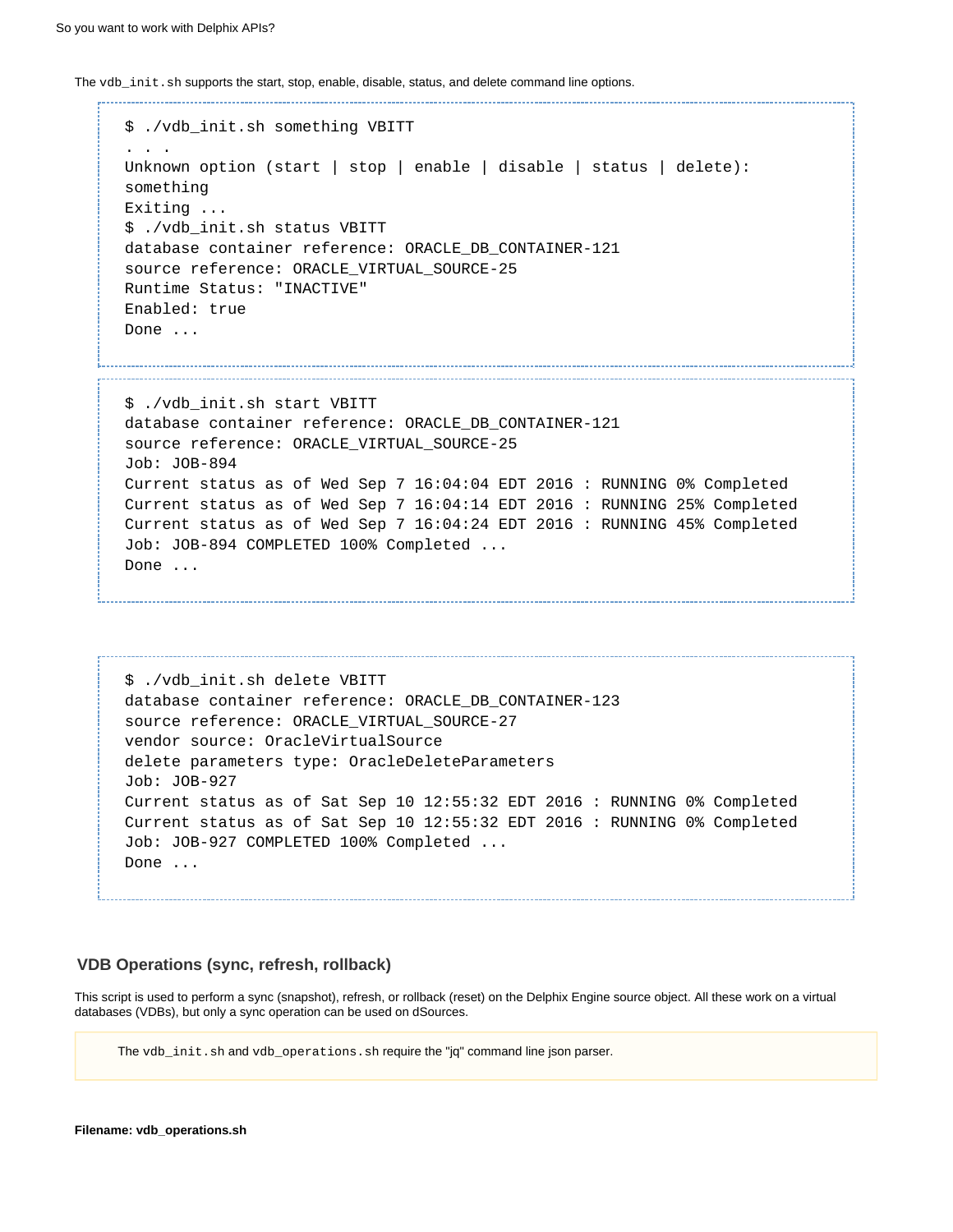```
$ ./vdb_operations.sh sync VBITT
 Session and Login Successful ...
 database container reference: ORACLE_DB_CONTAINER-131
 provision source container: ORACLE_DB_CONTAINER-129
 json> {
  "type": "OracleSyncParameters"
 }
 Job: JOB-998
 Current status as of Wed Sep 14 17:05:00 EDT 2016 : RUNNING 0% Completed
```
Current status as of Wed Sep 14 17:05:24 EDT 2016 : RUNNING 97% Completed Job: JOB-998 COMPLETED 100% Completed ... Done ...

Rollback rewinds the virtual database back to the last point in time within the source TimeFlow.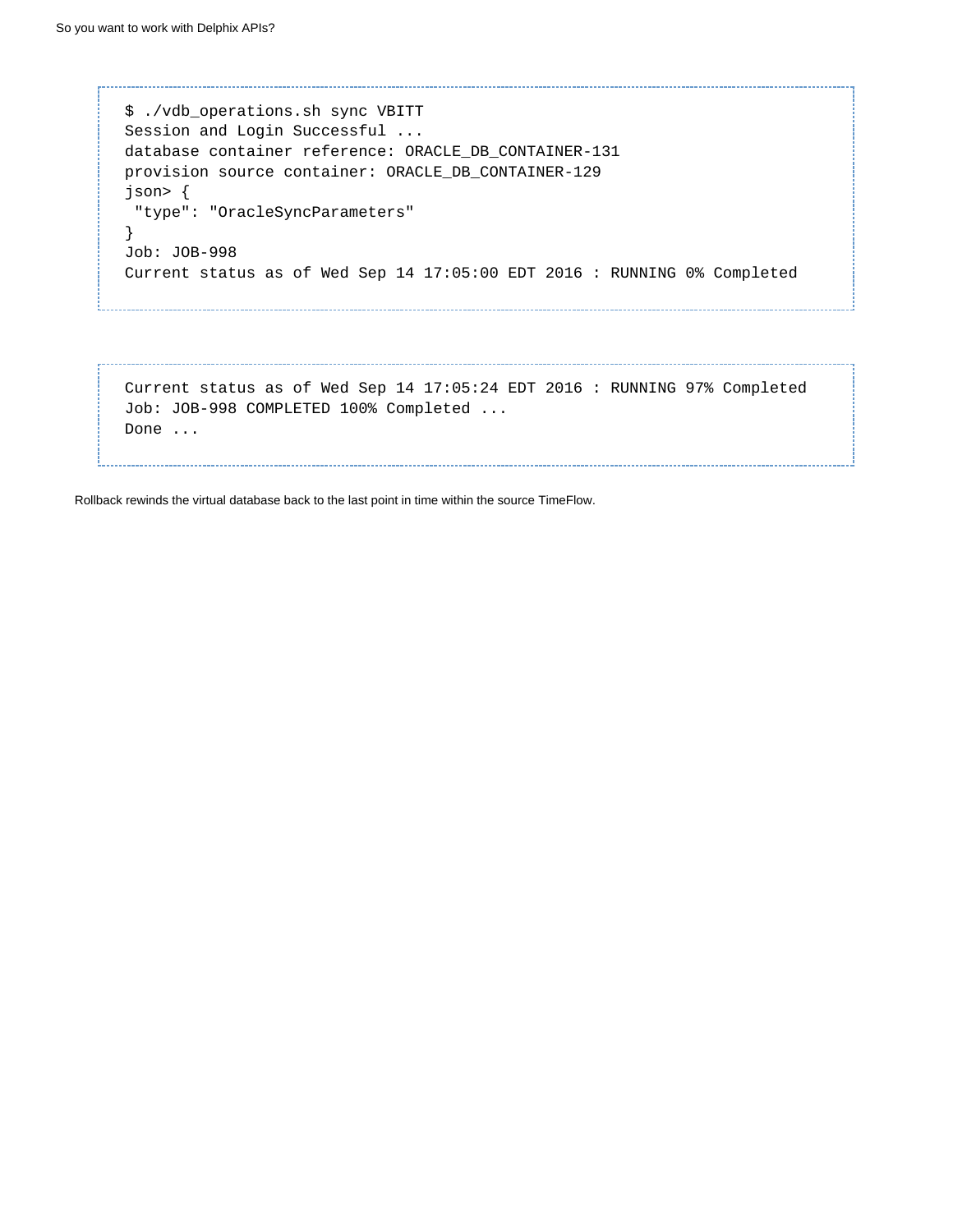```
$ ./vdb_operations.sh rollback VBITT
Session and Login Successful ...
database container reference: ORACLE_DB_CONTAINER-131
provision source container: ORACLE_DB_CONTAINER-129
json> {
  "type": "OracleRollbackParameters",
  "timeflowPointParameters": {
   "type": "TimeflowPointSemantic",
   "container": "ORACLE_DB_CONTAINER-131"
  }
}
Job: JOB-1000
Current status as of Wed Sep 14 17:06:33 EDT 2016 : RUNNING 0% Completed
Current status as of Wed Sep 14 17:06:43 EDT 2016 : RUNNING 0% Completed
Current status as of Wed Sep 14 17:06:53 EDT 2016 : RUNNING 34% Completed
Current status as of Wed Sep 14 17:07:03 EDT 2016 : RUNNING 34% Completed
Current status as of Wed Sep 14 17:07:13 EDT 2016 : RUNNING 58% Completed
Current status as of Wed Sep 14 17:07:23 EDT 2016 : RUNNING 67% Completed
Current status as of Wed Sep 14 17:07:33 EDT 2016 : RUNNING 70% Completed
Current status as of Wed Sep 14 17:07:43 EDT 2016 : RUNNING 70% Completed
Current status as of Wed Sep 14 17:07:53 EDT 2016 : RUNNING 71% Completed
Current status as of Wed Sep 14 17:08:03 EDT 2016 : RUNNING 72% Completed
Current status as of Wed Sep 14 17:08:13 EDT 2016 : RUNNING 73% Completed
Current status as of Wed Sep 14 17:08:23 EDT 2016 : RUNNING 94% Completed
Current status as of Wed Sep 14 17:08:33 EDT 2016 : RUNNING 96% Completed
Current status as of Wed Sep 14 17:08:43 EDT 2016 : RUNNING 96% Completed
Current status as of Wed Sep 14 17:08:53 EDT 2016 : RUNNING 96% Completed
Job: JOB-1000 COMPLETED 100% Completed ...
Done ...
```
Refresh recreates the virtual database to the last point in time in the respective parent, provision source TimeFlow.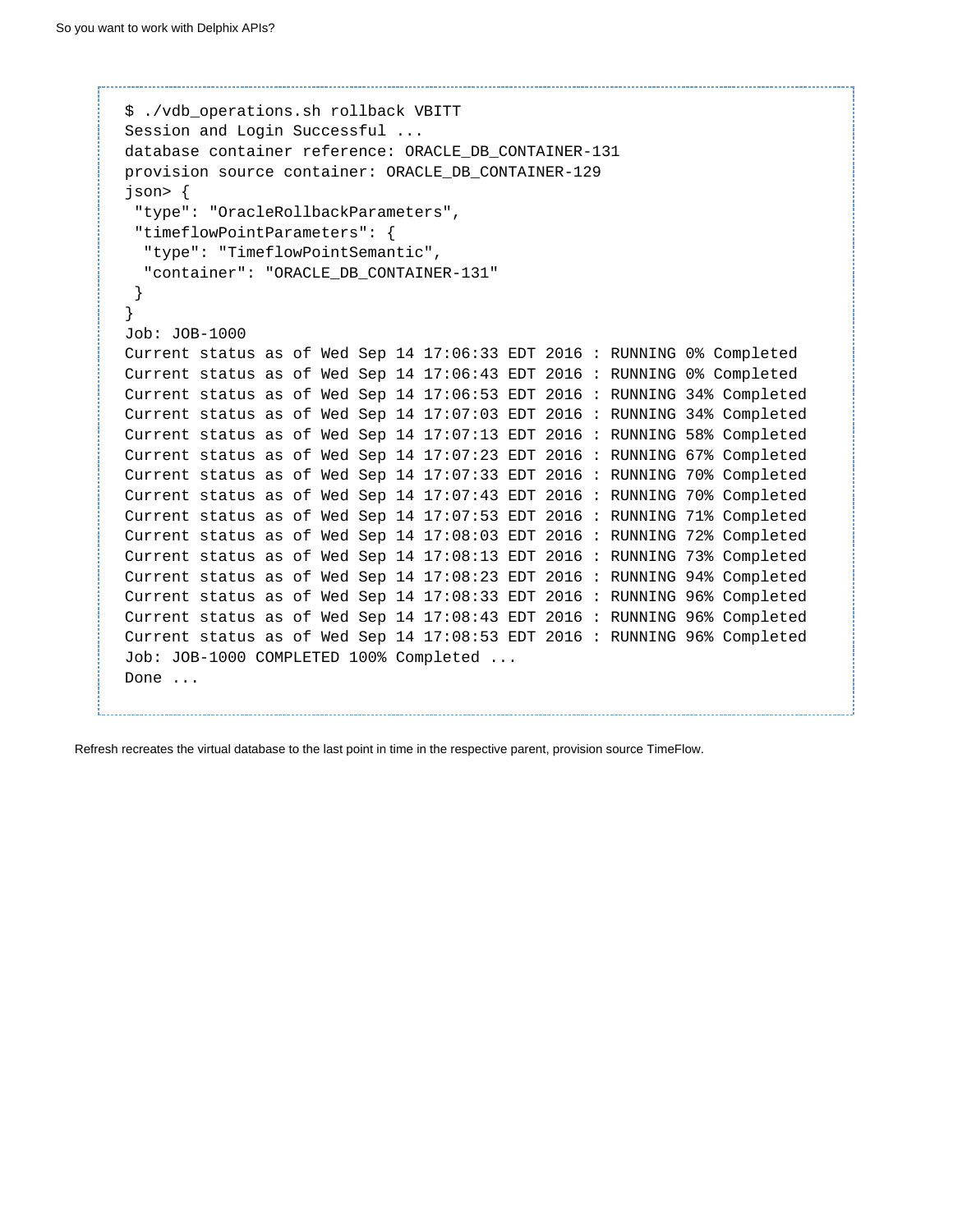```
$ ./vdb_operations.sh refresh VBITT
Session and Login Successful ...
database container reference: ORACLE_DB_CONTAINER-131
provision source container: ORACLE_DB_CONTAINER-129
json> {
  "type": "OracleRefreshParameters",
  "timeflowPointParameters": {
   "type": "TimeflowPointSemantic",
   "container": "ORACLE_DB_CONTAINER-129"
  }
}
Job: JOB-1005
Current status as of Wed Sep 14 17:10:11 EDT 2016 : RUNNING 0% Completed
Current status as of Wed Sep 14 17:10:21 EDT 2016 : RUNNING 0% Completed
Current status as of Wed Sep 14 17:10:31 EDT 2016 : RUNNING 34% Completed
Current status as of Wed Sep 14 17:10:41 EDT 2016 : RUNNING 35% Completed
Current status as of Wed Sep 14 17:10:51 EDT 2016 : RUNNING 70% Completed
Current status as of Wed Sep 14 17:11:01 EDT 2016 : RUNNING 70% Completed
Current status as of Wed Sep 14 17:11:20 EDT 2016 : RUNNING 72% Completed
Current status as of Wed Sep 14 17:11:31 EDT 2016 : RUNNING 73% Completed
Current status as of Wed Sep 14 17:11:41 EDT 2016 : RUNNING 73% Completed
Job: JOB-1005 COMPLETED 100% Completed ...
Done ...
```
# **API Analytics Use Cases**

As stated earlier, Delphix provides a toolkit, dxtoolkit2, that already performs a number of typical functionalities. The utility **dx\_get\_analytics** is absolutely great for dumping analytic data into a .csv (comma separated value) format from the Delphix Engine, which you can then easily integrate into your enterprise monitoring tools. For the dxtoolkit2 README document table of contents, see the Appendix.

```
dxtoolkit2 "db_get_analytics" Example
```
First, get the latest dxtoolkit2 from your Delphix Pre-Sales personnel for your respective platform. The tool is easily configured through the **dxtool s.conf** json formatted file.

You can encrypt the password. See respective documentation for instructions.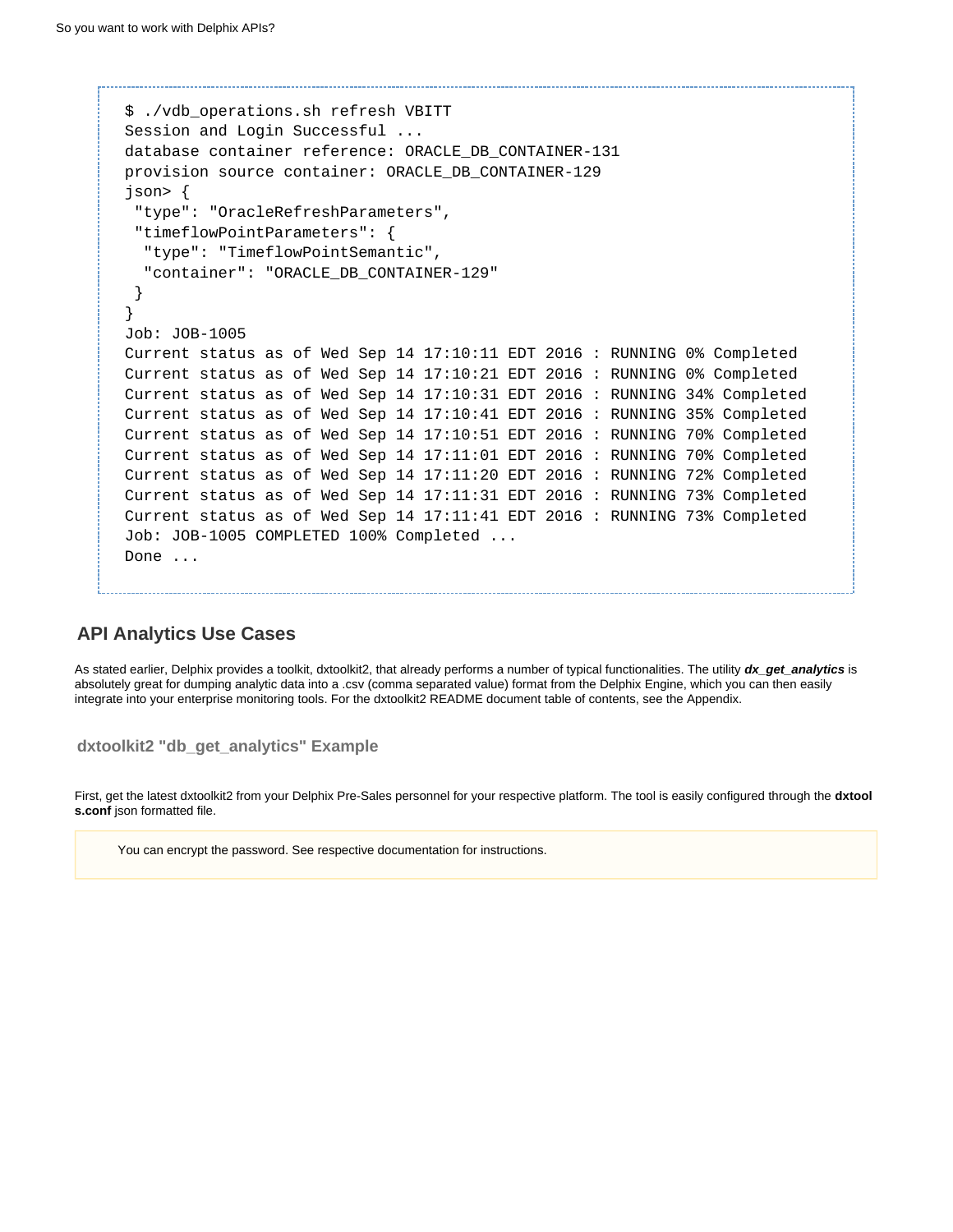```
[dxtoolkit2]$ more dxtools.conf
{
  "data":[
  {
  "hostname" : "linuxtarget",
  "ip_address" : "172.16.160.164",
  "username" : "delphix_admin",
   "password" : "delphix",
  "port" : "80",
   "default" : "true"
 },
  {
   "hostname" : "DelphixEngine",
  "ip_address" : "172.16.160.195",
   "username" : "delphix_admin",
  "password" : "delphix",
   "port" : "80",
  "default" : "true",
   "encrypted" : "false"
 }
 ]
}
```
Verify/set the file permissions.

Run the **dx\_get\_analytics** command.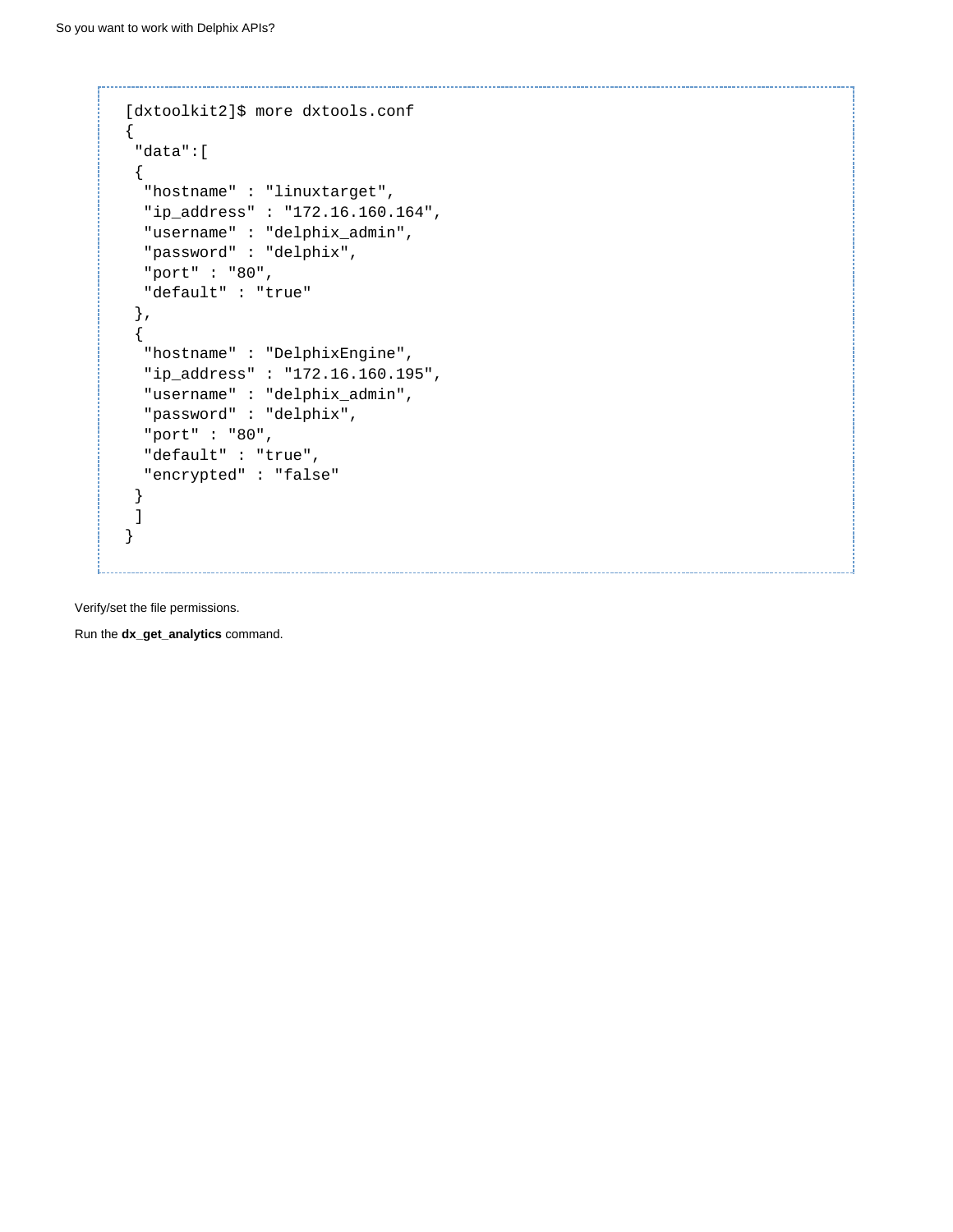```
[dxtoolkit2]$ chmod +x dx*
[dxtoolkit2]$ ./dx_get_analytics -d DelphixEngine -i 3600 -t all -outdir
/tmp
Connected to Delphix Engine DelphixEngine (IP 172.16.160.195)
Generating cpu raw report file /tmp/DelphixEngine-analytics-cpu-raw.csv
Generating cpu aggregated report file
/tmp/DelphixEngine-analytics-cpu-aggregated.csv
Generating disk raw report file /tmp/DelphixEngine-analytics-disk-raw.csv
Generating disk aggregated report file
/tmp/DelphixEngine-analytics-disk-aggregated.csv
Generating iscsi raw report file /tmp/DelphixEngine-analytics-iscsi-raw.csv
Generating iscsi aggregated report file
/tmp/DelphixEngine-analytics-iscsi-aggregated.csv
Generating network raw report file
/tmp/DelphixEngine-analytics-network-raw.csv
Generating network aggregated report file
/tmp/DelphixEngine-analytics-network-aggregated.csv
Generating nfs raw report file /tmp/DelphixEngine-analytics-nfs-raw.csv
Generating nfs aggregated report file
/tmp/DelphixEngine-analytics-nfs-aggregated.csv
Generating tcp raw report file /tmp/DelphixEngine-analytics-tcp-raw.csv
Generating tcp aggregated report file
/tmp/DelphixEngine-analytics-tcp-aggregated.csv
[dxtoolkit2]$
```
dx\_get\_analytics Generated (.csv) Files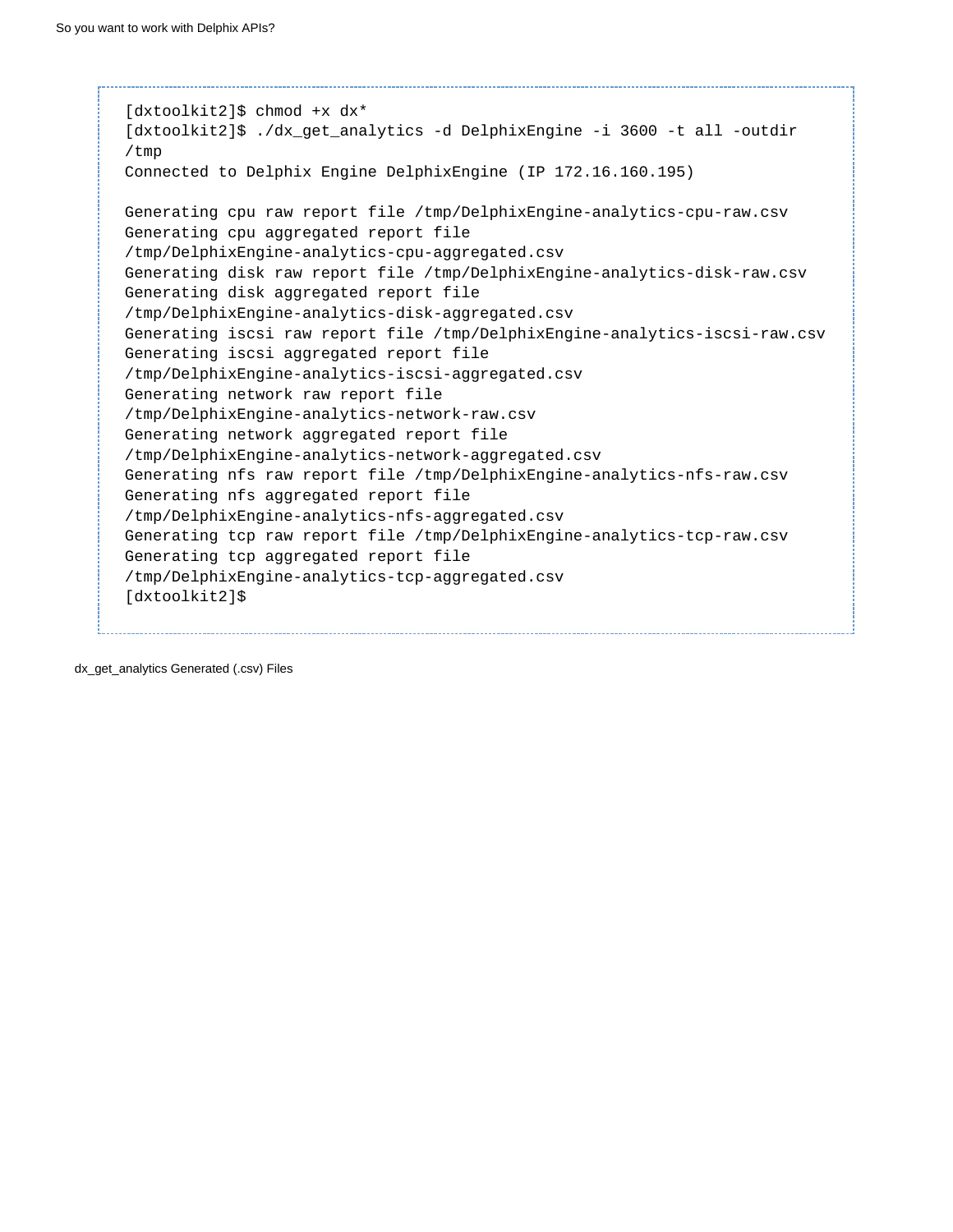[dxtoolkit2]\$ cd /tmp [dxtoolkit2]\$ ls –ltr \*.csv rw-r r- 1 delphix oinstall 1141 Aug 11 11:25 DelphixEngine-analytics-cpu-raw.csv rw-r r- 1 delphix oinstall 160 Aug 11 11:25 DelphixEngine-analytics-cpu-aggregated.csv rw-r r- 1 delphix oinstall 2127 Aug 11 11:25 DelphixEngine-analytics-disk-raw.csv rw-r r- 1 delphix oinstall 511 Aug 11 11:25 DelphixEngine-analytics-disk-aggregated.csv rw-r r- 1 delphix oinstall 124 Aug 11 11:25 DelphixEngine-analytics-iscsi-raw.csv rw-r r- 1 delphix oinstall 260 Aug 11 11:25 DelphixEngine-analytics-iscsi-aggregated.csv rw-r r- 1 delphix oinstall 1206 Aug 11 11:25 DelphixEngine-analytics-network-raw.csv rw-r r- 1 delphix oinstall 275 Aug 11 11:25 DelphixEngine-analytics-network-aggregated.csv rw-r r- 1 delphix oinstall 88 Aug 11 11:25 DelphixEngine-analytics-nfs-raw.csv rw-r r- 1 delphix oinstall 260 Aug 11 11:25 DelphixEngine-analytics-nfs-aggregated.csv rw-r r- 1 delphix oinstall 3258 Aug 11 11:25 DelphixEngine-analytics-tcp-raw.csv rw-r r- 1 delphix oinstall 494 Aug 11 11:25 DelphixEngine-analytics-tcp-aggregated.csv

#### Sample .csv File Content Generated

```
[dxtoolkit2]$ more DelphixEngine-analytics-tcp-aggregated.csv
#time,client,inBytes_min,inBytes_max,inBytes_85pct,outBytes_min,outBytes_m
ax,outBytes_85pct
2016-08-05,172.16.160.183-3260-49228,0.00,2.00,2.00,0.00,2.00,2.00
2016-08-06,172.16.160.183-3260-49228,0.00,2.00,2.00,0.00,2.00,2.00
2016-08-07,172.16.160.183-3260-49228,2.00,2.00,2.00,2.00,2.00,2.00
2016-08-08,172.16.160.183-3260-49228,2.00,2.00,2.00,2.00,2.00,2.00
2016-08-08,172.16.160.183-3260-57658,1.00,1.00,1.00,1.00,1.00,1.00
2016-08-08,172.16.160.183-3260-57745,2.00,2.00,2.00,2.00,2.00,2.00
```
## **Delphix Self-Service Use Cases for APIs**

- [Create Delphix Self-Service Template](#page-51-0)
- [Create Delphix Self-Service Data Container](#page-52-0)
- [Create Delphix Self-Service Bookmark](#page-53-0)
- <span id="page-51-0"></span>[Delphix Self-Service Refresh](#page-55-0)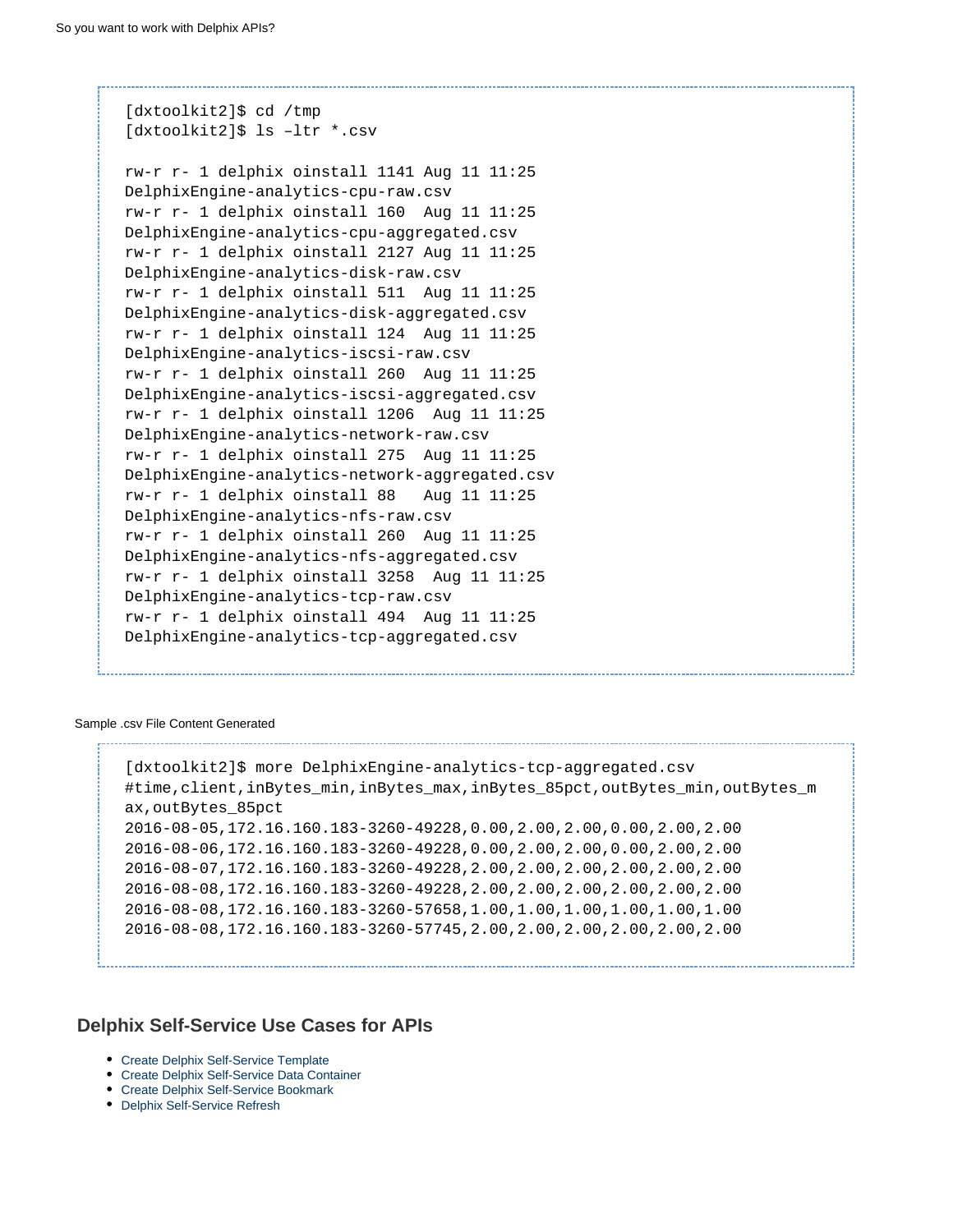### **Create Delphix Self-Service Template**

Jet Stream is now known as Delphix Self-Service.

Filename: jetstream\_template.sh or jetstream\_template\_jq.sh

Edit the file to update the parameters as required for your environment.

Required for Delphix Self-Service Template ...

TPL\_NAME="jstpl" # JetStream Template Name DATASOURCE NAME="jsds" # JetStream Data Source Name DATASOURCE\_VDB="VBITT" # JetStream Data Source VDB or dSource

Sample Output

```
$ ./jetstream_template.sh# or ./Jetstream_template_jq.sh
Authenticating on http://172.16.160.195/resources/json/delphix
Session and Login Successful ...
Getting Database Container Reference Value ...
container reference: ORACLE_DB_CONTAINER-45
Create JetStream Template jstpl with Data Source DB VBITT ...
Database:
{"type":"OKResult","status":"OK","result":"JS_DATA_TEMPLATE-3","job":null,
"action":"ACTION-547"} 
Done ... (no job required for this action)
```
<span id="page-52-0"></span>**Create Delphix Self-Service Data Container**

Filename: jetstream\_container.sh# or jetstream\_container\_jq.sh

Edit the file to update the parameters as required for your environment.

Required for Delphix Self-Service Container ...

```
TPL_NAME="jstpl" # JetStream Template Name
DS_NAME="jsds" # JetStream Data Source Name 
DC_NAME="jsdc" # JetStream Data Container Name
DC VDB="VBITT2" # JetStream Data Container VDB
```
Sample Output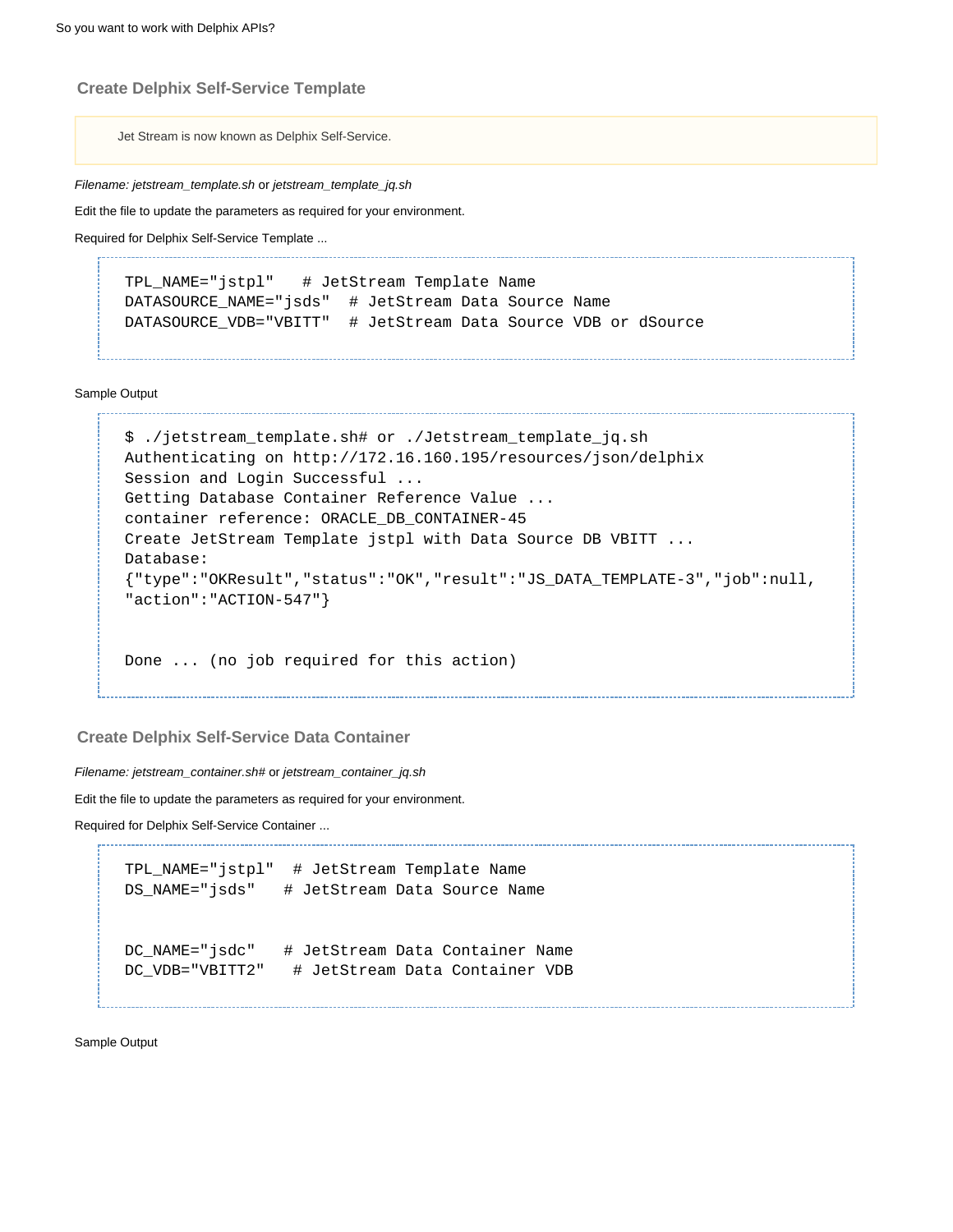```
$ ./jetstream_container.sh# or ./jetstream_container_jq.sh
Authenticating on http://172.16.160.195/resources/json/delphix
Session and Login Successful ...
Getting Database Container Reference Value ...
container reference: ORACLE_DB_CONTAINER-46 
JetStream Data Template: JS_DATA_TEMPLATE-4 
JetStream sourceDataLayout: JS_DATA_TEMPLATE-4 
Create JetStream Container jsdc with Data Source DB VBITT2 ...
JetStream Data Container Creation Results:
{"type":"OKResult","status":"OK","result":"JS_DATA_CONTAINER-4","job":"JOB
-240","action":"ACTION-569"}
Job: JOB-240
Current status as of Wed Aug 17 04:11:54 EDT 2016 : RUNNING 0.0% Completed
Current status as of Wed Aug 17 04:11:54 EDT 2016 : RUNNING 0.0% Completed
Current status as of Wed Aug 17 04:12:04 EDT 2016 : RUNNING 5.0% Completed
Current status as of Wed Aug 17 04:12:14 EDT 2016 : RUNNING 5.0% Completed
Current status as of Wed Aug 17 04:12:24 EDT 2016 : RUNNING 30.0% Completed
Current status as of Wed Aug 17 04:12:34 EDT 2016 : RUNNING 31.0% Completed
Current status as of Wed Aug 17 04:12:44 EDT 2016 : RUNNING 53.0% Completed
Current status as of Wed Aug 17 04:12:54 EDT 2016 : RUNNING 57.0% Completed
Current status as of Wed Aug 17 04:13:04 EDT 2016 : RUNNING 57.0% Completed
Current status as of Wed Aug 17 04:13:14 EDT 2016 : RUNNING 57.0% Completed
Current status as of Wed Aug 17 04:13:24 EDT 2016 : RUNNING 59.0% Completed
Current status as of Wed Aug 17 04:13:34 EDT 2016 : RUNNING 60.0% Completed
Current status as of Wed Aug 17 04:13:44 EDT 2016 : RUNNING 77.0% Completed
Current status as of Wed Aug 17 04:13:54 EDT 2016 : RUNNING 77.0% Completed
Current status as of Wed Aug 17 04:14:04 EDT 2016 : RUNNING 77.0% Completed
Current status as of Wed Aug 17 04:14:14 EDT 2016 : RUNNING 77.0% Completed
Job: JOB-240 COMPLETED 100.0% Completed ...
```
Done ...

<span id="page-53-0"></span>**Create Delphix Self-Service Bookmark**

Filename: jetstream\_api\_examples.txt (part 1)

Create Bookmark ...

Change parameters as required and desired.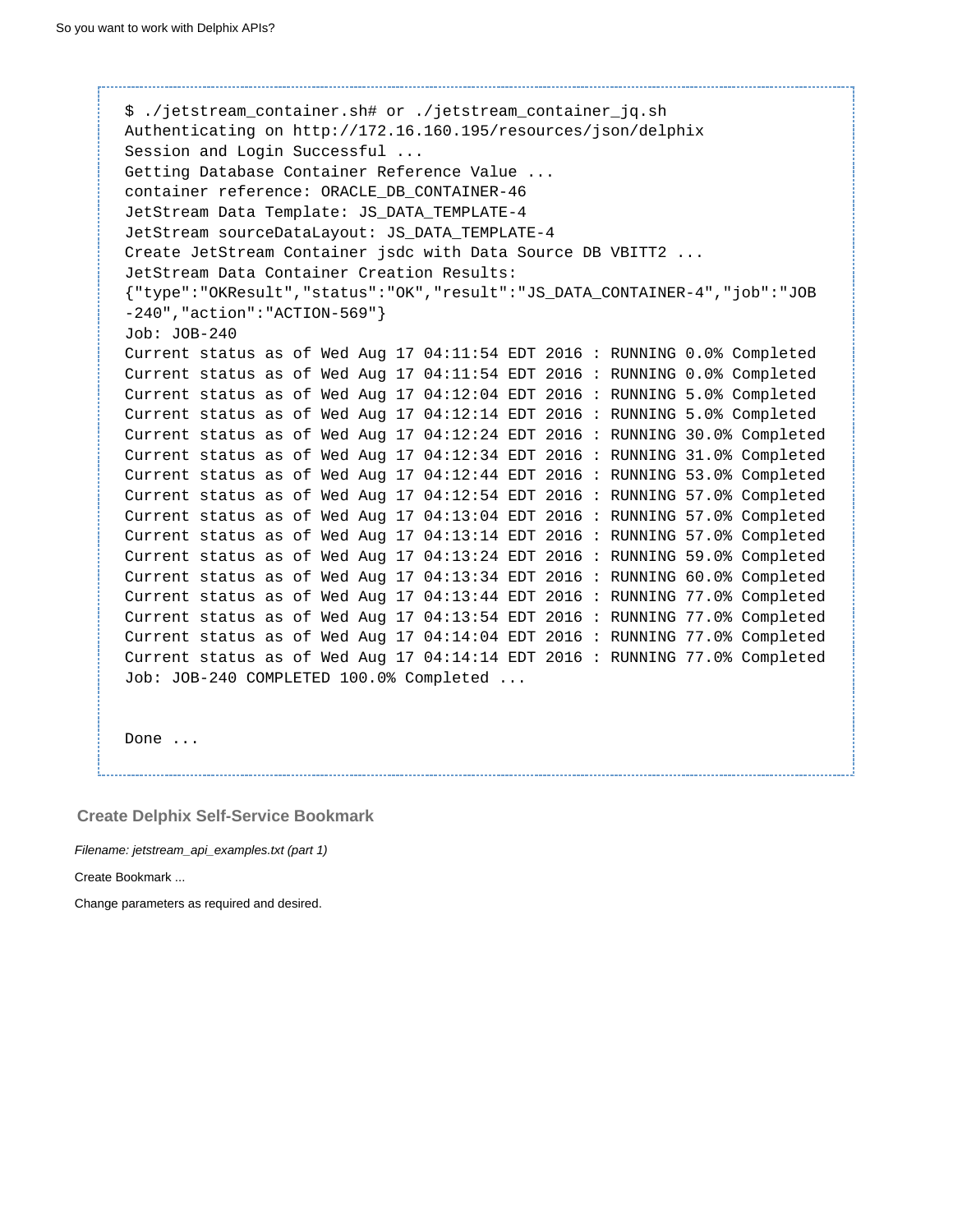```
curl -X POST -k --data @-
http://172.16.160.177/resources/json/delphix/jetstream/bookmark \
 -b cookies.txt -H "Content-Type: application/json" <<EOF
{
  "type": "JSBookmarkCreateParameters",
  "bookmark": {
   "type": "JSBookmark",
   "name": "aalen",
   "branch": "JS_BRANCH-5",
   "shared": false,
   "tags": [
    "A",
    "B",
   "C"
   ]
  },
  "timelinePointParameters": {
  "type": "JSTimelinePointLatestTimeInput",
  "sourceDataLayout": "JS_DATA_CONTAINER-2"
 }
}
EOF
{"type":"OKResult","status":"OK","result":"JS_BOOKMARK-5","job":"JOB-512",
"action":"ACTION-921"}
```
The timelinePointParameters type "JSTimelinePointLatestTimeInput" is the last point / latest time in the branch!

Filename: jetstream\_bookmark.sh or jetstream\_bookmark\_jq.sh

Edit the file to update the parameters as required for your environment.

DT=`date '+%Y%m%d%H%M%S'`

Required for Delphix Self-Service Bookmark ...

\_\_\_\_\_\_\_\_\_\_\_\_\_\_\_\_\_\_\_\_\_\_\_\_\_\_\_\_\_\_\_\_\_\_

```
JS BRANCH="default" # JetStream Branch
BM_NAME="aalen_${DT}" # JetStream Bookmark Name appended timestamp
SHARED="false" # Share Bookmark true/false
TAGS='"API","Created"' # Tags Array Values
```
Sample Output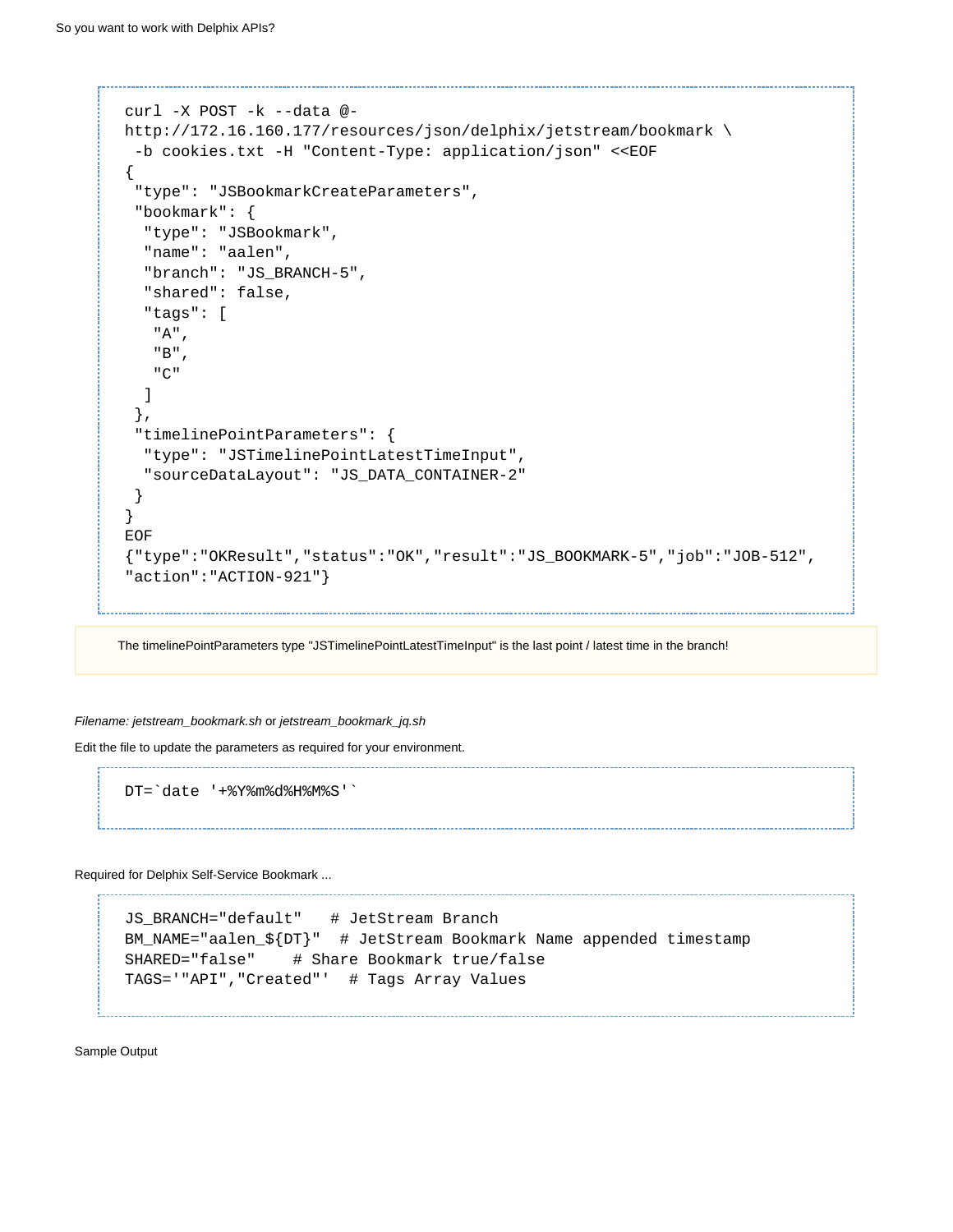\$ ./jetstream\_bookmark.sh # or ./jetstream\_bookmark\_jq.sh Authenticating on http://172.16.160.195/resources/json/delphix Session and Login Successful ... Getting Jetstream Branch Reference Value ... branch reference: JS\_BRANCH-7 dataLayout container reference: JS\_DATA\_CONTAINER-4 JetStream Bookmark Creation Results: {"type":"OKResult","status":"OK","result":"JS\_BOOKMARK-4","job":"JOB-251", "action":"ACTION-591"} Job: JOB-251 Current status as of Wed Aug 17 04:59:53 EDT 2016 : COMPLETED 100.0% Completed Job: JOB-251 COMPLETED 100.0% Completed ... Done ...

### <span id="page-55-0"></span>**Delphix Self-Service Refresh**

Filename: jetstream\_api\_examples.txt (part 2)

Use CLI command to get Delphix Self-Service Container Reference

```
/jetstream/container/list 
    ...
    "reference": " JS_DATA_CONTAINER-4 ",
    "namespace": null,
    "name": " jsdc ",
    ...
```
Refresh Container Information ...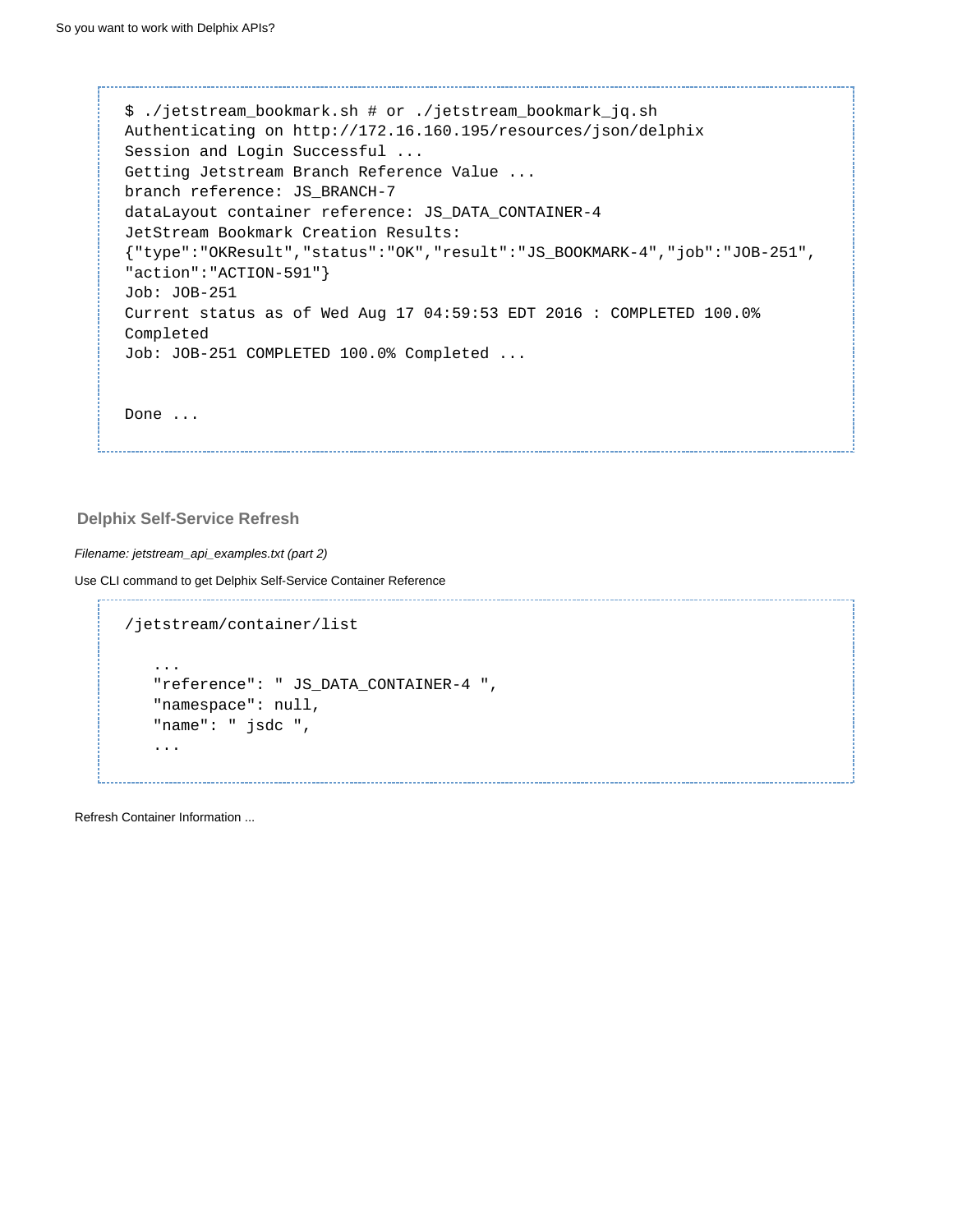```
=== POST /resources/json/delphix/jetstream/container/ JS_DATA_CONTAINER-4
/refresh 
curl -X POST -k --data
@http://172.16.160.177/resources/json/delphix/jetstream/container/
JS_DATA_CONTAINER-4 /refresh \ -b cookies.txt -H "Content-Type:
application/json" <<EOF
{}
EOF 
== RESPONSE =={
  "type": "OKResult",
  "status": "OK",
  "result": "",
  "job": "JOB-514",
  "action": "ACTION-924"
}
== END ==
```
Filename: jetstream\_refresh.sh or jetstream\_refresh\_jq.sh

Edit the file to update the parameters as required for your environment.

Required for Delphix Self-Service Refresh ...

```
CONTAINER_NAME="jsdc" # Jetstream Container Name
```
Sample Output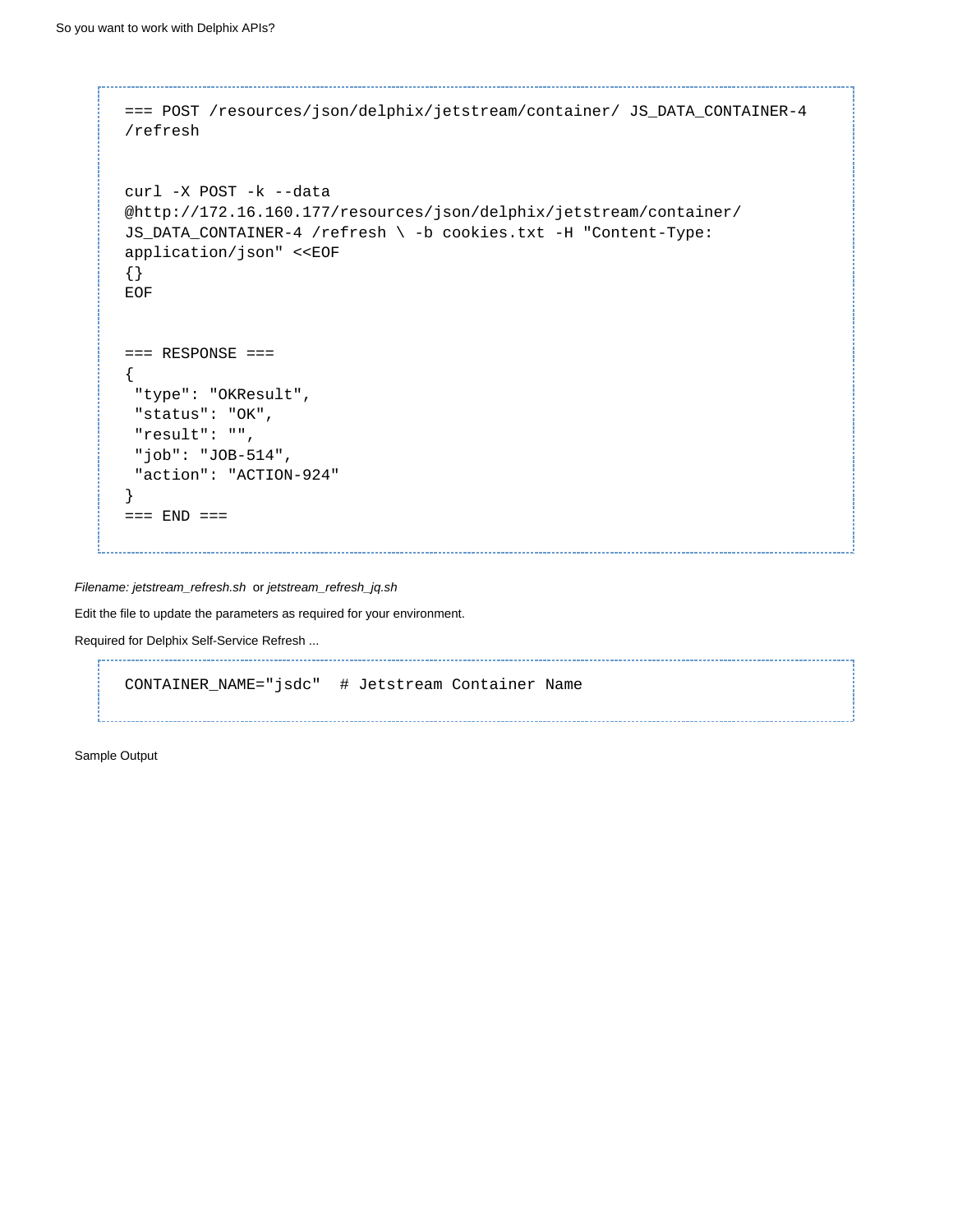```
$ ./jetstream_refresh.sh # or ./jetstream_refresh_jq.sh
Authenticating on http://172.16.160.195/resources/json/delphix
Session and Login Successful ...
Getting Jetstream Container Reference Value ...
container reference: JS_DATA_CONTAINER-4 
abitterman-mbpro:JetStream abitterman$ vi jetstream_refresh.sh
abitterman-mbpro:JetStream abitterman$ ./jetstream_refresh.sh
Authenticating on http://172.16.160.195/resources/json/delphix
Session and Login Successful ...
Getting Jetstream Container Reference Value ...
container reference: JS_DATA_CONTAINER-4
JetStream Refresh API Results:
{"type":"OKResult","status":"OK","result":"","job":"JOB-257","action":"ACT
ION-602"}
Job: JOB-257
Current status as of Wed Aug 17 05:13:15 EDT 2016 : RUNNING 2.0% Completed
Current status as of Wed Aug 17 05:13:15 EDT 2016 : RUNNING 2.0% Completed
Current status as of Wed Aug 17 05:13:25 EDT 2016 : RUNNING 5.0% Completed
Current status as of Wed Aug 17 05:13:35 EDT 2016 : RUNNING 5.0% Completed
Current status as of Wed Aug 17 05:13:45 EDT 2016 : RUNNING 30.0% Completed
Current status as of Wed Aug 17 05:13:55 EDT 2016 : RUNNING 42.0% Completed
Current status as of Wed Aug 17 05:14:05 EDT 2016 : RUNNING 55.0% Completed
Current status as of Wed Aug 17 05:14:15 EDT 2016 : RUNNING 58.0% Completed
Current status as of Wed Aug 17 05:14:25 EDT 2016 : RUNNING 58.0% Completed
Current status as of Wed Aug 17 05:14:35 EDT 2016 : RUNNING 58.0% Completed
Current status as of Wed Aug 17 05:14:45 EDT 2016 : RUNNING 60.0% Completed
Current status as of Wed Aug 17 05:14:55 EDT 2016 : RUNNING 62.0% Completed
Current status as of Wed Aug 17 05:15:05 EDT 2016 : RUNNING 77.0% Completed
Current status as of Wed Aug 17 05:15:15 EDT 2016 : RUNNING 77.0% Completed
Job: JOB-257 COMPLETED 100.0% Completed ...
```
Done ...

## **Masking Use Cases**

- [Masking API Client](#page-57-0)
- [Masking Password Change](#page-58-0)
- [Masking HTTPS](#page-58-1)
- [Masking in Parallel](#page-58-2)

### <span id="page-57-0"></span>**Masking API Client**

The Delphix Masking Engine now features an interactive API client that can generate commands specific to your masking engine. With those commands, you can:

- make changes to your engine
- copy and paste the commands to write code that can automate your masking activities

**The API client will make real changes to your virtual machine. Any operations you run using the API Client will persist on the machine!**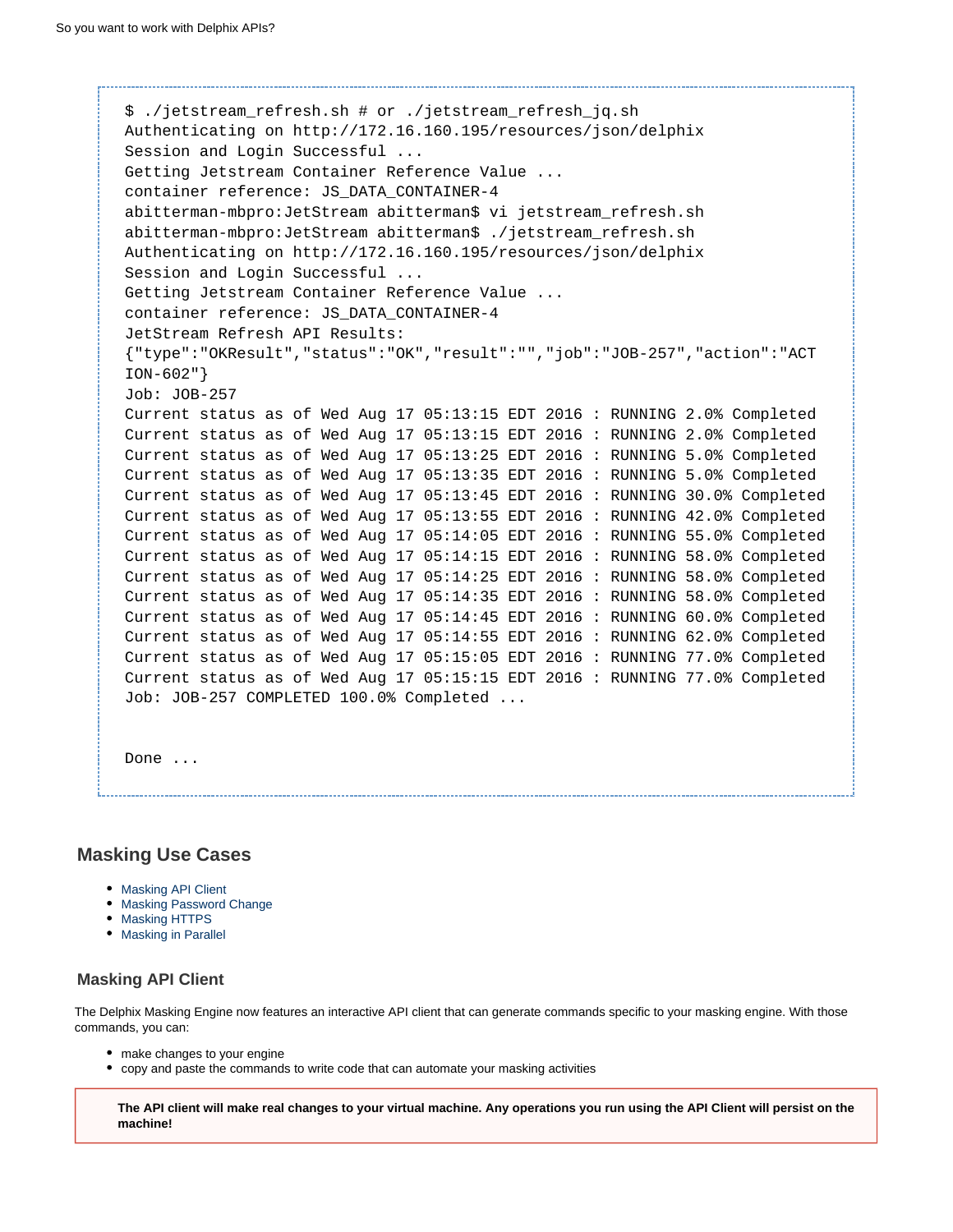To access the Masking API client, use the following URL: http://myMaskingEngine.com:8282/masking/api-client/, replacing "myMaskingEngine.com" with the hostname or IP address of your virtual machine.

For detailed examples of using API calls to automate masking, see the [Masking API Cookbook.](https://docs.delphix.com/pages/createpage.action?spaceKey=DOCS53&title=Masking+API+Cookbook&linkCreation=true&fromPageId=95559410)

## <span id="page-58-0"></span>**Masking Password Change**

<https://docs.delphix.com/display/SUPPORT/How+to+create+an+encrypted+password>

## <span id="page-58-1"></span>**Masking HTTPS**

<https://docs.delphix.com/display/SUPPORT/Enabling+SSL+on+Masking+Engine>

## <span id="page-58-2"></span>**Masking in Parallel**

Delphix masking supports launching masking jobs in parallel. When jobs have no dependies, you can initiate parallel masking API jobs (with wrapper code as required) to allow the jobs to be run as a pre and/or post hook.

## **Oracle Use Cases for APIs**

- [Oracle Link + Snapshot \(Sync\)](#page-58-3)
- [Oracle Provision](#page-60-0)
	- [Sample CLI Session](#page-61-0)

### <span id="page-58-3"></span>**Oracle Link + Snapshot (Sync)**

The following script ingests links an environment database dSource (Oracle SID / Instance) and then takes a snapshot. See parameters for required values that you must provide.

This script demonstrates how to use name values inputs and get the respective Delphix object and/or object reference for use in the json input in downstream API calls.

#### **Filename: link\_oracle.sh # or link\_oracle\_jq.sh**

Edit the file to update the parameters as required for your environment.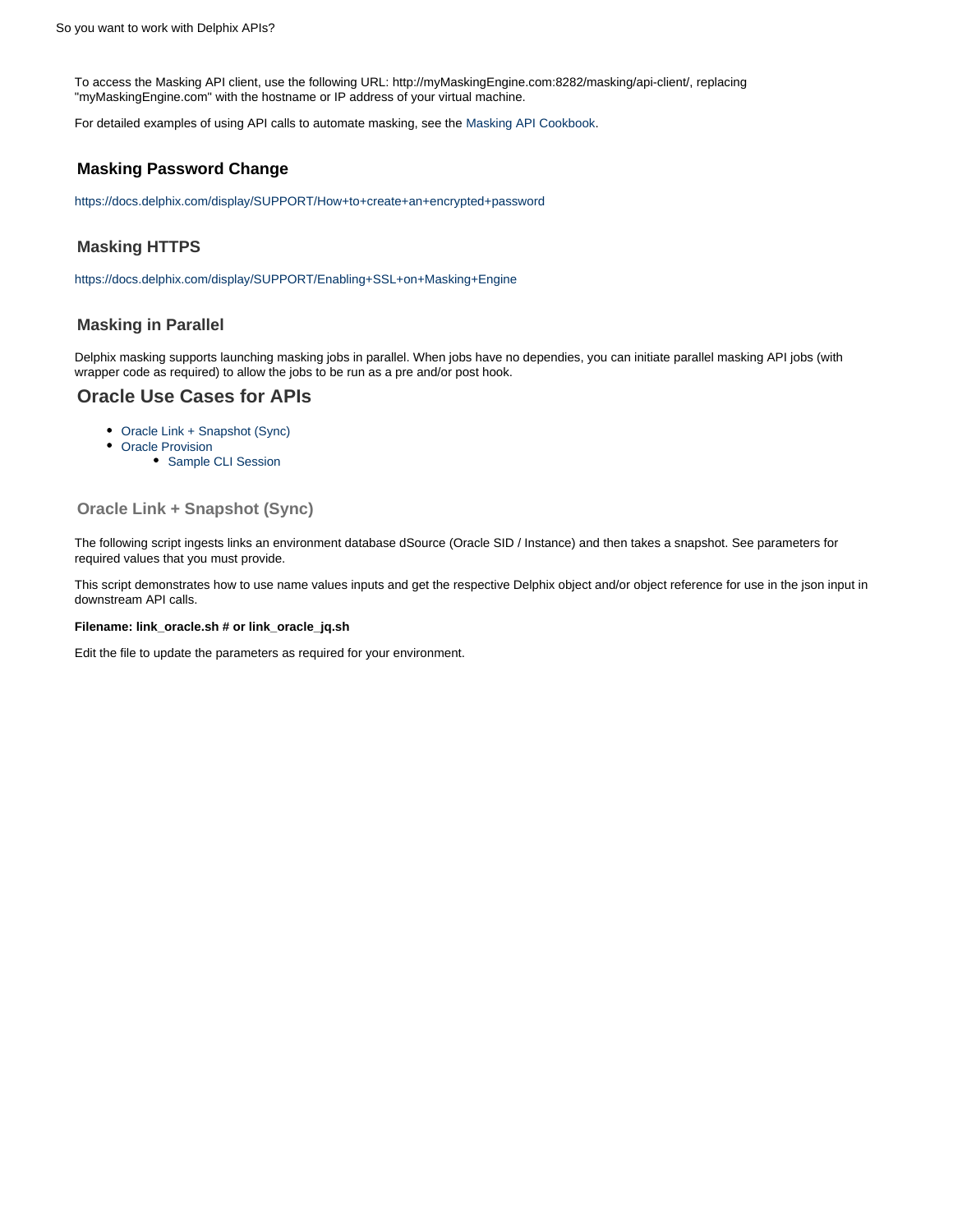######################################################### #Parameter Initialization DMIP=172.16.160.195 #DMPORT=8282 DMUSER=delphix\_admin DMPASS=delphix . . . Required for Database Link and Sync ... SOURCE\_SID="DPXDEV01" # Source Environment Database SID SOURCE\_NAME="DPXDEV01" # Delphix dSource Name SOURCE\_ENV="Oracle Target" # Source Environment Name SOURCE\_GRP="Oracle\_Source" # Delphix Group Name DB USER="delphixdb" # Source Database SID user account DB\_PASS="delphixdb" # Source Database SID user password ############################################# # NO CHANGES REQUIRED BELOW THIS POINT # ############################################# \$ ./link\_oracle.sh # or ./link\_oracle\_jq.sh Authenticating on http://172.16.160.195/resources/json/delphix Session and Login Successful ... group reference: GROUP-35 sourceconfig reference: ORACLE\_SINGLE\_CONFIG-1 primaryUser reference: HOST\_USER-3 Linking Source Database ... Job: JOB-92 Job: JOB-92 100.0% Completed ... Container: ORACLE\_DB\_CONTAINER-19 Running SnapSync ... Job: JOB-93 Current status as of Mon Aug 15 13:07:53 EDT 2016 : RUNNING : 0.0% Completed Current status as of Mon Aug 15 13:08:03 EDT 2016 : RUNNING : 15.0% Completed Current status as of Mon Aug 15 13:08:13 EDT 2016 : RUNNING : 35.0% Completed Current status as of Mon Aug 15 13:08:24 EDT 2016 : RUNNING : 59.0% Completed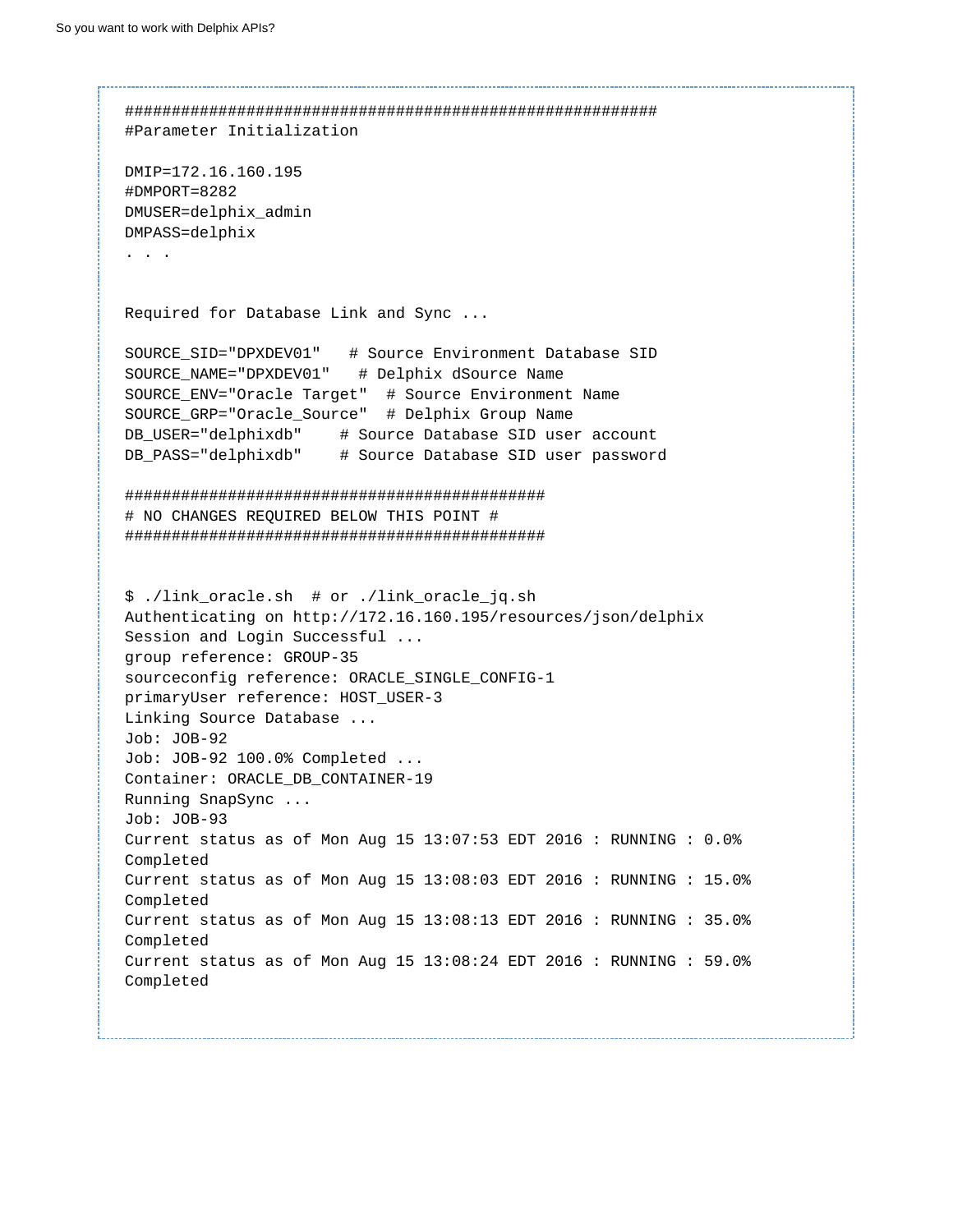```
Current status as of Mon Aug 15 13:08:34 EDT 2016 : RUNNING : 66.0%
Completed
Current status as of Mon Aug 15 13:08:44 EDT 2016 : RUNNING : 74.0%
Completed
Job: JOB-93 100.0% Completed ... 
Done ... 
$
```
<span id="page-60-0"></span>**Oracle Provision**

#### **Filename: provision\_oracle.txt**

Shown below is how to use the CLI to provision an Oracle 11g database that is already ingested into the Delphix Engine.

The key is to get the object reference names first. For example, to get the source database container name:

```
ssh delphix_admin[delphix_engine_ip_address_or_hostname]
> database
> ls
...
> select "[database_name]"
> ls
Delphix5002HWv7 database> select 'DPXDEV01'
Delphix5002HWv7 database 'DPXDEV01'> ls
Properties
  type: OracleDatabaseContainer
 name: DPXDEV01
  . . .
  reference: ORACLE_DB_CONTAINER-18 
  . . .
```
Minimum parameters required to provision: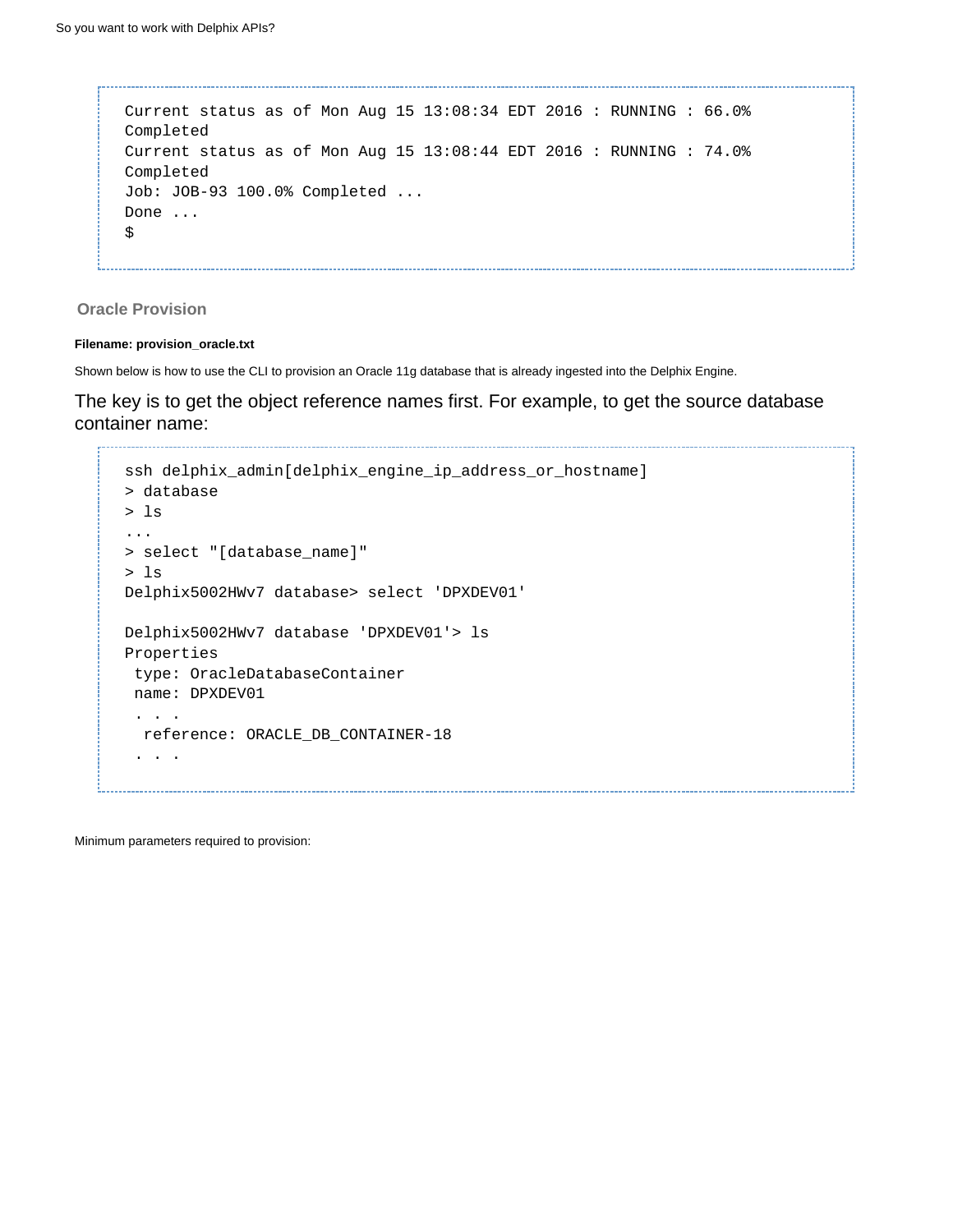```
Delphix5002HWv7 database provision > *commit
=== POST /resources/json/delphix/database/provision ===
{
  "type": "OracleProvisionParameters",
  "container": {
   "type": "OracleDatabaseContainer",
  "name": "VBITT" , # Delphix Object Name, Typically matches VDB name 
   "group": "GROUP-36" # group ls select "[group_name]" ls 
  },
  "source": {
  "type": "OracleVirtualSource", 
   "mountBase": "/mnt/provision" # Delphix Filesystem Mount path 
  },
  "sourceConfig": {
   "type": "OracleSIConfig", 
   "repository": "ORACLE_INSTALL-3" , # repository, select
"[repository_name]" 
   "databaseName": "VBITT" , # New VDB Name 
   "uniqueName": "VBITT", 
   "instance": {
    "type": "OracleInstance",
   "instanceName": "VBITT",
   "instanceNumber": 1
  }
  },
  "timeflowPointParameters": {
  "type": "TimeflowPointSemantic",
   "container": "ORACLE_DB_CONTAINER-18" # select "[datbase_name]" ls 
 }
}
== RESPONSE ==
```
<span id="page-61-0"></span>**Sample CLI Session**

```
Delphix5002HWv7 database> setopt trace=false 
Delphix5002HWv7 database> provision 
Delphix5002HWv7 database provision > *ls 
Properties
 type: OracleProvisionParameters
 container:
  type: OracleDatabaseContainer
  name: (required)
  description: (unset)
  diagnoseNoLoggingFaults: true
  group: (required)
   performanceMode: DISABLED
  preProvisioningEnabled: false
   sourcingPolicy: (unset)
  credential: (unset)
```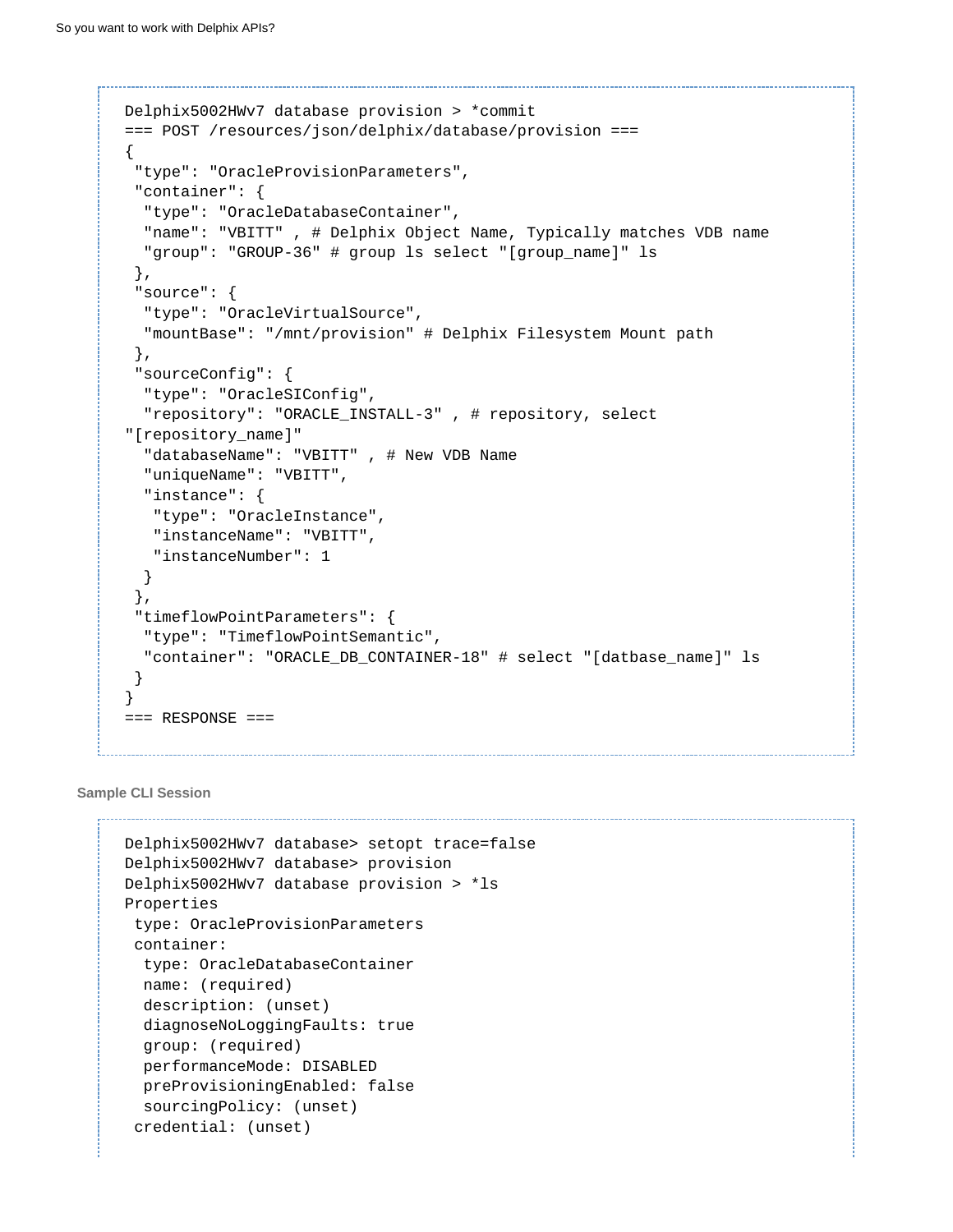```
 maskingJob: (unset)
  newDBID: false
  openResetlogs: true
 physicalStandby: false
  source:
  type: OracleLiveSource
  name: (unset)
  archivelogMode: true
   config: (unset)
   configParams: (unset)
   configTemplate: (unset)
   customEnvVars: (unset)
   dataAgeWarningThreshold: 900sec
   fileMappingRules: (unset)
   manualProvisioning: false
  mountBase: (required)
  nodeListenerList: (unset)
  operations: (unset)
  redoLogGroups: 3
  redoLogSizeInMB: 0
  sourceConfig:
   type: OraclePDBConfig
   cdbConfig: (required)
  databaseName: (required)
   environmentUser: (unset)
   linkingEnabled: true
  repository: (unset)
   services: (unset)
  timeflowPointParameters:
   type: TimeflowPointSemantic
   container: (required)
   location: LATEST_POINT
 username: (unset) 
Operations
defaults
Delphix5002HWv7 database provision > *edit container 
Delphix5002HWv7 database provision container> *ls 
Properties
 type: OracleDatabaseContainer
 name: (required)
 description: (unset)
 diagnoseNoLoggingFaults: true
 group: (required)
 performanceMode: DISABLED
 preProvisioningEnabled: false
 sourcingPolicy: (unset)
Delphix5002HWv7 database provision container> *set name=VBITT 
Delphix5002HWv7 database provision container> *set group=GROUP-36 
Delphix5002HWv7 database provision container> *back 
Delphix5002HWv7 database provision > *edit source 
Delphix5002HWv7 database provision source > *ls 
Properties
 type: OracleLiveSource
```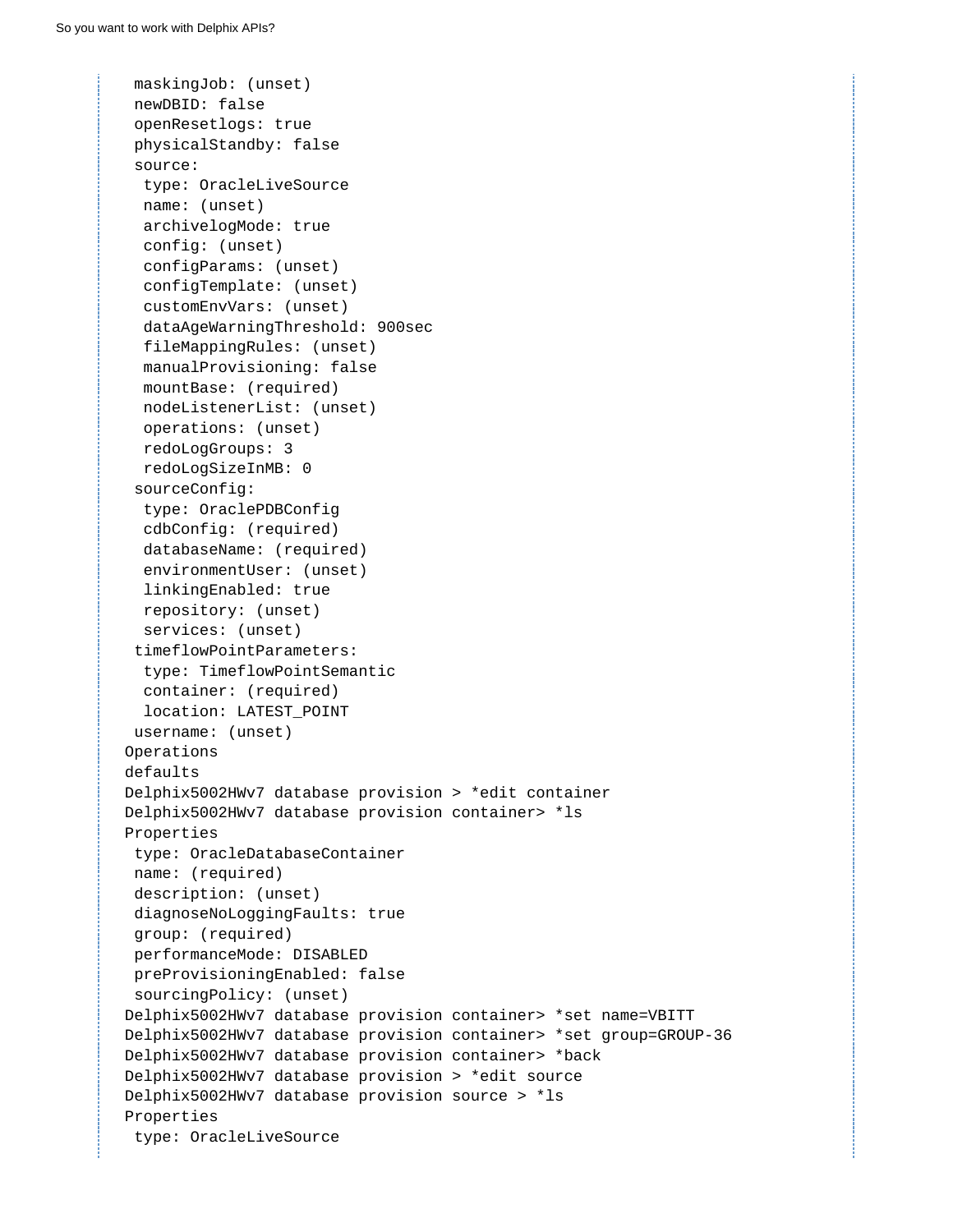```
 name: (unset)
  archivelogMode: true
  config: (unset)
 configParams: (unset)
 configTemplate: (unset)
  customEnvVars: (unset)
  dataAgeWarningThreshold: 900sec
  fileMappingRules: (unset)
 manualProvisioning: false
 mountBase: (required)
 nodeListenerList: (unset)
  operations: (unset)
 redoLogGroups: 3
 redoLogSizeInMB: 0
Delphix5002HWv7 database provision source > *set type=OracleVirtualSource 
Delphix5002HWv7 database provision source > *set mountBase=/mnt/provision 
Delphix5002HWv7 database provision source > *back 
Delphix5002HWv7 database provision > *edit sourceConfig 
Delphix5002HWv7 database provision sourceConfig > *ls 
Properties
 type: OraclePDBConfig
 cdbConfig: (required)
 databaseName: (required)
  environmentUser: (unset)
  linkingEnabled: true
 repository: (unset)
  services: (unset)
Delphix5002HWv7 database provision sourceConfig > *set type=OracleSIConfig 
Delphix5002HWv7 database provision sourceConfig > *ls 
Properties
 type: OracleSIConfig 
 databaseName: (required)
  environmentUser: (unset)
  instance: (required)
  linkingEnabled: true
 nonSysCredentials: (unset)
 nonSysUser: (unset)
 repository: (required)
  services: (unset)
  uniqueName: (required)
Delphix5002HWv7 database provision sourceConfig > *set databaseName=VBITT
Delphix5002HWv7 database provision sourceConfig > *set
repository=ORACLE_INSTALL-3 
Delphix5002HWv7 database provision sourceConfig > *set uniqueName=VBITT 
Delphix5002HWv7 database provision sourceConfig > *set
instance.instanceName=VBITT 
Delphix5002HWv7 database provision sourceConfig > *set
instance.instanceNumber=1 
Delphix5002HWv7 database provision sourceConfig > *ls 
Properties
 type: OracleSIConfig 
 databaseName: VBITT 
  environmentUser: (unset)
```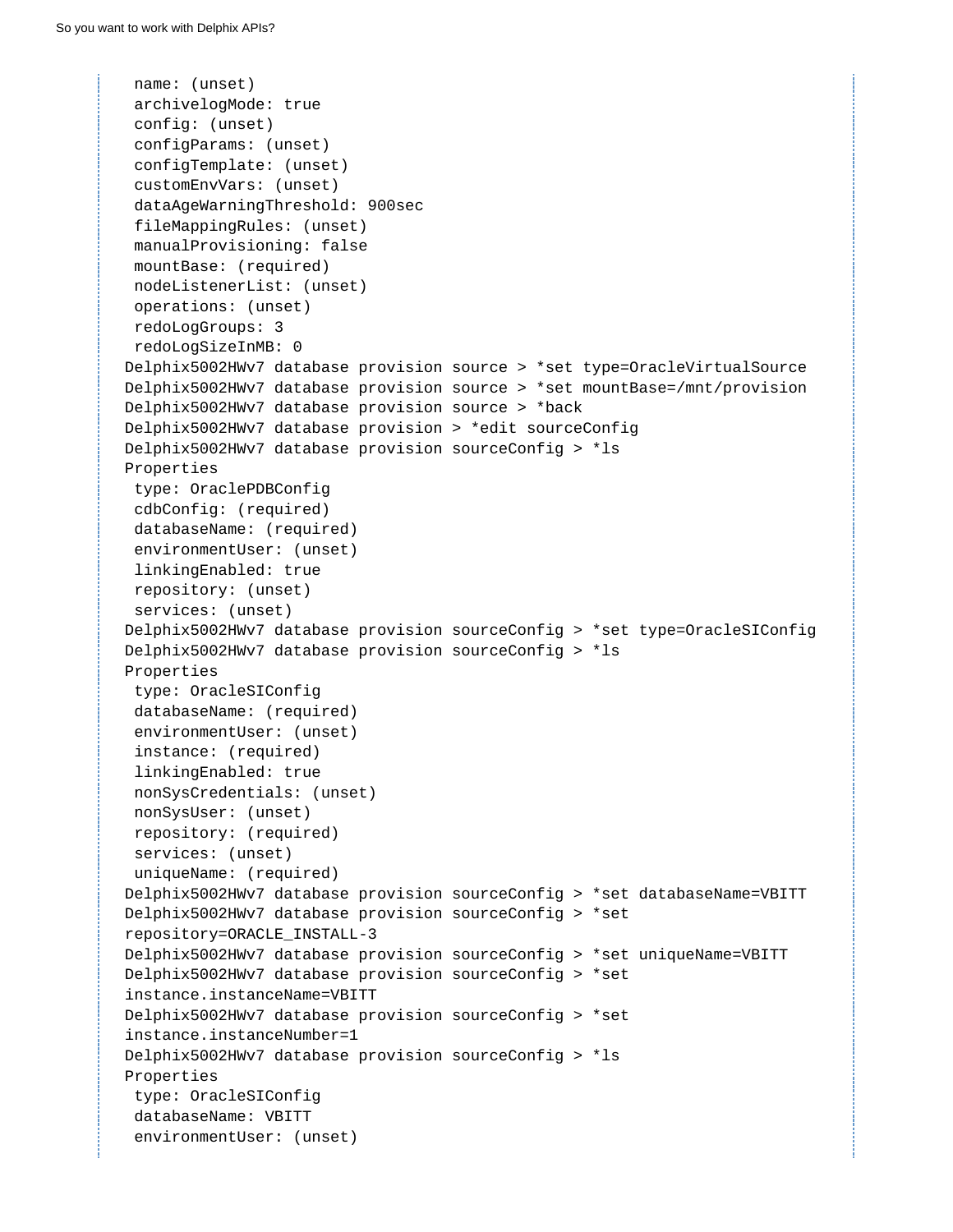```
 instance:
   type: OracleInstance 
   instanceName: VBITT 
   instanceNumber: 1 
 linkingEnabled: true
 nonSysCredentials: (unset)
 nonSysUser: (unset)
 repository: '/u02/ora/app/product/11.2.0/dbhome_1' 
  services: (unset)
 uniqueName: VBITT 
Delphix5002HWv7 database provision sourceConfig > *back 
Delphix5002HWv7 database provision > *edit timeflowPointParameters 
Delphix5002HWv7 database provision timeflowPointParameters> *ls 
Properties
 type: TimeflowPointSemantic
 container: (required)
 location: LATEST_POINT
Delphix5002HWv7 database provision timeflowPointParameters> *set
container=ORACLE_DB_CONTAINER-18 
Delphix5002HWv7 database provision timeflowPointParameters> *back 
Delphix5002HWv7 database provision > *commit 
 VBITT
 Dispatched job JOB-348
DB_PROVISION job started for "Oracle Target Virtual Databases/VBITT".
  Starting provision of the virtual database "VBITT".
  Creating new TimeFlow.
 Generating recovery scripts.
  Exporting storage.
 Mounting filesystems for the virtual database instance "1".
 Mounting read-only archive log filesystem for the virtual database
instance "1".
 Recovering Oracle database.
\setminus / -
 Opening the virtual database "VBITT".
 Opening Oracle database.
 Oracle recovery was successful.
 Unmounting read-only archive log filesystem for the virtual database
instance "1".
  The virtual database "VBITT" was successfully provisioned.
```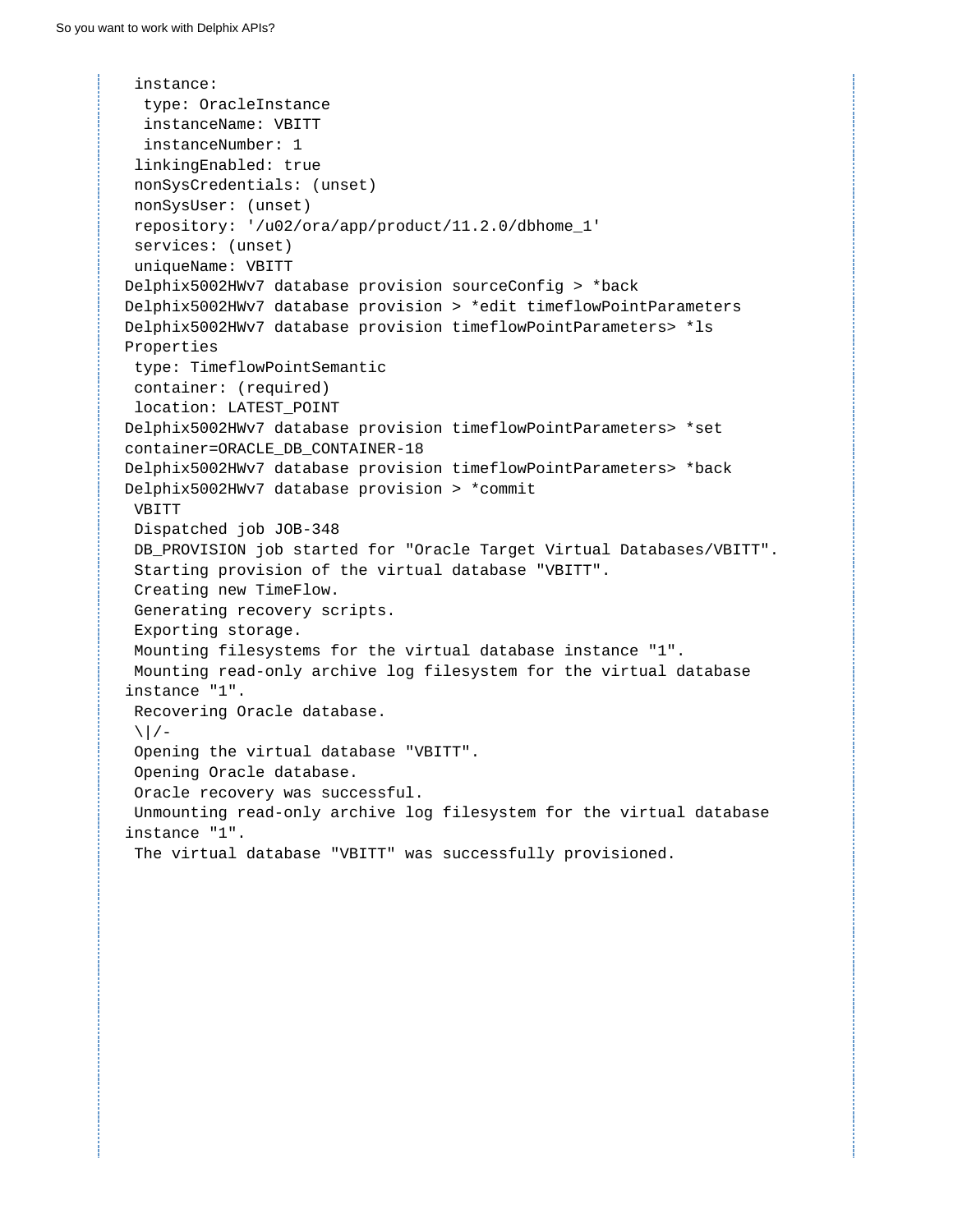```
 DB_PROVISION job for "Oracle Target Virtual Databases/VBITT" completed
successfully.
Delphix5002HWv7 database>
```
With the **setopt trace=true** option set, you can convert the JSON output from the above CLI provision command to the RESTful API cURL commands. If VBITT exists, be sure to delete it first.

Request:

```
curl X POST -k --data
@http://172.16.160.177/resources/json/delphix/database/provision \
 -b cookies.txt -H "Content-Type: application/json" <<EOF
{
  "type": "OracleProvisionParameters",
  "container": {
   "type": "OracleDatabaseContainer",
   "name": "VBITT", 
   "group": "GROUP-36" 
  },
  "source": {
   "type": "OracleVirtualSource", 
   "mountBase": "/mnt/provision"
  },
  "sourceConfig": {
   "type": "OracleSIConfig", 
   "repository": "ORACLE_INSTALL-3", 
   "databaseName": "VBITT", 
   "uniqueName": "VBITT", 
   "instance": {
    "type": "OracleInstance",
    "instanceName": "VBITT",
    "instanceNumber": 1
   }
  },
  "timeflowPointParameters": {
   "type": "TimeflowPointSemantic",
   "container": "ORACLE_DB_CONTAINER-18" 
  }
}
EOF
```
Response:

```
{"type":"OKResult","status":"OK","result":"ORACLE_DB_CONTAINER-22","job":"
JOB-353","action":"ACTION-649"}
```
Put all the commands above within a shell script to automate the complete process of provisioning an Oracle 11.2.0.4 database.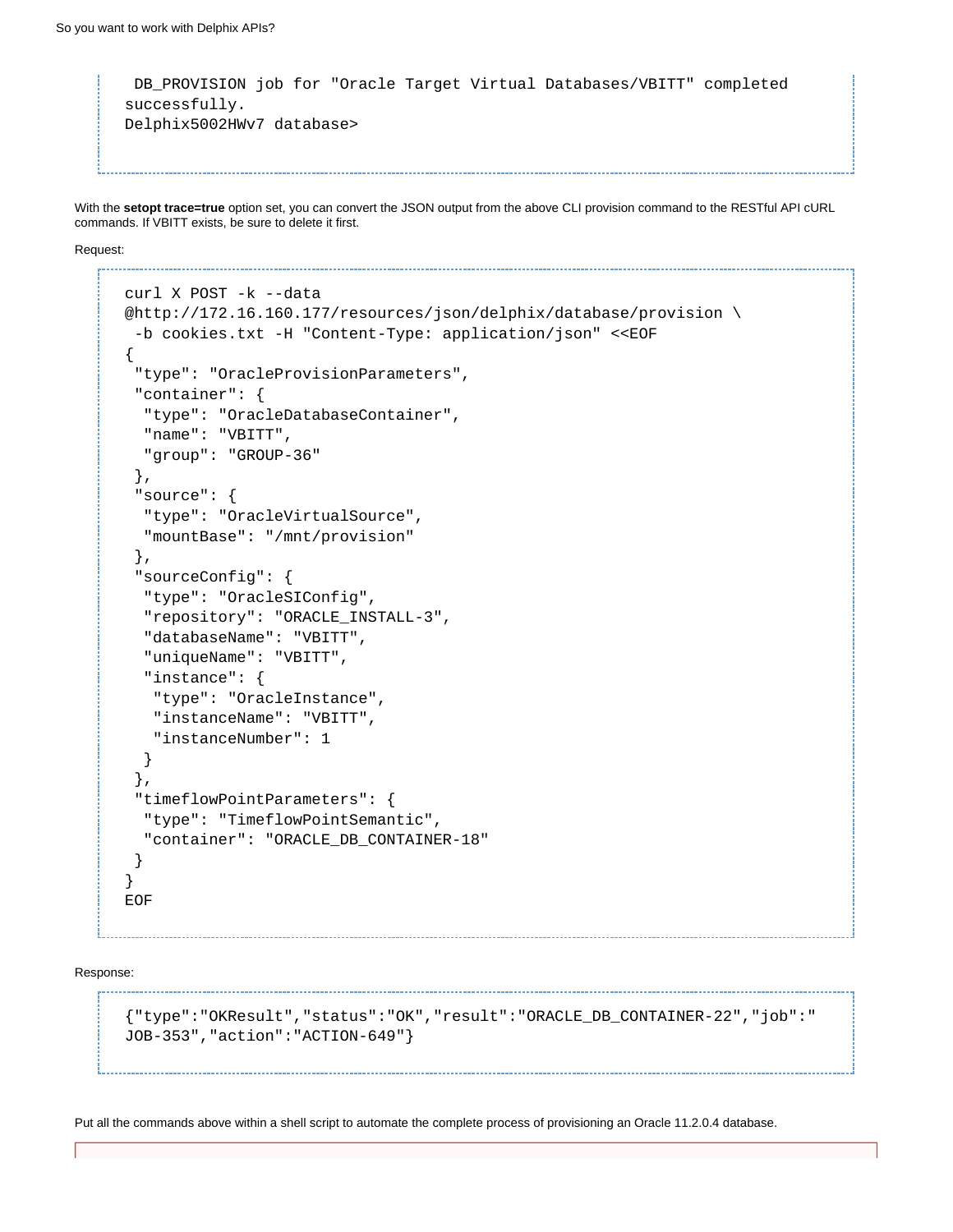**Notice that the script below looks up 4 object references for use within the JSON input into the API.** 

#### **Filename: provision\_oracle.sh# or provision\_oracle\_jq.sh**

Edit the file to update the parameters as required for your environment.

```
#####################
# DELPHIX CORP #
#####################
#Parameter Initialization 
DMIP=172.16.160.195
DMUSER=delphix_admin
DMPASS=delphix
COOKIE="~/cookies.txt"
COOKIE=`eval echo $COOKIE`
CONTENT_TYPE="Content-Type: application/json"
DELAYTIMESEC=10
BaseURL="http://${DMIP}/resources/json/delphix"
#
Required for Database Link and Sync ...
#
VDB_NAME="VBITT" # Delphix VDB Name
MOUNT_BASE="/mnt/provision" # Delphix Engine Mount Path
SOURCE_GRP="Oracle_Target" # Delphix Engine Group Name
TARGET_ENV="Oracle Target" # Target Environment used to get repository
reference value
SOURCE_SID="DPXDEV01" # dSource name used to get db container reference
value 
#############################################
# NO CHANGES REQUIRED BELOW THIS POINT #
#############################################
```
**Sample Output**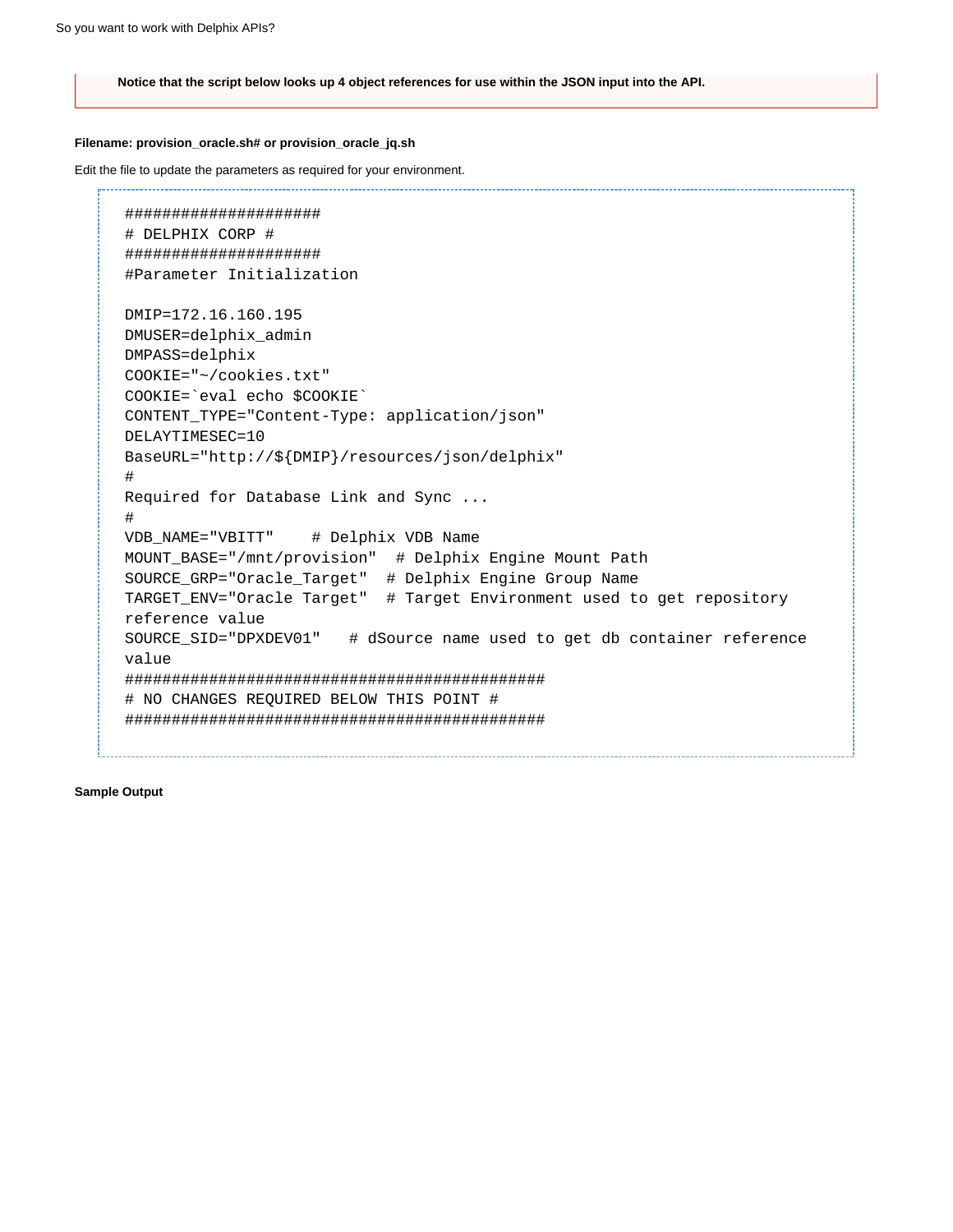\$ ./provision\_oracle.sh# or ./provision\_oracle\_jq.sh Authenticating on http://172.16.160.195/resources/json/delphix Session and Login Successful ... group reference: GROUP-36 container reference: ORACLE\_DB\_CONTAINER-36 env reference: UNIX\_HOST\_ENVIRONMENT-3 repository reference: ORACLE\_INSTALL-1 Provisioning VDB from Source Database ... Job: JOB-155 Current status as of Mon Aug 15 23:40:51 EDT 2016 : RUNNING 0.0% Completed Current status as of Mon Aug 15 23:40:51 EDT 2016 : RUNNING 0.0% Completed Current status as of Mon Aug 15 23:41:01 EDT 2016 : RUNNING 9.0% Completed Current status as of Mon Aug 15 23:41:11 EDT 2016 : RUNNING 45.0% Completed Current status as of Mon Aug 15 23:41:21 EDT 2016 : RUNNING 45.0% Completed Current status as of Mon Aug 15 23:41:31 EDT 2016 : RUNNING 46.0% Completed Current status as of Mon Aug 15 23:41:41 EDT 2016 : RUNNING 48.0% Completed Current status as of Mon Aug 15 23:41:51 EDT 2016 : RUNNING 60.0% Completed Job: JOB-155 COMPLETED 100.0% Completed ... Done ... \$

#### **Filename: provision\_oracle\_child.sh# or provision\_oracle\_child\_jq.sh**

```
$ ./provision_oracle_child.sh# or ./provision_oracle_child_jq.sh
Authenticating on http://172.16.160.195/resources/json/delphix
Session and Login Successful ...
group reference: GROUP-36 
container reference: ORACLE_DB_CONTAINER-118 
env reference: UNIX_HOST_ENVIRONMENT-9 
repository reference: ORACLE_INSTALL-6 
Provisioning VDB from Source Database ...
Job: JOB-857
Current status as of Mon Sep 5 22:48:28 EDT 2016 : RUNNING 0.0% Completed
Current status as of Mon Sep 5 22:48:28 EDT 2016 : RUNNING 0.0% Completed
Current status as of Mon Sep 5 22:48:38 EDT 2016 : RUNNING 9.0% Completed
Current status as of Mon Sep 5 22:48:48 EDT 2016 : RUNNING 27.0% Completed
Current status as of Mon Sep 5 22:48:58 EDT 2016 : RUNNING 42.0% Completed
Current status as of Mon Sep 5 22:49:08 EDT 2016 : RUNNING 45.0% Completed
Current status as of Mon Sep 5 22:49:28 EDT 2016 : RUNNING 46.0% Completed
Current status as of Mon Sep 5 22:49:38 EDT 2016 : RUNNING 48.0% Completed
Current status as of Mon Sep 5 22:49:48 EDT 2016 : RUNNING 51.0% Completed
Current status as of Mon Sep 5 22:50:08 EDT 2016 : RUNNING 71.0% Completed
Job: JOB-857 COMPLETED 100.0% Completed ... 
Done ...
```
# **SQL Server API Use Cases**

- [SQL Server Link/Ingest Environment dSource](#page-68-0)
- [SQL Server Provision](#page-68-1)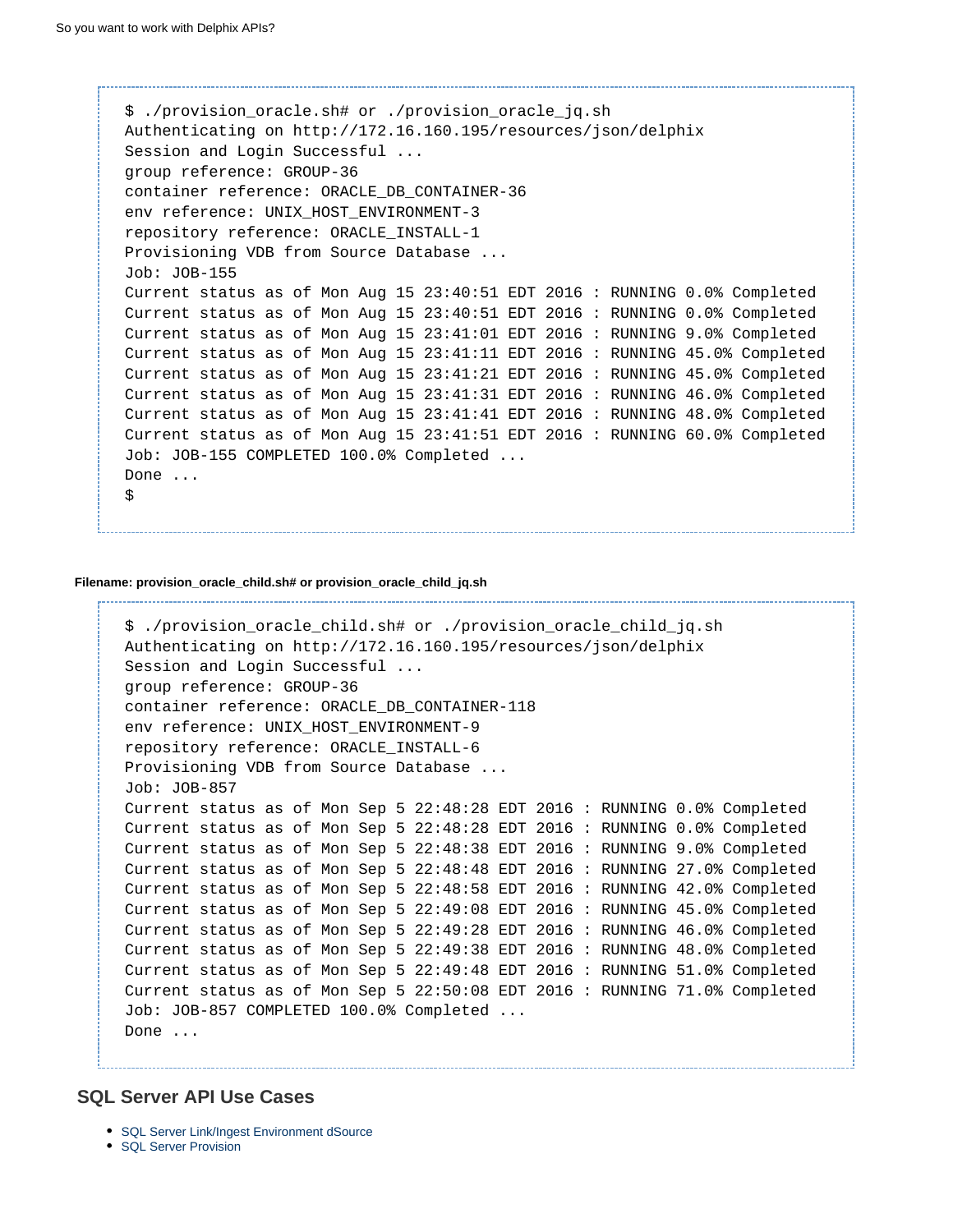• [SQL Server Refresh](#page-72-0)

### <span id="page-68-0"></span>**SQL Server Link/Ingest Environment dSource**

For the **Window Target** environment, the dSource **delphixdb** in **MSSQLSERVER** instance will be linked/ingested into the Delphix Engine. It will appear in the **Windows\_Source** group below.

```
Filename: link_sqlserver.ps1
      ---------------------------
```

```
PS> . . \link_sqlserver.ps1
Authenticating on http://172.16.160.195/resources/json/delphix
Login Successful ...
group reference: GROUP-34 
sourceconfig reference: MSSQL_SINGLE_CONFIG-26 
env reference: WINDOWS HOST ENVIRONMENT-7
repository reference: MSSQL_INSTANCE-4 
database link API Results:
{"type":"OKResult","status":"OK","result":"MSSQL_DB_CONTAINER-114","job":"
JOB-819","action":
"ACTION-1659"}
DB Container: MSSQL_DB_CONTAINER-114
```
Job # JOB-819 \*\*\*\*\* waiting for status \*\*\*\*\* Current status as of  $09/05/2016$   $11:41:13$  : COMPLETED : 100.0% Completed Job COMPLETED Succesfully.

JOB JOB-820 waiting for status \*\*\*\*\*

```
Current status as of 09/05/2016 11:41:23 : RUNNING : 5.0% Completed
Current status as of 09/05/2016 11:41:44 : RUNNING : 9.0% Completed
```
Current status as of 09/05/2016 11:41:54 : RUNNING : 56.0% Completed Job COMPLETED Succesfully. Done ...

Successful dSource linked/ingested into the Delphix Engine.

### <span id="page-68-1"></span>**SQL Server Provision**

The example below is done from the command line once you know the parameters and reference object names.

Filename: windows\_sqlserver\_provision.txt

Create these 3 JSON text files:

session.json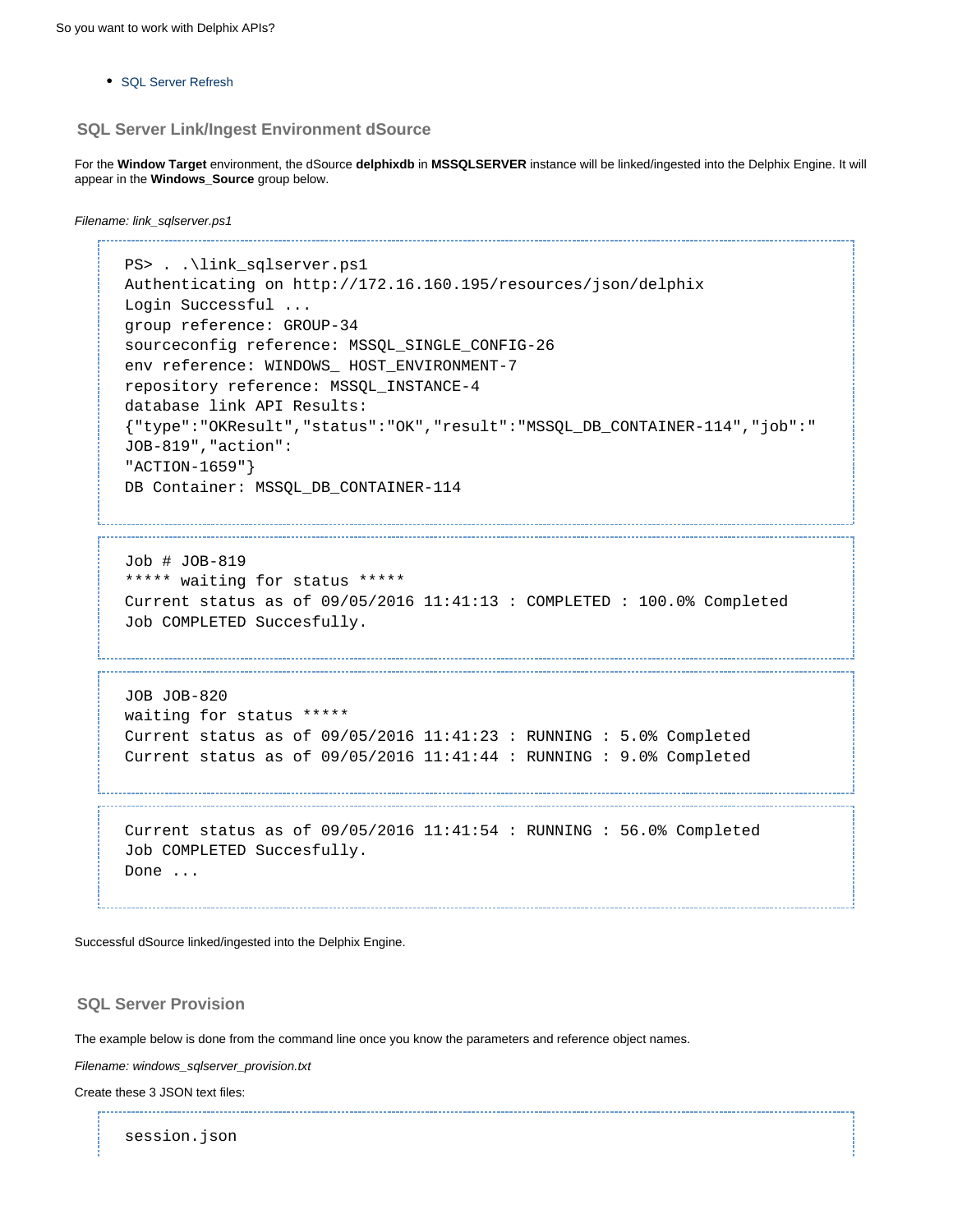```
{
  "type": "APISession",
  "version": {
  "type": "APIVersion",
  "major": 1,
  "minor": 5,
   "micro": 3
 }
} 
login.json
{
  "type": "LoginRequest",
 "username": "delphix_admin",
 "password": "delphix"
} 
provision.json
{
  "type": "MSSqlProvisionParameters",
  "container": {
   "type": "MSSqlDatabaseContainer",
  "name": "Vbitt00",
   "group": "GROUP-36",
   "sourcingPolicy": {
    "type": "SourcingPolicy",
   "loadFromBackup": false,
   "logsyncEnabled": false
   },
   "validatedSyncMode": "TRANSACTION_LOG"
  },
  "source": {
   "type": "MSSqlVirtualSource",
   "operations": {
    "type": "VirtualSourceOperations",
    "configureClone": [],
    "postRefresh": [],
    "postRollback": [],
    "postSnapshot": [],
    "preRefresh": [],
    "preSnapshot": []
   }
  },
  "sourceConfig": {
   "type": "MSSqlSIConfig",
   "linkingEnabled": false,
   "repository": "MSSQL_INSTANCE-1",
   "databaseName": "Vbitt00",
   "recoveryModel": "SIMPLE",
   "instance": {
   "type": "MSSqlInstanceConfig",
    "host": "WINDOWS_HOST-1"
   }
  },
  "timeflowPointParameters": {
```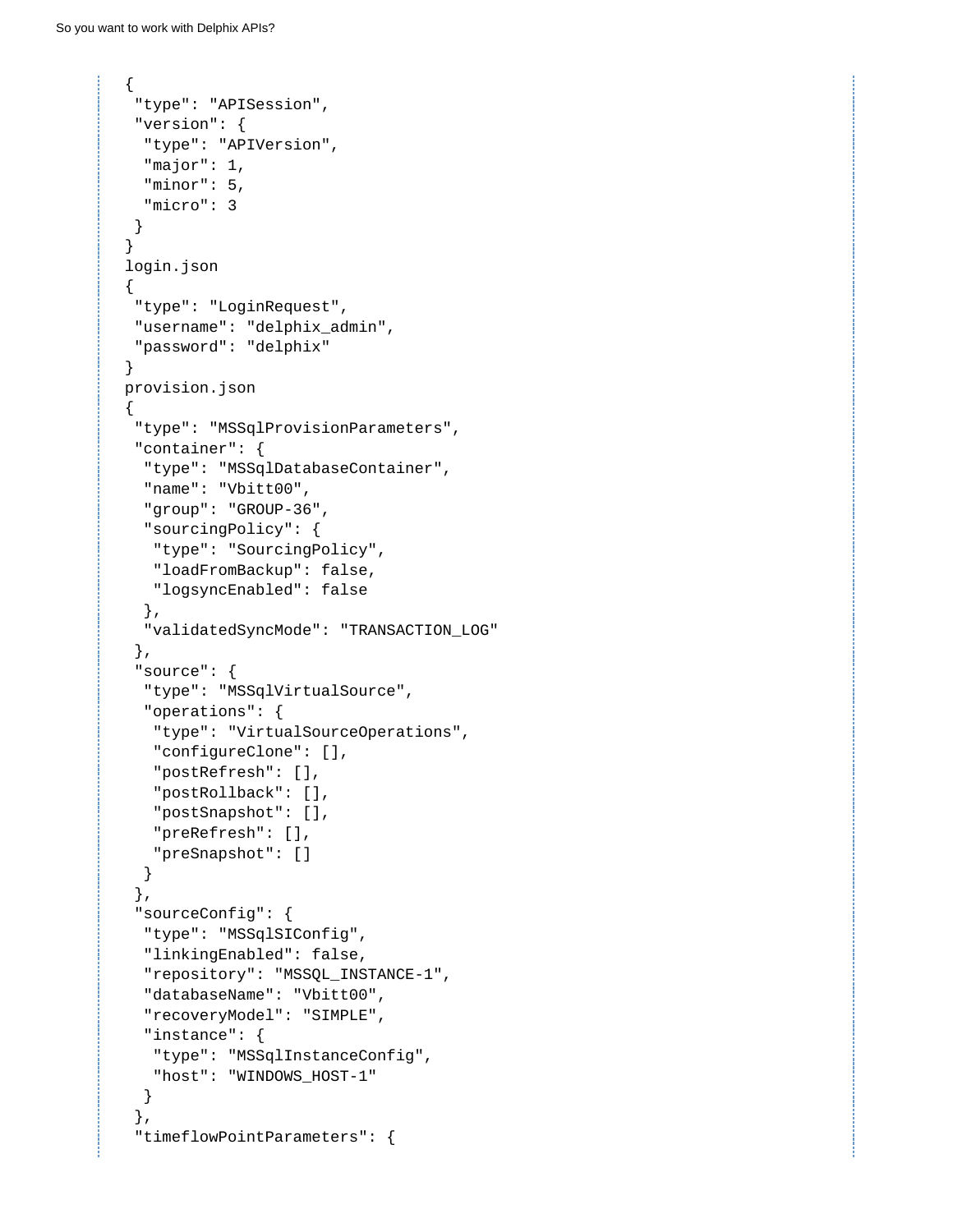```
 "type": "TimeflowPointSemantic",
   "container": "MSSQL_DB_CONTAINER-23",
   "location": "LATEST_SNAPSHOT"
 }
}
```
This works on Windows Powershell Command Prompt

Use curl, curl.exe or modify the default alias.

```
curl --insecure -c cookies.txt -i -X POST -H "Content-Type:
application/json" -d "@session.json"
http://172.16.160.153/resources/json/delphix/session
curl --insecure -b cookies.txt -i -X POST -H "Content-Type:
application/json" -d "@login.json"
http://172.16.160.153/resources/json/delphix/login
curl --insecure -b cookies.txt -i -X POST -H "Content-Type:
application/json" -d "@provision.json"
http://172.16.160.153/resources/json/delphix/database/provision
```
#### Plug in the returned JOB #

```
curl --insecure -b cookies.txt -i -X GET -H "Content-Type:
application/json" -k
http://172.16.160.153/resources/json/delphix/notification?channel=JOB-428
```
Get Example

curl --insecure -b cookies.txt -i -X GET -H "Content-Type: application/json" -k http://172.16.160.153/resources/json/delphix/system

Complete example.

Provision the newly created **delphixdb** dSource in the **Windows\_Source** group to a virtual database VBITT in the **Windows\_Target** group. Filename: provision\_sqlserver.ps1

Variables ...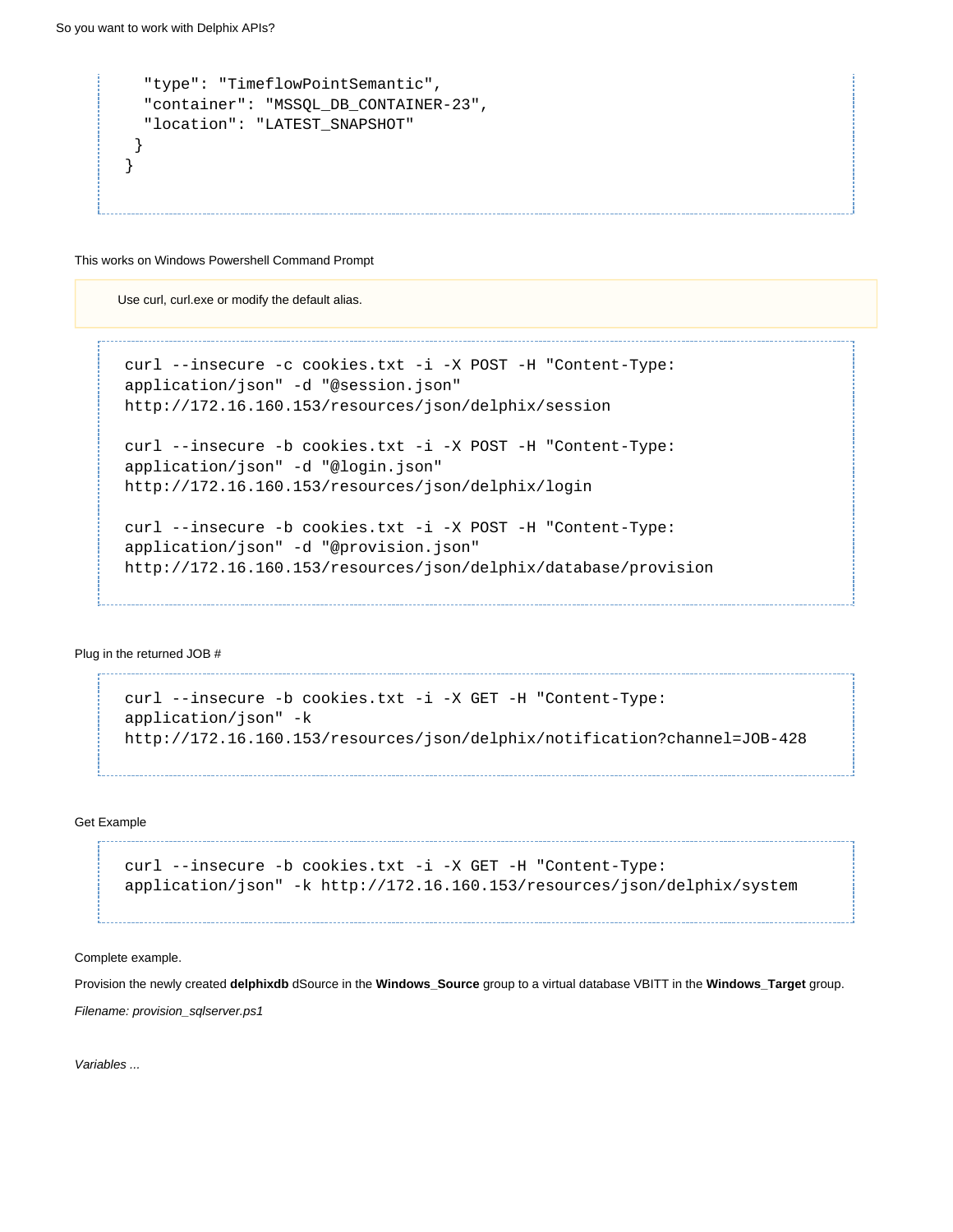```
$nl = [Environment]::NewLine
$BaseURL = " http://172.16.160.195/resources/json/delphix "
$cookie = "cookies.txt"
$delphix_user = "delphix_admin"
$delphix_pass = "delphix"
. . .
```
Required for Provisioning Virtual Database ...

```
$SOURCE_SID="delphixdb" # dSource name used to get db container reference
value 
$VDB_NAME="VBITT" # Delphix VDB Name
$TARGET_GRP="Windows_Target" # Delphix Engine Group Name
$TARGET_ENV="Window Target" # Target Environment used to get repository
reference value 
$TARGET_REP="MSSQLSERVER" # Target Environment Repository / Instance name 
#############################################
# NO CHANGES REQUIRED BELOW THIS POINT #
#############################################
```
Sample Run Output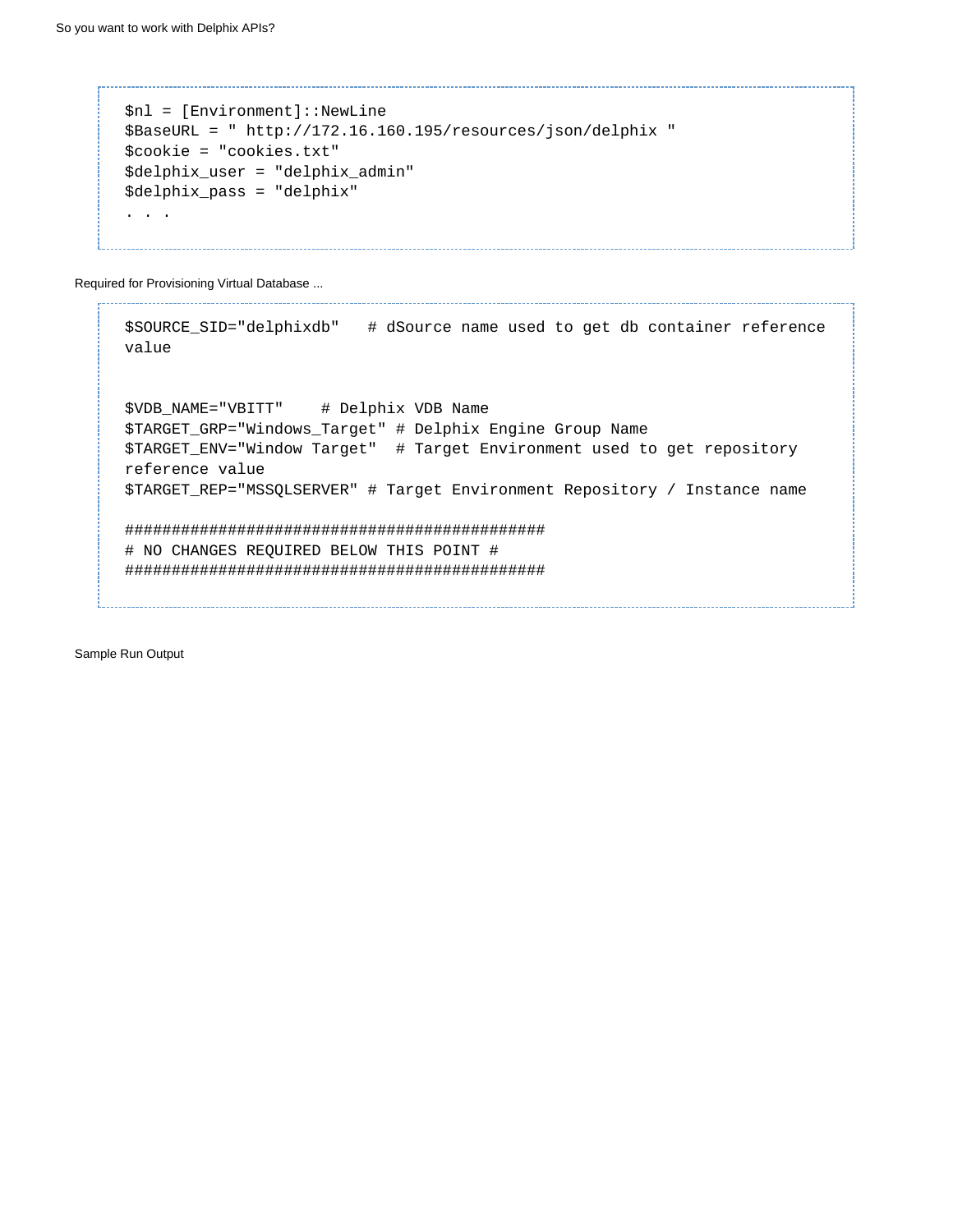```
PS> . . \provision_sqlserver.ps1
Authenticating on http://172.16.160.195/resources/json/delphix
Login Successful ...
group reference: GROUP-37 
container reference: MSSQL_DB_CONTAINER-114 
env reference: WINDOWS_HOST_ENVIRONMENT-7 
repository reference: MSSQL_INSTANCE-4 
database provision API Results:
{"type":"OKResult","status":"OK","result":"MSSQL_DB_CONTAINER-115","job":"
JOB-822","act
ion":"ACTION-1664"}
DB Container: MSSQL_DB_CONTAINER-115 
Job # JOB-822 
jobState RUNNING
percentComplete 0.0
***** waiting for status *****
Current status as of 09/05/2016 11:43:51 : RUNNING : 0.0% Completed
Current status as of 09/05/2016 11:44:01 : RUNNING : 3.0% Completed
Current status as of 09/05/2016 11:44:12 : RUNNING : 11.0% Completed
Current status as of 09/05/2016 11:44:22 : RUNNING : 18.0% Completed
Current status as of 09/05/2016 11:44:32 : RUNNING : 18.0% Completed
Current status as of 09/05/2016 11:44:52 : RUNNING : 75.0% Completed
Job COMPLETED Succesfully. 
Done ...
```
### **SQL Server Refresh**

The following are curl commands that can be issued from the Powershell command line. For inclusion within a Powershell script, see the masking example, masking.ps1.

Filename: windows\_sqlserver\_refresh.txt

MS SQL Server Refresh Example ...

Session ...

```
curl --insecure -c cookies.txt -i -X POST -H "Content-Type:
application/json" -d "@session.json"
http://172.16.160.179/resources/json/delphix/session
```
**Filename: session.json**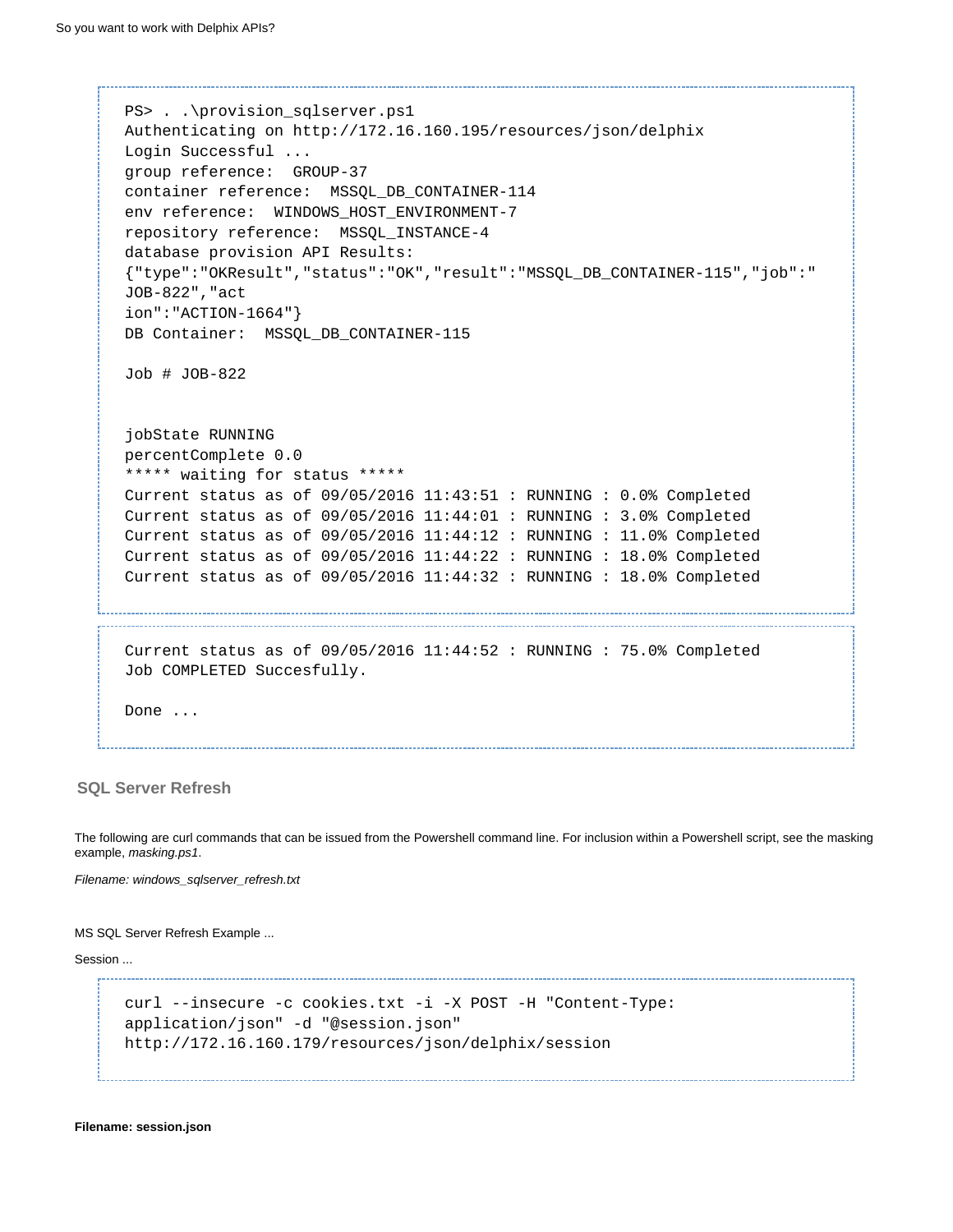```
{
  "type": "APISession",
  "version": {
  "type": "APIVersion",
  "major": 1,
   "minor": 5,
   "micro": 3
  }
} 
PS> *curl --insecure -c cookies.txt -i -X POST -H "Content-Type:
application/json" -d "@session.json"
http://172.16.160.179/resources/json/delphix/session*
HTTP/1.1 200 OK
Server: Apache-Coyote/1.1
Set-Cookie: JSESSIONID=8DE0362F5BBD73E6BFA9E13FF111E78C; Path=/resources/;
HttpOnly
Content-Type: application/json
Content-Length: 179
Date: Thu, 16 Jun 2016 07:24:34 GMT
{"type":"OKResult","status":"OK","result":{"type":"APISession","version":{
"type":"APIVersion","major":1,"minor":5,"micro":3},"locale":null,"client":
null},"job":null,"action":null} 
PS>
```
### Login ...

```
curl --insecure -b cookies.txt -i -X POST -H "Content-Type:
application/json" -d "@login.json"
http://172.16.160.179/resources/json/delphix/login
```
**Filename:login.json**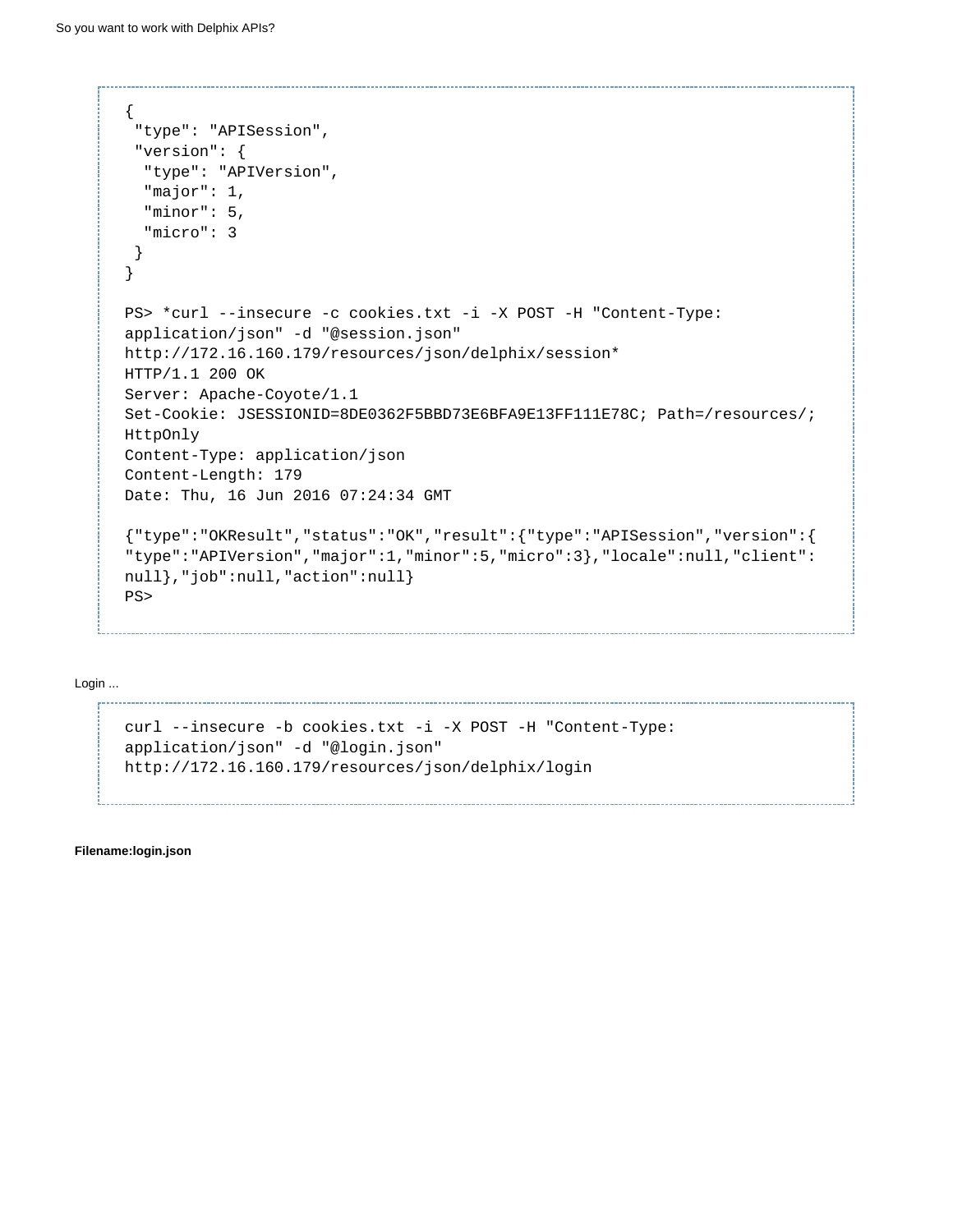```
{
  "type": "LoginRequest",
 "username": "delphix_admin",
  "password": "delphix"
} 
PS> *curl --insecure -b cookies.txt -i -X POST -H "Content-Type:
application/json" -d "@login.json"
http://172.16.160.179/resources/json/delphix/login*
HTTP/1.1 200 OK
Server: Apache-Coyote/1.1
Content-Type: application/json
Content-Length: 76
Date: Thu, 16 Jun 2016 07:25:39 GMT 
{"type":"OKResult","status":"OK","result":"USER-2","job":null,"action":nul
l}
PS C:\Users\Administrator>
```
List Databases ...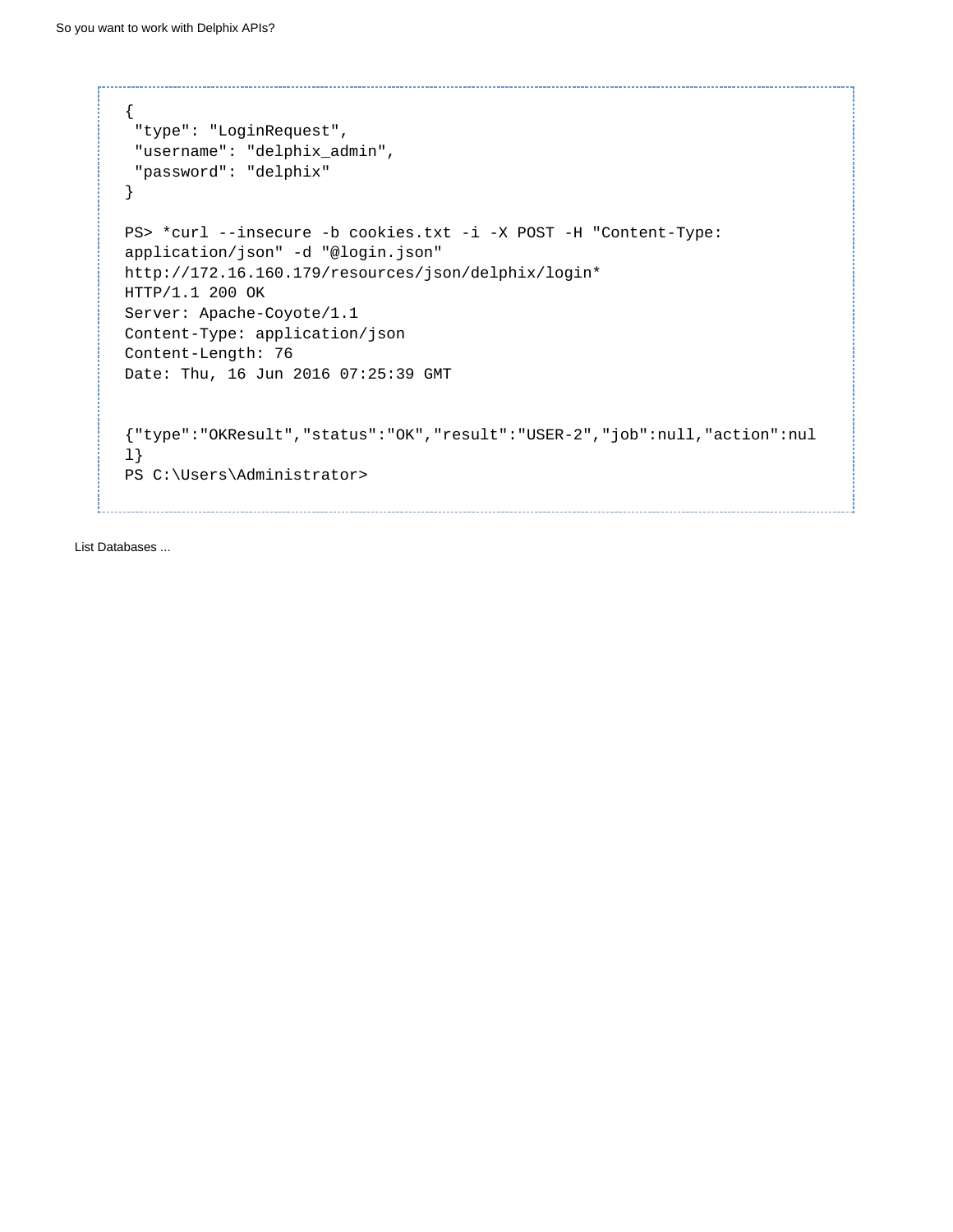```
curl --insecure -b cookies.txt -i -X GET -H "Content-Type:
application/json" -k http://172.16.160.179/resources/json/delphix/database
PS> *curl --insecure -b cookies.txt -i -X GET -H "Content-Type:
application/json" -k http://172.16.160.179/resources/json/delphix/database*
HTTP/1.1 200 OK
Server: Apache-Coyote/1.1
Content-Type: application/json
Content-Length: 4062
Date: Thu, 16 Jun 2016 07:27:14 GMT
{"type":"ListResult","status":"OK","result":[...
...
{"type":"MSSqlDatabaseContainer","reference":"MSSQL_DB_CONTAINER-37","name
space":null,"name":"Vdelphix_demo","group":"GR
OUP-35","provisionContainer":"MSSQL_DB_CONTAINER-36","creationTime":"2016-
06-16T07:09:06.222Z","currentTimeflow":"MSSQL_
TIMEFLOW-38","previousTimeflow":"MSSQL_TIMEFLOW-37","description":null,"ru
ntime":
...
{"type":"So{"type":"MSSqlDatabaseContainer","reference":"MSSQL_DB_CONTAINE
R-36","namespace":null,"name":"delphix_demo","
group":"GROUP-35","provisionContainer":null,"creationTime":"2016-06-16T07:
07:49.939Z","currentTimeflow":"MSSQL_TIMEFLOW-
36","previousTimeflow":null,"description":"","runtime":
...
...}],"job":null,"action":null,"total":6,"overflow":false} 
PS>
```
Need Reference Object from Database Information ... For Parent Source Database delphix\_demo, reference object is MSSQL\_DB\_CONTAINER-36 For Virtual Database Vdelphix\_demo, reference object is MSSQL\_DB\_CONTAINER-37 [Optional: Get Database Info ...]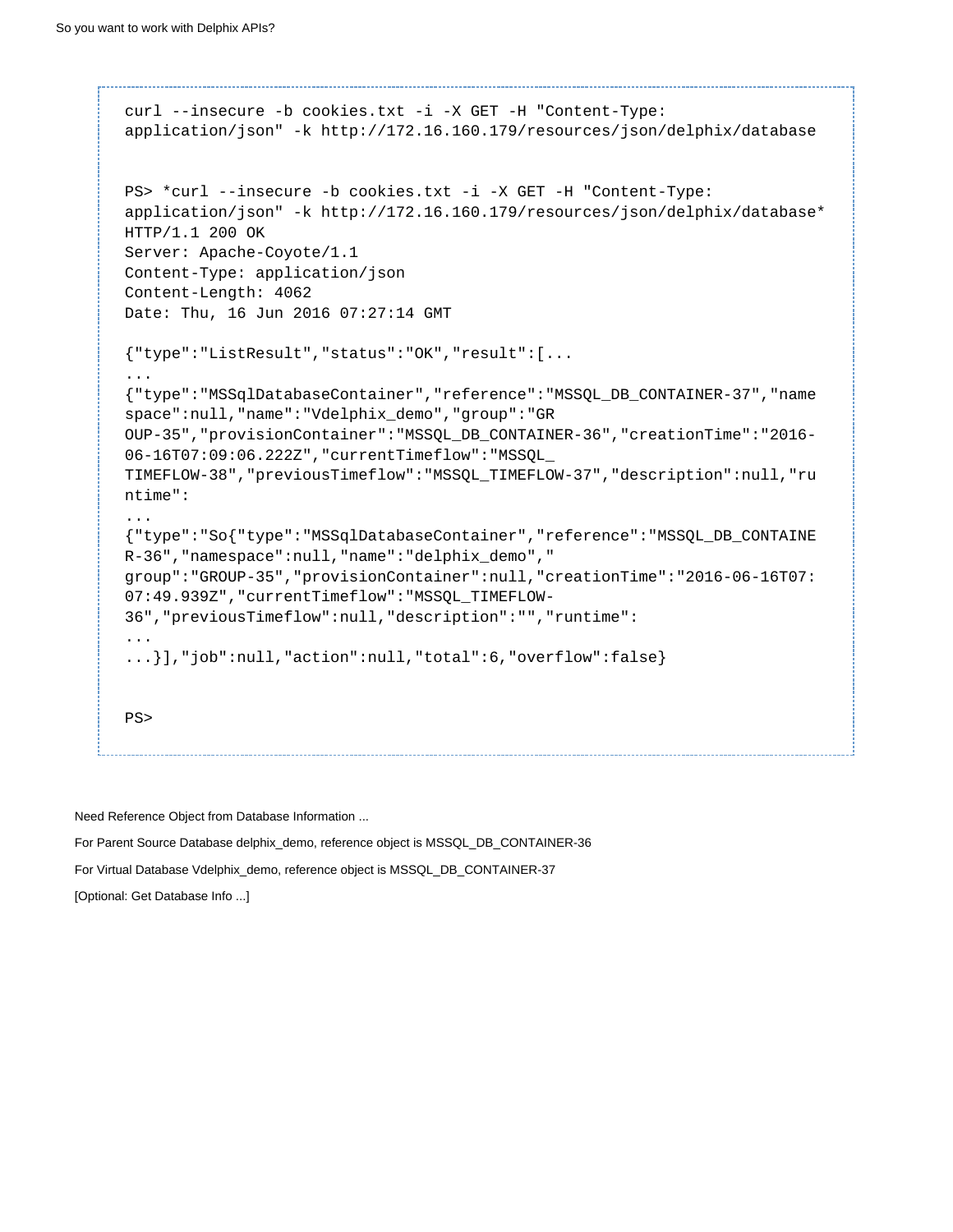```
curl --insecure -b cookies.txt -i -X GET -H "Content-Type:
application/json" -k
http://172.16.160.179/resources/json/delphix/database/MSSQL_DB_CONTAINER-37
PS> *curl --insecure -b cookies.txt -i -X GET -H "Content-Type:
application/json" -k
http://172.16.160.179/resources/json/delphix/database/MSSQL_DB_CONTAINER-3
7*
HTTP/1.1 200 OK
Server: Apache-Coyote/1.1
Content-Type: application/json
Content-Length: 696
Date: Thu, 16 Jun 2016 07:35:42 GMT
{"type":"OKResult","status":"OK","result":{"type":"MSSqlDatabaseContainer"
,"reference":"MSSQL_DB_CONTAINER-37","namespac
e":null,"name":"Vdelphix_demo","group":"GROUP-35","provisionContainer":"MS
SQL_DB_CONTAINER-36","creationTime":"2016-06-1
6T07:09:06.222Z","currentTimeflow":"MSSQL_TIMEFLOW-38","previousTimeflow":
"MSSQL_TIMEFLOW-37","description":null,"runtim
e":{"type":"MSSqlDBContainerRuntime","logSyncActive":false,"preProvisionin
gStatus":null,"lastRestoredBackupSetUUID":null
},"os":"Windows","processor":"x86","sourcingPolicy":{"type":"SourcingPolic
y","logsyncEnabled":false,"loadFromBackup":fal
se},"performanceMode":"DISABLED","delphixManaged":true,"masked":false},"jo
b":null,"action":null} 
PS>
```
Refresh Vdelphix\_demo using parent delphix\_demo (MSSQL\_DB\_CONTAINER-36) with the latest timecard ...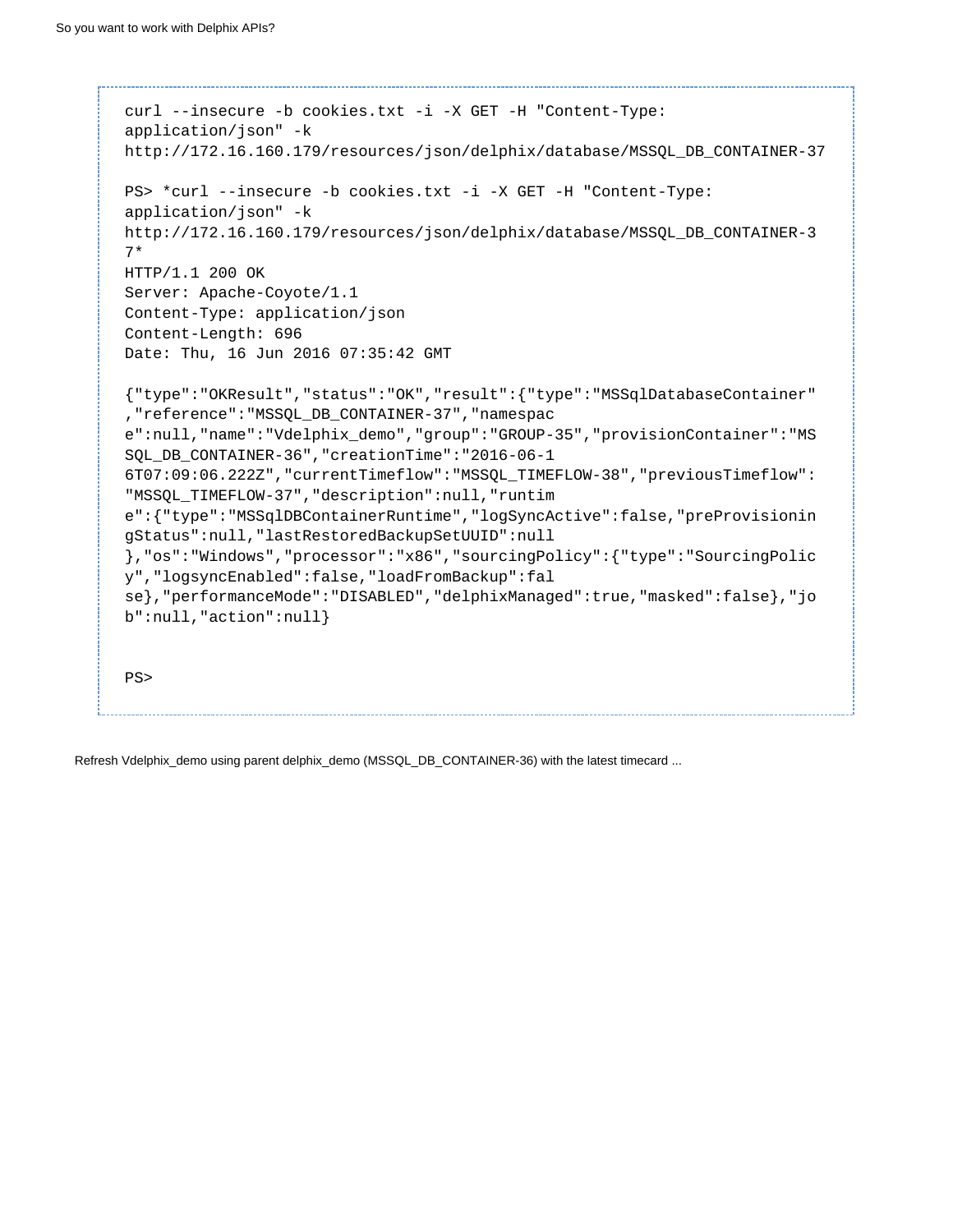```
curl --insecure -b cookies.txt -i -X POST -H "Content-Type:
application/json" -d "@refresh.json"
http://172.16.160.179/resources/json/delphix/database/MSSQL_DB_CONTAINER-3
7/refresh
=== POST /resources/json/delphix/database/MSSQL_DB_CONTAINER-37/refresh ===
refresh.json
{
  "type": "RefreshParameters",
  "timeflowPointParameters": {
   "type": "TimeflowPointSemantic",
   "container": "MSSQL_DB_CONTAINER-36"
  }
} 
PS> *curl --insecure -b cookies.txt -i -X POST -H "Content-Type:
application/json" -d "@refresh.json"
http://172.16.160.179/resources/json/delphix/database/MSSQL_DB_CONTAINER-3
7/refresh*
HTTP/1.1 200 OK
Server: Apache-Coyote/1.1
Content-Type: application/json
Content-Length: 82
Date: Thu, 16 Jun 2016 07:40:44 GMT 
{"type":"OKResult","status":"OK","result":"","job":"JOB-60","action":"ACTI
ON-167"} 
PS>
```
[ Observer Delphix GUI Action ]

Done with SQL Server VDB Refresh ...

# API Programming Language Examples

The following programming language examples are just to show the bare minimum authentication and a sample functional API call. There are numerous modules, libraries, methods, functions, and code examples to further demonstrate how the languages work with the Delphix APIs and JSON data strings/objects.

You can execute PHP, Perl, and Python languages from the command line and/or from within a Web Server such as Apache or IIS. The following examples are formatted for command line / terminal output.

# **PHP**

PHP provides cURL and JSON modules.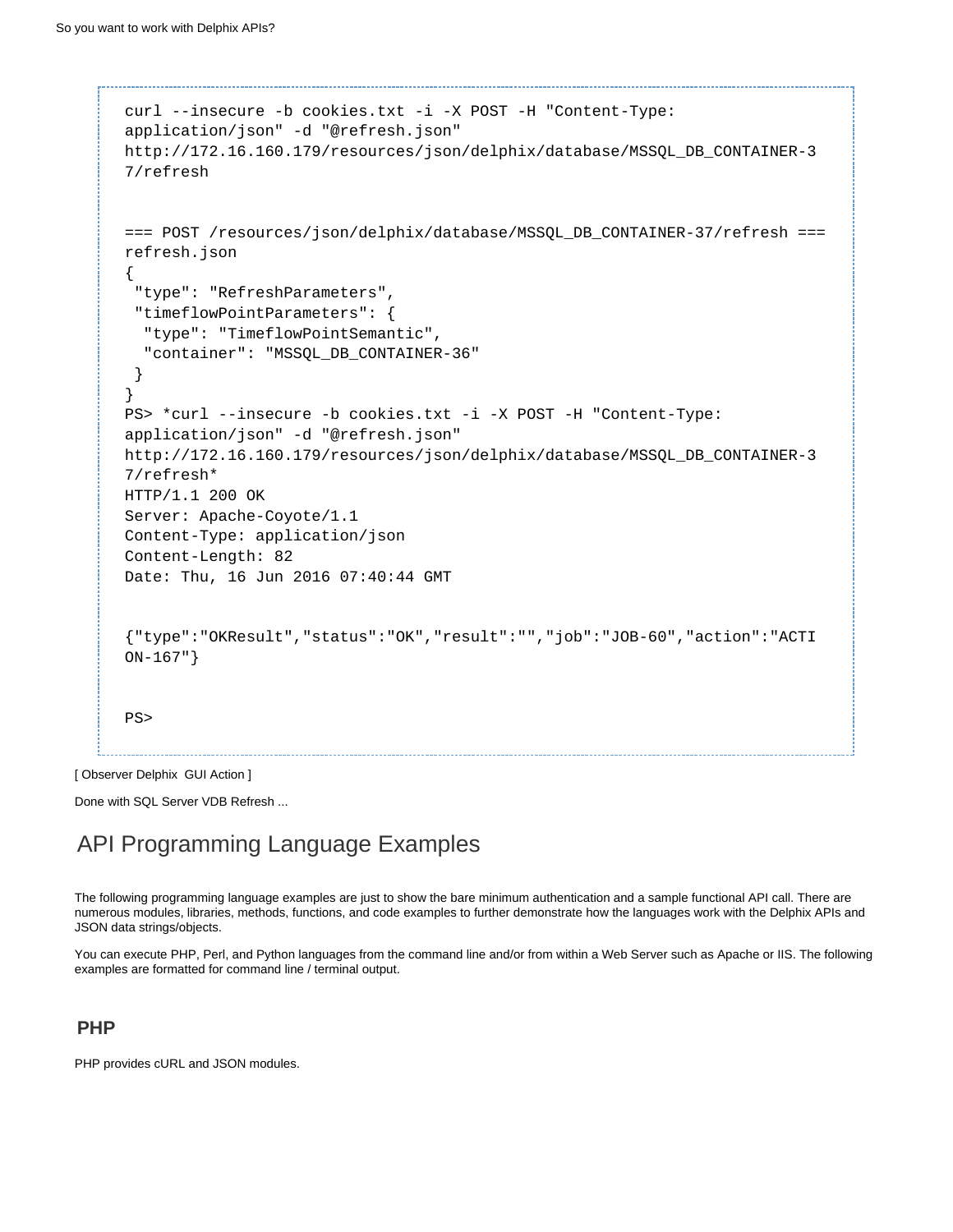```
$ php -i | grep -iE "cURL|json"
curl
cURL support => enabled
cURL Information => 7.43.0
json
json support => enabled
json version => 1.2.1
```
#### Filename: delphix\_curl.php

### Sample Output:

```
$ php -f delphix_curl.php
Session json>
{"type":"APISession","version":{"type":"APIVersion","major":1,"minor":7,"m
icro":0}} 
Session Results>
{"type":"OKResult","status":"OK","result":{"type":"APISession","version":{
"type":"APIVersion","major":1,"minor":7,"micro":0},"locale":null,"client":
null},"job":null,"action":null} 
Login json>
{"type":"LoginRequest","username":"delphix_admin","password":"delphix"} 
Login Results>
{"type":"OKResult","status":"OK","result":"USER-2","job":null,"action":nul
l} 
Calling About API ...
About Results>
{"type":"OKResult","status":"OK","result":{"type":"PublicSystemInfo","prod
uctType":"standard","productName":"Delphix Engine","buildTitle":"Delphix
Engine
5.1.1.0","buildTimestamp":"2016-07-21T07:23:41.000Z","buildVersion":{"type
":"VersionInfo","major":5,"minor":1,"micro":1,"patch":0},"configured":true
,"enabledFeatures":["XPP","MSSQLHOOKS"],"apiVersion":{"type":"APIVersion",
"major":1,"minor":8,"micro":0},"banner":null,"locales":["en-US"],"currentL
ocale":"en-US"},"job":null,"action":null} 
Converting json string to a PHP Array 
stdClass Object
(
  [type] => OKResult
  [status] => OK
  [result] => stdClass Object
\overline{\phantom{a}} [type] => PublicSystemInfo
    [productType] => standard
    [productName] => Delphix Engine
    [buildTitle] => Delphix Engine 5.1.1.0
    [buildTimestamp] => 2016-07-21T07:23:41.000Z
    [buildVersion] => stdClass Object
     (
      [type] => VersionInfo
```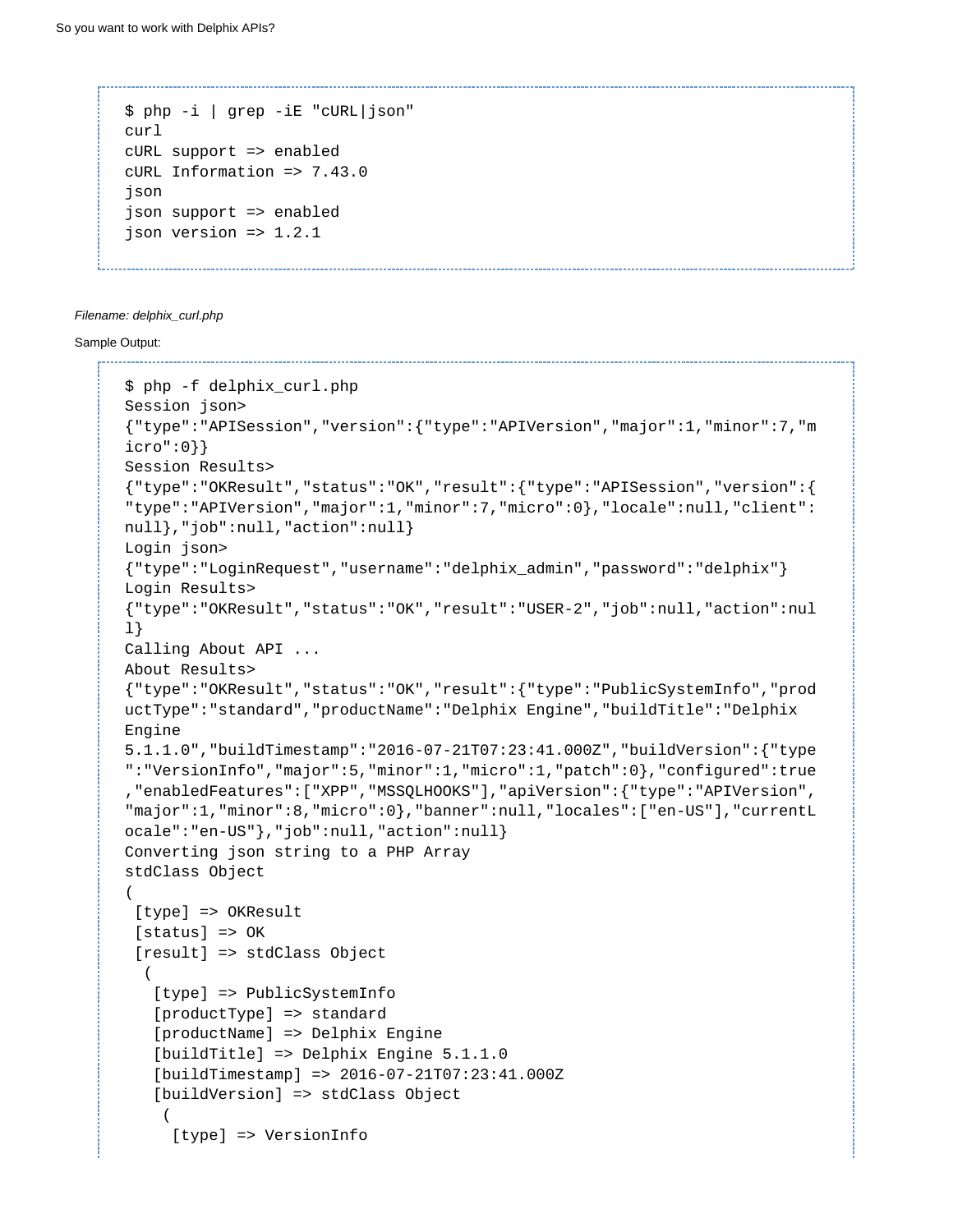```
[major] \Rightarrow 5[minor] \Rightarrow 1[micro] \Rightarrow 1[patch] \Rightarrow 0 )
  [configured] => 1
  [enabledFeatures] => Array
 \left( [0] => XPP
    [1] => MSSQLHOOKS
   ) 
  [apiVersion] => stdClass Object
 \left( [type] => APIVersion
   [major] => 1
   [minor] => 8
    [micro] => 0
  ) 
  [banner] => 
  [locales] => Array
 \left( [0] => en-US
  ) 
 [currentLocale] => en-US
 )
```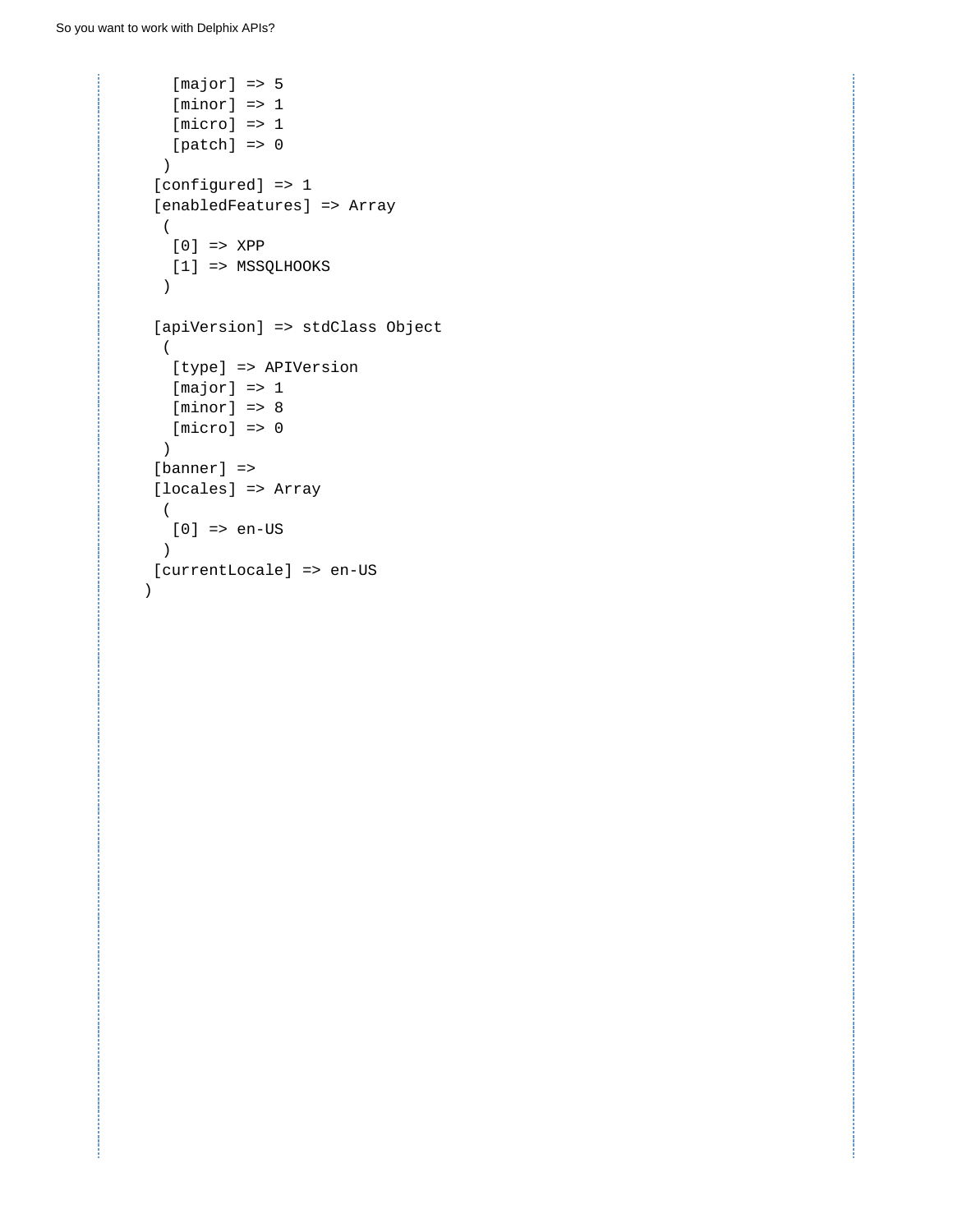```
[job] =>
 [action] => 
)
```
# **Perl**

Perl provides a couple of methods for working with cURL: operating system calls, WWW::Curl (libcurl) module, or LWP::Curl module. The sample below simply logs into the Delphix Engine and lists the current Delphix Environments.

### Filename: perl\_curl.pl

### Sample Output:

```
$ perl perl_curl.pl
Testing cURL on Perl ...
Session Results:
{"type":"OKResult","status":"OK","result":{"type":"APISession","version":{
"type":"APIVersion","major":1,"minor":7,"micro":0},"locale":null,"client":
null},"job":null,"action":null} 
Login Results:
{"type":"OKResult","status":"OK","result":"USER-2","job":null,"action":nul
l} 
Enviornment Results:
{"type":"ListResult","status":"OK","result":[{"type":"WindowsHostEnvironme
nt","reference":"WINDOWS_HOST_ENVIRONMENT-7","namespace":null,"name":"Wind
ow
Target","description":null,"primaryUser":"HOST_USER-7","enabled":false,"ho
st":"WINDOWS_HOST-6","proxy":null},{"type":"UnixHostEnvironment","referenc
e":"UNIX_HOST_ENVIRONMENT-9","namespace":null,"name":"Oracle
Target","description":"","primaryUser":"HOST_USER-9","enabled":true,"host"
:"UNIX_HOST-8","aseHostEnvironmentParameters":null}],"job":null,"action":n
ull,"total":2,"overflow":false} 
Done
```
# **Python**

Delphix has an extensive resource library for using Python with the Delphix Engine.

<https://docs.delphix.com/display/DOCS/CLI+to+Python+Transition>

Delphix python module

# **Blogs**

<https://github.com/CloudSurgeon/delphixpy-examples>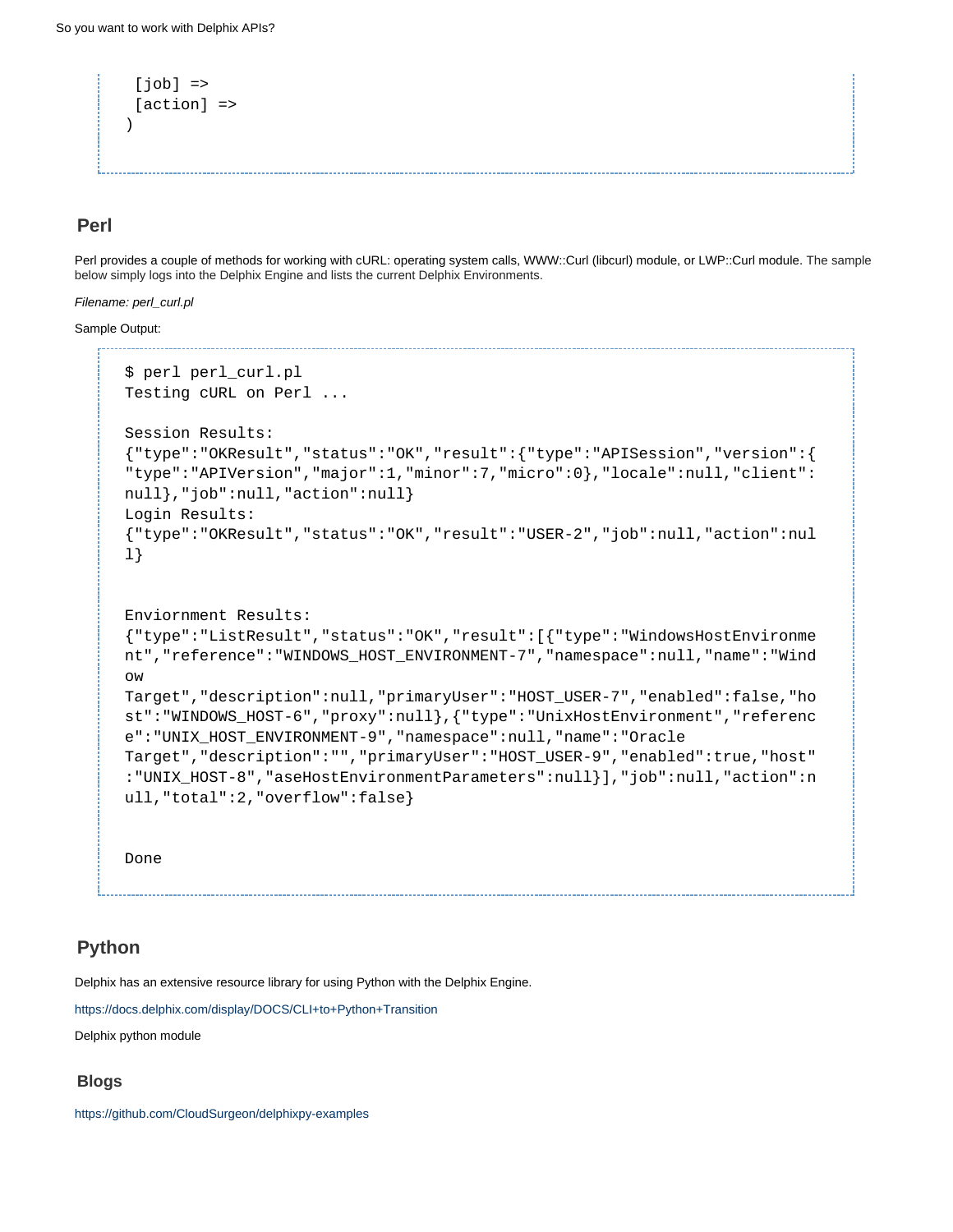## **Related Videos**

- <https://vimeo.com/164779308>
- <https://vimeo.com/170187276>
- <https://vimeo.com/170896907>

Simple Python program to authenticate and get the "about" API results. This script requires the "request" and "json" modules.

<http://stackoverflow.com/questions/17309288/importerror-no-module-named-requests>

Filename: auth.py

Sample Output

```
$ python auth.py
Authenticating URL http://172.16.160.195/resources/json/delphix ... 
{"type":"OKResult","status":"OK","result":{"type":"APISession","version":{
"type":"APIVersion","major":1,"minor":7,"micro":0},"locale":null,"client":
null},"job":null,"action":null}
Login ... 
{"type":"OKResult","status":"OK","result":"USER-2","job":null,"action":nul
l}
About ... 
{"type":"OKResult","status":"OK","result":{"type":"PublicSystemInfo","prod
uctType":"standard","productName":"Delphix Engine","buildTitle":"Delphix
Engine
5.1.1.0","buildTimestamp":"2016-07-21T07:23:41.000Z","buildVersion":{"type
":"VersionInfo","major":5,"minor":1,"micro":1,"patch":0},"configured":true
,"enabledFeatures":["XPP","MSSQLHOOKS"],"apiVersion":{"type":"APIVersion",
"major":1,"minor":8,"micro":0},"banner":null,"locales":["en-US"],"currentL
ocale":"en-US"},"job":null,"action":null}
JSON Parsing Examples ...
OK
Delphix Engine 5.1.1.0
1
```
# **JSP (Java Server Pages)**

Java Server Pages are typically used for the web formatting and output, but you can also use JSP for application logic processing and native Java code integration, although this is scorned by the purest and most logical thinking programmers.

Filename: delphix\_http.jsp

Sample Output:

Browser URL: **[http://localhost:8080/delphix\\_http.jsp](http://localhost:8080/delphix_http.jsp)**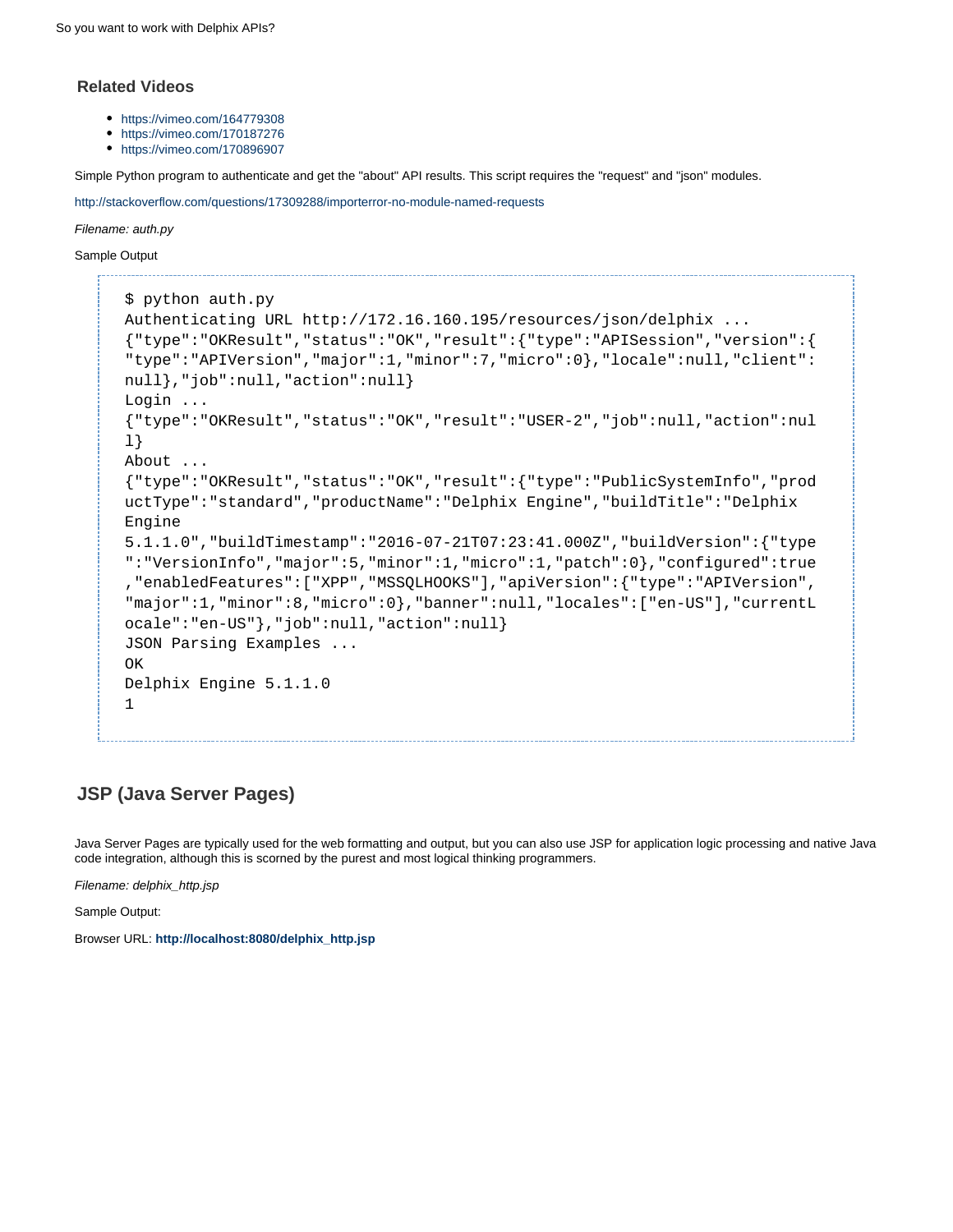```
\leftarrow \rightarrow C' \Delta O localhost:8080/delphix_http.jsp
```

```
Trying ...
~v.vig.<br>session> {"type":"OKResult","status":"OK","result":{"type":"APISession","version":{"type":"APIVersion","major":1,"minor":7,"micro":0},"locale":null,"client":null},"job":null,"action":null}<br>cookie> JSESSIONID=D16845
login> {"type":"OKResult","status":"OK","result":"USER-2","job":null,"action":null} system results> {"type":"OKResult",
system results> {"type":"OKResult",<br>"status":"OK",<br>"result":{"type":"SystemInfo",<br>"result":{"type":"standard",<br>"productType":"Standard",<br>"pulidTitle":"Delphix Engine 5.1.1.0",<br>"buildTimestamp":"2016-07-21T07:23:41.000Z",<br>"
"major":5,<br>"minor":1,
"micro":1,
"patch":0},
 configured":true,
"enabledFeatures":["XPP",
 "MSSQLHOOKS"],
"apiVersion":{"type":"APIVersion",
 "major":1,
"minor":8,
"micro":0}.
 banner":null,
"locales":["en-US"],<br>"currentLocale":"en-US"
"hostname":"Delphix5110HWv8",
"sshPublicKev":"ssh-rsa
AAAAB3NzaC1yc2EAAAADAQABAAABAQDOsrp7Aj6hFQh9yBq7273B+qtPKmCu1B18nPvr08yjt/IZeM4qKk7caxExQS9rpfU8AWoT7e8ESV7NkBmUzOHrHnLsuJtxPqeYoqeMubVxYjJ
root@Delphix5110HWv8\n"
 "memorySize":8.58107904E9
"platform":"VMware with BIOS date 05/20/2014",<br>"uuid":"564d7e1d-f4cb-f910-98fd-348d74817683",
"processors":[{"type":"CPUInfo",<br>"speed":2.5E9,
"cores":1}],<br>"cores":1}],<br>"storageUsed":3.121203712E9,
 storageTotal":2.0673724416E10,
"installationTime":"2016-07-27T13:28:46.000Z"},
 "iob":null,
"action":null}
```
# **Java**

Java methods and classes allow coding logic to be effectively re-used, extended and modularized for flexible applications. Using the Java code embedded within the JSP file, code is logically placed into respective classes and methods.

 $\mathfrak{S} \mathop{\mathrm{I}}\nolimits \mathfrak{B} \mathop{\mathrm{I}}\nolimits \mathop{\mathrm{I}}\nolimits \mathop{\mathrm{I}}\nolimits \mathop{\mathrm{I}}\nolimits \mathop{\mathrm{I}}\nolimits \mathop{\mathrm{I}}\nolimits \mathop{\mathrm{I}}\nolimits$ 

```
\Box classes \mathbb{R}\frac{P_{00}}{400} DLPXEngineServlet.class \boxtimes \blacksquare \frac{P_{00}}{400} DLPXEngine.class \boxtimes \blacksquare \frac{P_{00}}{400} DWSInvoker.class \boxtimes→ dlpx<br>
► <mark>→</mark> DLPXEngineServlet.class
v e
        dwsinvoker<br>
DLPXEngine.class
 \overline{r} e
                                                                                         protected static HttpURLConnection openConnection(String endpoint)<br>throws Exception
        \begin{array}{ll}\n\bullet & \bullet & \bullet & \bullet & \bullet \\
\bullet & \bullet & \bullet & \bullet & \bullet \\
\bullet & \bullet & \bullet & \bullet & \bullet \\
\bullet & \bullet & \bullet & \bullet & \bullet \\
\bullet & \bullet & \bullet & \bullet & \bullet \\
\bullet & \bullet & \bullet & \bullet & \bullet\n\end{array}\overline{f}URL endpointURL = new URL(endpoint);<br>HttpURLConnection request = (HttpURLConnection)endpointURL.openConnection();<br>request.setRequestProperty("Content-Type", "application/json");<br>request.setRequestProperty("Content-Tanguage
                                                                             79 80<br>81<br>81<br>82
                     · DWSUtility()
                                                                             83<br>84<br>85<br>86
                      \frac{1}{2} callDelphix(String, String)<br>
\frac{1}{2} createSession(String, St
                          getCookie(HttpURLCon
                                                                                         \mathbf{r}invokeWS(HttpURLConr
                          openConnection(String
                                                                                         protected static void setRequestMethod(HttpURLConnection request, String method)
                      \frac{1}{2} setContentLength(Http
                                                                                        \overline{\mathcal{L}}setRequestMethod(Http
                                                                             90request.setRequestMethod(method);
    ParseJSON.class<br>
\blacktriangleright G ParseJSON
                                                                                         protected static void setContentLength(HttpURLConnection request, String urlParameters)<br>{
    ▼ <mark>100</mark> VDBObject.class<br>
▶ ④ VDBObject
                                                                             94
                                                                                              request.setRequestProperty("Content-Length", "" + Integer.toString(urlParameters.getBytes().length));
    MyProp.properties
                                                                                         \mathbf{r}protected static String getCookie(HttpURLConnection request)
                                                                                  \Theta\frac{99}{100}<br>1010
                                                                                              String headerName = null;<br>String cookeStr = null;<br>for (int i = 1; (headerName = request.getHeaderFieldKey(i)) != null; i++) {<br>if (headerName.equals("Set-Cookie")) {
                                                                             1028<br>103
                                                                                                      f (headerName.equals("<mark>Set-Cookie</mark>")) {<br>cookieStr = request.getHeaderField(i);
                                                                                                  \})<br>cookieStr = cookieStr.substring(0, cookieStr.index0f(";"));<br>String cookieName = cookieStr.substring(0, cookieStr.index0f("="));<br>String cookieValue = cookieStr.substring(cookieStr.index0f("=") + 1, cookieStr.length());<br>re
```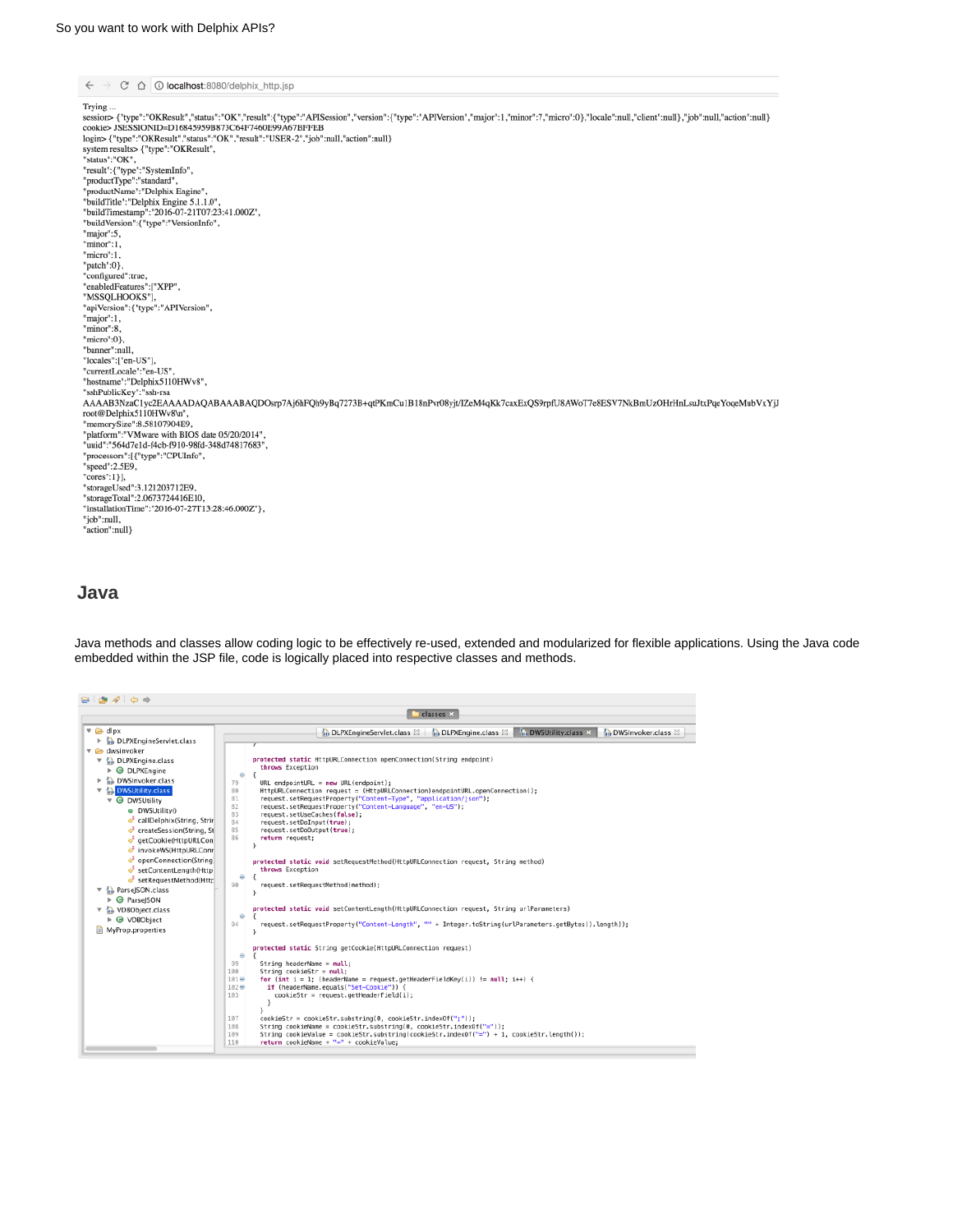# API Timeflows

- [Timeflow Parameters](#page-83-0)
	- [TimeflowPointParameters](#page-83-1)
	- [TimeflowPointTimestamp](#page-83-2)
	- [TimeflowPointSnapshot](#page-83-3)
	- [TimeflowPointSemantic](#page-84-0)
	- [TimeflowPointLocation](#page-84-1)
	- [TimeflowPointBookmark](#page-84-2)
	- [TimeflowPointBookmarkTag](#page-84-3)
- [Timeflow API Objects: timeflow, snapshot, timeflowRanges](#page-84-4)

From earlier, the RESTFul URL for a virtual database refresh will look like:

### **http://<delphix\_engine>/resources/json/delphix/database/MSSQL\_DB\_CONTAINER-39/refresh**

where the **MSSQL\_DB\_CONTAINER-39** represents the target virtualized database to refresh and we need to POST the JSON data to the URL for processing.

```
{
 "type": "RefreshParameters",
 "timeflowPointParameters": {
   "type": "TimeflowPointSemantic",
   "container": "MSSQL_DB_CONTAINER-38"
 }
}
```
### <span id="page-83-0"></span>**Timeflow Parameters**

The **"timeflowPointParameters"** key has 6 **"type": "..."** options which each have their own set of parameters. The type **"TimeflowPointSemant ic"** uses the default LATEST\_POINT within the source container. Now, for more on timeflowPointParameters.

http://<delphix\_engine>/api/#TimeflowPointParameters

### <span id="page-83-1"></span>**TimeflowPointParameters**

Parameters indicating a TimeFlow point to use as input to database operations.

TypedObject TimeflowPointParameters

#### Direct Known Subclasses:

TimeflowPointTimestamp, TimeflowPointSnapshot, TimeflowPointSemantic, TimeflowPointLocation, TimeflowPointBookmark, TimeflowPointBookmarkTag

## <span id="page-83-2"></span>**TimeflowPointTimestamp**

| timeflow  | Reference to TimeFlow containing this point.<br>Type: Reference to Timeflow<br>Constraints: Required: true |
|-----------|------------------------------------------------------------------------------------------------------------|
| timestamp | The logical time corresponding to the TimeFlow location.<br>Type: date<br>Constraints: Required: true      |

## <span id="page-83-3"></span>**TimeflowPointSnapshot**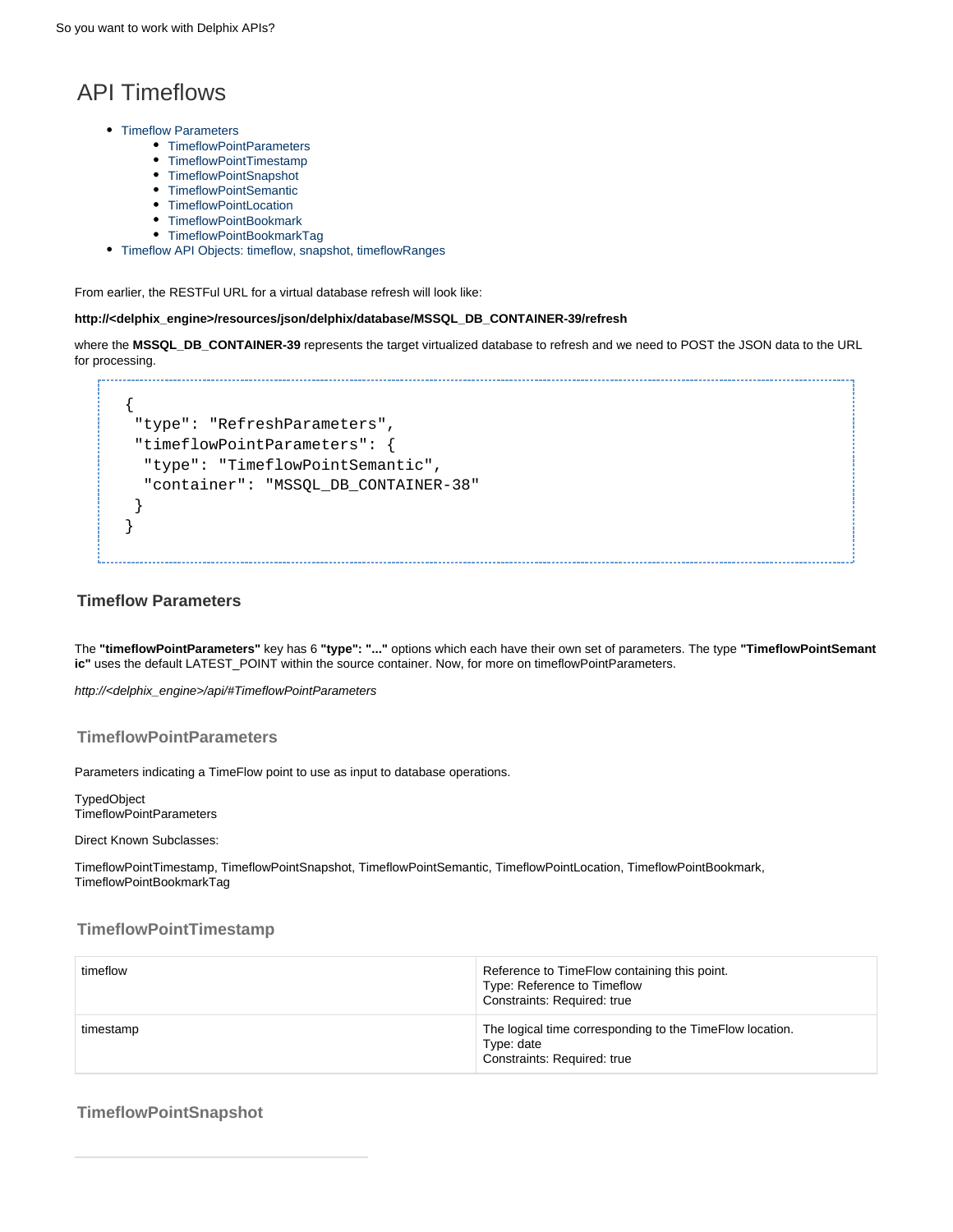snapshot Reference to the snapshot. Type: Reference to TimeflowSnapshot

## <span id="page-84-0"></span>**TimeflowPointSemantic**

### Semantic reference to a TimeFlow point.

The reference is relative to a container and not a TimeFlow. If the container contains multiple TimeFlows, the Delphix Engine will evaluate the semantic reference with regards to all TimeFlows in that container.

| container | Reference to the container.<br>Type: Reference to Container<br>Constraints: Required: true                                                                                                       |
|-----------|--------------------------------------------------------------------------------------------------------------------------------------------------------------------------------------------------|
| location  | A semantic description of a TimeFlow location.<br>Type: string<br>Constraints: Default: LATEST POINT<br>Acceptable values: LATEST_POINT, LATEST_SNAPSHOT<br>Create: optional<br>Update: optional |

### <span id="page-84-1"></span>**TimeflowPointLocation**

TimeFlow point based on a database-specific identifier (SCN, LSN, etc).

| <b>Incation</b> | The TimeFlow location.<br>Type: string<br>Constraints: Required: true                                         |
|-----------------|---------------------------------------------------------------------------------------------------------------|
| timeflow        | Reference to TimeFlow containing this location.<br>Type: Reference to Timeflow<br>Constraints: Required: true |

# <span id="page-84-2"></span>**TimeflowPointBookmark**

| bookmark | Reference to the bookmark.<br>Type: Reference to TimeflowBookmark |
|----------|-------------------------------------------------------------------|
|          | Constraints: Required: true                                       |

## <span id="page-84-3"></span>**TimeflowPointBookmarkTag**

| container | Reference to the container.<br>Type: Reference to Container<br>Constraints: Required: true |
|-----------|--------------------------------------------------------------------------------------------|
| tag       | The name of the tag.<br>Type: string<br>Constraints: Required: true                        |

# <span id="page-84-4"></span>**Timeflow API Objects: timeflow, snapshot, timeflowRanges**

The sample code provides information on the timeflow, timeflowRanges and snapshot objects for the respective VDB.

Filename: flows.sh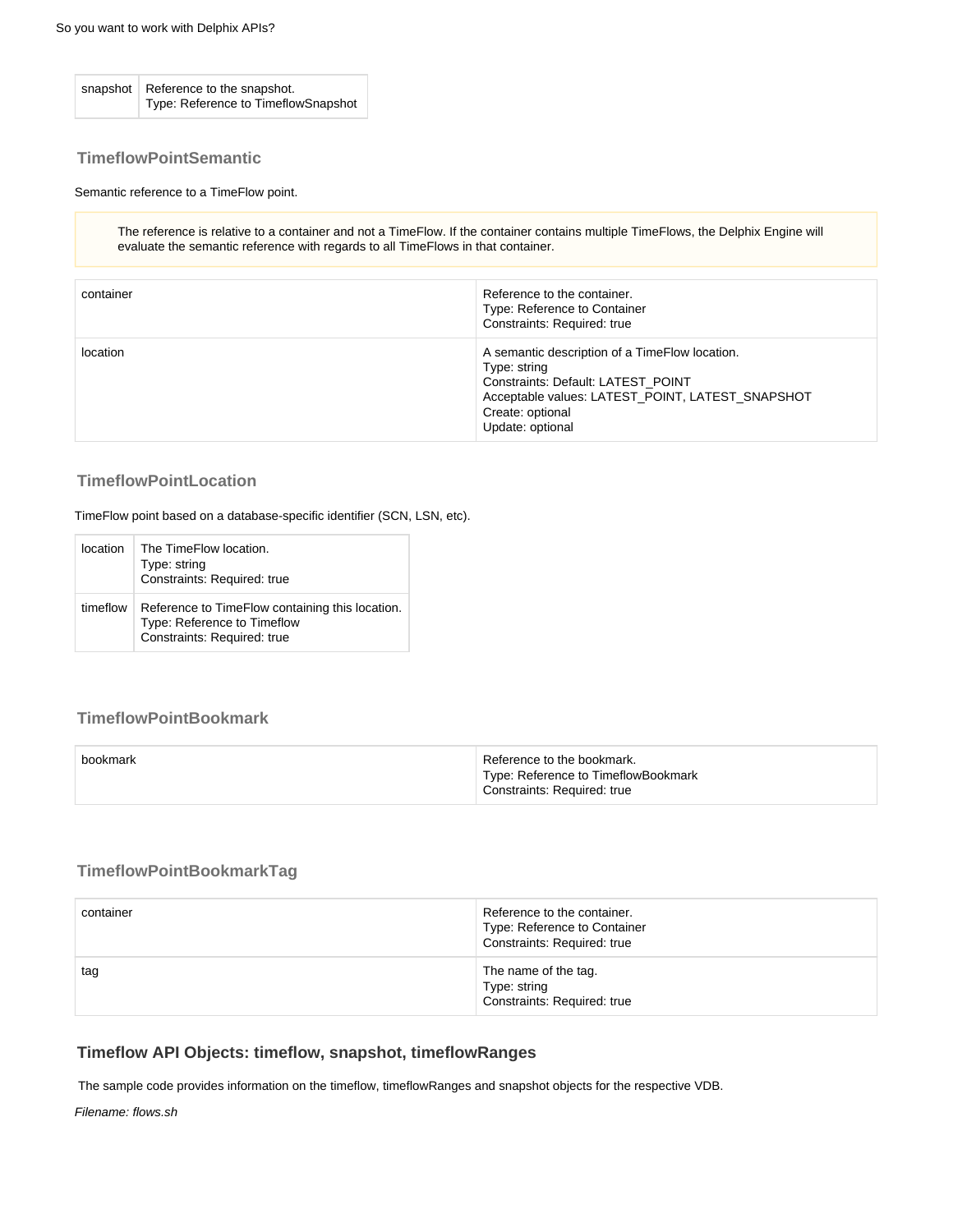```
$ ./flows.sh VBITT10
Session API 
Login API 
Login
{"type":"OKResult","status":"OK","result":"USER-2","job":null,"action":nul
l}
Source: VBITT10
container reference: ORACLE_DB_CONTAINER-75 
Timeflows API 
timeflow names:
DB_PROVISION@2016-09-27T13:15:18
DB_ROLLBACK@2016-09-28T00:33:54
DB_ROLLBACK@2016-09-28T00:38:33
DB_ROLLBACK@2016-09-28T00:41:44
```
Select timeflow Name (copy-n-paste from above list):

DB\_ROLLBACK@2016-09-28T00:33:54 timeflow reference: ORACLE\_TIMEFLOW-97

TimeflowRanges for this timeflow ...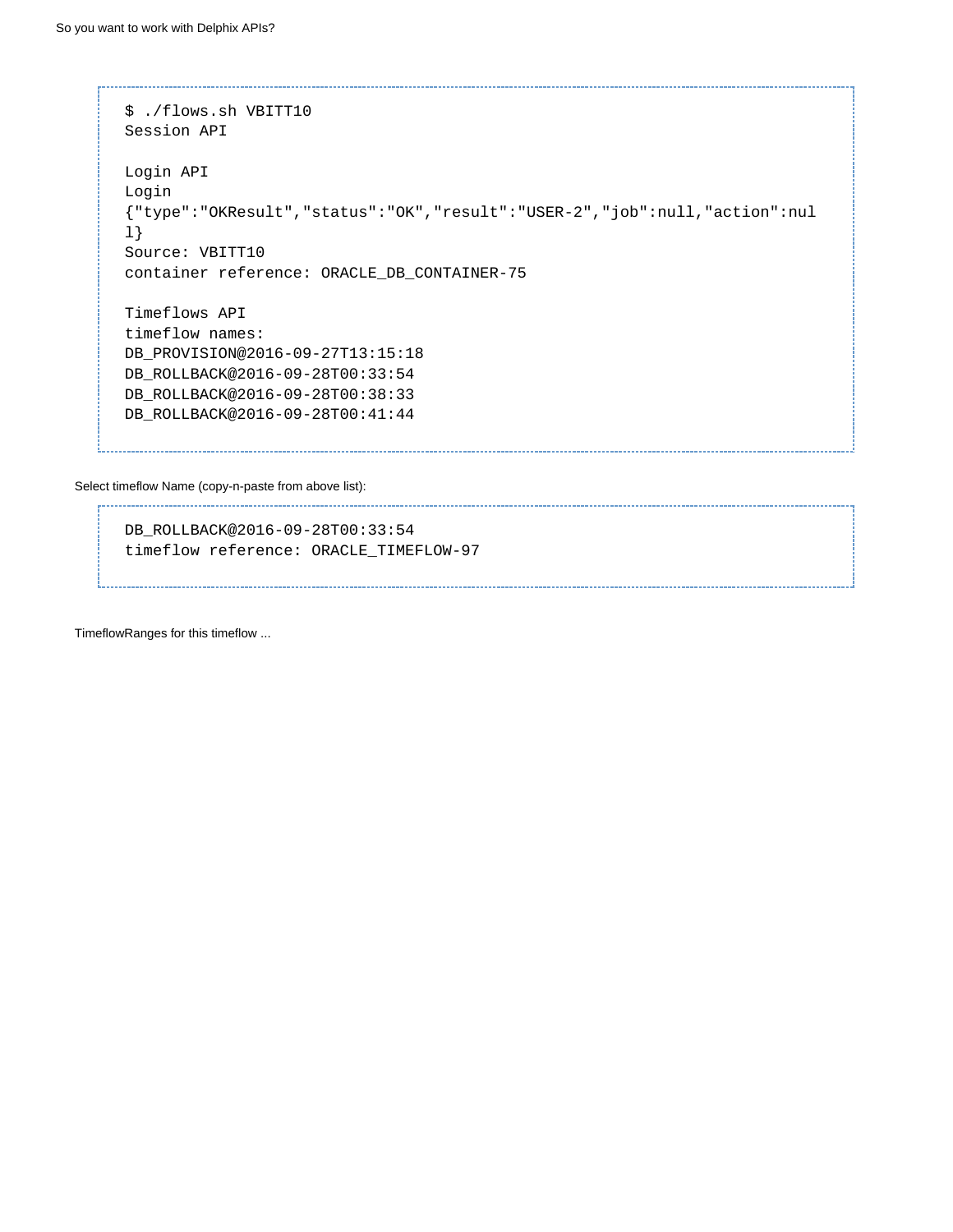```
{
 "type": "ListResult",
 "status": "OK",
  "result": [
  {
    "type": "TimeflowRange",
    "startPoint": {
     "type": "OracleTimeflowPoint",
     "location": "5475918",
     "timestamp": "2016-09-28T04:35:39.000Z",
     "timeflow": "ORACLE_TIMEFLOW-97"
    },
    "endPoint": {
     "type": "OracleTimeflowPoint",
     "location": "5476181",
     "timestamp": "2016-09-28T04:37:53.000Z",
     "timeflow": "ORACLE_TIMEFLOW-97"
    },
    "provisionable": true
  }
 ],
 "job":null,
 "action":null,
 "total": 1,
  "overflow": false
}
```
Snapshot per Timeflow ...

snapshots: @2016-09-28T04:35:39.826Z **@2016-09-28T04:37:38.537Z** @2016-09-28T04:37:51.273Z

Select Snapshot Name (copy-n-paste from above list):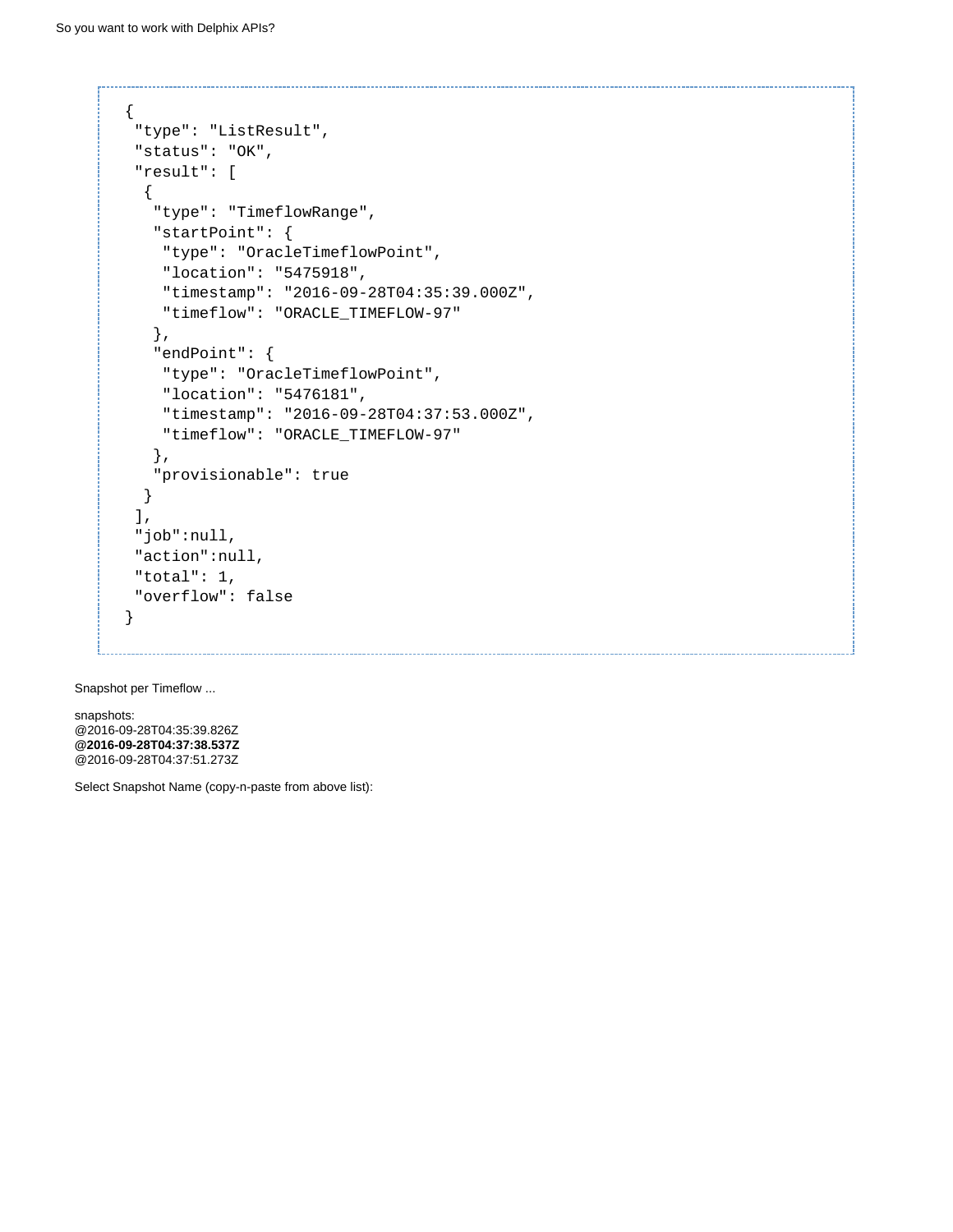```
@2016-09-28T04:37:38.537Z
snapshot reference: ORACLE_SNAPSHOT-152
{
  "type": "OracleSnapshot",
  "reference": "ORACLE_SNAPSHOT-152",
  "namespace":null,
  "name": "@2016-09-28T04:37:38.537Z",
  "consistency": "CRASH_CONSISTENT",
  "missingNonLoggedData": false,
  "container": "ORACLE_DB_CONTAINER-75",
  "creationTime": "2016-09-28T04:37:38.537Z",
  "firstChangePoint": {
   "type": "OracleTimeflowPoint",
   "location": "5476152",
   "timestamp":null,
   "timeflow": "ORACLE_TIMEFLOW-97"
  },
  "latestChangePoint": {
   "type": "OracleTimeflowPoint",
   "location": "5476157",
   "timestamp": "2016-09-28T04:37:38.000Z",
   "timeflow": "ORACLE_TIMEFLOW-97"
  },
  "retention": 0,
  "timeflow": "ORACLE_TIMEFLOW-97",
  "timezone": "US/Eastern,EDT-0400",
  "version": "11.2.0.4.0",
  "runtime": {
   "type": "OracleSnapshotRuntime",
   "provisionable": true,
   "missingLogs":null
  },
  "temporary": false,
  "fromPhysicalStandbyVdb": false,
  "fractionTimeflows":null,
  "redoLogSizeInBytes": 52428800
}
Done
```
The following scripts demonstrate REFRESH and RESET/ROLLBACK for the timeflow types of timestamp, snapshot and scn/lsn.

Filename: vdb\_refresh\_timestamp.sh Filename: vdb\_refresh\_snapshot.sh Filename: vdb\_refresh\_scn.sh

Filename: vdb\_rollback\_timestamp.sh Filename: vdb\_rollback\_snapshot.sh Filename: vdb\_rollback\_scn.sh

Usage: ./vdb\_[all\_the\_above\_scripts].sh [source\_vdb\_name]

Sample Usage: Copy-and-Paste the timeflow name to the "Select timeflow Name:" prompt. Enter any timestamp between the startPoint and endPoint values using the format: [yyyy] - [MM] - [dd]T[HH] : [mm] : [ss] . [SSS]Z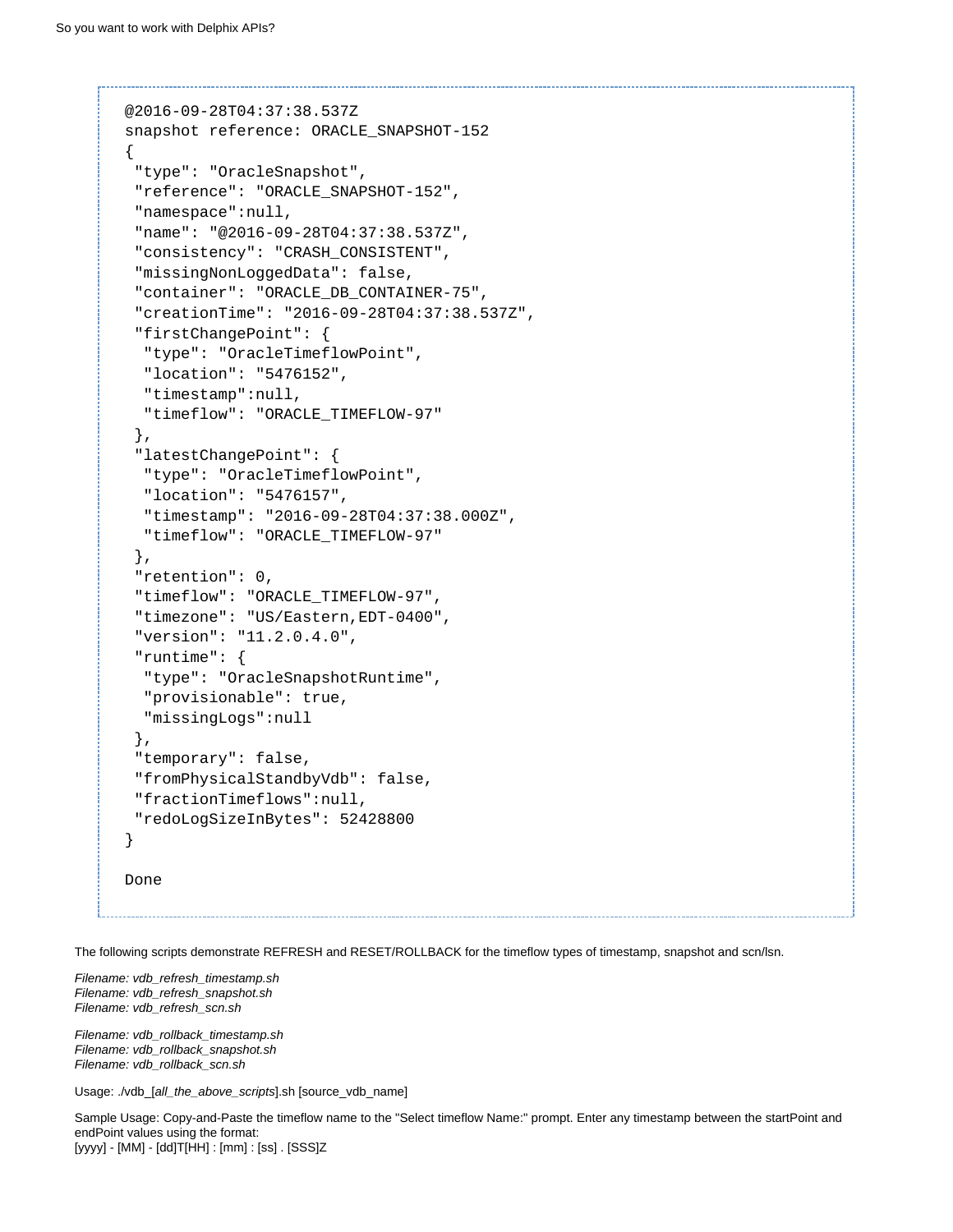\$ ./vdb\_rollback\_timestamp.sh VBITT Session and Login Successful ... database container reference: ORACLE\_DB\_CONTAINER-73 Timeflows API Timeflow Names: DB\_REFRESH@2016-09-28T00:13:13 DB\_PROVISION@2016-09-26T07:00:08 DB\_ROLLBACK@2016-09-26T07:45:30 DB\_REFRESH@2016-09-26T12:20:57 DB\_ROLLBACK@2016-09-27T12:29:47

Select Timeflow Name (copy-n-paste from above list):